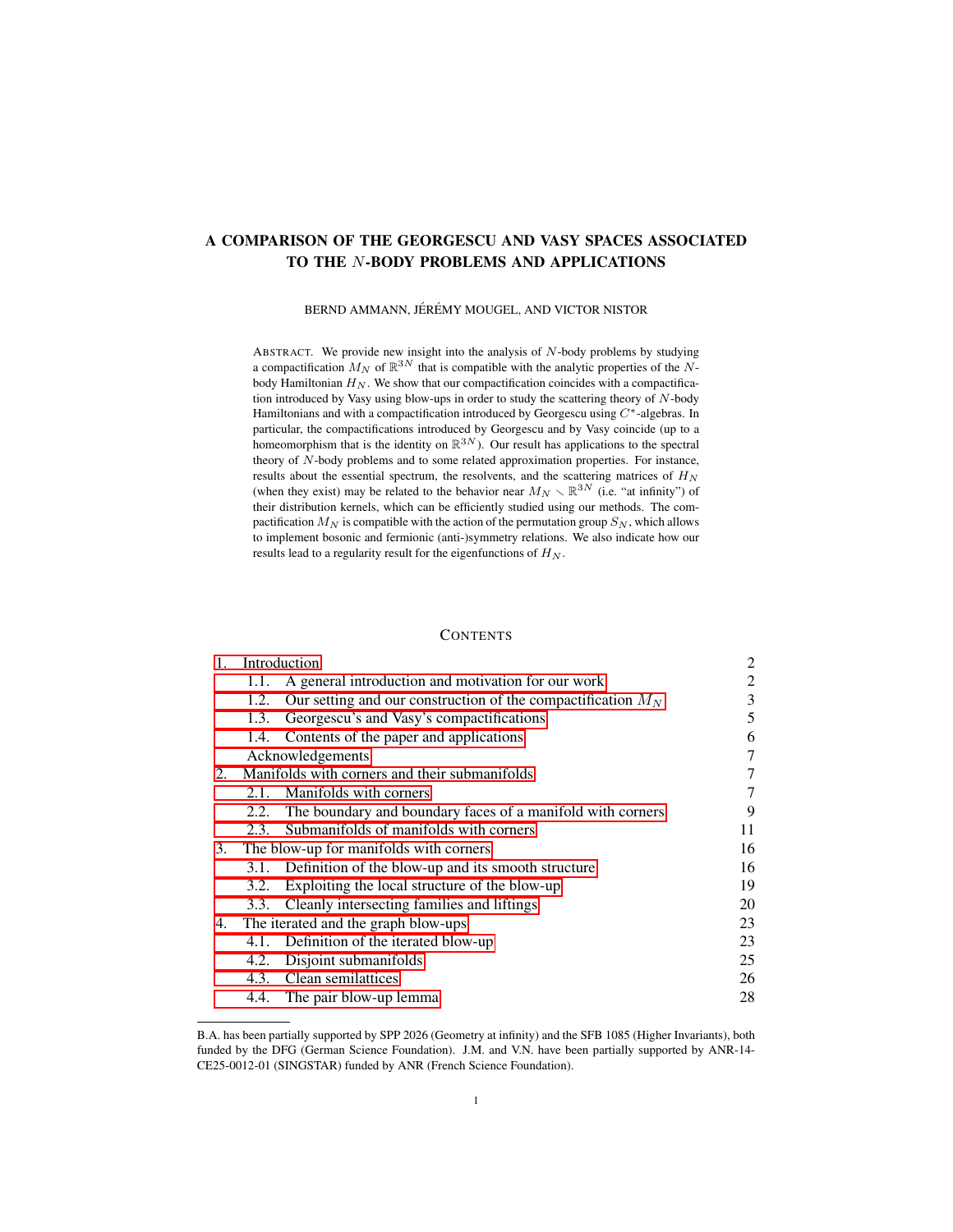#### 2 B. AMMANN, J. MOUGEL, AND V. NISTOR

| 4.5. The graph blow-up                                             | 32 |  |
|--------------------------------------------------------------------|----|--|
| Identification of the Georgescu-Vasy space<br>5.                   | 35 |  |
| Spherical compactifications<br>5.1.                                | 35 |  |
| Quotients and compactifications<br>5.2.                            | 36 |  |
| Georgescu's constructions using $C^*$ -algebras<br>5.3.            | 37 |  |
| 5.4. Identification of the Georgescu and Vasy spaces               | 39 |  |
| Applications to the $N$ -body problem<br>6.                        | 41 |  |
| The N-body semilattice and Pauli exclusion principle<br>6.1.       | 41 |  |
| Vasy's pseudodifferential calculus and Georgescu's algebra<br>6.2. | 43 |  |
| Connections to the HVZ theorem<br>6.3.                             | 45 |  |
| 6.4. A regularity result for bound states                          | 46 |  |
| Appendix A. Proper maps                                            |    |  |
| Appendix B. More on submanifolds of manifolds with corners         |    |  |
| Submanifolds in Melrose's sense<br>B.1.                            | 47 |  |
| B.2. Other classes of submanifolds                                 | 48 |  |
| References                                                         |    |  |

### 1. INTRODUCTION

<span id="page-1-1"></span><span id="page-1-0"></span>1.1. A general introduction and motivation for our work. The quantum behavior of an atomic system is often investigated via its associated Hamiltonian. A good model for  $N$ non-relativistic particles interacting with each other by Coulomb type forces is given by the Hamiltonian

<span id="page-1-2"></span>(1) 
$$
(H_N u)(x) := \Big(-\sum_{j=1}^N \frac{1}{2m_j} \Delta_{x_j} + \sum_{1 \le j < k \le N} \frac{b_{jk}}{|x_j - x_k|} \Big) u(x) \,,
$$

where  $x_j \in \mathbb{R}^3$  describes the position of the *j*-th particle,  $x = (x_1, x_2, \dots, x_N) \in \mathbb{R}^{3N}$ , the operator  $\Delta_{x_j}$  is the Laplacian with respect to  $x_j, m_j \in \mathbb{R}_+$ , and  $b_{jk} \in \mathbb{R}$ . See, for instance, [\[6,](#page-49-0) [23\]](#page-49-1). As usual, by moving to the center of mass coordinates and effective operators, to an atom with  $N - 1$  electrons (corresponding to N "bodies") will correspond an operator  $H_{N-1}^{\text{eff}}$  acting on functions defined on  $\mathbb{R}^{3(N-1)}$ .

The way the mathematical properties of Hamiltonians are reflected in the properties of the physical system was explained in many works, including [\[6,](#page-49-0) [23,](#page-49-1) [26,](#page-49-2) [41,](#page-50-0) [54,](#page-50-1) [68\]](#page-51-0). In particular, the mathematical study of the operator  $H_N$  (and of its simplified version  $H_{N-1}^{\text{eff}}$ ) is a very vast domain of study in quantum mechanics and in mathematics. We will not be able to do justice to all the people who have contributed to the field, but let us nevertheless mention some works that are among the closest to the methods of this paper, namely the monographs of Amrein, Boutet de Monvel, and Georgescu [\[6\]](#page-49-0), Derezinski and Gérard [\[25\]](#page-49-3) and Teschl [\[69\]](#page-51-1), as well as the research papers [\[7,](#page-49-4) [20,](#page-49-5) [23,](#page-49-1) [24,](#page-49-6) [31,](#page-50-2) [32,](#page-50-3) [34,](#page-50-4) [58\]](#page-50-5). More specific references even closer related to our work can be found below.

The mathematical study of  $H_N$  and  $H_{N-1}^{\text{eff}}$  is quite challenging, especially for  $N > 2$ . The simplest case is that of hydrogen type atoms, which corresponds to  $N = 2$  and  $m_1 \gg$  $m_2$ . Then

<span id="page-1-3"></span>(2) 
$$
H_1^{\text{eff}}u(x) := \left(-\frac{1}{2\mu}\Delta + \frac{b}{|x|}\right)u(x), \quad \mu = \frac{m_1 m_2}{m_1 + m_2}.
$$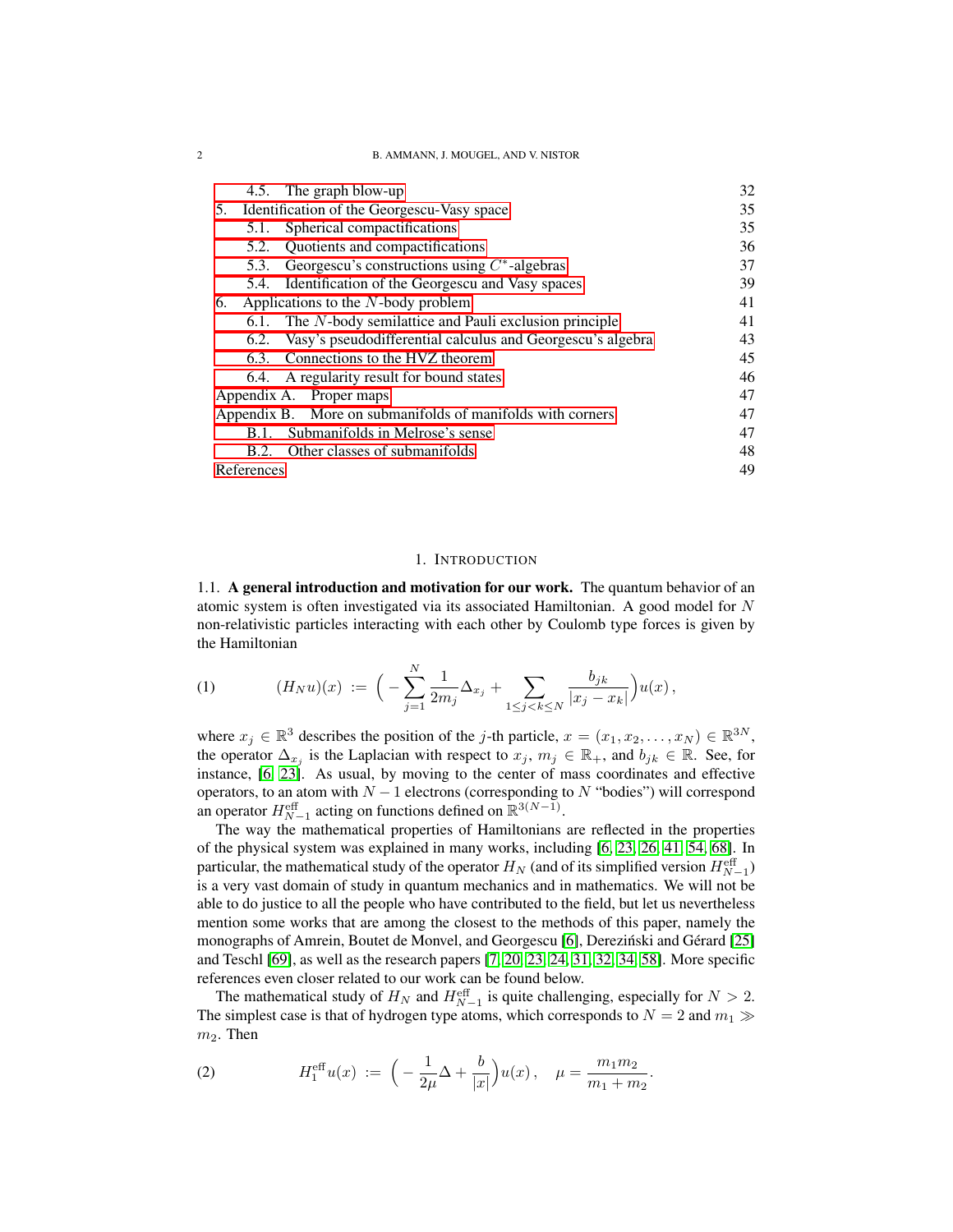In order to understand the mathematical properties of this operator, one usually writes the Hamiltonian  $H_1^{\text{eff}}$  in spherical coordinates

$$
(r, y) \in (0, \infty) \times \mathbb{S}^2, \quad r = |x|, \quad x = ry,
$$

where  $\mathbb{S}^{n-1}$  denotes the unit sphere in  $\mathbb{R}^n$ , as usual. The use of spherical coordinates has led, for instance, to the determination of the spectrum of  $H_1^{\text{eff}}$  and to explicit formulas for its eigenfunctions (see [\[25,](#page-49-3) [28,](#page-49-7) [69,](#page-51-1) [73\]](#page-51-2) for details and historical references), which is the basis for the orbital model in (quantum) chemistry. For  $N > 2$  explicit calculations seem to be impossible. Nevertheless, one can still try to find "more convenient coordinates" in which to perform our calculations than the usual, euclidean coordinates. In this vein, one of the main results of this paper is to provide convenient coordinates that generalize the polar coordinates and which are helpful to study both particle interactions at infinity and the regularity of eigenfunctions for  $N > 2$  particles.

More precisely, our "more convenient coordinates" (in the case of N-particles and the effective Hamiltonian) patch together to yield a compact (smooth) manifold with corners  $M_{N-1}$ , whose interior  $M_{N-1} \setminus \partial M_{N-1}$  is  $\mathbb{R}^{3(N-1)}$ . Thus  $M_{N-1}$  is a *compactification* of  $\mathbb{R}^{3(N-1)}$  in the usual mathematical sense. In turn, the construction of such a compactification  $M_{N-1}$  may possibly yield more convenient coordinate systems via its natural coordinate charts. For the hydrogen atom,  $N = 2$  and  $M_1$  is the *radial compactification*  $M_1 := \overline{\mathbb{R}^3} = \mathbb{R}^3 \cup \mathbb{S}_{\mathbb{R}^3}$  (see Subsection [5.1](#page-34-1) for the definition of the radial compactification). In the earlier literature, two compactifications of  $\mathbb{R}^{3(N-1)}$  for  $N > 1$  have played an especially important role in the study of the  $N$ -body problem, a role which will be explained now.

To do that, it will be convenient to place ourselves in a slightly more general setting in which we consider a finite semilattice  $\mathcal F$  of linear subspaces a finite dimensional, real vector space  $X$ . In this setting, a first such compactification is Georgescu's compactification, which was obtained as the primitive ideal spectrum  $Spec(\mathcal{E}_F(X))$  of a certain commutative C<sup>\*</sup>-algebra [\[14\]](#page-49-8)  $\mathcal{E}_{\mathcal{F}}(X)$  [\[32,](#page-50-3) [34,](#page-50-4) [35\]](#page-50-6). Another compactification,  $[X : \mathbb{S}_{\mathcal{F}}]$ was constructed by Vasy using iterated blow-ups [\[70\]](#page-51-3). See also [\[48\]](#page-50-7). The constructions of these compactifications and the notation will be explained shortly in Subsection [1.3.](#page-4-0) One of the *main results* of this paper is to show that both Georgescu's compactification and Vasy's compactification are naturally homeomorphic with the one introduced in [\[61\]](#page-51-4) (see Equation [\(7\)](#page-4-1)). This common compactification will be called the "Georgescu-Vasy" space and will be denoted  $X_{GV}$ . In case F is the semilattice generated by the collision planes of the N-body problem for the effective Hamiltonian, then the Georgescu-Vasy compactification of  $\mathbb{R}^{3(N-1)}$  will be the space  $M_{N-1}$  that provides the more convenient coordinates were looking for. The identification of Georgescu's and Vasy's compactifications for the N-body problem with the same space  $M_{N-1}$  will allow us to obtain further properties for the corresponding Hamiltonian since, as we will explain below, each of the constructions of  $M_{N-1}$  mentioned above has its own advantages. Of course, the role of the compactifications in the work of these authors – as well as in ours – is to use the the properties of the space  $M_{N-1}$  to obtain a better insight into the properties of the Hamiltonian  $H_{N-1}^{\text{eff}}$ (or of related Hamiltonians). In this spirit, we present some applications of our results in Section [6.](#page-40-0) These applications are also summarized at the end of this introduction.

<span id="page-2-0"></span>1.2. Our setting and our construction of the compactification  $M_N$ . Our results will be mostly for operators that are somewhat different from the  $N$ -body Hamiltonians  $H_N$  or  $H_{N-1}^{\text{eff}}$  of Equations [\(1\)](#page-1-2) and [\(2\)](#page-1-3). The operators that we study are, in fact, in many regards, more general than the N-body Hamiltonians and, in any case, they retain most of the main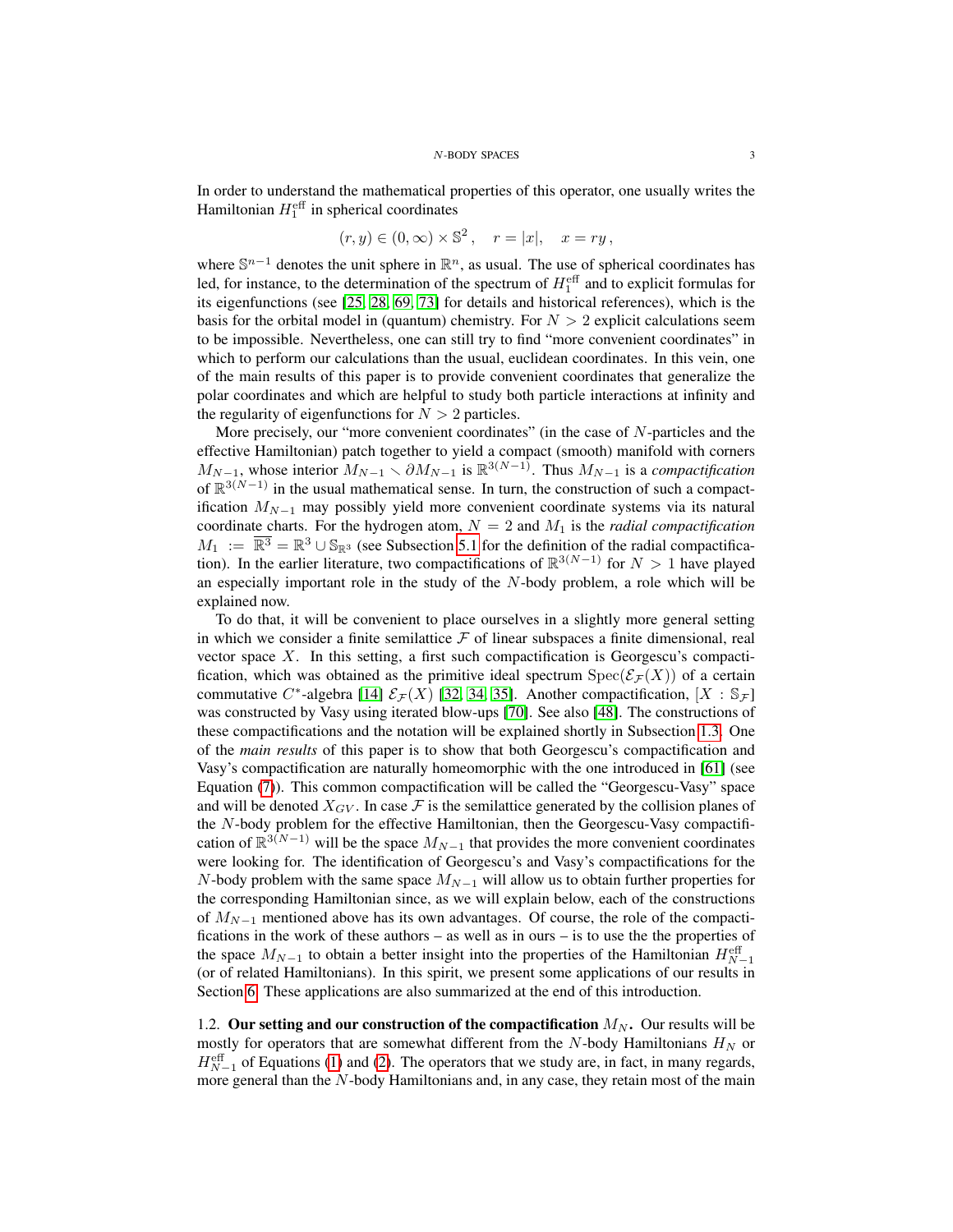features of the operators  $H_N$  and  $H_{N-1}^{\text{eff}}$  that are relevant to this paper. To describe the class of operators that we will study, let us thus first explain the following two customary modifications of the operators  $H_N$ , following, for instance, [\[6,](#page-49-0) [23,](#page-49-1) [32\]](#page-50-3) and the references therein.

The first modification is to "smooth out" the singularity in the potential. To see why this is reasonable, let us mention that, from the point of view of Partial Differential Equations, there are two main issues that distinguish  $H_N$  and  $H_{N-1}^{\text{eff}}$  from the customary differential operators studied in the introductory courses, namely:

- the behavior at infinity of the potential and
- the singularities in the potential.

Somewhat counterintuitively (from a pure mathematical point of view) is that the singularities of the potential are less important than the behavior at infinity, at least in what the spectral theory is concerned. In fact, it is known that many results concerning the essential spectrum of operators with potentials with Coulomb singularities can be obtained from the results for the analogous operators, but with smooth potentials (see, for example, [\[35\]](#page-50-6) and the references therein; incidentally, in addition to the Hardy inequality, the argument there involves norm closures and elementary  $C^*$ -algebra results). Thus, except in the very last subsection, in this paper, we will "smooth out" the singularities and hence look instead at a class of operators containing operators of the form

<span id="page-3-0"></span>(3) 
$$
H'_{N} := D + \sum_{1 \leq j \leq N} v_{j}(x_{j}) + \sum_{1 \leq j < k \leq N} v_{jk}(x_{j} - x_{k}),
$$

where  $D$  is a strongly elliptic differential operator with constant coefficients, and  $v_j$  and  $v_{jk}$  are *smooth functions* on  $\mathbb{R}^3$  with uniform radial limits at infinity. (We suppressed from the notation the function u on which  $H_N$  acts. Also, our results remain valid for certain operators  $D$  with suitable, non-constant coefficients.) In this paper, by a function with "uniform radial limits at infinity" we mean a function that extends to a smooth function on the radial compactification of that space,  $\mathbb{R}^3$  in this case. The choice of functions with uniform radial limits at infinity is motivated by the choice of "more convenient coordinates" in the case of the hydrogen type atom and also because it leads to a less singular compactification of  $\mathbb{R}^{3N}$ . We note, however, that in the last subsection, the singularities of the potential will play a central role in our regularity estimates of Equation [\(10\)](#page-6-3).

Our second modification of the operators  $H<sub>N</sub>$  (already alluded to above) will be to extend our setting from  $\mathbb{R}^{3N}$  to an arbitrary real, finite dimensional vector space X and to allow for more general collision planes. (More general than the collision planes  $\{x_i - x_k =$  $0\}$  for  $H_N$ ). More precisely, we will allow our collision planes to belong to a suitable finite set  $\mathcal F$  of linear subspaces of X, as above and as in [\[6,](#page-49-0) [23,](#page-49-1) [25,](#page-49-3) [34\]](#page-50-4), for instance. As in those works, which serve as a motivation for our approach, it will be convenient to assume that  $F$  is stable under intersection. Recall that a family  $S$  of subsets of M is a *semilattice* (with respect to the inclusion) if, for all  $P_1, P_2 \in S$ , we have  $P_1 \cap P_2 \in S$ . It will also be convenient – and that will not decrease the generality – to consider semilattices  $\mathcal F$  with  ${0} \in \mathcal{F}$ . Our operator  $H_N'$  will then be replaced with a more general operator of the form

(4) H := D + X Y ∈F v<sup>Y</sup> ,

where  $v_Y$  is a smooth function on  $X/Y$  with uniform radial limits at infinity (more precisely  $v_Y \in C(X/Y)$ , where  $X/Y$  is the quotient vector space and  $X/Y$  is its radial compactification). This completes our sequence of modifications of  $H_N$  and provides us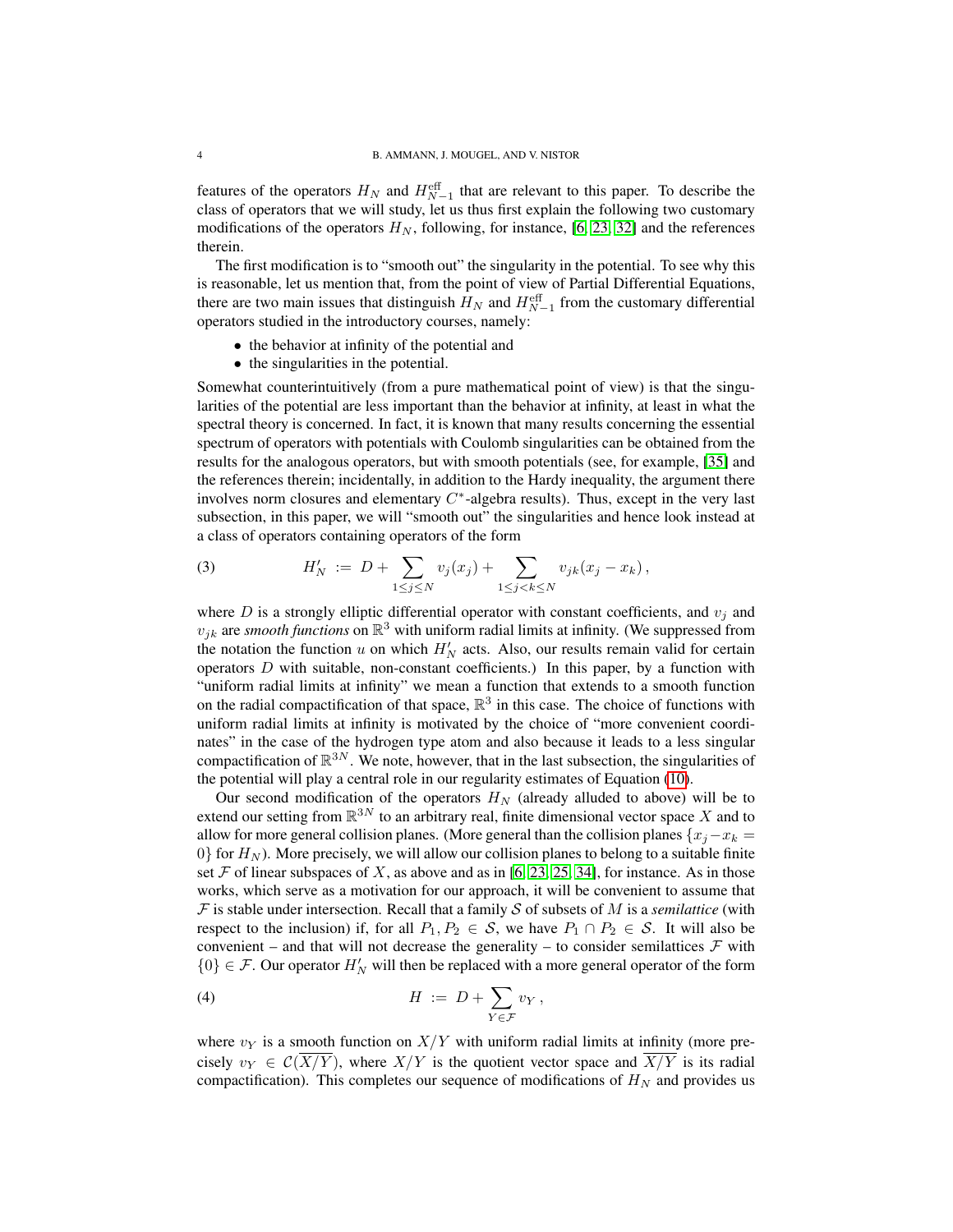with the concepts needed to introduce our definition of compactification space  $X_{\text{GV}}$  (the Georgescu-Vasy space) as follows.

Let F be a finite semilattice of linear subspaces of X with  $\{0\} \in \mathcal{F}$ , as above, and let

(5) 
$$
\delta_{\mathcal{F}} : X \to \prod_{Y \in \mathcal{F}} \overline{X/Y}
$$

be the diagonal map obtained from all the projections  $X \to X/Y$ . We define the *Georgescu*-*Vasy space*  $X_{\text{GV}}$  as the closure

<span id="page-4-2"></span>
$$
X_{\mathrm{GV}} := \delta_{\mathcal{F}}(X)
$$

of  $\delta_{\mathcal{F}}(X)$  in  $\prod_{Y \in \mathcal{F}} X/Y$ . Since each  $X/Y$  is compact,  $X_{\text{GV}}$  is also compact. Note that, our assumption that  $\{0\} \in \mathcal{F}$  implies, in particular, that the factor  $\overline{X/Y}$  corresponding to  $Y = \{0\}$  is  $\overline{X/\{0\}} = \overline{X}$ , which contains X as a dense, open subset, and hence the map  $\delta_F$  is injective on X. If F is the semilattice corresponding to the N-body problem or the effective N-body problem, then  $X_{GV}$  will yield the desired space  $M_k$  (for suitable k).

<span id="page-4-0"></span>1.3. Georgescu's and Vasy's compactifications. Let us recall first the definition of Georgescu's compactification [\[6,](#page-49-0) [32,](#page-50-3) [34\]](#page-50-4) in the form considered in [\[35\]](#page-50-6). To this end, let us consider the norm closed algebra  $(C^*$ -algebra)

<span id="page-4-1"></span>
$$
\mathcal{E}_{\mathcal{F}}(X) := \langle \mathcal{C}(\overline{X/Y}) \rangle
$$

generated by all the spaces  $\mathcal{C}(\overline{X/Y})$  in  $L^{\infty}(X)$ , with  $Y \in \mathcal{F}$ . (Here  $\mathcal{C}(Z)$  denotes the space of continuous functions  $Z \to \mathbb{C}$ , as usual.) The spectrum  $Spec(\mathcal{E}_{\mathcal{F}}(X))$  of this algebra (the set of its characters) is a compact space containing naturally X. *Georgescu's compactification* is  $Spec(\mathcal{E}_{\mathcal{F}}(X))$ . It was proved in [\[61\]](#page-51-4) using elementary C<sup>\*</sup>-algebra arguments that  $Spec(\mathcal{E}_{\mathcal{F}}(X))$  is naturally homeomorphic to the spaces  $X_{\text{GV}} := \overline{\delta_{\mathcal{F}}(X)}$ considered above. A variant of the algebra  $\mathcal{E}_F(X)$  defined above is obtained by considering the one-point compactifications  $(X/Y)^+$  [\[6,](#page-49-0) [15,](#page-49-9) [32\]](#page-50-3), see Remark [5.12.](#page-40-2) Also, in [\[62\]](#page-51-5), the definition of the algebra  $\mathcal{E}_\mathcal{F}(X)$  was generalized so that the only requirement on  $\mathcal F$ is  $\{0\} \in \mathcal{F}$ . In particular, the family  $\mathcal F$  can be infinite and not necessarily stable by intersection (but the sum defining the potential must be convergent).

Vasy's compactification is obtained using blow-ups of manifolds with corners. Let M be a manifold with corners (we recall the definition of manifolds with corners and related constructions in Section [2\)](#page-6-1). Recall that a *p-submanifold*  $P \subset M$  is a submanifold of M that has a tubular neighborhood:  $P \subset U_P \subset M$  that is locally of a product form (see Definition [2.15](#page-13-0) for details). If  $P$  is a closed p-submanifold – where "closed" means closed as a subset – then the *blow-up* [M : P] *of* M *with respect to* P is defined by replacing P with the set  $S(N_{+}^{M}P)$  of *interior* directions in the normal bundle  $N^{M}P$  of P in M (see [\[1,](#page-48-1) [43,](#page-50-8) [56,](#page-50-9) [66\]](#page-51-6), or Definiton [3.1\)](#page-15-2). As in those papers, for a suitable k-tuple  $(P_j)_{j=1}^k =$  $(P_1, P_2, \ldots, P_k)$ , we can define the iterated blow-up  $[M : (P_j)_{j=1}^k]$  by blowing up M first with respect to  $P_1$ , then with respect to (the lift of)  $P_2$  to  $[M : P_1]$ , and then continuing in this way (see Definition [4.1\)](#page-22-2). We apply these results to the study of the  $N$ -body problem in the following way. Let  $\overline{X}$  denote be the spherical compactification of a finite-dimensional vector space X, with boundary at infinity the sphere  $\mathbb{S}_X := \overline{X} \setminus X$  (see Subsection [5.1](#page-34-1) for the detailed definitions). To our finite semilattice  $\mathcal F$  of linear subspaces of X containing the zero subspace we associate the semilattice

<span id="page-4-3"></span>(8) 
$$
\mathbb{S}_{\mathcal{F}} := \{ \mathbb{S}_Y = \mathbb{S}_X \cap \overline{Y} \mid Y \in \mathcal{F} \}.
$$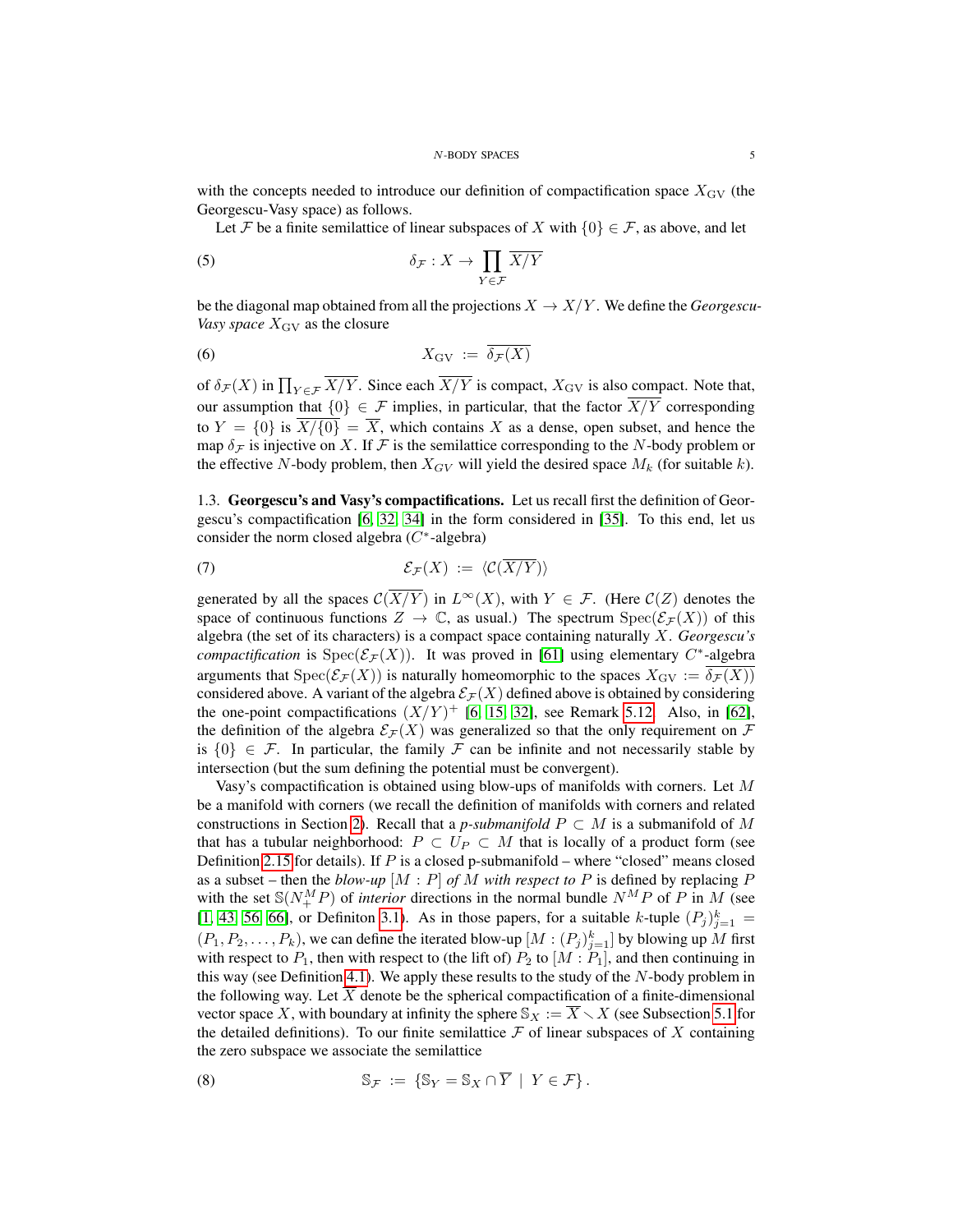(Note that our assumption that  $\{0\} \in \mathcal{F}$  implies that  $\emptyset = \mathbb{S}_{\{0\}} \in \mathbb{S}_{\mathcal{F}}$ . Our approach, in fact, works also for semilattices that do not contain the zero subspace, but, in any case, we can reduce to this case by including the zero subspace in  $F$ .) We arrange the elements of  $\mathbb{S}_{\mathcal{F}}$  according an "admissible order":  $\mathbb{S}_{\mathcal{F}} = (P_0 = \emptyset, P_1, P_2, \ldots)$  (roughly, in the ascending inclusion order, see Definition [4.12\)](#page-26-0). Then *Vasy's compactification* is obtained by iteratively blowing up X with respect to  $\mathcal{S}_{\mathcal{F}}$  as explained earlier to obtain  $[X : \mathcal{S}_{\mathcal{F}}]$  [\[71,](#page-51-7) [72\]](#page-51-8). (This construction is discussed in detail in the main body of the paper, Definition [4.1.](#page-22-2)) See also Kottke's paper [\[48\]](#page-50-7), where this compactification was also recently studied.

Yet a fourth compactification of  $X$ , still diffeomorphic to  $X_{\text{GV}}$ , is the *graph blowup*  $\{\overline{X} : \mathbb{S}_{\mathcal{F}}\}$ . The *graph blow-up*  $\{M : \mathcal{P}\}$  of M with respect to the family  $\mathcal{P}$  is the closure  $\{M : \mathcal{P}\} := \overline{\delta(M \setminus \bigcup_{P \in \mathcal{P}} P)} \subset \prod_{P \in \mathcal{P}} [M : P]$  where  $\delta$  is the diagonal embedding (see Definition [4.17\)](#page-31-1). One of the main results of this paper, Theorem [4.19,](#page-31-2) establishes a diffeomorphism  $[M : (P_j)_{j=1}^k] \simeq \{M : (P_j)_{j=1}^k\}$  between the iterated blow-up and the graph blow-up introduced in Definition [4.17,](#page-31-1) provided that  $(P_j)_{j=1}^k$  is an admissible ordered clean semilattice. This compactification arises as an intermediate step in our proof of the equivalence (homeomorphism) of Georgescu's construction (the space  $Spec(\mathcal{E}_{\mathcal{F}}(X)))$  and Vasy's construction (the space  $[\overline{X}:\mathbb{S}_{\mathcal{F}}]$ ) that relies, in order, on the following sequence of homeomorphisms

<span id="page-5-1"></span>(9) 
$$
[\overline{X} : \mathbb{S}_{\mathcal{F}}] \simeq {\overline{X} : \mathbb{S}_{\mathcal{F}}} \simeq X_{\text{GV}} := {\overline{\delta_{\mathcal{F}}(X)}} \simeq \text{Spec}(\mathcal{E}_{\mathcal{F}}(X)).
$$

The smooth structures on the last three spaces come from the first one. We stress that, while the last homeomorphism (already proved in [\[61\]](#page-51-4)) has an easy proof, the other two, proved in this paper, are rather difficult results.

<span id="page-5-0"></span>1.4. Contents of the paper and applications. Let us now present the contents of the paper, including some applications of our results (mainly of the homeomorphisms of Equation [\(9\)](#page-5-1)). Section [2](#page-6-1) contains background material on manifolds with corners. In particular, we devote quite a bit of effort to introduce and compare several classes of submanifolds of manifolds with corners. Section [3](#page-15-0) recalls the definition of the blow-up of a manifold with corners with respect to a closed p-submanifold and establishes a few properties of this blow-up. In Section [4](#page-22-0) we study the iterated and the graph blow-ups. In particular, we prove that, for clean semilattices of closed p-submanifolds, the graph blow-up can also be obtained as an iterated blow-up, which is one of the main technical results of this paper. In Section [5,](#page-34-0) we use the identification of the graph blow-up with the iterated blow-up to show that Georgescu's compactification  $Spec(\mathcal{E}_{\mathcal{F}}(X))$  and Vasy's compactification  $[X : S_{\mathcal{F}}]$ , are homeomorphic to the space  $X_{\text{GV}}$  introduced above (see Equation [\(9\)](#page-5-1)).

An important application of our results is the existence of various smooth group actions on blow-ups, in general, and on  $X_{\text{GV}}$ , in particular. For instance, we obtain an action of X on  $X_{\text{GV}}$  by translations. Moreover, when  $\mathcal F$  corresponds to the N-body problem, we also obtain and action of the symmetric group  $S_N$  and of the orthogonal group  $GL(3, \mathbb{R})$  on  $M_N = X_{\text{GV}}$ , see Remark [6.2.](#page-41-0) In addition to group-action applications, in the last section, we outline *four other applications* of our results, which we resume next.

(A) The first application is on the relation between the action of the symmetric group  $S_N$  on  $M_N$  and Pauli exclusion principle. Finding a good compactification of  $\mathbb{R}^{3N}$  that behaves well with respect to the action of  $S_N$  is a problem posed by Melrose and Singer from [\[59\]](#page-50-10), which was solved in [\[48\]](#page-50-7) using differential geom-etry and in [\[62\]](#page-51-5) using  $C^*$ -algebras, see Subsection [6.1.](#page-40-1)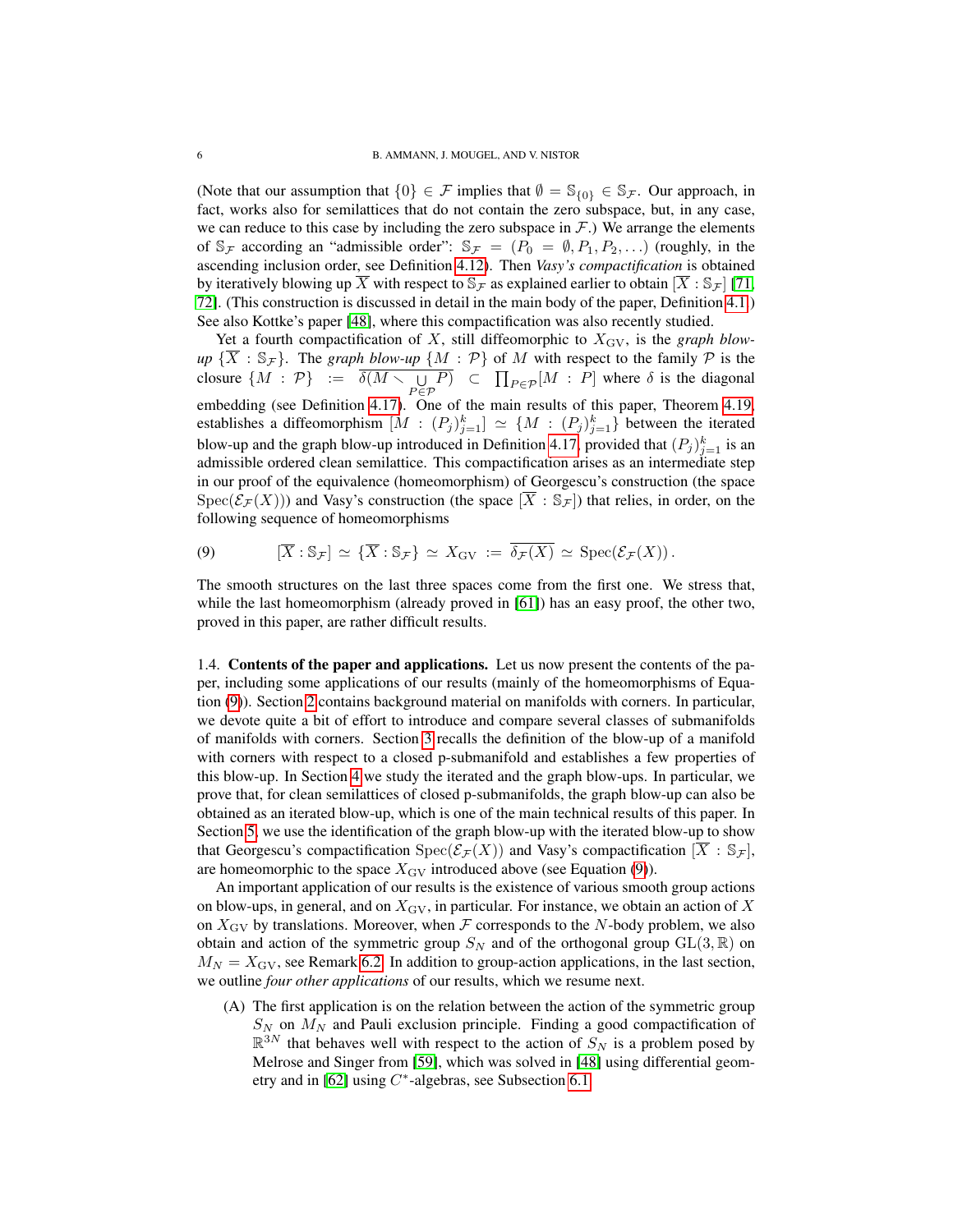- (B) The second application is to investigate the relation between Vasy's pseudodifferential calculus and Georgescu's algebras. It combines the results of [\[4\]](#page-48-2) with the existence of the smooth structure on  $X_{\text{GV}}$  provided by our results and with the smooth action of X on  $X_{\text{GV}}$  to define a pseudo-differential calculus  $\Psi_c(X_{\text{GV}})$ consisting of properly supported operators. This calculus is clearly smaller than the Vasy calculus, and a preliminary discussion of the relation of the two calculi is contained in Subsection [6.2.](#page-42-0) We thus also define a completion  $\Psi_{NB}(X_{\text{GV}})$ of  $\Psi_c(X_{\text{GV}})$  that can be proved to be spectrally invariant (*i.e.*, it is stable for holomorphic functional calculus) and thus leads to a description of the distribution kernels of the resolvents of  $H_N$ , Proposition [6.3.](#page-43-0) The more precise relation between Vasy's calculus and ours is, certainly, worth further exploring, see Subsection [6.2.](#page-42-0)
- (C) Our third application is to establish some connections between our results and the HVZ theorem, see Subsection [6.3](#page-44-0)
- (D) Finally, the last application is a regularity result for bound states for Hamiltonians with *inverse square singularities*. For instance, let  $u \in L^2(X \setminus \cup \mathcal{F})$  be an eigenfunction of  $H_N$ , namely  $H_N u = \lambda u$  on  $X \setminus \cup \mathcal{F}, \lambda \in \mathbb{R}$ , and let  $\rho(x) :=$  $\min \{ \text{ dist}(x, \cup \mathcal{F}), 1 \},\$  where  $\text{dist}(x, \cup \mathcal{F})$  is the distance in the usual euclidean metric from x to  $\bigcup \mathcal{F}$ . Then, for any multi-indices  $\alpha$ , we have

(10) 
$$
\rho^{|\alpha|} \partial^{\alpha} u \in L^2(\mathbb{R}^{3N}).
$$

<span id="page-6-3"></span>The same result holds for  $H_N^{\text{eff}}$  in place of  $H_N$  and for many other operators. See Theorem [6.4](#page-45-1) in Subsection [6.4](#page-45-0) for a more general statement. Full details can be found in [\[5\]](#page-49-10).

The study of inverse-square potentials is relevant since they appear in relativistic physics. See Subsection [6.4](#page-45-0) for references and more on the physical motivation for inverse square potentials.

Two appendices include some related topological results on proper maps and on submanifolds of manifolds with corners. The reader can thus see that this paper relies essentially on geometry, necessarily so since Vasy's construction is geometric.

<span id="page-6-0"></span>Acknowledgements. We thank Vladimir Georgescu for useful discussions. We also thank anonymous referees and the handling editor for carefully reading our paper and for useful suggestions.

## 2. MANIFOLDS WITH CORNERS AND THEIR SUBMANIFOLDS

<span id="page-6-1"></span>We begin with some background material, mostly about manifolds with corners. This section contains few new results, but the presentation is original.

<span id="page-6-2"></span>2.1. Manifolds with corners. We now introduce manifolds with corners and their smooth structure. We also set up some important notation to be used throughout the paper. The terminology used for manifold with corners is not uniform. Nevertheless, good overviews of the concept of a manifold with corners can be found in [\[43,](#page-50-8) [47,](#page-50-11) [49,](#page-50-12) [57,](#page-50-13) [66\]](#page-51-6), to which we refer for the concepts not defined here and for further references. In this paper, we will mostly use the terminology introduced by Melrose and his coauthors, which predates most of the other ones.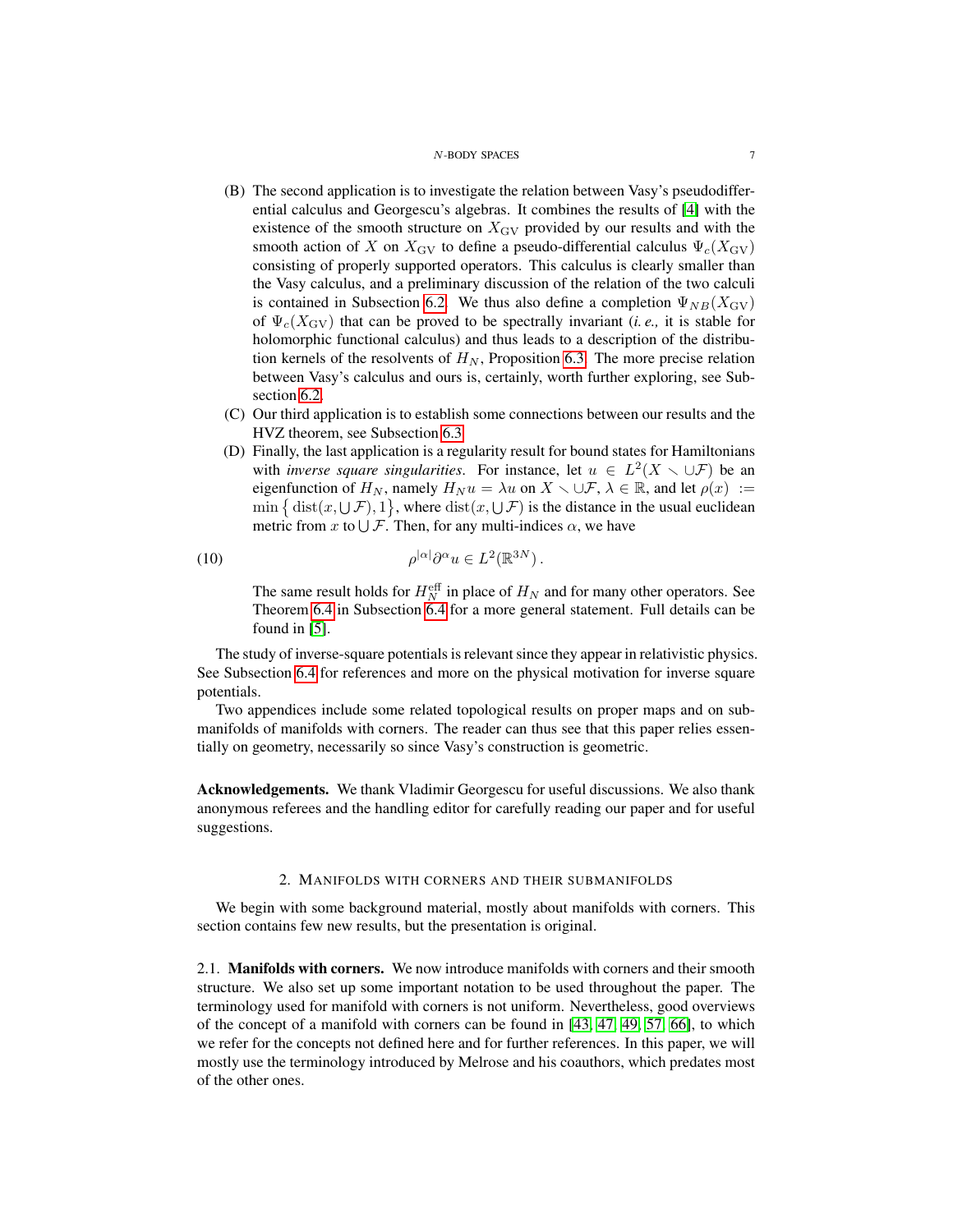<span id="page-7-2"></span>2.1.1. *Notation and conventions.* For any finite-dimensional real vector space  $Z$ , let  $\mathbb{S}_Z$ denote the *set of vector directions* in Z, that is, the set of (non-constant) open half-lines  $\mathbb{R}_+v$ , with  $0 \neq v \in \mathbb{Z}$  and  $\mathbb{R}_+ := (0, \infty)$ . We will also use the standard notation  $\mathbb{S}^{n-1} :=$  $\mathbb{S}_{\mathbb{R}^n}$ , for simplicity. In particular, if Z is a euclidean (real) vector space, we identify  $\mathbb{S}_Z$ with the unit sphere in  $Z$ . Informally, a manifold with corners is a topological space locally modeled on the spaces

<span id="page-7-0"></span>(11) 
$$
\mathbb{R}_k^n := [0,\infty)^k \times \mathbb{R}^{n-k}.
$$

For  $k, n \in \mathbb{N} = \{0, 1, \ldots\}$  with  $k \leq n$ , we let  $\mathbb{S}_k^{n-1} \subset \mathbb{R}^n$  be

<span id="page-7-3"></span>(12)  $\mathbb{S}_k^{n-1} := \mathbb{S}^{n-1} \cap \mathbb{R}_k^n = \{ \phi = (\phi_1, \dots \phi_n) \mid ||\phi|| = 1 \text{ and } \phi_i \ge 0 \text{ for } 1 \le i \le k \},$ 

where  $\Vert . \Vert$  is the euclidean norm on  $\mathbb{R}^n$ .

**Remark 2.1.** Let us write  $0_V$  for the neutral element of a vector space V, when we want to stress the space to which it belongs. We will often use maps between subsets of euclidean spaces. As a rule, we will try not to permute the coordinates and, moreover, our embeddings will be "first components" embedings. More precisely, let  $k' \leq k$  and  $n'-k' \leq n-k$ , we shall then use with priority the canonical *first components embedding,* namely given by:

<span id="page-7-4"></span>(13) 
$$
\mathbb{R}_{k'}^{n'} \simeq [0,\infty)^{k'} \times \{0_{\mathbb{R}^{k-k'}}\} \times \mathbb{R}^{n'-k'} \times \{0_{\mathbb{R}^{n-n'}}\} \subseteq [0,\infty)^k \times \mathbb{R}^{n-k} = \mathbb{R}_k^n
$$

$$
(x',x'') \mapsto (x',0_{\mathbb{R}^{k-k'}},x'',0_{\mathbb{R}^{n-n'}}).
$$

Occasionally, other embeddings (involving permutations of the coordinates) between these sets will also be considered, in which case they will be explained separately. For instance, we shall sometimes find it notationally convenient to use the *canonical permutation of coordinates* diffeomorphism

<span id="page-7-5"></span>(14) 
$$
\operatorname{can}: \mathbb{R}^n_k \times \mathbb{R}^{n'}_{k'} \simeq \mathbb{R}^{n+n'}_{k+k'}
$$

$$
(x', x'', y', y'') \mapsto (x', y', x'', y'') \in [0, \infty)^{k+k'} \times \mathbb{R}^{n+n'-k-k'},
$$

where  $x' \in [0, \infty)^k$  and  $y' \in [0, \infty)^{k'}$ . (Compare with Equation [\(11\)](#page-7-0).)

2.1.2. *Charts and atlases.* We shall use suitable charts to define the smooth structure on manifolds with corners. We proceed as in the case of smooth manifolds (without corners). We begin with the following standard definition.

<span id="page-7-1"></span>**Definition 2.2.** Let  $U \subset \mathbb{R}^n_k$  and  $V \subset \mathbb{R}^m_l$  be two open subsets and  $f = (f_1, \ldots, f_m)$ :  $U \rightarrow V$ . We shall say that:

- (a) f is *smooth* on U if there exists an open neighborhood W of U in  $\mathbb{R}^n$  such that f extends to a smooth function  $\tilde{f}: W \to \mathbb{R}^m$ .
- (b) f is a *diffeomorphism* between U and V if f is a bijection and both f and  $f^{-1}$  are smooth.

Definition 2.3. A *corner chart on* M (or simply, *"chart"* in what follows) is a couple  $(U, \phi)$  with U an open subset of M and  $\phi : U \to \Omega$  a homeomorphism onto an open subset  $\Omega$  of  $\mathbb{R}^n_k$ . Let  $(U, \phi)$  and  $(U', \phi')$  be two corner charts with values in  $\mathbb{R}^n_k$  and in  $\mathbb{R}^{n'}_{k'}$ , respectively. Let  $V := U \cap U'$ . We shall say that the corner charts  $(U, \phi)$  and  $(U', \phi')$  are *compatible* if

$$
\phi' \circ \phi^{-1} : \phi(V) \to \phi'(V)
$$

is a diffeomorphism (see Definition [2.2\)](#page-7-1) between the open subsets  $\phi(V) \subset \mathbb{R}^n_k$  and  $\phi'(V) \subset$  $\mathbb{R}^{n'}_{k'}$ . (So  $n = n'$  if  $V \neq \emptyset$ .)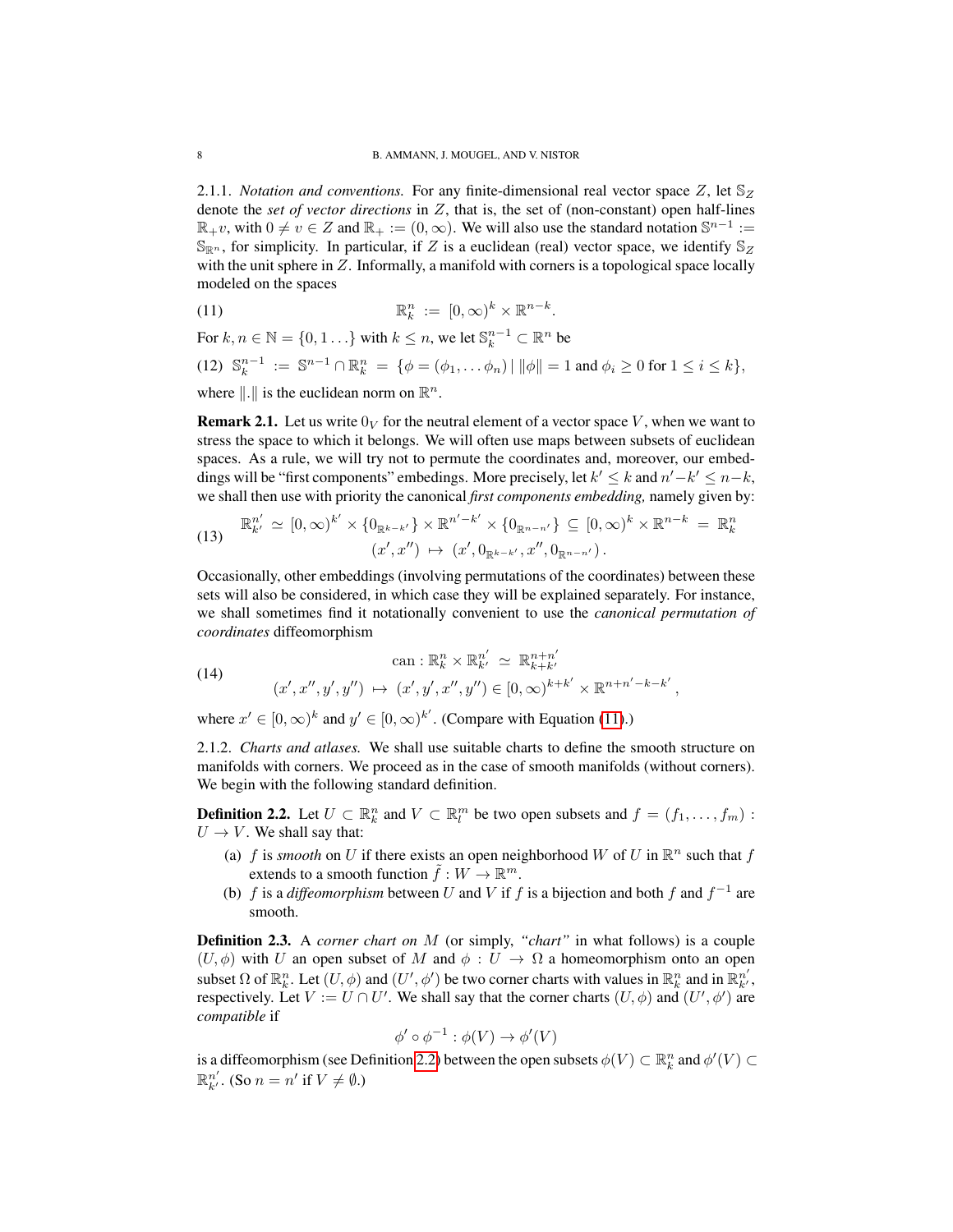Given a point  $m \in M$  and a corner chart  $(U, \phi)$  with  $m \in U$ , we can always find a corner chart  $(U', \phi')$ ,  $\phi' : U' \to \mathbb{R}^{n'}_{k'}$ , compatible with  $(U, \phi)$  such that  $\phi'(m) = 0$  and  $k'$ is minimal. The least such k is the *boundary depth* of m in M. See Subsection [2.2](#page-8-0) below.

<span id="page-8-4"></span>**Definition 2.4.** A *corner atlas*  $A = \{(U_a, \phi_a), a \in A\}$  on M is a family of compatible corner charts such that  $M = \bigcup U_a$ . Two corner atlases are called *equivalent* if their union  $a \in A$ is again a corner atlas. A *manifold with corners* is defined to be a paracompact Hausdorff space M with an equivalence class of corner atlases (on  $M$ ). In the following we will drop the word "corner" before the words "chart" and "atlas." In the context of a manifold with corners, the terms "atlas" and "chart" will always mean "corner atlas" and, respectively, "corner chart."

We stress that we do not require the connected components of a manifold with corners to have the same dimension. Let us also remark that a manifold with corners in the above sense is called a "t-manifold" in [\[56,](#page-50-9) Section 1.6], where the "t" stands for "tied". If M is manifold with corners, then the union of all its atlases is again an atlas, the *maximal atlas* of M. An open subset of a manifold with corners is, again, in an obvious way, a manifold with corners. Many concepts extend from the case of manifolds without corners to that of manifolds with corners.

**Definition 2.5.** Let  $f : M \to M'$  be a map between two manifolds with corners. We will say that f is *smooth* if, for any two charts  $(U, \phi)$  of M and  $(U', \phi')$  of M', the map  $\phi' \circ f \circ \phi^{-1}$  is smooth on its domain of definition  $\phi(f^{-1}(U'))$ . If f is a bijection and both  $f$  and  $f^{-1}$  are smooth, we will say that  $f$  is a *diffeomorphism*.

Here are some examples of manifolds with corners that will be used in this paper.

<span id="page-8-3"></span>Example 2.6. Using the notation from Subsection [2.1.1,](#page-7-2) we have the following:

- (i) Any open subset of  $\mathbb{R}_k^n := [0, \infty)^k \times \mathbb{R}^{n-k}$  is a manifold with corners.
- (ii) The sphere orthant  $\mathbb{S}_k^{n-1} := \mathbb{S}^{n-1} \cap \mathbb{R}_k^n$  of Equation [\(12\)](#page-7-3) is a manifold with corners.
- (iii) Any smooth manifold is a manifold with corners (even if it does not have a boundary or any true corners).

<span id="page-8-2"></span>The following will be used to introduce p-submanifolds.

<span id="page-8-1"></span>**Definition 2.7.** Let *I* be a subset of  $\{1, \ldots, n\}$  and  $L_I$  be the subset of  $\mathbb{R}^n_k$  defined by

(15) 
$$
L_I := \{ x = (x_1, \ldots, x_n) \in \mathbb{R}^n_k \, | \, x_i = 0 \text{ if } i \in I \}.
$$

The number  $b := |I \cap \{1, ..., k\}|$  of elements of  $I \cap \{1, ..., k\}$  will be called the *boundary depth* of  $L_I$  in  $\mathbb{R}_k^n$ . Similarly,  $c := |I|$  is the codimension of  $L_I$  in  $\mathbb{R}_k^n$  and  $d := n - c$  is its dimension.

<span id="page-8-0"></span>2.2. The boundary and boundary faces of a manifold with corners. We now fix some standard terminology to be used in what follows, extending the local definitions of Definition [2.7.](#page-8-1) In particular, we need the intrinsic definition of the boundary of a manifold with corners. Recall that above we defined the *boundary depth* (in M) depth<sub>M</sub> $(p)$  of a point  $p \in M$  as the number of non-negative coordinate functions vanishing at p in any local coordinate chart at p. It is the least k such that there exists a chart near U with values in  $\mathbb{R}_k^n$ . Let  $(M)_k$  be the set of points of M of boundary depth k. It is a smooth manifold (no corners). Its connected components are called the *open* boundary faces (or just the *open* faces) of codimension (or boundary depth) k of M. The set  $(M)$ <sup>0</sup> is the *interior* of M. A *boundary face* of boundary depth k is the closure of an open boundary face of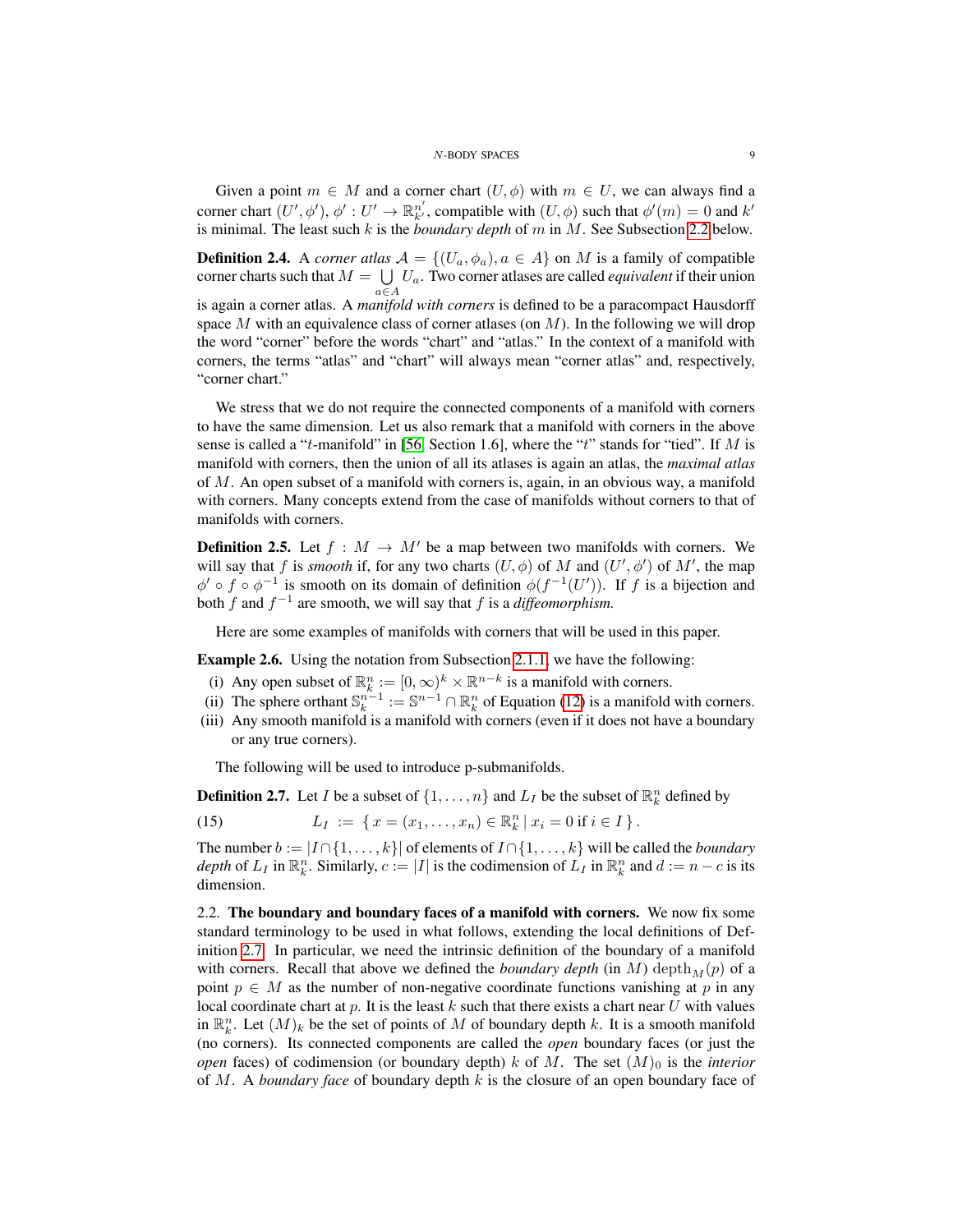

FIGURE 1. A teardrop domain: a compact simply-connected domain in  $\mathbb{R}^2$  with exactly one boundary face  $\overline{F}_1$  of boundary depth 1 and exactly one corner p of boundary depth 2. The face  $F_1$  is the image of an immersion of  $[0, 1]$  that is injective on the open interval  $(0, 1)$ , but which maps both ends to the corner  $p$ .

boundary depth k. For every boundary face F of codimension k there is a manifold with corners F of dimension  $n - k$  and an immersion  $\iota : \mathbb{F} \to M$  that is injective on  $(\mathbb{F})_0$  and  $\iota(\mathbb{F}) = F$ . However, in general  $\iota$  is not injective on the boundary faces of  $\mathbb{F}$ ; an example is the teardrop domain of Figure [2.2.](#page-8-0) For this domain,  $M$  does not induce a structure of a manifold with corners on the boundary face  $F$ . Nevertheless, we will not exclude from our consideration boundary faces that are not manifolds with corners; in particular, the boundary of the teardrop domain is a boundary face of that domain.

We will denote by  $\mathcal{M}_k(M)$  the set of all *closed* boundary faces of codimension k. In particular, the *boundary*  $\partial M$  of M, defined as the set of all points of boundary depth > 0, is given by

(16) 
$$
\partial M := \bigcup_{H \in \mathcal{M}_1(M)} H.
$$

A boundary face of M of codimension one will be called a *hyperface*, as usual. Thus ∂M is the union of the hyperfaces of M. If H is a hyperface of M and  $0 \le x \in C^{\infty}(M)$  is a function such that  $H = x^{-1}(0)$  and  $dx \neq 0$  on H, then x is called a *boundary defining function* of H. As the example of the teardrop domain shows, not all hypersurfaces have a boundary defining function. However, each boundary face F of codimension k can *locally* be represented as

<span id="page-9-0"></span>
$$
F \cap U = \{x_1 = x_2 = \ldots = x_k = 0\},\,
$$

where  $x_j$  are boundary defining functions of the hyperfaces of  $F \cap U$  in  $U$ .

It is convenient to consider embeddings.

<span id="page-9-1"></span>**Remark 2.8.** Every manifold with corners M is contained in a smooth manifold  $\overline{M}$  such that each component of M is contained in a component of  $\overline{M}$  of the same dimension [\[2,](#page-48-3) [43,](#page-50-8) [49,](#page-50-12) [56,](#page-50-9) [57,](#page-50-13) [66\]](#page-51-6). We note, however, that  $\partial M$  is intrinsically defined, Equation [\(16\)](#page-9-0), and, sometimes, it is *not* the *topological* boundary  $\overline{M} \setminus \overset{\circ}{M}$  of M, where the closure  $\overline{M}$ and the interior  $\stackrel{\circ}{M}$  are defined as subsets of  $\widetilde{M}$ . For instance, when  $M := \{x \in \mathbb{R}^n \mid x_n \geq 0\}$  $0, \|x\| < 1$  and  $\widetilde{M} = \mathbb{R}^n$ , then  $\partial M = \{x \in \mathbb{R}^n | x_n = 0, \|x\| < 1\}$ , whereas the topological boundary of M is  $\partial M \cup \{x \in \mathbb{R}^n \mid x_n > 0, \|x\| = 1\}$ , a bigger set. In fact, we always have that  $\partial M$  is contained in the topological boundary of M in M. Unlike  $\partial M$ , the topological boundary of M in M depends on M. Embeddings are convenient also because one can define

$$
TM := TM|_M.
$$

Up to a diffeomorphism,  $TM$  can be obtained by gluing open subsets of the tangent spaces  $T(\mathbb{R}^n_k) := \mathbb{R}^n_k \times \mathbb{R}^n$  using an atlas of M. We also let  $T_x^+M$  be the set of *inward-pointing*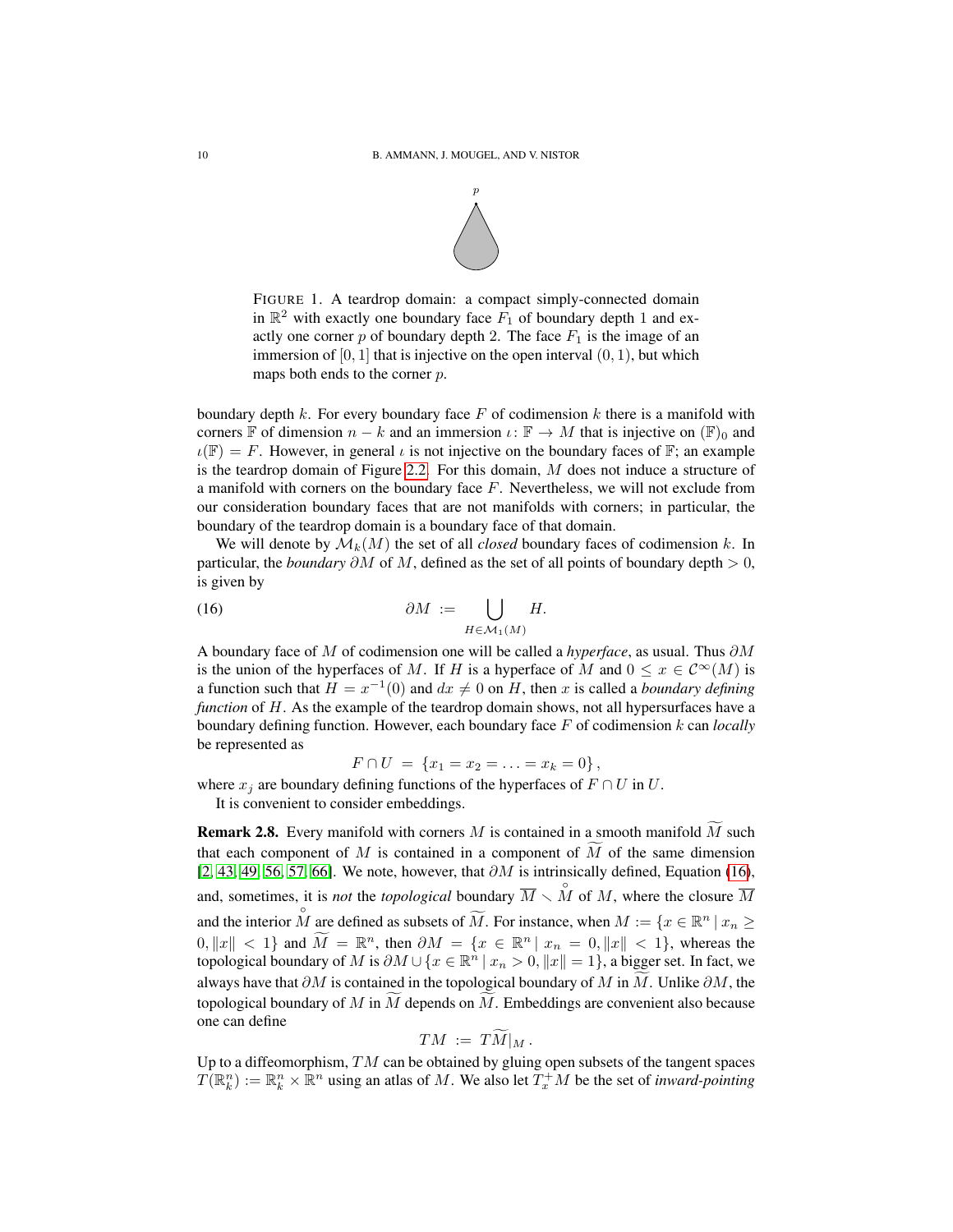*tangent vectors* of  $T_xM$  (this includes the vectors tangent to the boundary). It can be defined as the set of equivalence classes of curves starting at  $x$  and completely contained in M. We finally let  $T^+M:=\bigcup_{x\in M}T^+_xM$  with its projection map to  $M.$  Note that  $T^+M$ is *not* a fiber bundle, but a fiberwise conical closed subset of the tangent space.

<span id="page-10-0"></span>2.3. Submanifolds of manifolds with corners. We now discuss the two notions of submanifolds of a manifold with corners – "weak submanifolds" and "p-submanifolds" – used in this paper. The class of p-submanifolds is the class of submanifolds with suitable tubular neighborhoods, whereas the class of weak submanifolds is the largest class of subsets that have some claim to being a "submanifold" of a certain kind. The concept of a p-submanifold is due to Melrose [\[56\]](#page-50-9) and is central in what follows, since the class of closed p-submanifolds is the class of submanifolds with respect to which we can perform blowups. On the other hand, the concept of a weak submanifold, with which we begin, is weaker than the one considered in [\[56\]](#page-50-9), but also arises naturally in our study. Other concepts of submanifolds are discussed in Appendix [B.](#page-46-1)

2.3.1. *Submanifolds in the weakest sense: weak submanifolds.* We start the discussion with a needed notion of submanifolds, called "weak submanifolds" in order to distinguish them from other classes of submanifolds of manifolds with corners, see Appendix [B.](#page-46-1) The adjective "weak" in "weak submanifolds" indicates that the class of weak submanifolds is the largest class of "submanifolds" that we consider, with the minimal requirement that a submanifold (of a manifold with corners) be also a manifold with corners in its own way for the induced structure from the ambient manifold with corners. As a first step (Definition [2.9\)](#page-10-1), we introduce the class of weak submanifolds of  $\mathbb{R}^n$  (or more generally of manifolds without corners or boundary). Then as a second step, see Definition [2.10,](#page-10-2) we generalize to weak submanifolds in manifolds with corners. Thus in the following definition we mainly need the case  $M_1 = \mathbb{R}^n$ .

<span id="page-10-1"></span>**Definition 2.9.** Let  $M_1$  be a *smooth* manifold (*i. e.*, without boundary or corners) of dimension n. A subset  $S \subset M_1$  is a *weak submanifold* of  $M_1$  if, and only if, any  $x \in S$  is contained in the domain of a chart  $\psi: U \to \Omega \subset \mathbb{R}^n$  of  $M_1$  with  $\psi(S \cap U) = (\mathbb{R}^m_\ell \times \{0\}) \cap \Omega$ , for some  $0 \leq \ell \leq m \leq n$ . (Hence m is the *dimension* of S at p and  $n - m$  is the *codimension* of S in  $M_1$  at p.)

A submanifold S with corners of some smooth manifold  $M_1$  inherits from  $M_1$  the structure of a manifold with corners. In manifolds without corners the definition of a "weak submanifolds" coincides with what often is considered as a submanifold with (boundary or) corners. The definition gets a bit more involved when we generalize to the case when  $M_1$  is replaced with a manifold M with corners, thus obtaining a generalization of the submanifold property to the category of manifolds with corners.

<span id="page-10-2"></span>Definition 2.10. A subset S of a manifold with corners M is a *weak submanifold of* M if, for every  $p \in S$ , there is a chart  $\phi: U \to \Omega \subset \mathbb{R}^n_k$  on  $M, 0 \leq k \leq n$ , such that

- (1)  $p \in U$  and
- <span id="page-10-3"></span>(2)  $\phi(S \cap U)$  is a weak submanifold of  $\mathbb{R}^n$ , see Definition [2.9.](#page-10-1)

Any weak submanifold of a manifold with corners carries an induced structure of a manifold with corners, see Remark [2.12](#page-11-0) [\(a\)](#page-11-1) below for details. In particular, the *dimension*  $\dim_p(S)$  *of* S *at* p is, from the definition, the dimension of  $\phi(S \cap U)$  at  $\phi(p)$ . (Recall that the function  $\dim_p(S)$ , while locally constant, it is not required to be constant on a manifold with corners S.) The concept of a weak submanifold is more general than the concept of a "submanifold" considered in [\[56\]](#page-50-9) and recalled in Definition [B.1](#page-46-3) in the Appendix. Roughly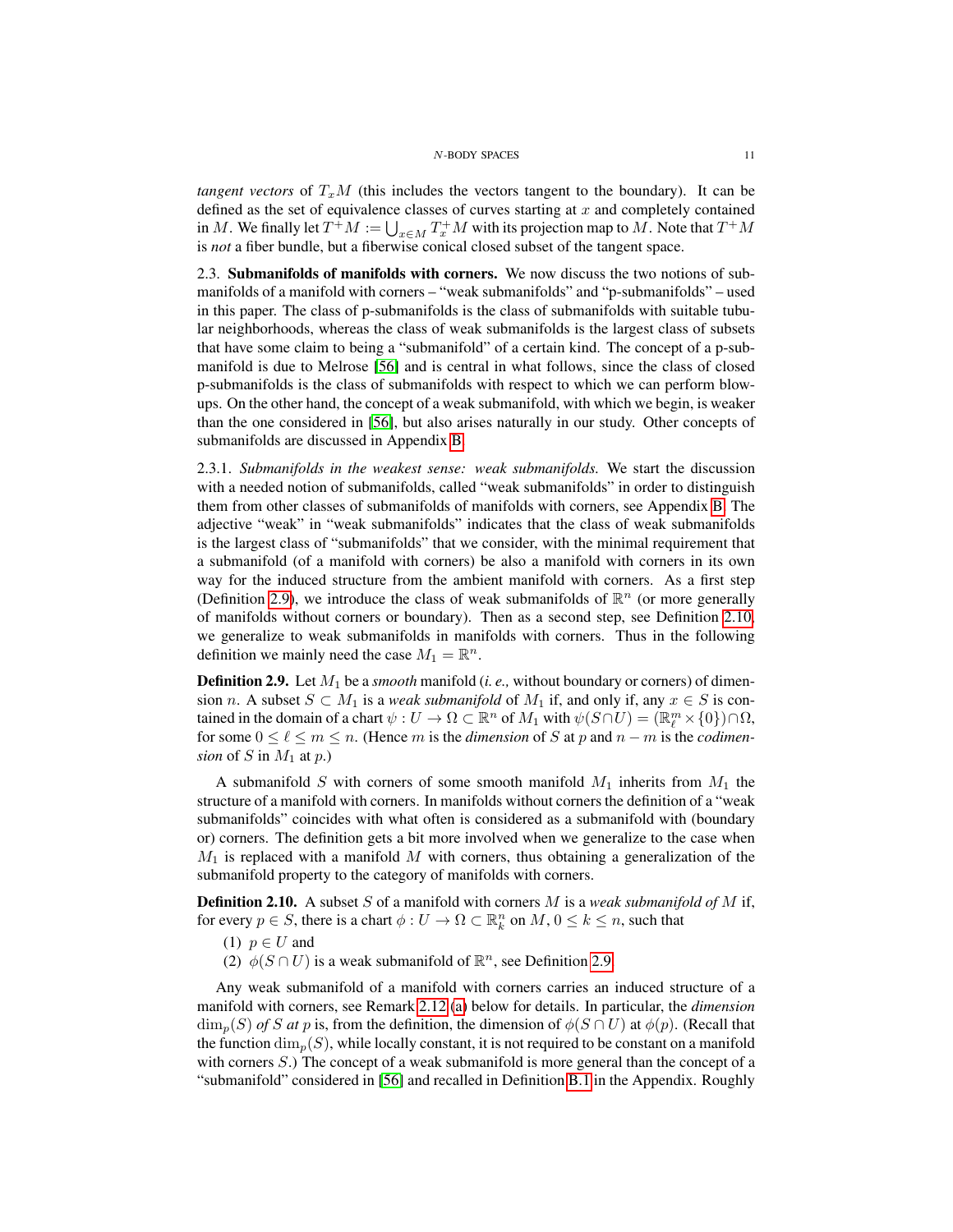speaking, compared to many other definitions of submanifolds in manifolds with corners in the literature, the corner structure of weak submanifolds has weaker compatibility properties with the corner structure of the ambient manifold. See Examples [B.3](#page-47-1) for examples of a weak submanifolds that are not submanifolds in the sense of Definition [B.1.](#page-46-3) One can reformulate Definition [2.10](#page-10-2) as follows.

<span id="page-11-2"></span>**Lemma 2.11.** *The subset*  $S \subset M$  *is a* weak submanifold *of*  $M$  *if, and only if,*  $M$  *can be extended to a smooth manifold* <sup>M</sup><sup>f</sup> *(without boundary or corners), such that* <sup>S</sup> *is a weak submanifold of* M*<i>.* That is, for any  $p \in S$  there are numbers  $0 \leq \ell \leq m \leq n = \dim M$  $\dim \widetilde{M}$  and a chart  $\tilde{\phi}: \widetilde{U} \to \widetilde{\Omega} \subset \mathbb{R}^n$  of  $\widetilde{M}$  with  $p \in \widetilde{U}$  and

<span id="page-11-3"></span>(17) 
$$
\tilde{\phi}(S \cap \tilde{U}) = (\mathbb{R}_{\ell}^{m} \times \{0\}) \cap \tilde{\Omega}.
$$

In order to understand the statement of this lemma, note that  $\phi$  in Definition [2.10](#page-10-2) and  $\ddot{\phi}$ in Lemma [2.11](#page-11-2) have properties that are, in general, incompatible. The map  $\phi$  turns the boundary components of M into (open subsets of) coordinate hyperfaces of  $\mathbb{R}^n_k$ , while the map  $\tilde{\phi}$  turns the submanifold into (an open subset of)  $\mathbb{R}^m_{\ell} \times \{0\}$ . For general weak submanifolds, both properties cannot be achieved simultaneously.

*Proof.* On the one hand,  $(\mathbb{R}_{\ell}^{m} \times \{0\}) \cap \tilde{\Omega}$  is a weak submanifold of  $\tilde{\Omega}$ . The "if" part thus follows from the fact that the property of being a weak submanifold in the sense of Definition [2.9](#page-10-1) is invariant under restrictions to open subsets and under diffeomorphisms, which we apply to the diffeomorphism  $\phi$ . On the other hand, if we are in the situation of Definition [2.10,](#page-10-2) then  $\phi(S \cap U)$  is a weak submanifold of  $\mathbb{R}^n$ . Let  $\psi$  be a chart for this weak submanifold in the sense of Definition [2.9.](#page-10-1) We may assume, without loss of generality, that  $\psi$  is defined on  $\phi(S \cap U)$ . Let  $\phi_1 : U_1 \to \Omega_1$  be a smooth extension of  $\phi : U \to \Omega$  to a chart of some extension M of M with properties as above with  $U = U_1 \cap M$ . Then  $\phi := \psi \circ \phi_1$  yields a map with the properties of Equation [\(17\)](#page-11-3) of our lemma. This yields the "only if" part and thus completes the proof.  $\Box$ 

It is clear from the construction above, that in the lemma we can choose  $\widetilde{M}$  such that  $M$ is a closed subset of  $M$ .

## <span id="page-11-1"></span><span id="page-11-0"></span>Remarks 2.12.

(a) Let S be a weak submanifold of M, then S is covered by charts  $\tilde{\phi}: U \to \Omega$  of an extension M of M as in [\(17\)](#page-11-3). Any  $\phi$  yields a chart of S:

$$
\psi := \tilde{\phi}|_{S \cap \widetilde{U}} : S \cap \widetilde{U} \to \left\{ x \in \mathbb{R}^{n'}_{k'} \, \middle| \, (x,0) \in \widetilde{\Omega} \right\}.
$$

The set of a such charts  $\psi$  is an atlas of S, the *induced atlas on* S. With this atlas, the set  $S$  is a manifold with corners. Thus any weak submanifold is a manifold with corners in its own.

- (b) If M is manifold with corners and S a subset of the interior  $M_0$  of M. Then S is a weak submanifold of  $M$  in the sense of Definition [2.10,](#page-10-2) if and only if it is a weak submanifold in the sense of Definition [2.9.](#page-10-1)
- <span id="page-11-4"></span>(c) Definition [2.9](#page-10-1) – in which we assumed that  $M_1$  has no corners and no boundary – is equivalent to several classical definitions in the literature. For example, a subset  $S \subset M_1$  is a weak submanifold, if and only if it is a submanifold in the sense of Melrose, see Definition [B.1.](#page-46-3) As discussed above and in Examples [B.3,](#page-47-1) this no longer holds for submanifolds of manifolds with corners.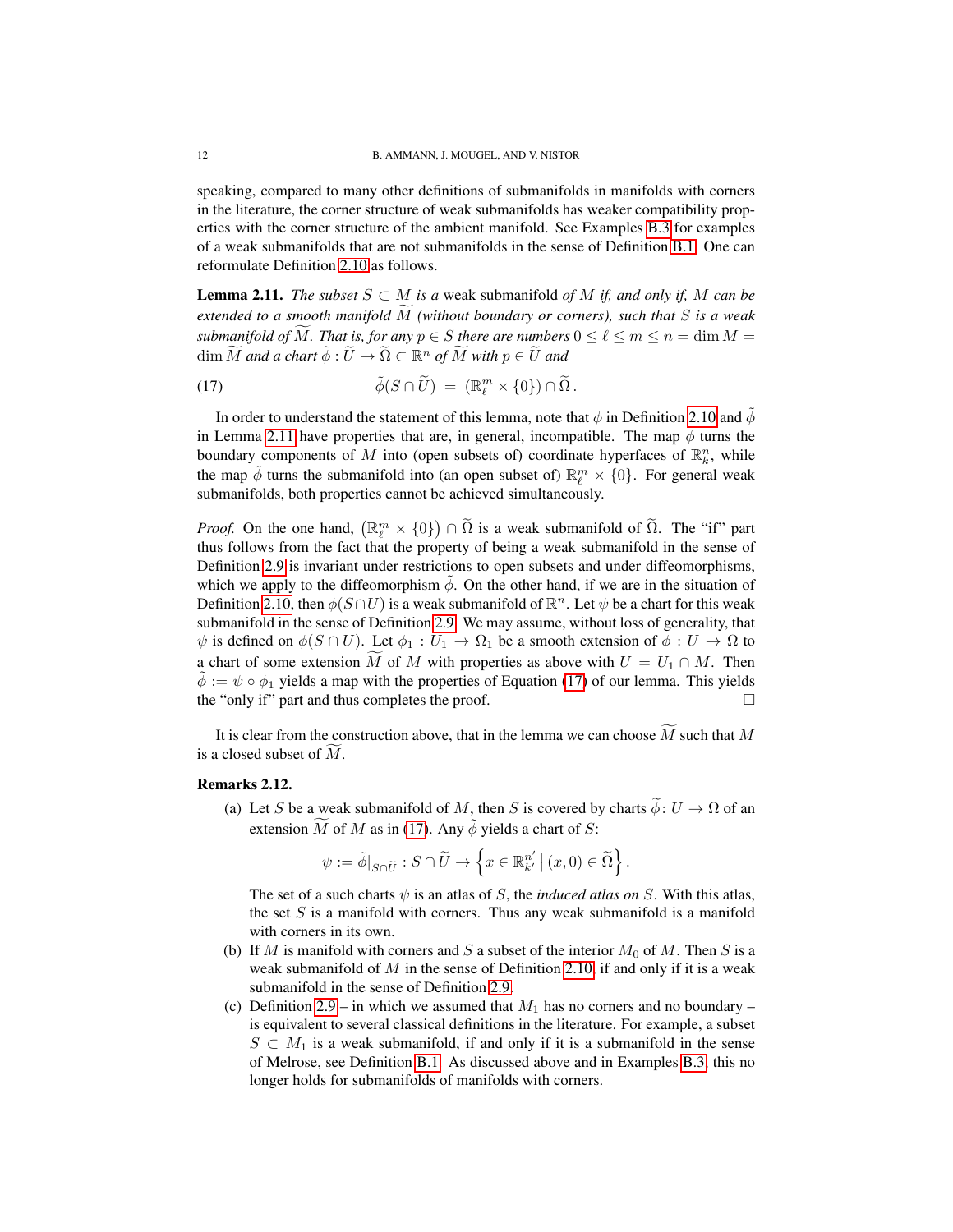(d) In view of our experience with the preprint version of this article, we want to comment on a possible missunderstanding of Definition [2.10.](#page-10-2) It is a priori obvious that  $\phi(S \cap U)$  is a subset of  $\mathbb{R}^n_k$ , so one might think, that one could or even should replace  $\mathbb{R}^n$  in Definition [2.10](#page-10-2) [\(2\)](#page-10-3) by  $\mathbb{R}_k^n$ . However, this version would run into the obvious trouble that  $\mathbb{R}_k^n$  is manifold with corners and weak submanifold of manifolds with corners had not yet been defined before. Thus Definition [2.10](#page-10-2) would be circular. The possible missunderstanding is related, but more subtle. In view of item [\(c\)](#page-11-4) one might assume that one may replace Definition [2.10](#page-10-2) [\(2\)](#page-10-3) by

(2')  $\phi(S \cap U)$  is a submanifold of  $\mathbb{R}^n_k$  in the sense of Definition [B.1,](#page-46-3)

as this property has already been defined in the literature. However, this replacement would yield a definition equivalent to Definition [B.1](#page-46-3) and thus a more restrictive notion of submanifold than ours.

- (e) Melrose's more restictive definition of a submanifold given in Definition [B.1](#page-46-3) is not sufficiently general for our purposes. Indeed, the set S in Example [B.3](#page-47-1) [\(1\)](#page-47-2) is a weak submanifold of  $\mathbb{R}^2_1$ , but not a submanifold in the sense of Definition [B.1.](#page-46-3) Similarly, the graph blow-up is a weak submanifold of the product considered in Definition [4.17,](#page-31-1) but in general it is not a submanifold in the sense of Definition [B.1,](#page-46-3) see [\[50\]](#page-50-14) for details.
- (f) Any weak submanifold S of a manifold with corners M is *locally closed*, *i. e.,* it is the intersection of a closed subset with an open subset. In order to prove this we embed  $M$  into a manifold without corners and without boundary  $M$  with  $M$ closed in M, and we consider an atlas A of charts  $\tilde{\phi} : \tilde{U} \to \tilde{\Omega}$  as in Lemma [2.11.](#page-11-2) Using that  $(\mathbb{R}_{\ell}^m \times \{0\}) \cap \tilde{\Omega}$  is closed in  $\tilde{\Omega}$ , we obtain that  $S \cap \tilde{U}$  is closed in  $U = \widetilde{U} \cap M$ . Thus S is covered by charts of M in which S is closed, thus it is locally closed in M.

We need weak submanifolds in view of the following proposition.

<span id="page-12-0"></span>**Proposition 2.13.** Let N and M be manifolds with corners and let  $f : N \to M$  be a *smooth map that is an immersion and a homeomorphism onto its image. Then* f(N) *is a weak submanifold of*  $M$  *(Definition [2.10\)](#page-10-2)* and  $f : N \to f(N)$  *is a diffeomorphism.* 

*Proof.* By extending the charts of M, we can find an extension  $\widetilde{M}$  as in Lemma [2.11,](#page-11-2) *i. e.,*  $M$  is then a submanifold with corners of codimension 0 in a manifold  $M$  without corners or boundary. Similar we can extend  $N$  to a manifold  $N$  without corners or boundary of the same dimension, and if  $\tilde{N}$  is sufficiently small, then we can find an immersion  $\tilde{f}: \tilde{N} \to \tilde{M}$  extending f. The injectivity of f and its homeomorphism property imply (after passing to a possibly smaller  $\tilde{N} \supseteq N$ ) that the map  $\tilde{f}$  is injective and satisfies the homeomorphism property.

Note that the homeomorphism property implies that we have a local statement, that is, we can restrict ourselves to small neighborhoods in N,  $\widetilde{N}$ , M and, respectively,  $\widetilde{M}$ . For  $p \in N$ , let  $\rho: V_0 \to W_0 \subset \mathbb{R}^m$  be a chart of N containing  $p, m = \dim N$ , with  $W_0$  open in  $\mathbb{R}^m_\ell$ , that extends to a chart  $\tilde{\rho}: \tilde{V}_0 \to \widetilde{W}_0 \subset \mathbb{R}^m$  of  $\tilde{N}$ . We may extend the immersion  $\tilde{f} \circ \tilde{p}^{-1} : \widetilde{W}_0 \to \widetilde{M}$  to a diffeomorphism  $\Phi : \widetilde{W}_0 \times B_{\epsilon}(0, \mathbb{R}^{n-m}) \to U_0$  where  $U_0$  is open in  $\widetilde{M}$ . Then  $\widetilde{\phi} := \Phi^{-1}$  is a chart of  $\widetilde{M}$  and, if  $\widetilde{V}_0$  and  $\epsilon$  were chosen sufficiently small, then we may verify

$$
\tilde{\phi}(f(N) \cap U_0) = (\mathbb{R}^m_{\ell} \times \{0\}) \cap (\widetilde{W}_0 \times B_{\epsilon}(0, \mathbb{R}^{n-m})).
$$

The statements of the proposition then follow from Lemma [2.11.](#page-11-2)  $\Box$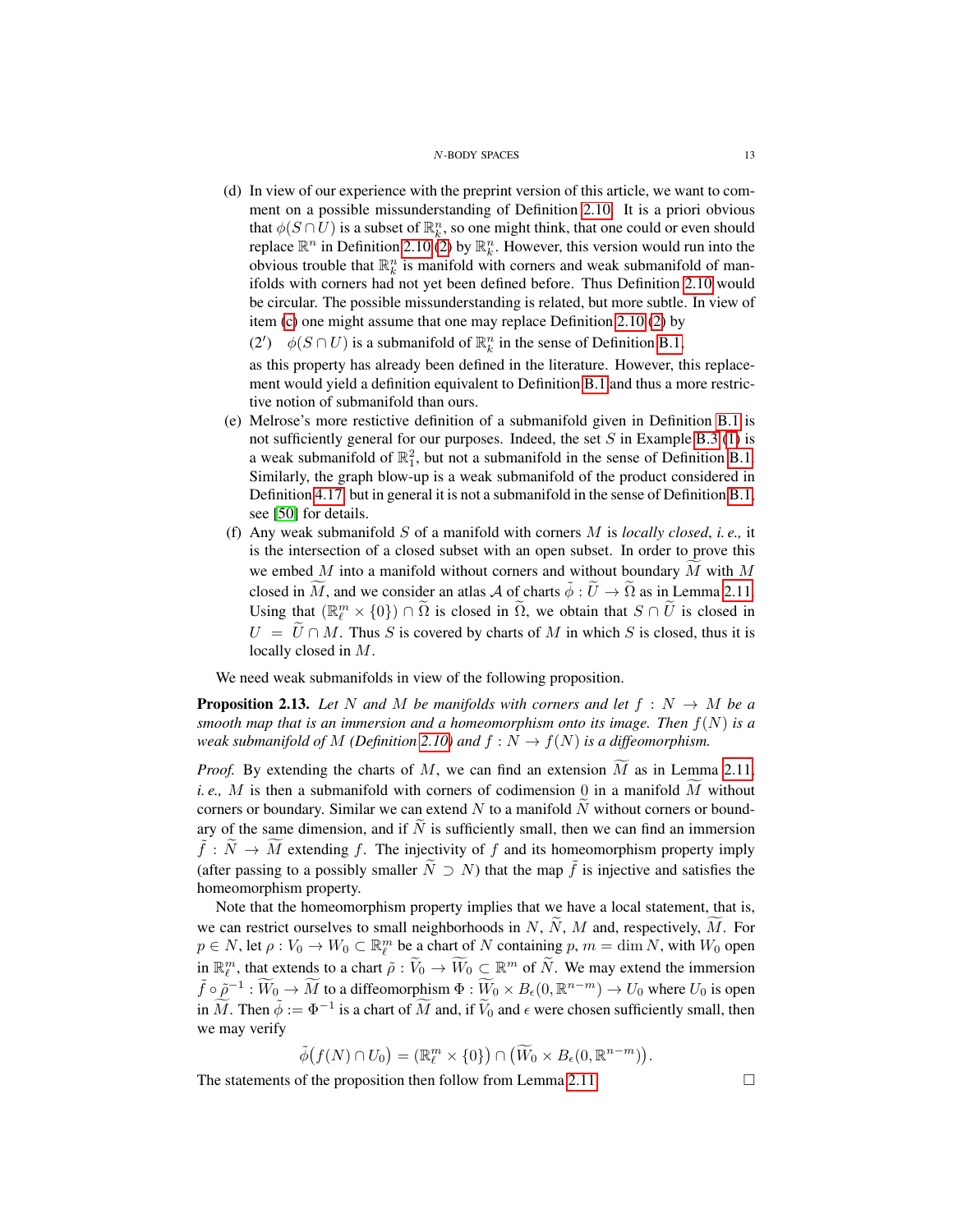We obtain the following easy consequence.

<span id="page-13-1"></span>**Corollary 2.14.** Let N and M be manifolds with corners and  $f : N \to M$  be a smooth *map.* If there is a smooth map  $F : M \to N$  with  $F \circ f = id_N$ , then  $f(N)$  is a weak *submanifold of* M*,* i. e., *a submanifold in the sense of Definition [2.10.](#page-10-2)*

*Proof.* The relation  $id_{T_xN} = d_{f(x)}F \circ d_x f$  implies that  $d_x f : T_xN \to T_{f(x)}M$  is injective. As  $F|_{f(N)}$  is continuous, f is a homeomorphism onto its image.

Proposition [2.13](#page-12-0) can also be used to prove the following property: If  $P$  and  $Q$  are weak submanifolds of M and  $P \subset Q$ , then P is a weak submanifold of Q. Thus weak submanifolds have nicer categorical properties than submanifolds in the sense of Definition [B.1.](#page-46-3) In the categorical language, the above property is expressed as follows: if we consider the category whose objects are manifolds with corners and whose morphisms are inclusions as a weak submanifold, then this is a *full* subcategory of the category of sets with the inclusions as morphisms. On the other hand, this property is not valid for submanifolds in the sense of Definition [B.1](#page-46-3) (see Examples [B.3\)](#page-47-1).

2.3.2. *Submanifolds with tubular neighborhoods: p-submanifolds.* We now recall Melrose's definition of a p-submanifold of a manifold with corners  $M$  [\[48,](#page-50-7) [56,](#page-50-9) [71\]](#page-51-7). In our paper, p-submanifolds are of central importance, as we blow-up manifolds with corners along closed p-submanifolds.

Recall the subsets  $L_I \subset \mathbb{R}^n_k$  of Definition [2.7.](#page-8-1) After reordering the coordinates,  $L_I$  is the first factor of  $\mathbb{R}_k^n \cong \mathbb{R}_{k-b}^d \times \mathbb{R}_b^c$ , in the sense that  $L_I$  is mapped to  $\mathbb{R}_{k-b}^d \times \{0\}$ . The sets  $L_I$  are the local models for p-submanifolds [\[56,](#page-50-9) Definition 1.7.4]. However, in the following definition, we do not reorder the coordinates.

<span id="page-13-0"></span>Definition 2.15. A subset P of a manifold with corners M is a *p-submanifold* if, for every  $x \in P$ , there exists a chart  $(U, \phi)$  with  $x \in U$  and  $I \subset \{1, 2, \ldots, n\}$  such that

$$
\phi(P \cap U) = L_I \cap \phi(U),
$$

with  $L_I$  as defined in Equation [\(15\)](#page-8-2). The number  $n - |I|$  (respectively, |I|, respectively,  $depth_M(p) := |I \cap \{1, \ldots, l\}|$ ) will be called the *dimension* (respectively, the *codimension* of P in M at x, respectively, the *boundary depth* of P in M at x). We allow p-submanifolds Y of non-constant dimension. We define  $\dim(Y)$  as the maximum of the dimensions of the connected components of Y and dim  $\emptyset = -\infty$ .

Of course, this definition extends the previous definition of the boundary depth of  $L_I$ in  $\mathbb{R}^n_k$  as the boundary depth of any interior point of  $L_I$  in  $\mathbb{R}^n_k$ . Obviously all p-submanifolds are weak submanifolds (and submanifolds in the sense of Definition [B.1\)](#page-46-3), and the definition of the dimension of  $P$  in  $x$  coincides with the dimension already defined above.

<span id="page-13-2"></span>**Remark 2.16.** The codimension and the boundary depth of a p-submanifold P at  $p \in P$ (introduced in Definition [2.15\)](#page-13-0) are locally constant functions in  $p$ . (The dimension of  $P$ at p is also locally constant in  $p \in P$ , but this is true in general for weak submanifolds.) For any interior point x in P and  $\epsilon > 0$  small enough, these numbers are the codimension (respectively, the the boundary depth, respectively, the dimension) of the intersection  $B_{\epsilon}(x) \cap P$  in M. More generally: if P is a p-submanifold of M with boundary depth d on the component of  $x \in P$ , and if x is a (boundary) point of boundary depth e in P, then x has boundary depth  $d + e$  in M. In particular, for a p-submanifold  $P \subset M$ , the difference of boundary depths depth $_M(x)$  – depth $_P(x)$  is constant on the connected components of P.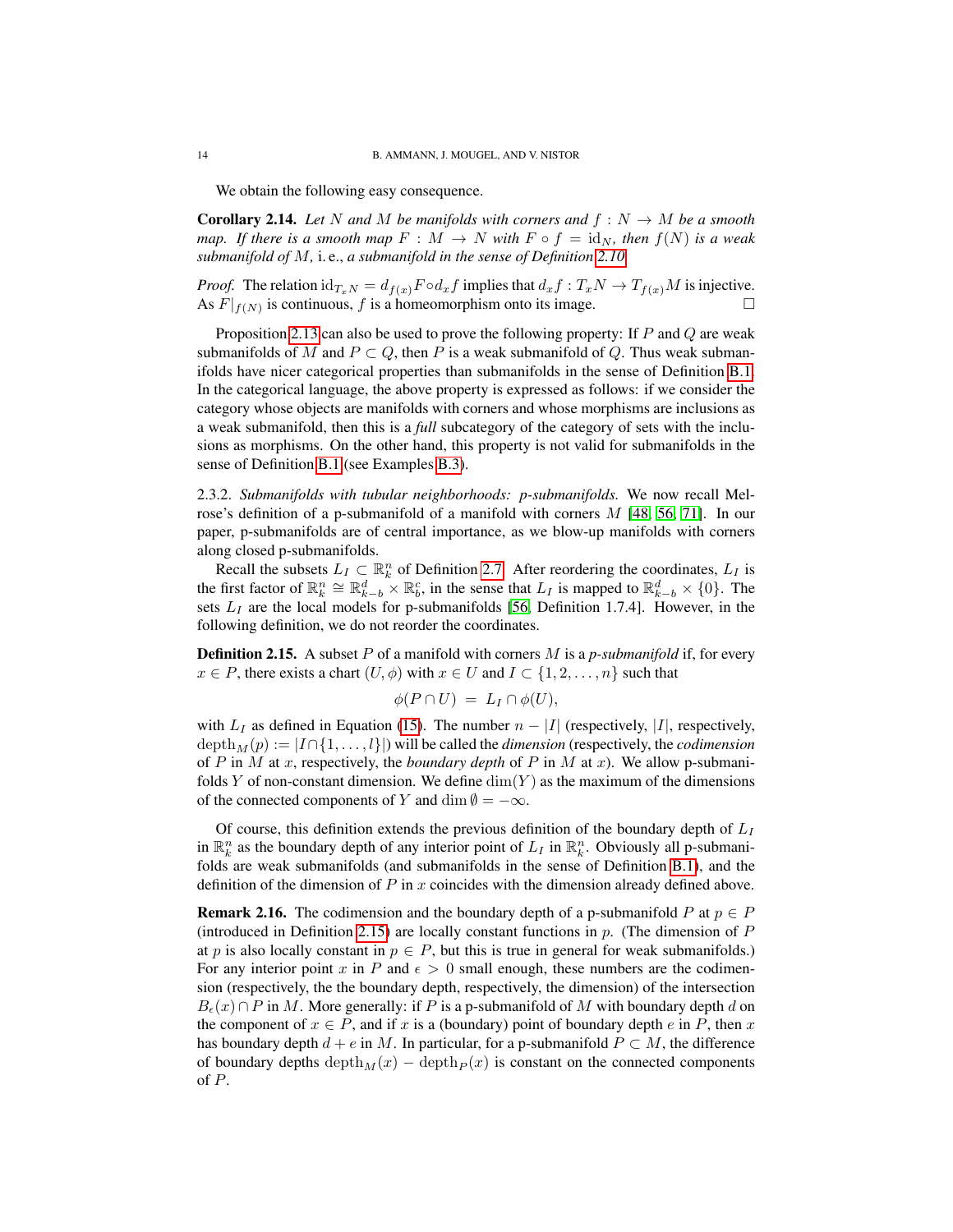<span id="page-14-5"></span>**Example 2.17.** This definition of a p-submanifold comes from [\[56\]](#page-50-9). Note that " $p$ " is used as an abbreviation for "product", reflecting the fact that, locally in coordinate charts, psubmanifolds are a factor of the product  $\mathbb{R}_k^n \simeq \mathbb{R}_{k_1}^{n_1} \times \mathbb{R}_{k_2}^{n_2}$ . More precisely, let  $\ell \leq k$ and  $m - \ell \leq n - k$ , so that the canonical first components inclusion  $j_0 : \mathbb{R}^m_{\ell} \to \mathbb{R}^n_k$ of Equation [\(13\)](#page-7-4) is defined. Then  $j_0(\mathbb{R}_{\ell}^m)$  is a p-submanifold of  $\mathbb{R}_k^n$  and  $j_0(\mathbb{S}_{\ell}^{m-1}) =$  $\mathbb{S}^{n-1}\cap j_0(\mathbb{R}_{\ell}^m)$  is a p-submanifold of  $\mathbb{S}_k^{n-1}=\mathbb{S}^{n-1}\cap \mathbb{R}_k^n$ . In fact, it is the first factor with  $n_1 = m$  and  $k_1 = \ell$ . A more general concept, that of an "interior binomial subvariety," was introduced and studied in [\[49\]](#page-50-12).

**Remark 2.18.** Let  $P \subset M$  be a p-submanifold. Then it is possible that  $P \subset F$ , for F a non-trivial face of M. If P is connected, then the boundary depth of P is the boundary depth of the smallest closed face  $F$  of  $M$  containing  $P$ . The earlier notion of a "submanifold of a manifolds with corners" used by some of us [\[2,](#page-48-3) [3,](#page-48-4) [4\]](#page-48-2) is equivalent to being a p-submanifold of boundary depth 0 (*i. e.,* no connected component of P is contained in the boundary of M). They have an intrinsic definition (not using local coordinate charts).

We shall need the following lemma.

<span id="page-14-4"></span><span id="page-14-0"></span>**Lemma 2.19.** *Let*  $P \subset Q \subset M$  *be manifolds with corners.* 

- (i) *If both* P *and* Q *are p-submanifolds of* M*, then* P *is a p-submanifold of* Q*.*
- <span id="page-14-1"></span>(ii) If  $P$  *is a p-submanifold of*  $Q$  *and*  $Q$  *is a p-submanifold of*  $M$ *, then*  $P$  *is a p-submanifold of* M*.*

*Proof.* In order to prove [\(i\)](#page-14-0), we consider functions  $x^1, \ldots, x^\ell$  defining the p-submanifold P of codimension  $\ell$  in M locally in a neighborhood of  $x \in P$ . Choose  $I \subset \{1, \ldots, \ell\}$  such that  $(dx^{i}|_{p})_{i\in I}$  is a basis of  $T_{x}^{*}Q$ . Then in a possibly smaller neighborhood, the functions  $(x^{i})_{i\in I}$  define P as a p-submanifold of Q.

For [\(ii\)](#page-14-1), we consider functions  $x^1, \ldots, x^k$  locally defining P as a p-submanifold of Q. We extend these functions to locally defined functions on  $M$ . Then we choose functions  $x^{k+1}, \ldots, x^l$  defining  $Q$  locally as a p-submanifold of  $M$  . Then  $x^1, \ldots, x^l$  locally define  $P$ as a p-submanifold of  $M$ .

**Example 2.20.** The diagonal  $\Delta_N$  in Example [B.2](#page-47-3) is not a p-submanifold. If N is the 2-dimensional closed disc, then with arguments analogous to Remark [4.16,](#page-30-0) the diagonal is not a p-submanifold of  $N \times N$ . Alternatively, one could argue using [\[56\]](#page-50-9) (see Remark [B.6\)](#page-48-5).

2.3.3. *The normal bundle of p-submanifolds.* We now introduce some standard concepts that will be important in the definition of the blow-up of a manifold with corners along a p-submanifold. Recall that  $T^+M$  denotes the set of inward pointing tangent vectors to M, see Remark [2.8.](#page-9-1)

<span id="page-14-2"></span>**Definition 2.21.** Let  $P \subset M$  be a p-submanifold of the manifold with corners M.

- (i) The quotient  $N^M P := TM|_P / TP$  is called the *normal bundle of* P in M.
- (ii) The image  $N_{+}^{M}P$  of  $T^{+}M|_{P}$  in  $N^{M}P$  is called the *inward pointing normal bundle of* P *in* M*.*
- (iii) The set  $\mathcal{S}(N_{+}^{M}P)$  of directions in  $N_{+}^{M}P$  is called the set of *inward pointing spherical normal bundle of* P *in* M*.*

<span id="page-14-3"></span>**Remark 2.22.** As we have already noticed in Remark [2.8,](#page-9-1)  $T^+M|_P \to P$  is *not* a (locally trivial) fiber bundle over P. (Recall that  $N_{+}^{M}P$  is the image of  $T^{+}M|_{P}$  in  $N^{M}P$  via the projection  $TM|_P \to N^M P := TM|_P / TP$ .) Then the projection map  $N^M_+ P \to P$  does define a (locally trivial) fiber bundle structure over P on  $N_{+}^{M}P$ , precisely because P is a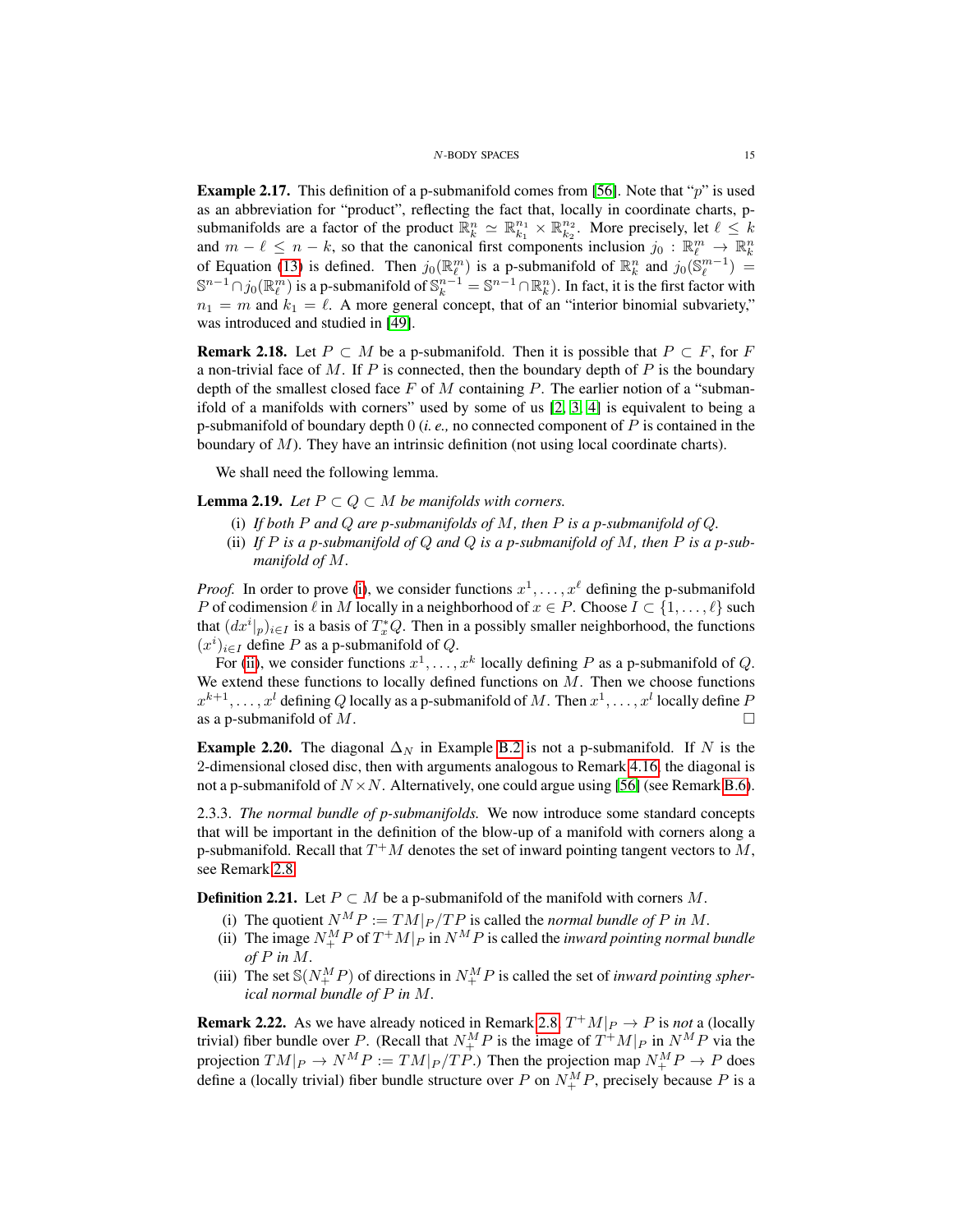p-submanifold. The fibers of this bundle are modeled on  $\mathbb{R}^{\ell}_{r}$ , where  $\ell$  is the codimension of  $P$  and  $r$  is its boundary depth. Thus the name of "inward pointing normal bundle of P in M" for  $N_{+}^{M}P$  is justified. Consequently,  $\mathcal{S}(N_{+}^{M}P)$ , the inward pointing spherical normal bundle of P in  $M$ , is also a (locally trivial) fiber bundle over P with projection  $\mathbb{S}(N_{+}^{M}P) \to P$ . If  $M$  is endowed with a Riemannian metric, then, we can endow  $N_{+}^{M}P \to$ P with the quotient metric, and hence we can of course identify  $\mathcal{S}(N_{+}^{M}P)$  with the set of unit vectors in  $N_{+}^{M}P$ . In particular, if, at  $p \in P$ , we have  $\dim_{p}(P) = \dim_{p}(M)$ , then the total space of this fiber bundle is  $\mathcal{S}_p(N^M_+P)=\emptyset$ .

We complete this section with a related remark. We notice, in particular, the existence of suitable "tubular neighborhoods" for p-submanifolds.

**Remark 2.23.** Let  $P \subset M$  be a p-submanifold in the manifold with corners M. If M is compact, then P has a neighborhood  $V_P \subset M$  such that  $V_P$  is diffeomorphic to the closed cone  $N_{+}^{M}P$  via a diffeomorphism that sends P to the zero section of  $N_{+}^{M}P \rightarrow M$ and induces the identity at the level of normal bundles. This was proved in [\[56,](#page-50-9) Proposition 2.10.1], under the additional assumption that  $P$  be closed. Moreover, the condition that M be compact or that P be closed is not necessary, provided the right definition of tubular neighborhood is chosen (as neighborhood that is a disc bundle over  $P$ , which, in general, will not be the set of points of distance  $\langle \epsilon \rangle$  for some Riemannian metric and some small  $\epsilon$ ). Then  $N_{+}^{M}P$  is a cone with corners in  $N_{-}^{M}P$ . Generalizing Example [2.6,](#page-8-3) we obtain that all of the subsets  $N^M P$ ,  $N^M_+ P$ , and  $S^+(N^M P)$  of TM introduced in the last definition are manifolds with corners. This is because the property of being a manifold with corners is a local property and the product of manifolds with corners is again a manifold with corners.

We finish the discussion of p-submanifolds by stressing that we allow the different connected components of a p-submanifold to have *different* dimensions. This is convenient when considering intersections and when defining blow-ups.

### 3. THE BLOW-UP FOR MANIFOLDS WITH CORNERS

<span id="page-15-0"></span>We now recall and study the blow-up of a manifold M with corners by a *closed* p-submanifold. Our definition is the same as the one in [\[1,](#page-48-1) [48,](#page-50-7) [56\]](#page-50-9).

<span id="page-15-1"></span>3.1. Definition of the blow-up and its smooth structure. To define the blow-up, we first define the underlying set and then we will define its smooth structure using as a model the case of euclidean spaces. The disjoint union of two subsets  $A$  and  $B$  will be typically denoted  $A \sqcup B$ , as usual.

3.1.1. *Definition of the blow-up as a set.* We now define the underlying set of the blowup  $[M : P]$  of a manifold with corners M with respect to a closed p-submanifold P by replacing P with the inward spherical normal bundle  $\mathcal{S}(N_{+}^{M}P)$  of P in M using the disjoint union  $\sqcup$ .

<span id="page-15-2"></span>Definition 3.1. Let M be a manifold with corners and P be a *closed* p-submanifold of M. Let  $\mathbb{S}(N_{+}^{M}P)$  be the inward pointing spherical normal bundle of P in M (Definition [2.21\)](#page-14-2). As a set, we define the *blow-up* [M : P] *of* M *along* P (or *with respect to* P) as the disjoint union

$$
[M:P] := (M \smallsetminus P) \sqcup \mathbb{S}(N^M_+ P).
$$

The blow-down map  $\beta = \beta_{M,P} : [M : P] \to M$  is defined as the identity map on  $M \setminus P$ and as the fiber bundle projection  $\mathbb{S}(N_{+}^{M}P) \rightarrow P$  on the complement.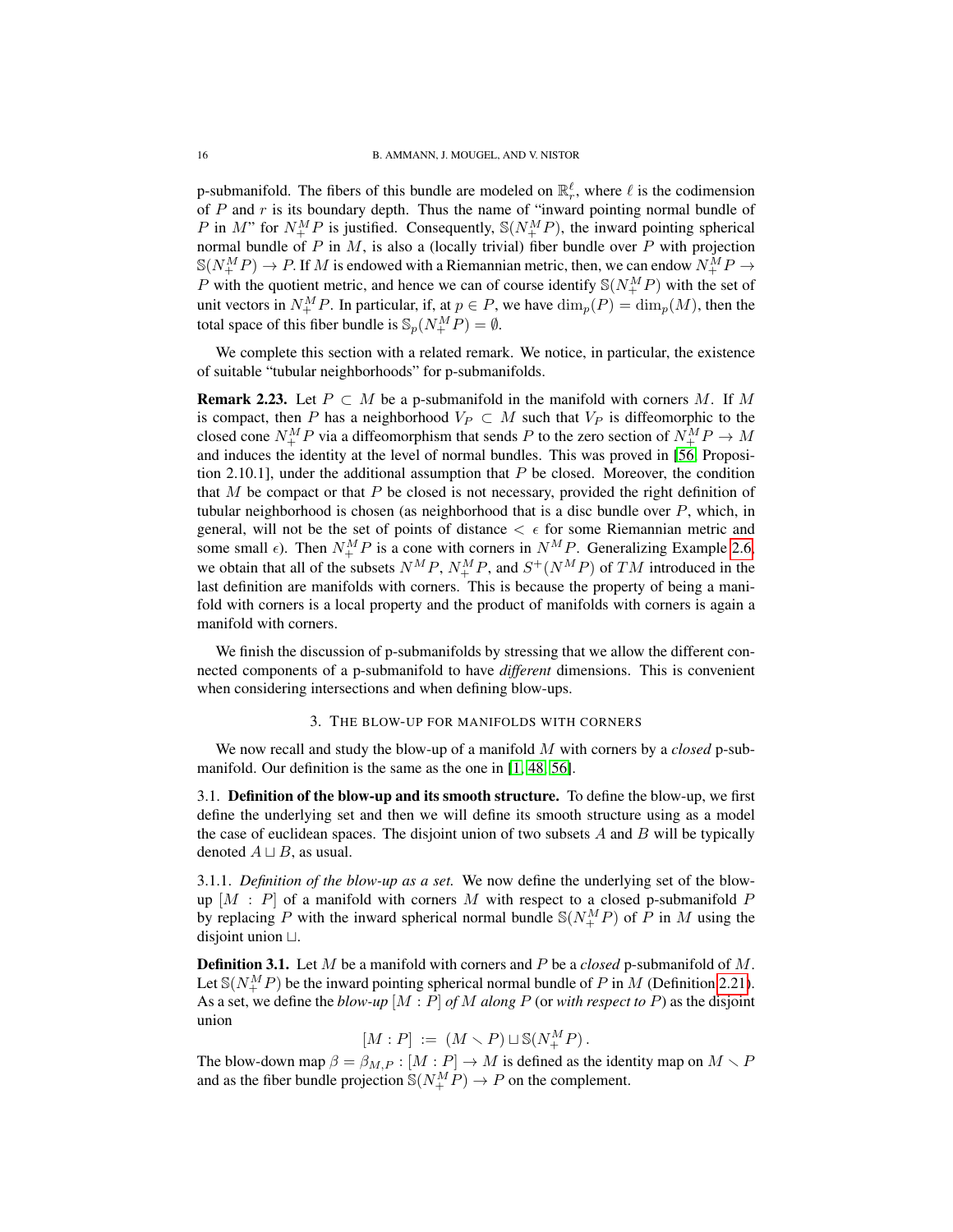Let us comment now on the definition of the blow-up.

**Remark 3.2.** The blow-up  $[M : P]$  is therefore not defined if P is not closed, but we allow  $P$  to consist of the disjoint union of several closed, connected p-submanifolds of  $M$  of possibly different dimensions. Also, we are allowing the submanifold  $P$  to be empty or to have components of the same dimension as  $M$ , which will be convenient when considering iterated blow-ups, since it is not always possible to arrange a family of submanifolds in a strictly increasing order of dimensions. The components of  $P$  of the same dimension with M will, of course, be connected components of M (since we have assumed that P is a closed p-submanifold of M). If  $P \neq \emptyset$  is a union of connected components of M, then  $[M : P] = M \setminus P$  and the blow-down map  $\beta_{M,P} : [M : P] \to M$  is not surjective in this case (see Remark [2.22\)](#page-14-3). In particular  $[M : M] = \emptyset$ , and hence the case  $P = \emptyset$  is also needed when considering iterated blow-ups. In that case,  $[M : \emptyset] = M$ .

A general approach to smooth structures on the blow-up is contained in [\[49\]](#page-50-12). Here we recall an approach that suffices for our needs. We begin with the case of open subsets of a model space  $\mathbb{R}_k^n$ .

3.1.2. *The blow-up of the local models.* We now discuss various issues concerning the blow-up in local coordinates. In the following, let  $I_j$ ,  $j = 1, 2, \ldots n$ , denote either R or  $[0,\infty)$ . We will write  $N_1 \cong N_2$  if  $N_1$  is a p-submanifold of  $I_1 \times I_2 \times \cdots \times I_n \subset \mathbb{R}^n$ and if there is a permutation  $\sigma$  of the components of  $\mathbb{R}^n$  that induces a diffeomorphism from  $N_1$  to the p-submanifold  $N_2$  of  $I_{\sigma(1)} \times I_{\sigma(2)} \times \cdots \times I_{\sigma(n)} \subset \mathbb{R}^n$ . By contrast, when we write  $N_1 \simeq N_2$ , we will merely state that the indicated manifolds are diffeomorphic, without including further information on the diffeomorphism. In particular,  $N_1 \cong N_2$ implies  $N_1 \simeq N_2$ . To start with, the blow-up  $[\mathbb{R}_k^n \times \mathbb{R}_{k'}^{n'} : \mathbb{R}_k^n \times \{0\}]$  of  $\mathbb{R}_k^n \times \mathbb{R}_{k'}^{n'} \cong \mathbb{R}_{k+k'}^{n+n'}$ mipries  $N_1 \equiv N_2$ . To start with, the blow-up  $[\mathbb{R}_k \times \mathbb{R}_{k'} : \mathbb{R}_k \times [0_f]$  or  $\mathbb{R}_k \times \mathbb{R}_{k'} = \mathbb{R}_{k+k'}$ <br>along its p-submanifold  $\mathbb{R}_k^n \times \{0\} = \mathbb{R}_k^n \times \{0_{\mathbb{R}^{n'}}\}$  is, by Definition [3.1,](#page-15-2) the set

(18) 
$$
\begin{aligned} [\mathbb{R}_k^n \times \mathbb{R}_{k'}^{n'} : \mathbb{R}_k^n \times \{0\}] &:= \left( \mathbb{R}_k^n \times \mathbb{R}_{k'}^{n'} \times \mathbb{R}_k^n \times \{0\} \right) \sqcup \mathbb{R}_k^n \times \mathbb{S}_{k'}^{n'-1} \\ &= \mathbb{R}_k^n \times \left( \mathbb{S}_{k'}^{n'-1} \sqcup \left( \mathbb{R}_{k'}^{n'} \smallsetminus \{0\} \right) \right) . \end{aligned}
$$

Let us consider the map

<span id="page-16-2"></span>(19)  
\n
$$
\kappa: \mathbb{R}_k^n \times \mathbb{S}_{k'}^{n'-1} \times [0, \infty) \to \mathbb{R}_k^n \times \left(\mathbb{S}_{k'}^{n'-1} \sqcup (\mathbb{R}_{k'}^{n'} \smallsetminus \{0\})\right),
$$
\n
$$
\kappa(x, \xi, r) := \begin{cases}\n(x, \xi) \in \mathbb{R}_k^n \times \mathbb{S}_{k'}^{n'-1} & \text{if } r = 0 \\
(x, r\xi) \in \mathbb{R}_k^n \times (\mathbb{R}_{k'}^{n'} \smallsetminus \{0\}) & \text{if } r > 0.\n\end{cases}
$$

The map  $\kappa$  is immediately seen to be a bijection and we will use it to endow  $[\mathbb{R}_k^n \times \mathbb{R}_{k'}^{n'}]$ :  $\mathbb{R}^n_k \times \{0\}$  with the structure of a manifold with corners induced from  $\mathbb{R}^n_k \times \mathbb{S}^{n'-1}_{k'} \times [0,\infty)$ . Under this diffeomorphism, the blow-down map becomes

<span id="page-16-1"></span>(20) 
$$
\beta: \mathbb{R}_k^n \times \mathbb{S}_{k'}^{n'-1} \times [0, \infty) \to \mathbb{R}_k^n \times \mathbb{R}_{k'}^{n'}, \quad \beta(x, \xi, r) := (x, r\xi).
$$

The blown-up space  $[\mathbb{R}^n_k \times \mathbb{R}^{n'}_{k'} : \mathbb{R}^n_k \times \{0\}]$  is thus a space of "generalized spherical coordinates."

<span id="page-16-0"></span>If  $U \subset \mathbb{R}^n_k \times \mathbb{R}^{n'}_{k'}$  is an open subset, we endow

(21) 
$$
[U:U \cap (\mathbb{R}_{k}^{n} \times \{0\})] = \beta^{-1}(U) \subset [\mathbb{R}_{k}^{n} \times \mathbb{R}_{k'}^{n'} : \mathbb{R}_{k}^{n} \times \{0\}]
$$

with the induced structure of a manifold with corners.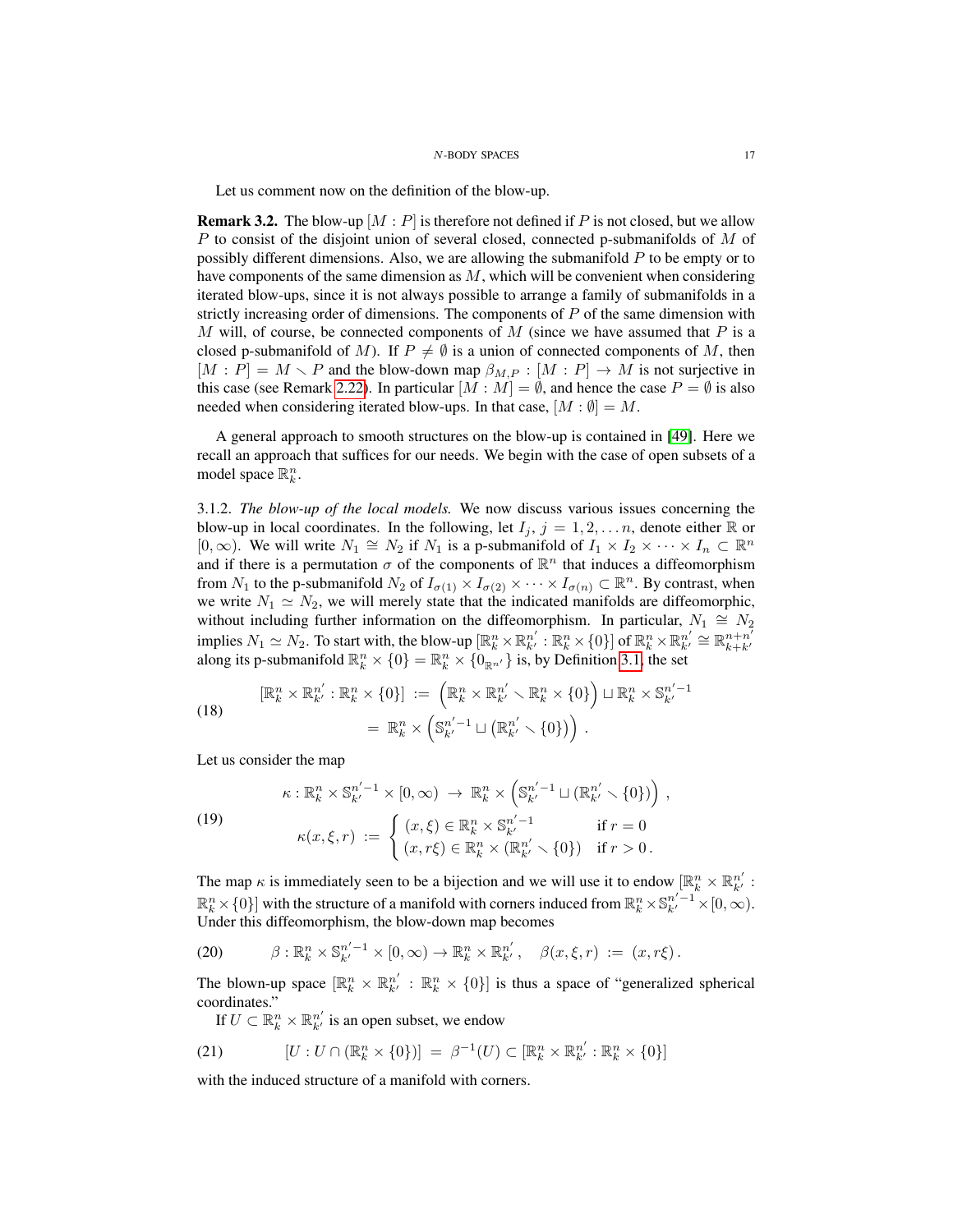3.1.3. *The topology and smooth structure of the blow-up.* The following lemmas will allow us to define a manifolds with corners structure on blow-ups.

<span id="page-17-0"></span>**Lemma 3.3.** Let  $P_i \subset M_i$ ,  $i = 1, 2$ , be closed p-submanifolds and let  $\phi : M_1 \rightarrow M_2$  be a diffeomorphism such that  $\phi(P_1) = P_2$ . Then there exists a unique map  $\phi^{\beta} : [M_1 : P_1] \rightarrow$  $[M_2: P_2]$  *that is bijective and makes the following diagram commute* 

$$
[M_1 : P_1] \xrightarrow{\phi^{\beta}} [M_2 : P_2]
$$
  

$$
\beta_{M_1, P_1} \downarrow \qquad \qquad \downarrow \beta_{M_2, P_2}
$$
  

$$
M_1 \xrightarrow{\phi} M_2.
$$

*This construction is functorial, in the sense that*  $(\phi \circ \psi)^\beta = \phi^\beta \circ \psi^\beta$ . If  $M_i$  are open subsets of  $\mathbb{R}^n_k$ , then  $\phi^\beta$  is a diffeomorphism.

*Proof.* The existence, uniqueness, and the functorial character of  $\phi^{\beta}$  follows from the definition of the blow-up. The fact that  $\phi^{\beta}$  is smooth if  $M_i$  are open subsets of the model space  $\mathbb{R}_k^n$  is the content of Lemma 2.2 of [\[1\]](#page-48-1).

Recall the maps  $\phi^{\beta}$  of Lemma [3.3.](#page-17-0)

<span id="page-17-1"></span>**Lemma 3.4.** *Let*  $A = \{(U_a, \phi_a) | a \in A\}$  *be an atlas on a manifold with corners* M *(Definition [2.4\)](#page-8-4). Let*  $P \subset M$  *be a closed p-submanifold and*  $\beta = \beta_{M,P} : [M : P] \rightarrow M$ *be the blow-down map. We endow* [M : P] *with the smallest topology that makes all the maps*  $\phi_a^{\beta}$ ,  $a \in A$ , continuous ( $\phi_a^{\beta}$  is defined on  $\beta^{-1}(U_a)$ , see Lemma [3.3\)](#page-17-0). Then

$$
\beta^*(\mathcal{A}) \ := \ \{ (\beta^{-1}(U_a), \phi_a^{\beta}) \ | \ a \in A \}
$$

*is an atlas on*  $[M : P]$ *. If we take another atlas*  $A'$  *of* M *that is compatible with* A, *then*  $\beta^*(A)$  and  $\beta^*(A')$  will be compatible atlases on  $[M : P]$ .

*Proof.* This follows from Equation [\(21\)](#page-16-0) and Lemma [3.3.](#page-17-0)

$$
\Box
$$

Lemma [3.4](#page-17-1) thus yields the desired smooth structure on  $[M : P]$  that is moreover canonical (independent of any choices).

<span id="page-17-2"></span>**Definition 3.5.** Let M be a manifold with corners and  $P \subset M$  be a closed p-submanifold. We endow  $[M : P]$  with the smooth structure defined by the atlas  $\beta^*(A)$  obtained from Lemma [3.4,](#page-17-1) for any atlas  $\mathcal A$  on  $M$ .

The following is a consequence of the definition.

<span id="page-17-3"></span>**Corollary 3.6.** With the notations of Definition [3.5,](#page-17-2)  $M \setminus P$  is dense in  $[M : P]$ .

This result remains true even if  $P$  is a union of connected components of  $M$ , in which case  $[M : P] = M \setminus P$ . The smooth structure on  $[M : P]$  is natural in the following strong sense.

**Proposition 3.7.** With the notation of Lemma [3.3,](#page-17-0) we have that the map  $\phi^{\beta}$  is a diffeomor*phism (in general, not just in the case of open subsets of Euclidean spaces).*

*Proof.* If A is an atlas on  $M_2$ , then the pull-back of  $\beta^*(A)$  to  $[M_1 : P_1]$  is an atlas.  $\square$ 

The blow-up  $[M : P]$  of a manifold with corners is thus again a manifold with corners.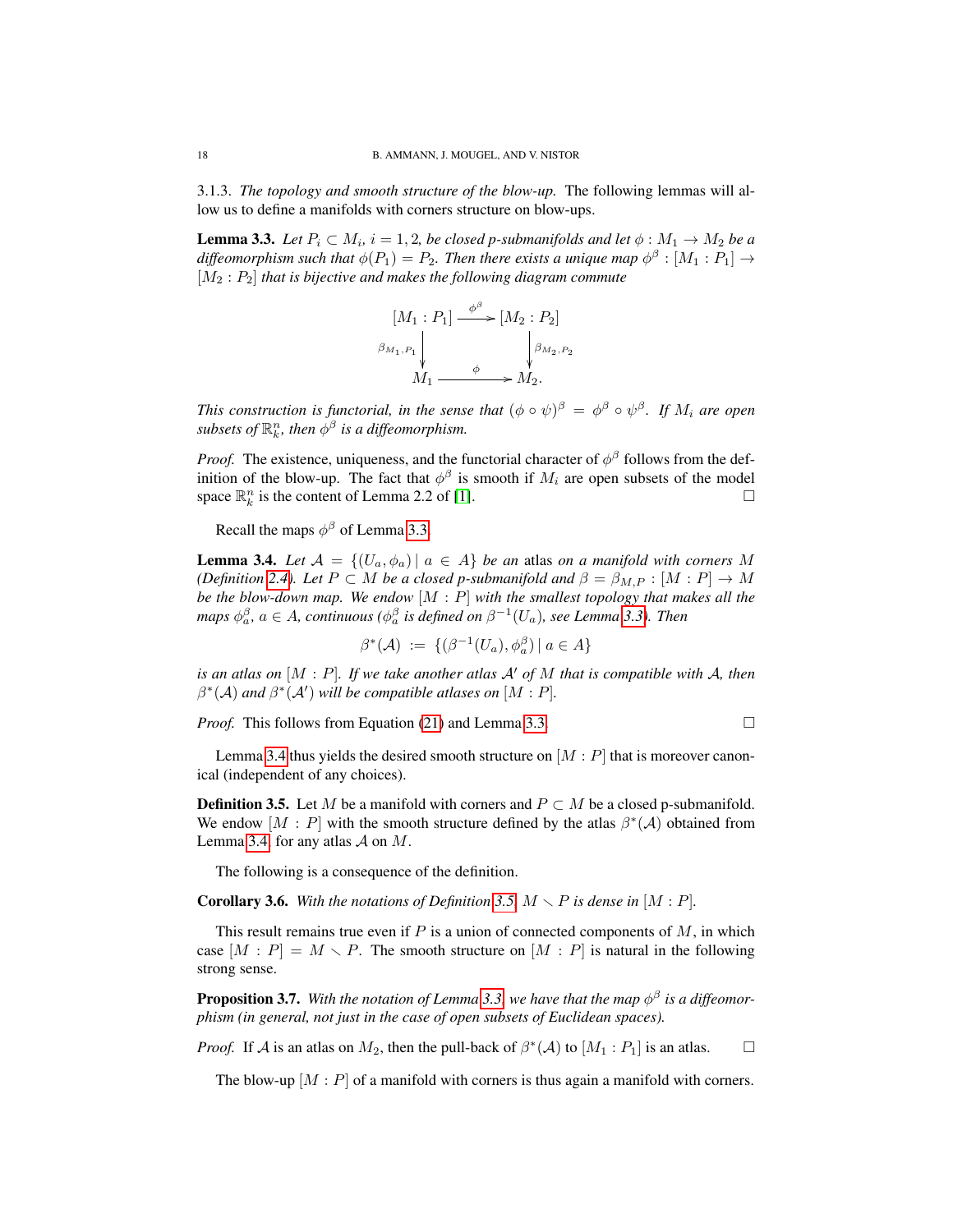<span id="page-18-0"></span>3.2. Exploiting the local structure of the blow-up. The local character of the definition of the smooth structure of the blow-up  $[M : P]$  of the manifold with corners M along a closed p-submanifold P means that most of the proofs involving blow-ups can be conveniently treated by first treating the model case  $P := \mathbb{R}^n_k = \mathbb{R}^n_k \times \{0\} \subset \mathbb{R}^n_k \times \mathbb{R}^{n'}_{k'} = M$ . To simplify notation, we shall often omit factors of the form  $\{0\}$  when there is no danger of confusion. This is the case with the following results.

3.2.1. *The blow-down map is proper.* We shall need to prove that certain maps are closed. This will be conveniently done by proving that they are proper, since a proper map between manifolds with corners is closed. In particular, we will show that the blow-down map is proper.

Let  $f : X \to Y$  be a continuous map between two Hausdorff spaces. Recall that f is called *proper* if  $f^{-1}(K)$  is compact for every compact subset  $K \subset Y$ . For instance, the map  $\beta$  of Equation [\(20\)](#page-16-1) is immediately seen to be proper.

<span id="page-18-2"></span>Corollary 3.8. *Let* P *be a closed p-submanifold of a manifold with corners* M*. The blowdown map*  $\beta_{M,P} : [M : P] \to M$  *is proper.* 

*Proof.* Using Lemma [A.3](#page-46-4) from the Appendix, we see that we can treat the problem in local coordinates. Then, in local coordinates, the blow-down map is given by Equation [\(20\)](#page-16-1), which is a proper map, as we have already pointed out.  $\Box$ 

3.2.2. *Blow-ups and products.* We have a simple, convenient behavior of the blow-up with respect to products.

<span id="page-18-1"></span>Lemma 3.9. *Let* M *and* M<sup>1</sup> *be two manifolds with corners and* P *be a closed p-submanifold of* M. Then  $P \times M_1$  *is a closed p-submanifold of*  $M \times M_1$  *and there exists a canonical diffeomorphism*  $[M \times M_1 : P \times M_1] \simeq [M : P] \times M_1$  *such that the following diagram commutes:*

(22) 
$$
\begin{aligned}\n[M \times M_1 : P \times M_1] &\xrightarrow{\simeq} [M : P] \times M_1 \\
\beta_{M \times M_1, P \times M_1} \downarrow &\qquad \qquad \downarrow \beta_{M, P \times \text{id}} \\
M \times M_1 &\xrightarrow{\text{id}} M \times M_1.\n\end{aligned}
$$

*Proof.* Since the result is a local one and P is a closed p-submanifold of  $M$ , it is enough to treat the case

$$
M := \mathbb{R}_{k_m}^m \times \mathbb{R}_{k_p}^p
$$
  
\n
$$
P := \{0_{\mathbb{R}^m}\} \times \mathbb{R}_{k_p}^p \subset M
$$
  
\n
$$
M_1 := \mathbb{R}_{k_l}^l.
$$

In this local treatment, we will again write ≅ to stress that a given diffeomorphism is given by a permutation of coordinates, as in Equation [\(14\)](#page-7-5).

With this choice, we see that  $P \times M_1$  is a closed p-submanifold of  $M \times M_1$ . We have natural diffeomorphisms with the first one being obtained from the definition of the blow-up, Definition [3.1,](#page-15-2) and the last being induced by suitable permutations of coordinates

$$
[M \times M_1 : P \times M_1] = [\mathbb{R}_{k_m}^m \times \mathbb{R}_{k_p}^p \times \mathbb{R}_{k_l}^l : \{0_{\mathbb{R}^m}\} \times \mathbb{R}_{k_p}^p \times \mathbb{R}_{k_l}^l]
$$
  
\n
$$
= \mathbb{S}_{k_m}^{m-1} \times \mathbb{R}_{k_p}^p \times \mathbb{R}_{k_l}^l \sqcup \left( (\mathbb{R}_{k_m}^m \times \mathbb{R}_{k_p}^p \times \mathbb{R}_{k_l}^l) \setminus (\{0_{\mathbb{R}^m}\} \times \mathbb{R}_{k_p}^p \times \mathbb{R}_{k_l}^l) \right)
$$
  
\n
$$
\simeq \mathbb{S}_{k_m}^{m-1} \times [0, \infty) \times \mathbb{R}_{k_p}^p \times \mathbb{R}_{k_l}^l \cong \mathbb{S}_{k_m}^{m-1} \times \mathbb{R}_{k_p+k_l+1}^{p+l+1}
$$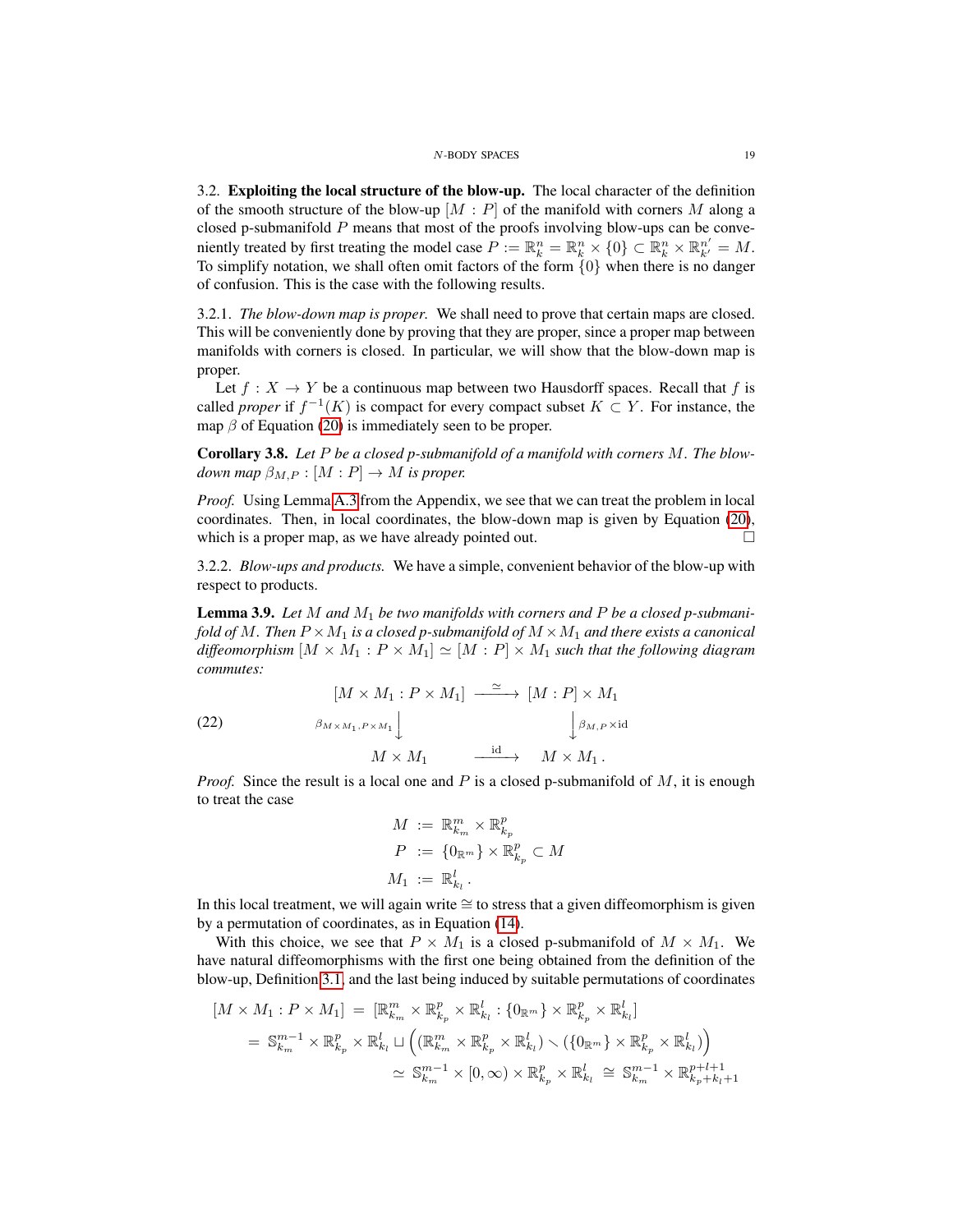and

$$
[M:P] = [\mathbb{R}_{k_m}^m \times \mathbb{R}_{k_p}^p : \{0_{\mathbb{R}^m}\} \times \mathbb{R}_{k_p}^p]
$$
  

$$
= \mathbb{S}_{k_m}^{m-1} \times \mathbb{R}_{k_p}^p \sqcup \left( (\mathbb{R}_{k_m}^m \times \mathbb{R}_{k_p}^p) \smallsetminus (\{0_{\mathbb{R}^m}\} \times \mathbb{R}_{k_p}^p) \right)
$$
  

$$
\simeq \mathbb{S}_{k_m}^{m-1} \times [0, \infty) \times \mathbb{R}_{k_p}^p \cong \mathbb{S}_{k_m}^{m-1} \times \mathbb{R}_{k_p+1}^{p+1} .
$$

The desired diffeomorphism  $[M \times M_1 : P \times M_1] \stackrel{\simeq}{\longrightarrow} [M : P] \times M_1$  is then induced by the above diffeomorphisms and the canonical permutation of coordinates diffeomorphism  $\mathbb{S}_{k_m}^{m-1} \times \mathbb{R}_{k_p+1}^l \times \mathbb{R}_{k_l}^l \stackrel{\cong}{\longrightarrow} \mathbb{S}_{k_m}^{m-1} \times \mathbb{R}_{k_p+k_l+1}^{p+l+1}$  of Equation [\(14\)](#page-7-5).

The functoriality property of Lemma [3.3](#page-17-0) and Lemma [3.9](#page-18-1) then gives the following result.

<span id="page-19-4"></span>Proposition 3.10. *Let* G *be a Lie group acting smoothly on* M *(that is, such that the action map*  $G \times M \rightarrow M$  *is smooth). Let*  $P \subset M$  *be a closed p-submanifold such that*  $g(P) = P$ *for all*  $g \in G$ *. Then the action of* G *lifts to a smooth action of* G *on*  $[M : P]$ *.* 

*Proof.* We extend the action map to a diffeomorphism

$$
a: G \times M \to G \times M, \quad (g, x) \mapsto (g, gx).
$$

Note that  $G \times P$  is a closed p-submanifold of  $G \times M$ . Thus our functorial property implies that this map lifts to a map

$$
[G \times M : G \times P] \to [G \times M : G \times P].
$$

Using the natural diffeomorphism  $[G \times M : G \times P] \simeq G \times [M : P]$  of Lemma [3.9,](#page-18-1) we obtain a smooth map

$$
\hat{a}: G \times [M:P] \to G \times [M:P].
$$

Thus the second component  $\hat{a}_2$  defines a smooth map  $G \times [M : P] \rightarrow [M : P]$ . It satisfies all axioms of an action since it is an extension of the action map for the action of  $G$  on  $M \setminus P$  and since  $M \setminus P$  is dense in  $[M : P]$ .

<span id="page-19-0"></span>3.3. Cleanly intersecting families and liftings. In order to avoid complications, we shall consider the blow-up with respect to "cleanly intersecting families" of closed p-submanifolds and "clean semilattices," some concepts that we recall below.

3.3.1. *Clean intersections.* We continue to exploit the local structure of the blow-up. Recall the following standard definition.

<span id="page-19-3"></span>**Definition 3.11.** Let M be a manifold with corners and  $X_1, X_2, \ldots, X_k \subset M$  be psubmanifolds. We shall say that  $X_1, X_2, \ldots, X_k$  *have a clean intersection* or that they *intersect cleanly* if

<span id="page-19-2"></span><span id="page-19-1"></span>(i)  $Y := X_1 \cap X_2 \cap \ldots \cap X_k$  is a p-submanifold of M (possibly empty), (ii) for all  $x \in Y$ ,  $T_xY = T_xX_1 \cap T_xX_2 \cap \ldots \cap T_xX_k$ .

We consider conditions [\(i\)](#page-19-1) and [\(ii\)](#page-19-2) of Definition [3.11](#page-19-3) to be automatically satisfied if  $Y := X_1 \cap X_2 \cap \ldots \cap X_k = \emptyset$ . Similar conditions appear in [\[1\]](#page-48-1), Definition 2.7, where they were used to define a *weakly transversal family* of connected submanifolds with corners. We shall need also the notion of a "cleanly intersecting family" (Definition [4.10\)](#page-25-1), which roughly states that every subfamily intersects cleanly.

**Lemma 3.12.** Let P and Q be p-submanifolds of M intersecting cleanly. Then  $P \cap Q$  is a *p-submanifold of* Q *(and also for* P*).*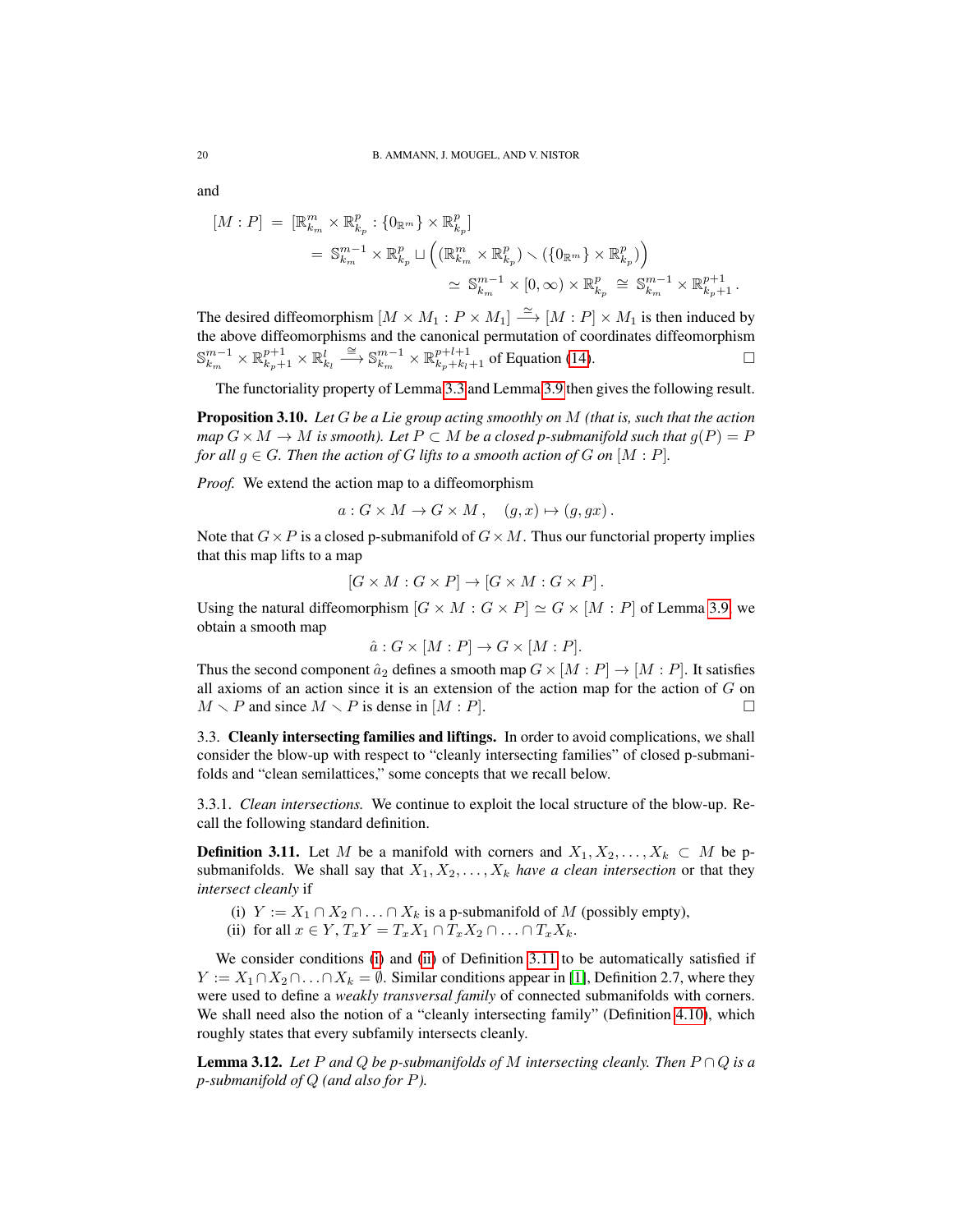*Proof.* According Definition [3.11](#page-19-3) [\(i\)](#page-19-1)  $P \cap Q$  is a p-submanifold of M. Then Lemma [2.19](#page-14-4) [\(i\)](#page-14-0) states that  $P \cap Q$  is also a p-submanifold of Q.

3.3.2. *Liftings of p-submanifolds to blow-ups.* We now consider the lifting of suitable psubmanifolds in M to  $[M : P]$  as in [\[49,](#page-50-12) [56\]](#page-50-9). The local model for such lifts is given by the following lemma.

<span id="page-20-0"></span>**Lemma 3.13.** Let  $k' \leq k''$  and  $n' - k' \leq n'' - k''$ , so that the canonical first components inclusion  $j_0: \mathbb{R}^{n'}_{k'} \to \mathbb{R}^{n''}_{k''}$  of Equation [\(13\)](#page-7-4) is defined, and let  $j := (\mathrm{id} \times j_0, 0) : \mathbb{R}^n_k \times$  $\mathbb{R}_{k'}^{n'}\to\mathbb{R}_{k}^{n}\times\mathbb{R}_{k''}^{n'}\times\mathbb{R}_{\ell}^{p}$ . Then there is a unique smooth map  $j^{\beta}$  such that the diagram

$$
\begin{aligned}\n[\mathbb{R}_{k}^{n} \times \mathbb{R}_{k'}^{n'} : \mathbb{R}_{k}^{n} \times \{0\}] & \xrightarrow{j^{\beta}} [\mathbb{R}_{k}^{n} \times \mathbb{R}_{k''}^{n''} \times \mathbb{R}_{\ell}^{p} : \mathbb{R}_{k}^{n} \times \{0\} \times \mathbb{R}_{\ell}^{p}] \\
\downarrow^{\beta_{\mathbb{R}_{k}^{n} \times \mathbb{R}_{k''}^{n'} \times \mathbb{R}_{\ell}^{p}, \mathbb{R}_{k}^{n} \times \{0\} \times \mathbb{R}_{\ell}^{p}} \\
&\xrightarrow{\beta_{\mathbb{R}_{k}^{n} \times \mathbb{R}_{k''}^{n'} \times \mathbb{R}_{\ell}^{p}, \mathbb{R}_{k}^{n} \times \{0\} \times \mathbb{R}_{\ell}^{p}} \\
&\xrightarrow{\beta_{\mathbb{R}_{k}^{n} \times \mathbb{R}_{k''}^{n'} \times \mathbb{R}_{\ell}^{p}, \mathbb{R}_{k}^{n} \times \{0\} \times \mathbb{R}_{\ell}^{p}} \\
&\xrightarrow{j} &\xrightarrow{\mathbb{R}_{k}^{n} \times \mathbb{R}_{k''}^{n''} \times \mathbb{R}_{\ell}^{p}.\n\end{aligned}
$$

*commutes* ( $0 \leq \ell \leq p$ ). Moreover,  $j^{\beta}$  is a diffeomorphism onto its image, which is a closed *p*-submanifold of  $[\mathbb{R}^n_k \times \mathbb{R}^{n''}_{k''} : \mathbb{R}^n_k \times \{0\}]$ .

The definition of the map  $j^{\beta}$  extends the definition in Lemma [3.3.](#page-17-0)

*Proof.* If we can prove the result for  $p = \ell = 0$ , then Lemma [3.9](#page-18-1) will give the result in general. Clearly,  $j_0$  is a particular case of the maps j (more precisely the case  $n = k = 0$ ), but we will treat it first. Let us first notice that in the statement, we have not specified to which sets the various neutral elements belong. For instance, the desired map  $j_0^{\beta}$  acts as  $j_0^\beta : [\mathbb{R}^{n'}_{k'} : \{0_{\mathbb{R}^{n'}}\}] \to [\mathbb{R}^{n''}_{k''} : \{0_{\mathbb{R}^{n''}}\}]$ . However, in what follows, we will drop the indices of the neutral elements, as there is no danger of confusion. To define  $j_0^{\beta}$  and to obtain its properties, we shall use the definition of the blow-up in local coordinates and the setting of Example [2.17](#page-14-5) to define

$$
j_0^{\beta} : [\mathbb{R}^{n'}_{k'} : \{0\}] \simeq \mathbb{S}^{n'-1}_{k'} \times [0, \infty) \xrightarrow{i \times \mathrm{id}} \mathbb{S}^{n''-1}_{k''} \times [0, \infty) \simeq [\mathbb{R}^{n''}_{k''} : \{0\}],
$$

where  $i: \mathbb{S}_{k'}^{n'-1} \to \mathbb{S}_{k''}^{n''-1}$  is the restriction of  $j_0$ . With this definition, we obtain that  $j_0^{\beta}$ fits into the commutative diagram

$$
\begin{aligned}\n[\mathbb{R}_{k'}^{n'}: \{0\}] & \xrightarrow{j_0^{\beta}} [\mathbb{R}_{k''}^{n''}: \{0\}] \\
\beta_{\mathbb{R}_{k'}^{n'}, \{0\}} & \downarrow \beta_{\mathbb{R}_{k''}^{n'}, \{0\}} \\
\mathbb{R}_{k'}^{n'} & \xrightarrow{j_0} \mathbb{R}_{k''}^{n''},\n\end{aligned}
$$

As in Example [2.17,](#page-14-5)  $j_0^{\beta}$  is seen to be a diffeomorphism onto its image, which is a closed p-submanifold.

Coming back to the general case, let id:  $\mathbb{R}_k^n \to \mathbb{R}_k^n$  be the identity map. We then let  $j^{\beta}$ be the composition of  $\mathrm{id} \times j_0^\beta : \mathbb{R}_k^n \times [\mathbb{R}_{k'}^{n'} : \{0\}] \to \mathbb{R}_k^n \times [\mathbb{R}_{k'}^{n''} : \{0\}]$  with the canonical diffeomorphisms  $\mathbb{R}_k^n \times [\mathbb{R}_{k'}^{n'} : \{0\}] \simeq [\mathbb{R}_k^n \times \mathbb{R}_{k'}^{n'} : \mathbb{R}_k^n \times \{0\}]$  and  $\mathbb{R}_k^n \times [\mathbb{R}_{k''}^{n''} : \{0\}] \simeq$  $[\mathbb{R}_k^n \times \mathbb{R}_{k'}^{n''}: \mathbb{R}_k^n \times \{0\}]$  of Lemma [3.9.](#page-18-1) Then  $j^{\beta}$  is smooth, by its definition. Lemma [3.9](#page-18-1) also gives the commutativity of the diagram and proves that the image of  $j^{\beta}$  is a p-submanifold, and hence that  $j^{\beta}$  is a diffeomorphism onto its image.

We have the following result on the blow-up of p-submanifolds, due, in part, to Melrose [\[56,](#page-50-9) Chapter 5, Section 7]. A proof in a slightly less general setting can be found also in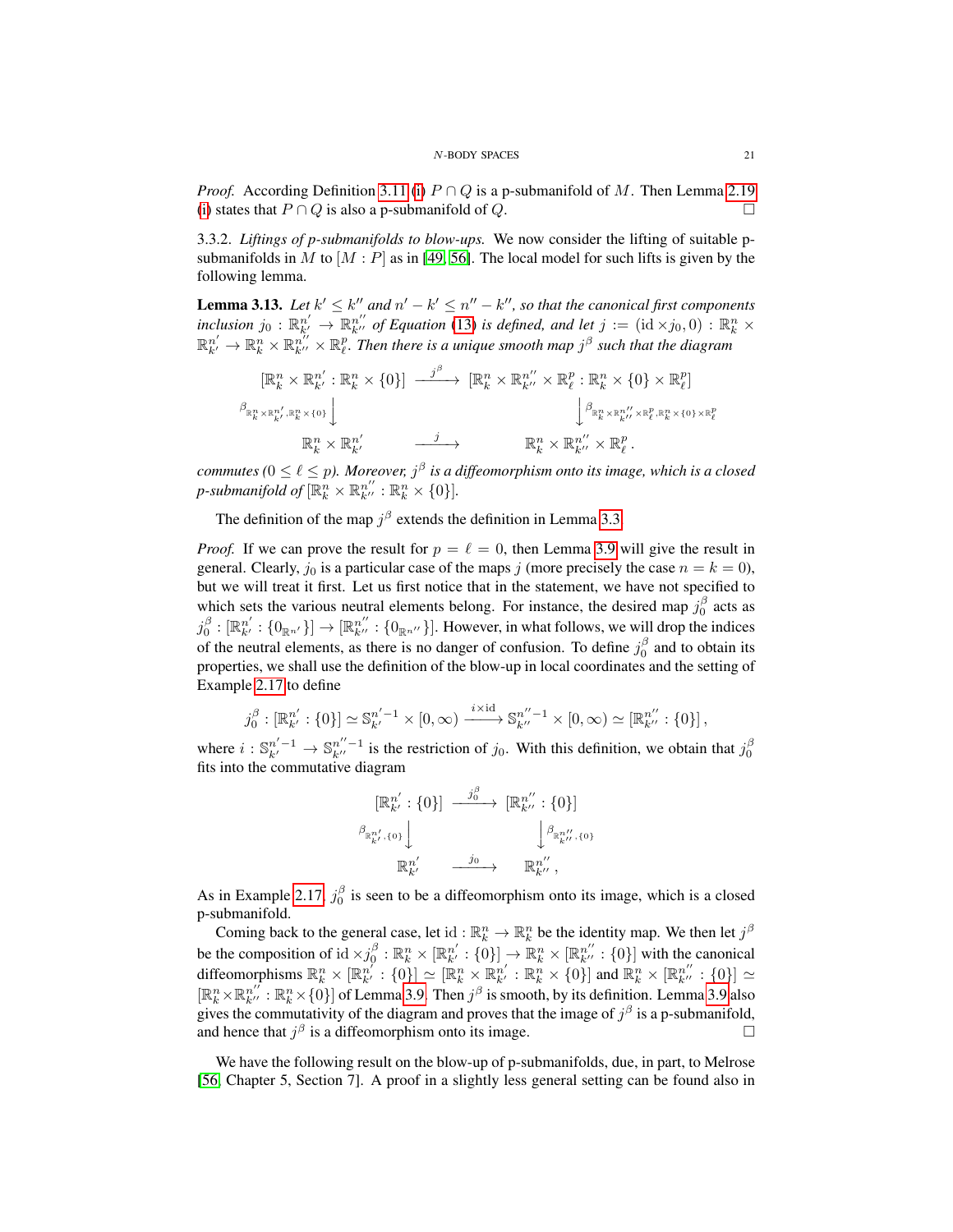Proposition 2.4 of [\[1\]](#page-48-1). For a p-submanifold  $P \subset M$ , recall the definition of  $\mathcal{S}(N_{+}^{M}P)$ , the *inward pointing normal bundle of* P *in* M from Definition [2.21.](#page-14-2)

<span id="page-21-0"></span>Proposition 3.14. *Let* P *and* Q *be closed p-submanifolds of* M *intersecting cleanly. Let*  $j: Q \to M$  be the inclusion. There exists a unique continuous map

$$
j^{\beta} : [Q : P \cap Q] \to [M : P]
$$

such that  $\beta_{M,P} \circ j^{\beta} = j \circ \beta_{Q,P \cap Q}$ . The map  $j^{\beta}$  is an injective immersion and its image is *a closed p-submanifold. Moreover*

$$
\overline{\beta_{M,P}^{-1}(Q \setminus P)} = j^{\beta}([Q : P \cap Q]).
$$

In the following we will identify  $[Q : P \cap Q]$  with  $j^{\beta}([Q : P \cap Q])$ .

*Proof.* Let  $P_0 := P \cap Q$ , to simplify the notation. To define the map

$$
j^{\beta} : [Q : P_0] := (Q \setminus P_0) \sqcup \mathbb{S}(N^Q_+ P_0) \to (M \setminus P) \sqcup \mathbb{S}(N^M_+ P) =: [M : P],
$$

it is enough to define it on  $Q \setminus P_0$  and on  $\mathbb{S}(N_+^QP_0)$ . First, on  $Q \setminus P_0$ , we let  $j^{\beta}$  to be the inclusion  $Q \setminus P_0 := Q \setminus (P \cap Q) \to M \setminus P$ . The inclusion of Q into M also induces an inclusion  $TQ \to TM$ , extending the inclusion  $TP_0 \to TP$ . Since  $TP_0 = TP \cap TQ$ , by the assumption that  $P$  and  $Q$  intersect cleanly, we can pass to quotients to obtain an vector bundle map

$$
\psi : N^QP_0 \; := \; TQ|_{P_0}/TP_0 \; = \; TQ|_{P_0}/(TP \cap TQ) \; \to \; TM|_P/TP \; =: \; N^MP \, ,
$$

which is injective, immersive, and a homeomorphism onto its image, which is, moreover, a closed subset of  $N^M P$ . Next, the map  $\psi$  restricts to an embedding  $\mathbb{S}(N^Q_+ P) \to \mathbb{S}(N^M_+ P)$ , which defines  $j^{\beta}$  on  $\mathbb{S}(N^Q_+ P)$ . This completes the definition of  $j^{\beta}$ . This definition shows right away that  $j^{\beta}$  is injective and that it satisfies the relation  $\beta_{M,P} \circ j^{\beta} = j \circ \beta_{Q,P_0}$ .

We next want to show that  $j^{\beta}$  is smooth and that  $j^{\beta}([Q : P \cap Q])$  is a p-submanifold of  $[M : P]$ . The locality of the blow-up and from Lemma [3.9](#page-18-1) it follows that it is sufficient to prove this in the case  $Q := \mathbb{R}_k^n \times \mathbb{R}_{k'}^{n'} \times \{0\} \times \{0\} \subset M := \mathbb{R}_k^n \times \mathbb{R}_{k'}^{n'} \times \mathbb{R}_{k''}^{n''} \times \mathbb{R}_{\ell}^p$  and  $P := \mathbb{R}_k^n \times \{0\} \times \{0\} \times \mathbb{R}_{\ell}^p$ . Lemma [3.13](#page-20-0) (a standard calculation in local coordinates, but note that  $n''$  in that Lemma is  $n' + n''$  in our definition) then gives the desired statement (that  $j^{\beta}$  is smooth and that  $j^{\beta}([Q:P_0])$  is a p-submanifold, where, we recall,  $P_0 = P \cap Q$ ). To prove that  $j^{\beta}([Q : P_0])$  is closed in  $[M : P]$ , we can use again Lemma [3.9.](#page-18-1) Indeed, let  $x_n \in j^{\beta}([Q : P_0])$  be a sequence convergent to some  $y \in [M : P]$ . We want to show that  $y \in j^{\beta}([Q : P_0])$ . Let  $z := \beta_{M,P}(y)$ , which is the limit of  $\beta_{M,P}(x_n)$ . Then the result follows using local coordinates around  $z$  compatible with Lemma [3.13.](#page-20-0)

We now come back to the general case. Since  $j^{\beta}$  is smooth, it is also an immersion, by its definition, since we have already noticed that it is an immersion on the two sets defining  $[Q : P \cap Q]$ . (An alternative argument would be to use the local description of the blow-up in terms of half-spaces as in [\[1\]](#page-48-1).) It follows that  $j^{\beta}$  is a diffeomorphism onto its image. We also obtain that  $j^{\beta}$  is unique, since it is continuous (even differentiable!) and since  $Q \setminus (P \cap Q)$  is dense in  $[Q : P \cap Q]$ , by Corollary [3.6.](#page-17-3) The equality  $\overline{\beta_{M,P}^{-1}(Q \setminus P)}$  =  $j^{\beta}([Q : P \cap Q])$  follows since the right hand side is a closed set containing  $Q \setminus (P \cap Q)$ .  $\Box$ 

<span id="page-21-1"></span>**Definition 3.15.** Let P be a closed p-submanifold of M and Q be a closed subset of M. The *lifting*  $\beta_{M,P}^*(Q)$  of Q in  $[M:P]$  is defined by

$$
\beta_{M,P}^*(Q) := \overline{\beta_{M,P}^{-1}(Q \setminus P)}.
$$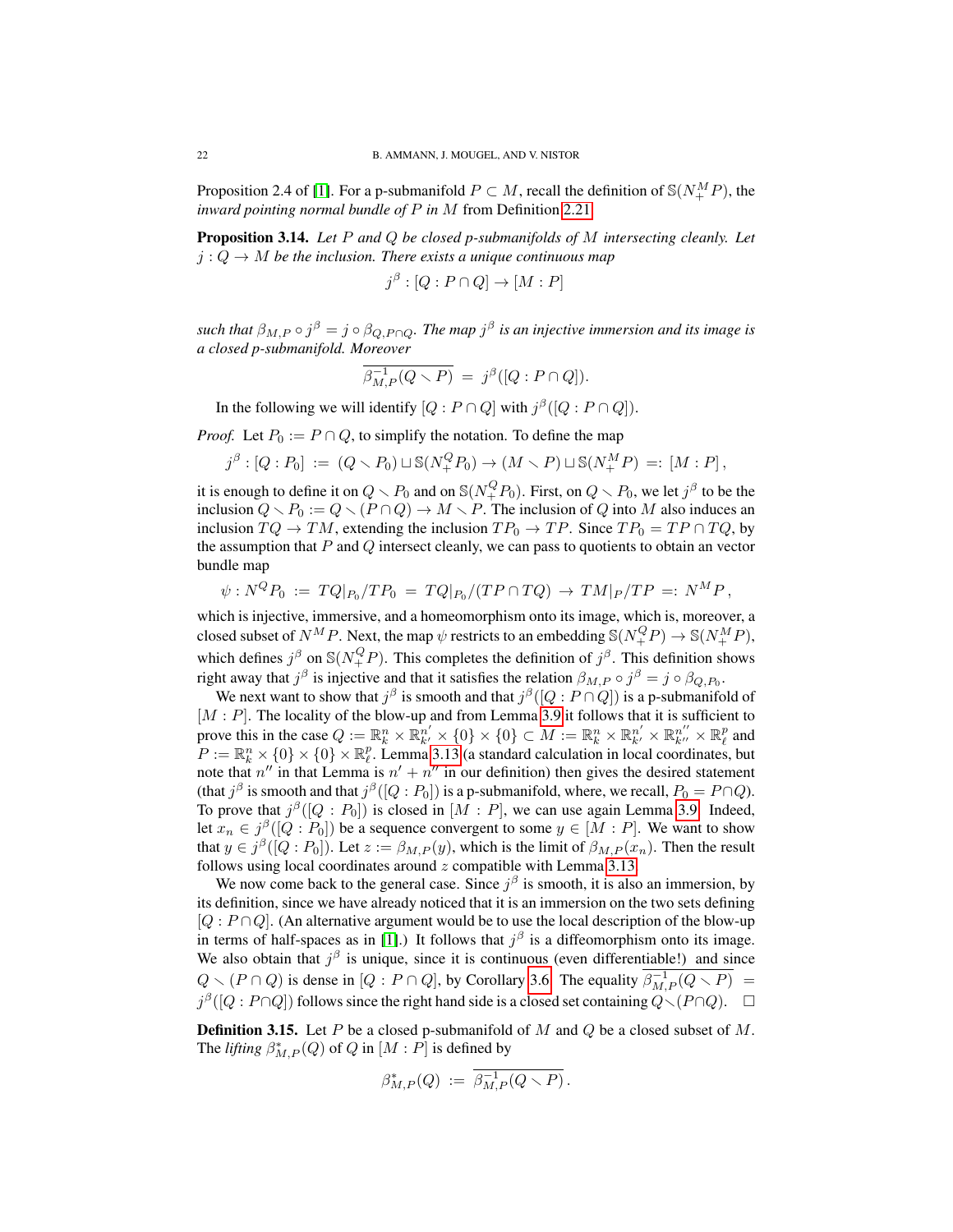(The closure is in  $[M : P]$ .)

**Remark 3.16.** Of course, in general,  $\beta_{M,P}^*(Q)$  will not be a submanifold of some sort (of  $[M : P]$ ), even if Q is one. However, if Q is a closed p-submanifold of M and P and Q intersect cleanly, then  $\beta_{M,P}^*(Q) \simeq j^{\beta}([Q : P \cap Q])$  and will hence be a p-sub-manifold of M, by Proposition [3.14.](#page-21-0) Also, it should be pointed out that, if  $Q \subset P$ , the definition above of  $\beta_{M,P}^*(Q)$  differs from Melrose's one in [\[56,](#page-50-9) Chapter 5, Section 7]. More precisely, if  $Q \subset P$ , our definition is such that  $\beta_{M,P}^*(Q) = \emptyset$ , whereas it is  $\beta_{M,P}^{-1}(Q)$ in Melrose's unpublished book. In part for this reason, we will avoid considering the case  $Q \subset P$  when dealing with  $\beta_{M,P}^*(Q)$ . A first advantage of our definition is that it preserves the inclusions. Another advantage of our definition is that it is local in the sense that, for any open subset  $U \subset M$ , we have

$$
\beta^*_{U,P\cap U}(Q\cap U) \ = \ \beta^*_{M,P}(Q) \cap \beta^{-1}_{M,P}(U) \, .
$$

Moreover, in Melrose's definition, locality may fail if  $Q$  is not connected. However, with our definition, in general  $[[M:Q]:P] \neq [[M:P]:Q]$  if  $Q \subsetneq P$ .

## 4. THE ITERATED AND THE GRAPH BLOW-UPS

<span id="page-22-0"></span>We introduce, study, and compare in this section two types of blow-ups with respect to more than one submanifold: the *iterated blow-up* and the *graph blow-up*. The graph blow-up  $\{M : \mathcal{P}\}\$  has the advantage that it is defined in great generality and is obviously independent of the order on the family of closed p-submanifolds  $P$ , up to an isomorphism. However, it is not clear whether it has a smooth structure. The iterated blow-up, on the other hand, comes with a smooth structure, but may not be always defined and, at least in our approach, depends on the order on the elements of the family  $P$ .

<span id="page-22-1"></span>4.1. Definition of the iterated blow-up. Recall the definition of the lifting  $\beta^*(Q)$  =  $\beta_{M,P}^*(Q) := \overline{Q \setminus P} \subset [M : P]$  (closure in  $[M : P]$ ), Definition [3.15.](#page-21-1) We fix a manifold with corners M. We now introduce the *iterated version of the blow-up*; it is different from the one in [\[48,](#page-50-7) [56\]](#page-50-9) since we are using a different type of pull-back  $\beta^*$ .

<span id="page-22-2"></span>**Definition 4.1.** Let  $P := (P_i)_{i=1}^k$ ,  $P_i \subset M$ , be a k-tuple of subsets of M with  $P_1$  a closed p-submanifold of M, let  $\beta_1 := \beta_{M,P_1} : [M : P_1] \to M$  be the associated blow-down map, and let  $\mathcal{P}' := (\beta_1^*(P_2), \beta_1^*(P_2), \dots, \beta_1^*(P_k))$ , which is a  $(k-1)$ -tuple). If  $k = 1$ or if  $[[M : P_1] : \mathcal{P}']$  is defined, then we define by induction on k the *iterated blow-up*  $[M : \mathcal{P}]$  *of M* with respect to or *along*  $\mathcal{P}$  by

$$
[M : \mathcal{P}] = [M : (P_i)_{i=1}^k] := \begin{cases} [M : P_1] & \text{if } k = 1, \\ [[M : P_1] : \mathcal{P}'] & \text{if } k > 1. \end{cases}
$$

Let us now discuss this definition.

<span id="page-22-3"></span>Remark 4.2. The following comments should be compared with the analogous ones for the graph-blow-up (Remark [4.18\)](#page-31-3).

- (1) We can remove from the k-tuple  $P$  any element  $P_j$  for which there exists a *larger* element  $P_i$  preceding it (i.e., there exists  $i < j$  with  $P_i \supset P_j$ ) without affecting the resulting blown-up space. To see that, we notice that  $\beta_{M,P}(Q) = \emptyset$  if  $Q \subset P$ and  $[Q : \emptyset] = Q$ .
- (2) Similarly, we can also remove any occurence of the empty set from the  $k$ -tuple without affecting the resulting blow-up. In particular, removing or adding repetitions to a k-tuple  $P$  or removing or adding empty sets to the k-tuple will not affect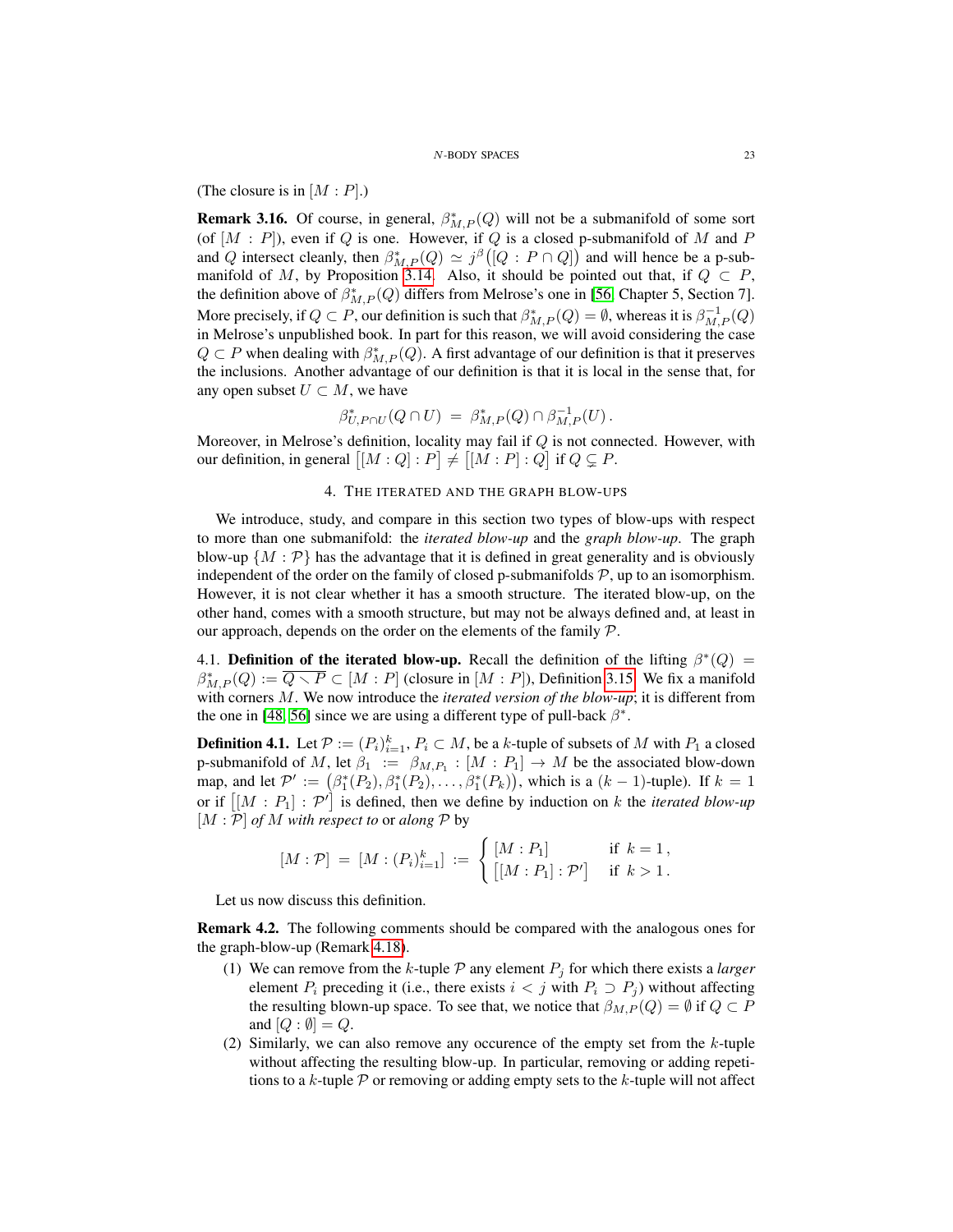whether  $[M : \mathcal{P}]$  is defined or not. (When removing repetitions, we always keep the first element in the repeated sequence and remove only the ones following it.)

- (3) Let us say that the  $k$ -tuple  $\mathcal P$  is *degenerate* if it contains repetitions. Otherwise, we shall say that it is *non-degenerate*. Thus, we can always replace our k-tuple  $P$  with non-degenerate one without changing the result of the iterated blow-up (in particular, not changing the whether it is defined or not). We then notice that  $(k-1)$ -tuple  $\mathcal{P}'$  may be degenerate even if  $\mathcal P$  is non-degenerate. An example is provided by the triple  $P := (P, Q, P \cup Q)$ , where P and Q are *disjoint* p-submanifolds of M.
- (4) We also notice that giving a k-tuple without repetitions of p-submanifolds of  $M$  is equivalent to giving a totally ordered finite set (or family) of p-submanifolds of M and that, when considering blow-ups, it is enough to consider only such totally ordered sets.
- (5) Finally, in [\[48\]](#page-50-7), Kottke has introduced a *size order* as one that satisfies

$$
P_i \subsetneq P_j \Rightarrow i < j
$$

and used it to define his version of iterated blow-up. (His version of iterated blowup, however, is different from ours since he considered a different pull-back map  $\beta^*$ .) The above discussion shows that, given a k-tuple  $\mathcal{P}$ , there always exists another j-tuple  $P_0$ ,  $j \leq k$ , that is size-ordered and such that  $[M : \mathcal{P}] = [M : \mathcal{P}_0]$ (this statement subsumes the fact that if one of these blow-ups is defined, then so is the other).

We shall also write

$$
[M : \mathcal{P}] = [M : (P_i)_{i=1}^k] =: [M : P_1, P_2, \ldots, P_k],
$$

and hence, using the pull-back by the map  $\beta_1$ , we have

$$
[M:P_1,P_2,\ldots,P_k] := [[M:P_1]:\beta_1^*(P_2),\ldots,\beta_1^*(P_k)].
$$

We generalize this relation in the following remark.

**Remark 4.3.** Let us define by induction first  $\beta_1 := \beta_{M,P_1} : [M : P_1] \to M$ , and  $\gamma_1 := \beta_1^*$ and then, for  $k > 2$ ,

$$
\beta_k := \beta_{[M,P_1,P_2,...,P_{k-1}],\gamma_{k-1}^*(P_k)} : [M : P_1, P_2, \ldots, P_k] \to [M : P_1, P_2, \ldots, P_{k-1}]
$$

and  $\gamma_k := \beta_k^* \circ \gamma_{k-1} = \beta_k^* \circ ... \circ \beta_1^*$ . (In particular,  $\beta_2 := \beta_{[M:P_1],\beta_1^*(P_2)} : [[M : P_1] :$  $\beta_1^*(P_2)] \to [M : P_1].$ ) We then have

$$
[M : P_1, P_2, \dots, P_j] = [[M : P_1] : \gamma_1(P_2), \dots, \gamma_1(P_j)]
$$
  
= 
$$
\left[ [[M : P_1] : \gamma_1(P_2)] : \gamma_2(P_3), \dots, \gamma_2(P_j) \right]
$$
  
= ...  
= 
$$
[[\dots[[[M : P_1] : \gamma_1(P_2)] : \gamma_2(P_3)] \dots] : \gamma_{j-1}(P_j)].
$$

Note that  $[M : P_1, P_2, \ldots, P_j]$  is always defined if  $j = 1$ . Then the condition that the iterated blow-up  $[M : P_1, P_2, \ldots, P_j]$  be defined can then be formulated by induction as follows:

- (i) the iterated blow-up  $[M : P_1, \ldots, P_{j-1}]$  is defined, and
- (ii) the lift  $\gamma_{j-1}(P_j)$  is a closed p-submanifold of  $[M : P_1, \ldots, P_{j-1}]$ .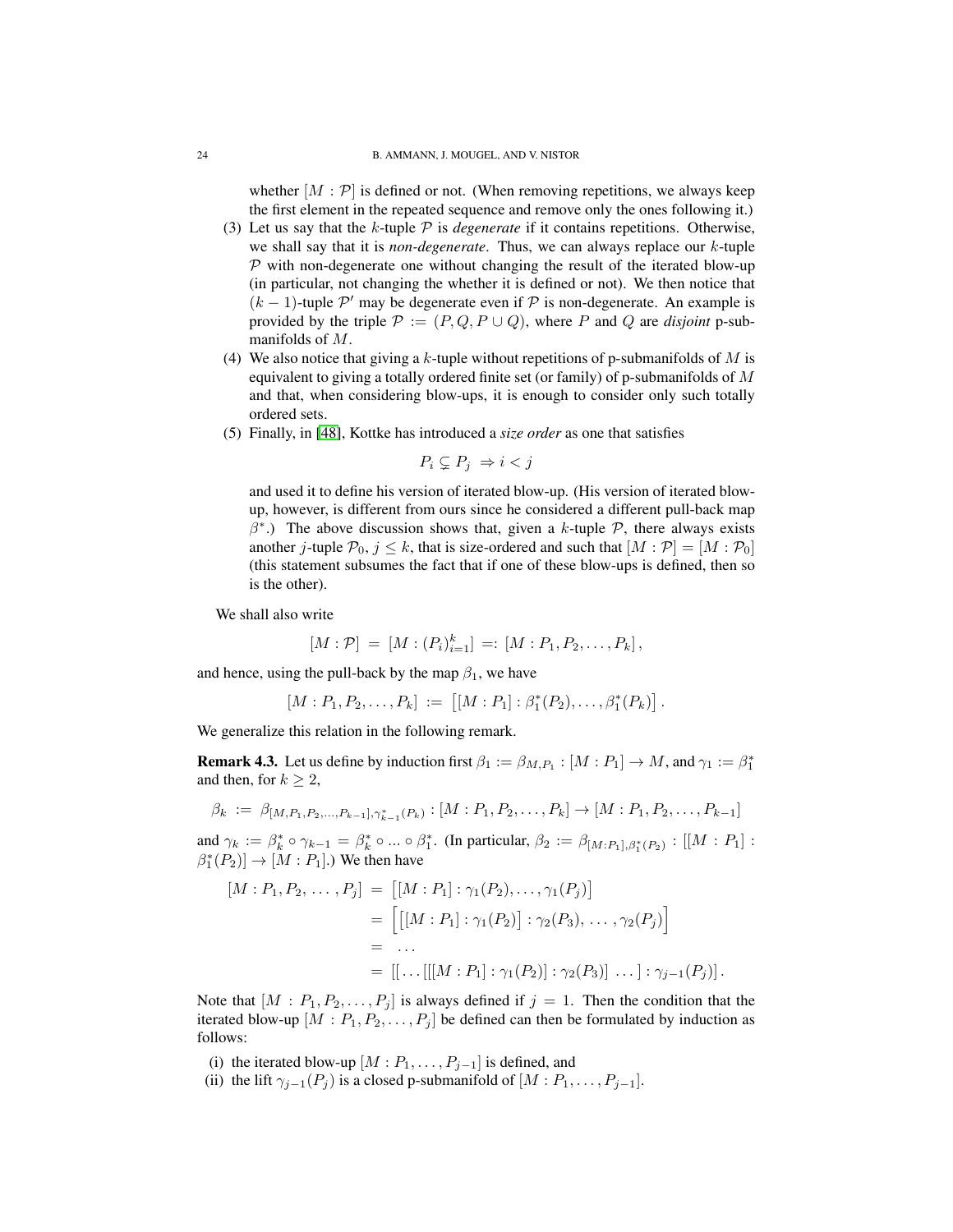<span id="page-24-0"></span>4.2. Disjoint submanifolds. A particularly simple instance of the iterated blow-up is when the corresponding manifolds are disjoint. Nevertheless, this is an important case that will be discussed in this subsection. This will also alow us to introduce and prove the first factorization lemma, Lemma [4.7.](#page-24-1) It also allows us to deal with the case of a closed p-submanifold that has connected components of different dimensions, which, we recall, is allowed. In particular, blowing-up with respect to such a manifold amounts, as we will see, to blowing up successively with respect to each component.

We need first to discuss the gluing of open subsets. Let us assume that we have two manifolds with corners  $M_1$  and  $M_2$  and that  $U_i \subset M_i$  are open subsets  $(i = 1, 2)$ . Let us also assume that we are given a diffeomorphism  $\phi: U_1 \to U_2$ . Then we define

(23) 
$$
M_1 \cup_{\phi} M_2 := (M_1 \cup M_2) / \{x \equiv \phi(x) \mid x \in U_1\},
$$

$$
M_1 \cup_{\text{id}} M_2 =: M_1 \cup_{U_1} M_2, \text{ if } U_1 = U_2 \text{ and } \phi \text{ is the identity map id }.
$$

If  $\phi$  is the identity, we shall call  $M_1 \cup_{U_1} M_2$  the *union of*  $M_1$  *and*  $M_2$  *along*  $U_1 = U_2$ *.* Under favorable circumstances (but not always),  $M_1 \cup_{\phi} M_2$  is also a manifold with corners.

We have the following simple lemma.

**Lemma 4.4.** *Let* M *be a manifold with corners (and hence Hausdorff) and*  $M_i \subset M$ ,  $i = 1, 2$ , be open subsets with  $U := M_1 \cap M_2$  and  $M_1 \cup M_2 = M$ . Then there exists a *unique structure of a manifold with corners on*  $M_1 \cup_U M_2$  *that induces the given smooth structures on*  $M_i$ *, and hence we have a canonical diffeomorphism*  $M_1 \cup_U M_2 \simeq M$ .

*Proof.* Let  $A_i$  be an atlas for  $M_i$ . Then their union  $A := A_1 \cup A_2$  is an atlas for M. It is also an atlas for any manifold with corners structure on  $M_1 \cup_U M_2$  that induces the given one on each  $M_i$ . Hence the desired manifold with corners structure on  $M_1 \cup_{U} M_2$  is given by the union  $A := A_1 \cup A_2$ .

This lemma allows us to "commute" the blow-ups with respect to disjoint closed p-submanifolds. We thus have the following simple result, see for example [\[1,](#page-48-1) [48,](#page-50-7) [56\]](#page-50-9).

<span id="page-24-2"></span>**Lemma 4.5.** *Let* P and Q *be closed p-submanifolds of* M and  $\beta_{M,Q} : [M:Q] \rightarrow M$ *be the blow-down map.* Assume that  $P \cap Q = \emptyset$ . Then  $\beta_{M,Q}^*(P) := \beta_{M,Q}^{-1}(P) = P$ and the iterated blow-up  $[M:Q,P] := [[M:Q]:P]$  is defined and diffeomorphic to  $([M:Q] \setminus P) \sqcup_{M \setminus (P \cup Q)} ([M:P] \setminus Q)$ , the union of  $[M:Q] \setminus P$  and  $[M:P] \setminus Q$ *along*  $M \setminus (P \cup Q)$ *, a common open subset. In particular, by symmetry,* 

$$
\big[ [M : P] : Q \big] \ = \ [M : P \cup Q] \ = \ [ [M : Q] : P \big],
$$

*with the same smooth structure.*

The idea of the proof is to use the fact that the construction of the blow-up is local in nature.

**Definition 4.6.** Suppose  $f_i: X \to Y_i$ ,  $i = 1, ..., N$ , are continuous maps. We say  $(f_1, \ldots, f_N) : X \to \prod_{i=1}^N Y_i, x \mapsto (f_1(x), \ldots, f_N(x))$  is proper in each component if each  $f_i$  is proper.

We shall need the following "factorization" lemma. The existence of the map  $\zeta_{M,Q,P}$ of follows from Lemma [4.5](#page-24-2) or from a more general result in [\[48\]](#page-50-7).

<span id="page-24-1"></span>Lemma 4.7 (The first factorization Lemma). *Let us assume that* P *and* Q *are closed,* disjoint *p-submanifolds of* M*. Then there exists a unique, smooth, natural map*

$$
\zeta_{M,Q,P}: [[M:Q]:P] \rightarrow [M:P]
$$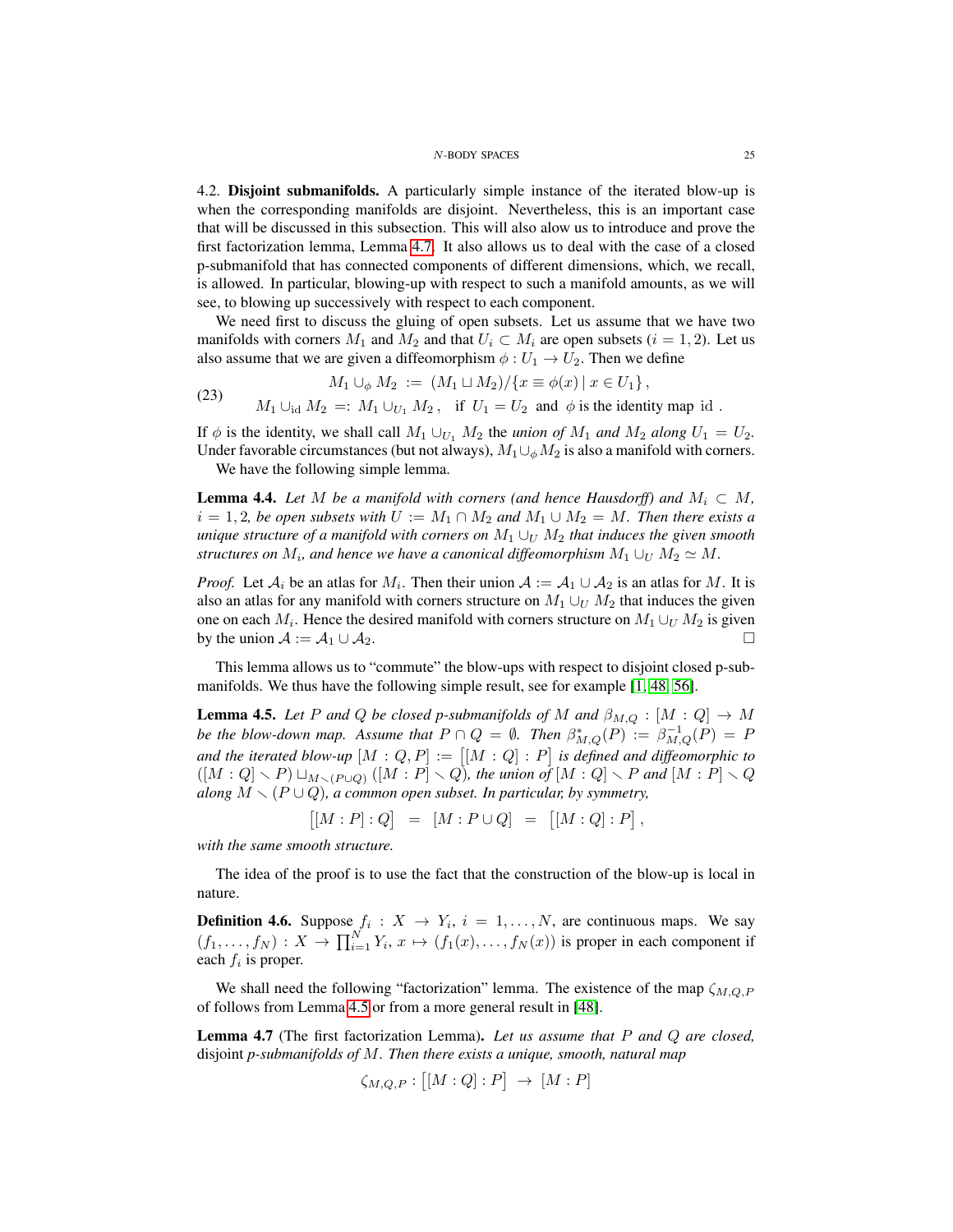*that restricts to the identity on*  $M \setminus (P \cup Q)$ *. Moreover, the product map* 

$$
\mathcal{B}_{M,Q,P} := (\zeta_{M,Q,P}, \beta_{[M:Q],P}) : [[M:Q]:P] \to [M:P] \times [M:Q]
$$

*is proper in each component. Its image is a weak submanifold in the sense of Definition* [2.10](#page-10-2) and  $\mathcal{B}_{M,Q,P}$  *is a diffeomorphism onto its image.* 

Again, our main focus lies on the case  $\dim(P) < \dim(M)$  and  $\dim(Q) < \dim(M)$ . The statements, however remain (trivially) true if one of these dimensions is equal to  $\dim(M)$  (equivalently, if a connected component of M is contained in P or Q). Then this component is removed both from  $[[M:Q]:P]$  and from  $[M:P]$  or  $[M:Q]$ .

*Proof.* Lemma [4.5](#page-24-2) states that  $[[M:Q]:P] = [M:P \cup Q] = [[M:P]:Q]$ . This gives  $\zeta_{M,Q,P} = \beta_{[M:P],Q}$ . In particular,  $\zeta_{M,Q,P}$  is proper, by Corollary [3.8.](#page-18-2) The map  $\beta_{[M:Q],P}$  is proper by Corollary [3.8.](#page-18-2) As P and Q are disjoint, at each point, at least one component of  $\mathcal{B}_{M,Q,P} = (\zeta_{M,Q,P}, \beta_{[M:Q],P})$  is a local diffeomorphism. Thus  $\mathcal{B}_{M,Q,P}$ is an immersion. As it is injective and proper, it is a homeomorphism onto its image. Proposition [2.13](#page-12-0) implies that the image is thus a weak submanifold and that  $\mathcal{B}_{M,Q,P}$  is a diffeomorphism onto its image.

By iterating the above lemma, we obtain the following consequence.

**Corollary 4.8.** Let  $\mathcal{P} := (\emptyset, P_1, P_2, \ldots, P_k)$  *be a family of closed, disjoint p-submanifolds of a manifold with corners* M*. Then we have canonical diffeomorphisms inducing* the identity on  $M \smallsetminus \bigcup \mathcal{P} := M \smallsetminus \bigcup_{j=1}^k P_j$  between the usual blow-ups and the graph *blow-up (Definitions [3.1](#page-15-2) and [4.17\)](#page-31-1):*

$$
[[...[[M:P_1]:P_2]:...:P_{k-1}]:P_k] \simeq [M:\bigcup_{j=1}^k P_j] \simeq \{M:\mathcal{P}\}.
$$

*Proof.* This follows by induction from Lemmas [4.5](#page-24-2) and [4.7](#page-24-1) since  $P_i$  identifies naturally with a p-submanifold of  $[[...[[M:P_1]:P_2]:...:P_{j-2}]:P_{j-1}].$  □

<span id="page-25-0"></span>4.3. Clean semilattices. We now investigate the iterated blow-up  $[M:(P_i)_{i=1}^k]$  of a manifold with corners M with respect to a suitable cleanly intersecting finite *totally ordered* family of closed p-submanifolds of M. (If we arrange the elements of this family according to the total order, then we obtain a  $k$ -tuple.)

**Definition 4.9.** Let  $\mathcal F$  be a locally finite (unordered) set of closed p-submanifolds of  $M$ . We shall say that F is a *cleanly intersecting family* if any  $X_1, X_2, \ldots, X_j \in \mathcal{F}$  have a clean intersection (Definition [3.11\)](#page-19-3).

Recall that a *meet semilattice* (or, simply, *semilattice* in what follows) is a partially ordered set L such that, for every two  $x, y \in \mathcal{L}$ , there is a greatest common lower bound  $x \cap y \in \mathcal{L}$  for x and y. We shall consider only semilattices of subsets of a given set where the order is given by  $\subset$  and where  $x \cap y$  is the usual intersection of sets. We can now introduce the semilattices we are interested in. We let  $2^M$  denote the set of all subsets of  $M$ . Thus all our semilattices will be subsets of  $M$  that are stable for intersection. The order given by inclusion will not play a role and will thus be ignored.

<span id="page-25-1"></span>**Definition 4.10.** A semilattice  $S \subset 2^M$  will be called *clean* if it is a cleanly intersecting locally finite set of closed p-submanifolds of M.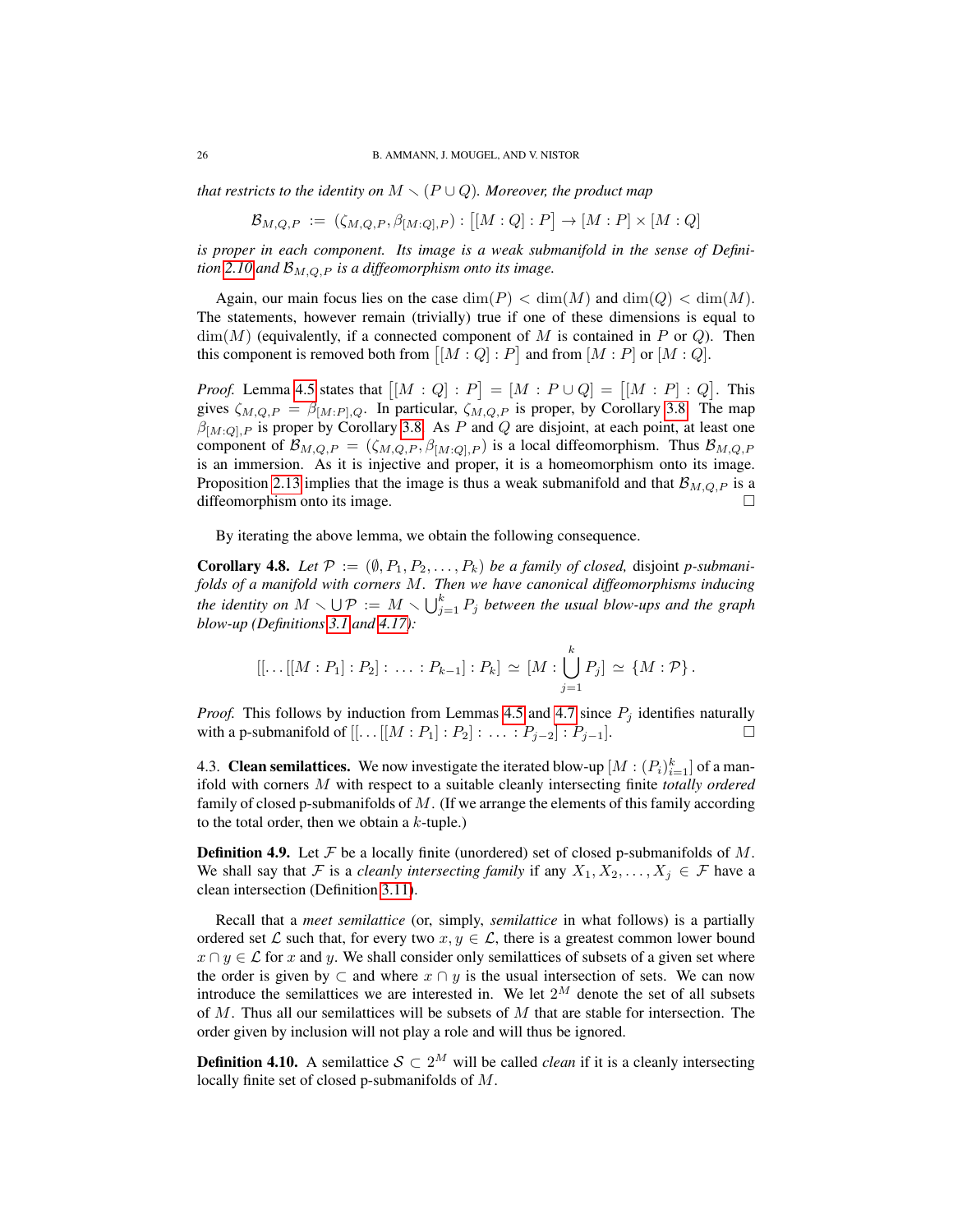We stress that this definition requires that all elements of a clean semilattice are closed p-submanifolds of  $M$ . It is easier to deal with semilattices since a semilattice of closed psubmanifolds is clean if, and only if, any two members of the semilattice intersect cleanly. For simplicity of the notation, we shall consider only semilattices  $S \subset 2^M$  (the set of subsets of M) with  $\emptyset \in \mathcal{S}$ . This changes nothing in our results, by Remark [4.2,](#page-22-3) but avoids us treating separately the cases  $\emptyset \in \mathcal{S}$  and  $\emptyset \notin \mathcal{S}$  in proofs.

The concept of a clean semilattice introduced here is very closely related to that of a weakly transversal family considered in [\[1,](#page-48-1) Definition 2.7], except that in that paper, the authors considered only p-submanifolds that were *not* contained in the boundary. Similar concepts were also considered in [\[48,](#page-50-7) Theorem 3.2] and in [\[71\]](#page-51-7). The case considered in [\[71,](#page-51-7) Sec. 2] was that when all p-submanifolds with respect to which we blow-up *are contained in the boundary.*

The following result was proved in special cases in [\[1\]](#page-48-1) and in [\[71,](#page-51-7) Lemma 2.7] with similar proofs. (See also [\[48\]](#page-50-7).) In [\[56\]](#page-50-9), Melrose proved that a the lift of a normal family remains a normal family if we do the blow-up by an element of the family. Lemma 5.11.2 of [\[56\]](#page-50-9) also treats the lift of a family under the blow-up.

<span id="page-26-1"></span>**Proposition 4.11.** *Let*  $\emptyset \in \mathcal{S} \subset 2^M$  *be a clean semilattice. (Thus S consists of closed p*-submanifolds of M, Let P be a minimal element of  $S \setminus \{\emptyset\}$ . Then, for all  $Q \in S$ ,  $Q' := [Q : P \cap Q]$  *is a closed p-submanifold of*  $[M : P]$  *and (after we remove the repetitions)*

$$
\mathcal{S}' := \left\{ Q' = [Q : P \cap Q] \mid Q \in \mathcal{S} \right\}
$$

*is a clean semilattice of*  $[M : P]$  *with*  $\emptyset = \emptyset' = P' \in S'$  *and, hence, with fewer elements than* S*.*

*Proof.* The first part of tis result was proved in slightly less generality in [\[1,](#page-48-1) Theorem 2.8] (assuming that the p-submanifolds are *not* contained in the boundary). The proof extends right away to the current setting using Lemma [3.14.](#page-21-0) See also [\[48\]](#page-50-7).

For the last part of the result, recall that the minimality of  $P$  and the semilattice property of S imply that, for any  $Q \in S$ , we have either  $P \subset Q$  or  $P \cap Q = \emptyset$ . In the first case, we have  $Q' := [Q : P \cap Q] = [Q : P]$  and in the second case we have  $Q' := [Q : P \cap Q] = Q$ . Thus

$$
\mathcal{S}' := \{ [Q : P] | P \subset Q \in \mathcal{S} \} \cup \{ Q | Q \in \mathcal{S}, Q \cap P = \emptyset \}.
$$

Let us also notice that  $P' := [P : P \cap P] = \emptyset = [\emptyset : \emptyset \cap P] = \emptyset'$ . Therefore, S' has fewer elements than  $S$ .

We are ready now to describe what are the  $k$ -tuples  $P$  with respect to which we will consider the blow-up  $[M : \mathcal{P}]$ : they are k-tuples coming from a total order on a set of closed p-submanifolds of M (denoted by abuse of notation still P) that contains  $\emptyset$  and is stable by intersection (thus, a semilattice). In addition to this, our semilattice  $P$  needs to be clean and the total order on  $P$  needs to be "admissible," a concept that we define next.

<span id="page-26-0"></span>**Definition 4.12.** Let  $S \ni \emptyset$  be a *finite*, clean semilattice of closed p-submanifolds of M. We define by induction an *admissible order on* S to be a total order  $S = (P_0 = \emptyset, P_1, \ldots, P_n)$ on S (thus different, in general, from the inclusion order) such that  $P_1$  is minimal for inclusion in  $S \setminus \{\emptyset\}$  and the resulting ordering on S' is also admissible. (Recall that S' has fewer elements than  $S$ ). If S has only one element, then its order is admissible. If S has two elements, then the order is admissible if  $\emptyset$  is minimal.

We have the following important remark.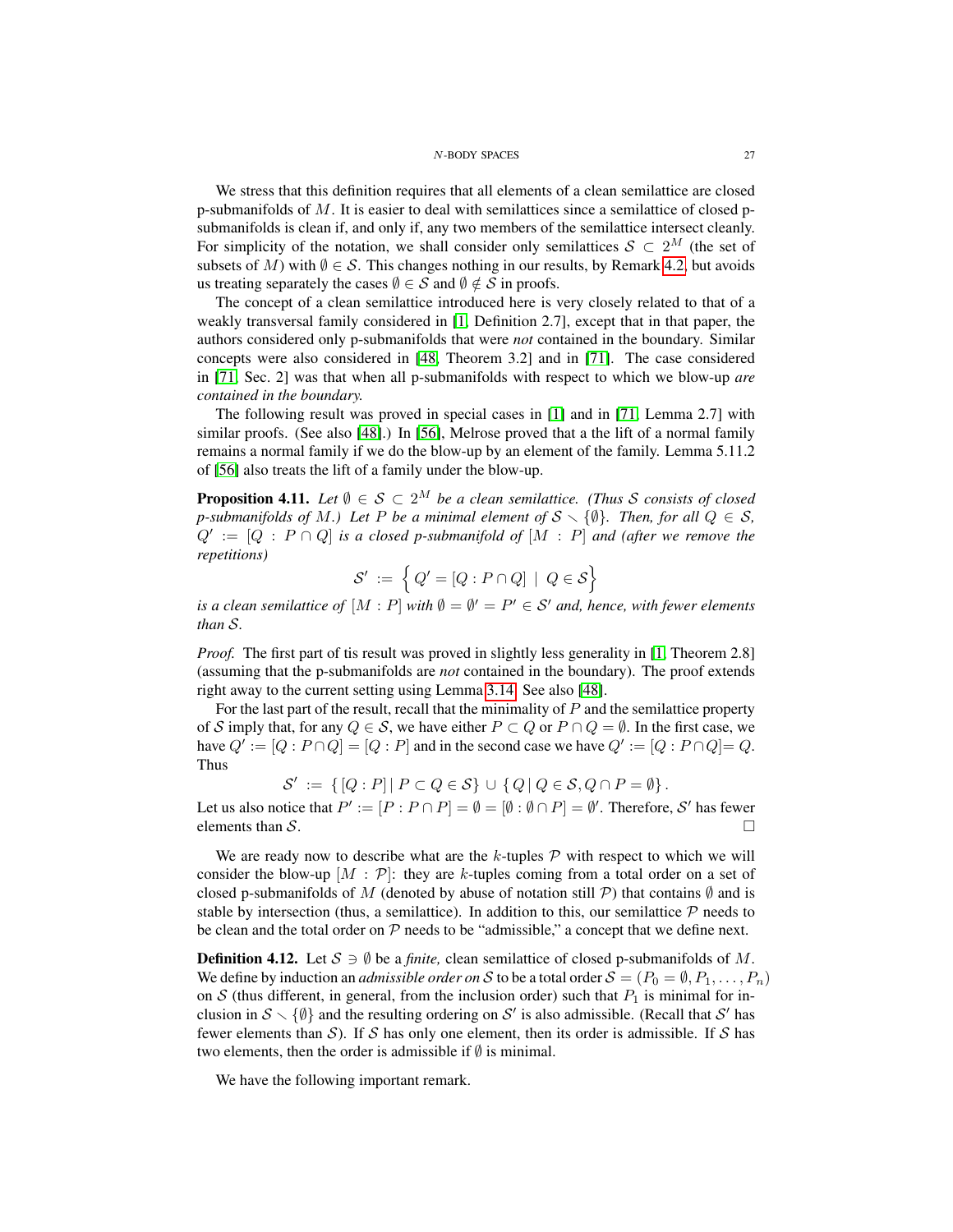<span id="page-27-3"></span>**Remark 4.13.** Proposition [4.11](#page-26-1) allows us to define the iterated blow-up  $[M : S]$  with respect to an admissible order on  $S$  by induction by

$$
[M:\mathcal{S}] := [[M:P_1]:\mathcal{S}'],
$$

where we used the notation of that proposition. This was the approach in [\[1\]](#page-48-1) for the definition of  $[M : S]$ . A very similar method was used by Kottke in [\[48\]](#page-50-7), but using size orders (recalled in Remark [4.2\)](#page-22-3). For our version of the iterated blow-up, the concept of size order, while very close to that of an admissible order, does not work, since  $S'$  may not be size ordered anymore, even if  $S$  was size ordered. Nevertheless, we can always choose an admissible order on the semilattice S of p-submanifolds of M that is also a size order. (Of course, in view of Remark [4.2,](#page-22-3) we can assume that the order on any k-tuple with respect to which we blow-up is a size-order, but that is a weaker statement.)

<span id="page-27-0"></span>4.4. The pair blow-up lemma. We now perform some essential calculations in local coordinates that will be needed for our main result. Recall from Equation [\(12\)](#page-7-3) that

$$
\mathbb{S}_k^n := \mathbb{S}^n \cap \mathbb{R}_k^{n+1},
$$

where  $\mathbb{S}^n$  is the unit sphere in  $\mathbb{R}^{n+1}$ , as always. For  $\psi \in \mathbb{S}_{k'+1}^{n'+1} := \mathbb{S}^{n'+1} \cap \mathbb{R}_{k'+1}^{n'+2}$ , we shall write  $\psi =: (\psi_1, \tilde{\psi})$ , with  $\psi_1 \in [0, 1]$  and  $\tilde{\psi} \in \mathbb{R}^{n'+1}_{k'}$ , and we define the map

<span id="page-27-1"></span>(24) 
$$
\Upsilon : \mathbb{S}_k^{n-1} \times \mathbb{S}_{k'+1}^{n'+1} \to \mathbb{S}_{k,k'}^{n,n'} := \mathbb{S}^{n+n'} \cap \left( \mathbb{R}_k^n \times \mathbb{R}_{k'}^{n'+1} \right) \newline (\phi, \psi) \mapsto (\psi_1 \phi, \tilde{\psi}).
$$

We embed the sphere orthant  $\{0\} \times \mathbb{S}_{k'}^{n'} = \{0_{\mathbb{R}^n}\}\times \mathbb{S}_{k'}^{n'} \subset \mathbb{R}^{n+n'+1}$  into  $\mathbb{R}^{n+n'+1}$  by mapping the sphere orthant to the *last* components of  $\mathbb{R}^{n+n'+1}$ . Of course, we have an isomorphism

$$
\mathbb{S}_{k,k'}^{n,n'} = \mathbb{S}^{n+n'} \cap \left( \mathbb{R}_{k}^{n} \times \mathbb{R}_{k'}^{n'+1} \right) \cong \mathbb{S}_{k+k'}^{n+n'} = \mathbb{S}^{n+n'} \cap \mathbb{R}_{k+k'}^{n+n'+1}
$$

given by the canonical permutation of coordinates diffeomorphism of Equation [\(14\)](#page-7-5).

We recall Proposition 5.8.1 of [\[56\]](#page-50-9) and we give the proof to fix the notation.

<span id="page-27-2"></span>**Lemma 4.14.** Let again  $\mathbb{S}_{k,k'}^{n,n'} := \mathbb{S}^{n+n'} \cap (\mathbb{R}_k^n \times \mathbb{R}_{k'}^{n'+1}) \cong \mathbb{S}_{k+k'}^{n+n'}$  and let the map  $\Upsilon$  :  $\mathbb{S}_k^{n-1} \times \mathbb{S}_{k'+1}^{n'+1} \to \mathbb{S}_{k,k'}^{n,n'}$  be as in Equation [\(24\)](#page-27-1)*. If we define* 

$$
\Psi: \mathbb{S}^{n,n'}_{k,k'} \setminus \left(\{0\} \times \mathbb{S}^{n'}_{k'}\right) \ \to \ \mathbb{S}^{n-1}_{k} \times \mathbb{S}^{n'+1}_{k'+1}, \quad \Psi(\eta,\mu) \ = \ \left(\frac{\eta}{|\eta|},\, \left(|\eta|,\mu\right)\right),
$$

then  $\Upsilon \circ \Psi$  is the inclusion  $\mathbb{S}^{n,n'}_{k,k'} \smallsetminus (\{0\}\times\mathbb{S}^{n'}_{k'})\subset \mathbb{S}^{n,n'}_{k,k'}$  and  $\Psi$  extends to a diffeomorphism

$$
\widetilde{\Psi}:[\mathbb{S}^{n,n'}_{k,k'}:\{0\}\times\mathbb{S}^{n'}_{k'}]\ \stackrel{\sim}{\longrightarrow}\ \mathbb{S}^{n-1}_{k}\times\mathbb{S}^{n'+1}_{k'+1}
$$

such that  $\beta_{\mathbb{S}^{n,n'}_{k,k'},\{0\}\times\mathbb{S}^{n'}_{k'}} = \Upsilon \circ \Psi$ .

If we write by abuse of notation  $\mathbb{S}_{k'}^{n'}$  for the image of  $\{0\} \times \mathbb{S}_{k'}^{n'}$  in  $\mathbb{S}_{k+k'}^{n+n'}$  under the permutation of coordinates described above, then we obtain a diffeomorphism

$$
\widetilde{\Psi}: [\mathbb{S}_{k+k'}^{n+n'} : \mathbb{S}_{k'}^{n'}] \longrightarrow \mathbb{S}_{k}^{n-1} \times \mathbb{S}_{k'+1}^{n'+1}.
$$

*Proof.* Let

$$
\beta \; := \; \beta_{\mathbb{R}_k^n \times \mathbb{R}_{k'}^{n'+1}, \{0\} \times \mathbb{R}_{k'}^{n'+1}} : [\mathbb{R}_k^n \times \mathbb{R}_{k'}^{n'+1} : \{0\} \times \mathbb{R}_{k'}^{n'+1}] \to \mathbb{R}_k^n \times \mathbb{R}_{k'}^{n'+1}.
$$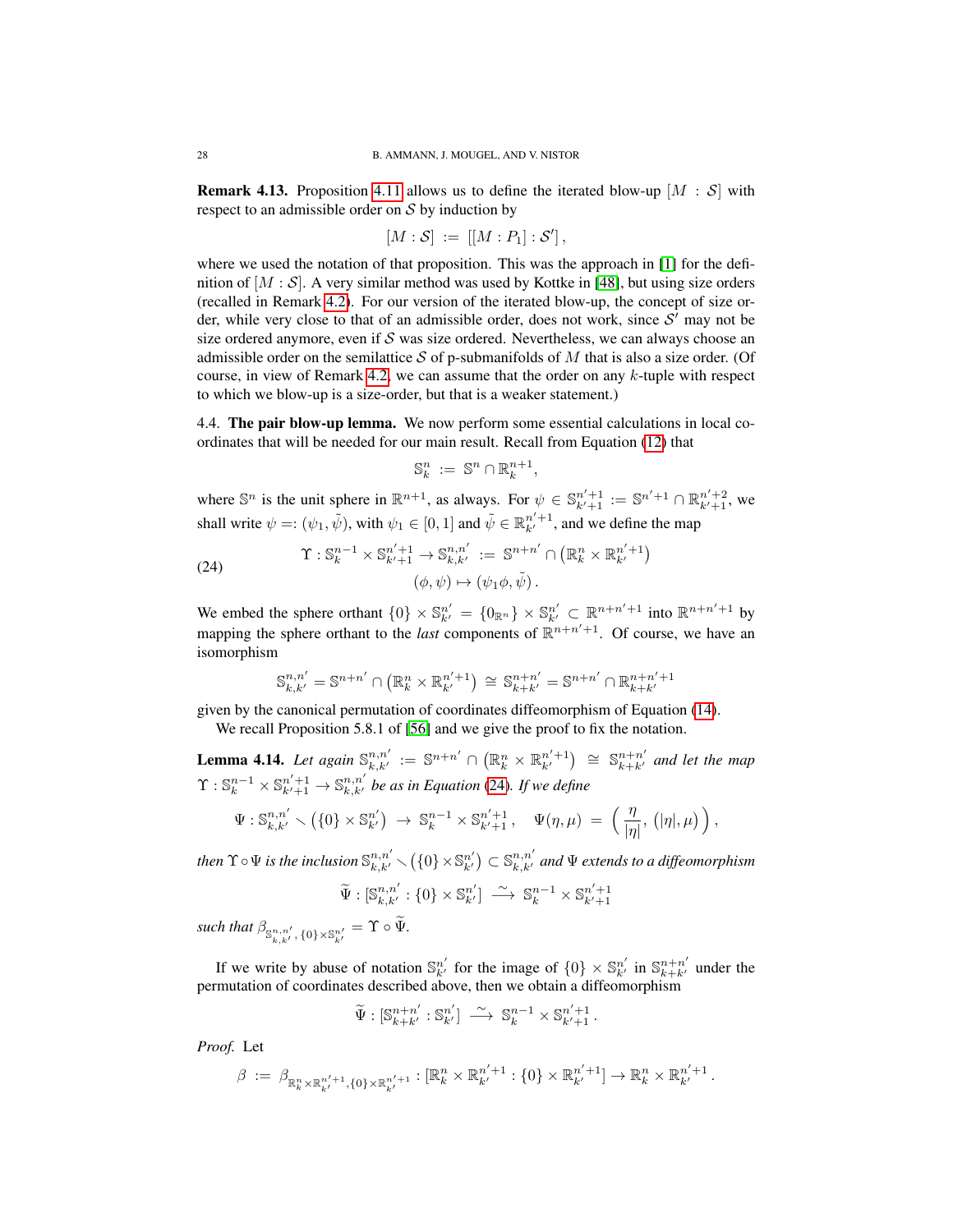denote the blow-down map. Also, recall that the lifting  $\beta^*(\mathbb{S}^{n,n'}_{k,k'})$  is defined as the closure of  $\beta^{-1}(\mathbb{S}^{n,n'}_{k,k'}\smallsetminus\{0\}\times\mathbb{R}^{n'+1}_{k'})$  in  $[\mathbb{R}^n_k\times\mathbb{R}^{n'+1}_{k'}:\{0\}\times\mathbb{R}^{n'+1}_{k'}].$  Since

$$
\mathbb{S}_{k,k'}^{n,n'} \cap \left( \{0\} \times \mathbb{R}_{k'}^{n'+1} \right) \ = \ \{0\} \times \mathbb{S}_{k'}^{n'},
$$

Proposition [3.14](#page-21-0) gives a diffeomorphism

$$
\Phi: [\mathbb{S}^{n,n'}_{k,k'}: \{0\} \times \mathbb{S}^{n'}_{k'}] \stackrel{\sim}{\longrightarrow} \beta^*(\mathbb{S}^{n,n'}_{k,k'}),
$$

uniquely determined by the condition that it is the inclusion on  $\mathbb{S}_{k,k'}^{n,n'} \setminus \{0\} \times \mathbb{S}_{k'}^{n'}$ . (That is, the blow-up of  $\mathbb{S}_{k,k'}^{n,n'}$  along  $\{0\} \times \mathbb{S}_{k'}^{n'}$  is diffeomorphic to the lifting  $\beta^*(\mathbb{S}_{k,k'}^{n,n'})$  of  $\mathbb{S}_{k,k'}^{n,n'}$ to  $[\mathbb{R}_k^n \times \mathbb{R}_{k'}^{n'+1} : \{0\} \times \mathbb{R}_{k'}^{n'+1}]$  via the blow-down map  $\beta := \beta_{\mathbb{R}_k^n \times \mathbb{R}_{k'}^{n'+1}, \{0\} \times \mathbb{R}_{k'}^{n'+1}}$ .

To identify more explicitly the space  $\beta^*(\mathbb{S}^{n,n'}_{k,k'})$ , it is convenient to use the diffeomorphism  $\kappa$  :  $\mathbb{S}_k^{n-1} \times [0, +\infty) \times \mathbb{R}_{k'}^{n'+1} \to [\mathbb{R}_k^n \times \mathbb{R}_{k'}^{n'+1} : \{0\} \times \mathbb{R}_{k'}^{n'+1}]$  of Equation [\(19\)](#page-16-2) with the order of its arguments reversed. To start with, the blow-down map  $\beta := \beta_{\mathbb{R}^n_k \times \mathbb{R}^{n'+1}_{k'}, \{0\} \times \mathbb{R}^{n'+1}_{k'}}$  is such that  $\beta_1 := \beta \circ \kappa$  satisfies

$$
\beta_1 := \beta \circ \kappa : \mathbb{S}_k^{n-1} \times [0, +\infty) \times \mathbb{R}_{k'}^{n'+1} \to \mathbb{R}_k^n \times \mathbb{R}_{k'}^{n'+1},
$$

$$
\beta_1(z, r, x) = (rz, x).
$$

We have that  $(z, r, x) \in \beta_1^{-1}(\mathbb{S}_{k,k'}^{n,n'} \setminus (\{0\} \times \mathbb{R}_{k'}^{n'+1}))$  if, and only if  $\|\beta_1(z, r, x)\| = 1$ and  $r > 0$ . Assume that  $\|\beta_1(z, r, x)\| = 1$  and  $r > 0$ . Then  $\|rz\|^2 + \|x\|^2 = 1$ . Note that  $z \in \mathbb{S}_k^{n-1}$ , and hence  $r^2 + ||x||^2 = 1$ . This leads to  $(r, x) \in \mathbb{S}_{k'+1}^{n'+1} \subset \mathbb{R}_{k'+1}^{n'+2} =$  $[0, \infty) \times \mathbb{R}_{k'}^{n'+1}$ . We thus have

$$
\beta_1^{-1}(\mathbb{S}_{k,k'}^{n,n'}\setminus(\{0\}\times\mathbb{R}_{k'}^{n'+1})) = (\mathbb{S}_k^{n-1}\times\mathbb{S}_{k'+1}^{n'+1})\setminus(\{0\}\times\mathbb{R}_{k'}^{n'+1}).
$$

The closure of this set is  $\mathbb{S}_k^{n-1} \times \mathbb{S}_{k'+1}^{n'+1}$ , and hence we obtain a diffeomorphism  $\Phi_1 :=$  $\kappa^{-1} \circ \Phi : [\mathbb{S}_{k,k'}^{n,n'} : \{0\} \times \mathbb{S}_{k'}^{n'}] \longrightarrow \mathbb{S}_{k}^{n-1} \times \mathbb{S}_{k'+1}^{n'+1}$ . That  $\Upsilon \circ \Psi$  is the inclusion follows from the defining formulas. The relation  $\beta_{\mathbb{S}^{n,n'}_{k,k'},\{0\}\times\mathbb{S}^{n'}_{k'}}=\Upsilon\circ\Psi$  follows from the fact that they are both continuous and they coincide on the dense, open subset  $\mathbb{S}_{k,k'}^{n,n'} \setminus (\{0\} \times \mathbb{S}_{k'}^{n'})$ . This shows that  $\Phi_1 = \Psi$  on  $\mathbb{S}_{k,k'}^{n,n'} \setminus (\{0\} \times \mathbb{S}_{k'}^{n'})$  and hence  $\tilde{\Psi} := \Phi_1$  is the desired extension.  $\Box$ 

We now treat another basic case when the blow-up with respect to a clean semilattice consisting of three manifolds is defined, namely the simplest case when we blow up with respect to  $\emptyset$  and two closed p-submanifolds P and Q with  $\emptyset \neq Q \subset P$ . This gives the "second factorization lemma." (The other basic case is that two disjoint p-submanifolds, which was already treated in Lemma [4.7.](#page-24-1)) Again, the existence of the map  $\zeta_{M,Q,P}$  was proved in [\[48\]](#page-50-7), but for a slightly different version of the iterated blow-up.

<span id="page-28-0"></span>Lemma 4.15 (The second factorization lemma). *Let us assume that* Q *is a closed p-submanifold of* P *and that* P *is a closed p-submanifold of* M *(and hence* Q *is also a p-submanifold of* M). Then  $[P:Q]$  *is canonically diffeomorphic to a p-submanifold of*  $[M:Q]$ *and there exists a unique, smooth, natural map*

$$
\zeta_{M,Q,P}: [M:Q,P] \simeq [[M:Q]: [P:Q]] \rightarrow [M:P]
$$

*that restricts to the identity on*  $M \setminus P$ *. Moreover, the product map* 

$$
\mathcal{B}_{M,Q,P} := (\zeta_{M,Q,P}, \beta_{[M:Q],[P:Q]}) : [M:Q,P] \to [M:P] \times [M:Q]
$$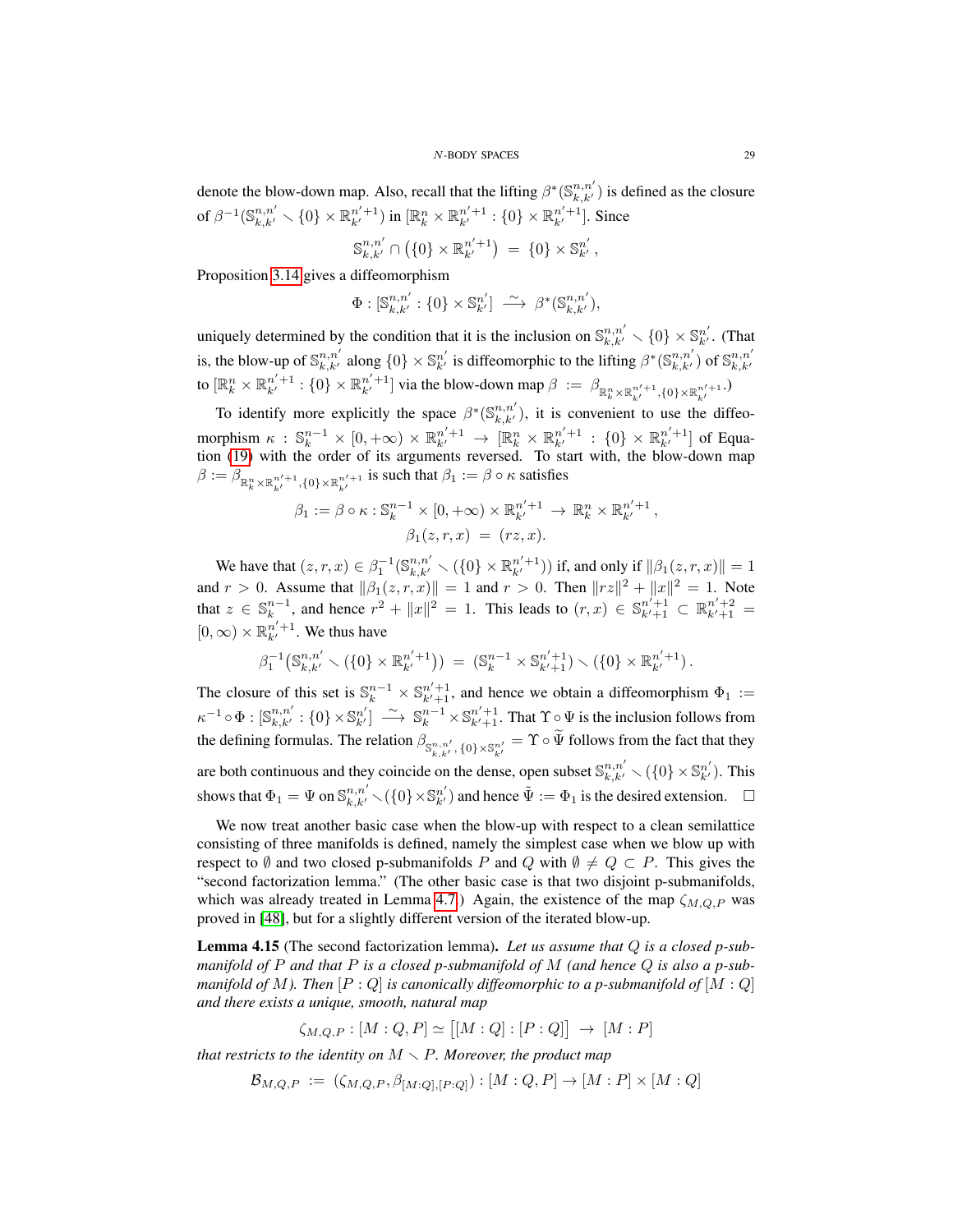

FIGURE 2. The blow-ups  $[M:Q], [[M:Q]: [P:Q]],$  and  $[M:P]$ 

*is proper in each component. The image of*  $\mathcal{B}_{M,Q,P}$  *is a weak submanifold in the sense of Definition* [2.10,](#page-10-2) and  $\mathcal{B}_{M,Q,P}$  *is a diffeomorphism onto its image.* 

See Figure [4.4](#page-28-0) for a local picture of these blow-ups in the example  $M = \mathbb{R}^2$ ,  $P =$  $\mathbb{R} \times \{0\}, Q = \{0\}.$ 

*Proof.* The fact that  $[P: Q]$  is (diffeomorphic to) a closed p-submanifold of  $[M: Q]$ follows from [3.14.](#page-21-0) The uniqueness of the map  $\zeta_{M,Q,P}$  follows from the fact that it is the identity on the dense subset  $M \setminus (P \cup Q)$ . The statement is local, so, in view of Lemma [3.9,](#page-18-1) we can assume that  $Q = \{0\}$ . That is, we can assume that

(25) 
$$
\begin{cases} M := \mathbb{R}_{k_m}^m \times \mathbb{R}_{k_p}^p, \\ P := \{0\} \times \mathbb{R}_{k_p}^p, \\ Q := \{0\}. \end{cases}
$$

We have

<span id="page-29-0"></span>
$$
[M:P] = [\mathbb{R}_{k_m}^m \times \mathbb{R}_{k_p}^p : \{0\} \times \mathbb{R}_{k_p}^p]
$$
  
\n
$$
= [\mathbb{R}_{k_m}^m : \{0\}] \times \mathbb{R}_{k_p}^p
$$
  
\n
$$
\simeq \mathbb{S}_{k_m}^{m-1} \times [0, \infty) \times \mathbb{R}_{k_p}^p
$$
  
\n
$$
= \mathbb{S}_{k_m}^{m-1} \times \mathbb{R}_{k_p+1}^{p+1}.
$$

Its blow-down map is  $\beta_{M,P}(x,t,y) = (tx, y)$ .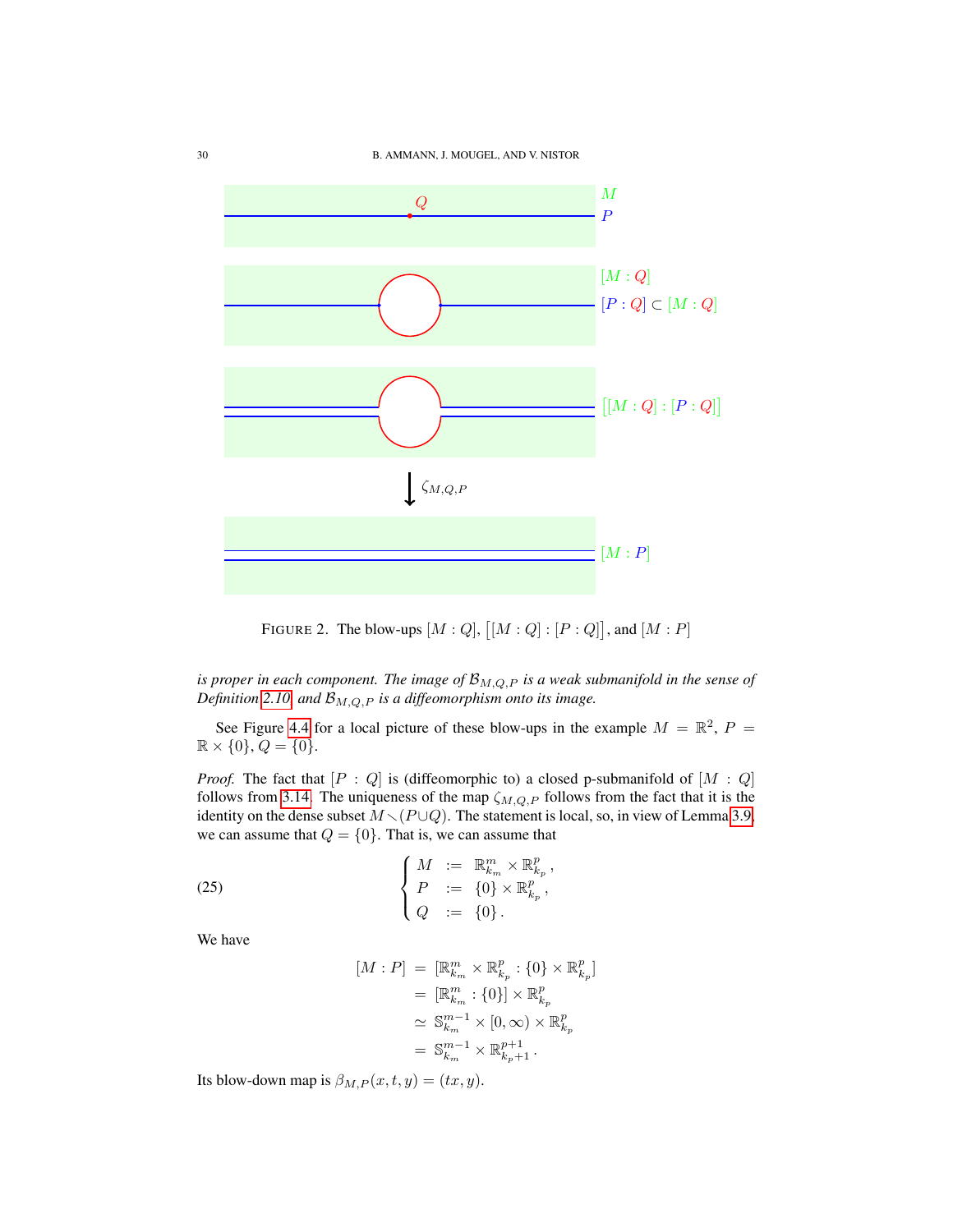On the other hand, we have (using the notation of Lemma [4.14\)](#page-27-2):

$$
[M:Q] = [\mathbb{R}_{k_m+k_p}^{m+p} : \{0\}] = \mathbb{S}_{k_m,k_p}^{m,p-1} \times [0,\infty).
$$

Its blow-down map is  $\beta_{M,Q}(x,t) = tx$ . Lemma [3.14](#page-21-0) gives that the lift of P to [M : Q] is  $P' := [P:Q] = \{0\} \times \mathbb{S}_{k_p}^{p-1} \times [0,\infty)$ . Lemmas [3.9](#page-18-1) and [4.14](#page-27-2) (in this order) then give canonical diffeomorphisms

$$
\begin{aligned} [[M:Q]:P'] &\simeq [\mathbb{S}^{m,p-1}_{k_m,k_p} \times [0,\infty) : \mathbb{S}^{p-1}_{k_p} \times [0,\infty)] \\ &= [\mathbb{S}^{m,p-1}_{k_m,k_p} : \mathbb{S}^{p-1}_{k_p}] \times [0,\infty) \\ &\simeq \mathbb{S}^{m-1}_{k_m} \times \mathbb{S}^{p}_{k_p+1} \times [0,\infty) \,. \end{aligned}
$$

The blow-down map  $\beta_{[[M:Q]:P]} : [[M:Q]:P'] \to [M:Q]$  is given, up to canonical diffeomorphisms, by the map  $\Upsilon \times id$ , where  $\Upsilon$  is as defined in Equation [\(24\)](#page-27-1). Hence  $\Upsilon \times id(\phi, \psi, t) = (\psi_1 \phi, \tilde{\psi}, t).$ 

The desired map  $\zeta_{M,Q,P}$  is then obtained from the blow-down map  $\mathbb{S}^p_{k_p+1} \times [0,\infty) \to$  $\mathbb{R}_{k_p+1}^{p+1} = [0,\infty) \times \mathbb{R}_{k_p}^p$ , that is  $\zeta_{M,Q,P}(x,y,t) = (x, ty)$ . In particular, it is proper. It remains to check that this map is the identity on  $M \setminus P$ . Since we used, for  $x \in M \setminus P$ , the identifications  $x = \beta_{M,Q}(x) = \beta_{M,P}(x) = \beta_{[M:Q],[P:Q]}(x)$ , it is enough to check

<span id="page-30-1"></span>(26) 
$$
\beta_{M,P} \circ \zeta_{M,Q,P} = \beta_{M,Q} \circ \beta_{[M:Q],[P:Q]}
$$

on  $M \setminus P$ . As this calculation is local, we can again assume [\(25\)](#page-29-0) and the concrete presentations of  $\beta_{M,Q}, \beta_{M,P}(x)$  and  $\beta_{[M:Q], [P:Q]}$  described above, [\(26\)](#page-30-1) turns into

(27) 
$$
\beta_{M,P} \circ \zeta_{M,Q,P} = \beta_{M,Q} \circ (\Upsilon \times id)
$$

on  $\mathbb{S}_{k_m}^{m-1} \times \mathbb{S}_{k_p+1}^p \times [0, \infty)$ . Indeed, for  $x \in \mathbb{S}_{k_m}^{m-1}$ ,  $y = (y_1, \tilde{y}) \in \mathbb{S}_{k_p+1}^p \subset \mathbb{R}_{k_p+1}^{p+1}$  $\mathbb{R}^1_1 \times \mathbb{R}^p_{k_p}, t \in [0, \infty) = \mathbb{R}^1_1$ , we have

<span id="page-30-2"></span>
$$
\beta_{M,P} \circ \zeta_{M,Q,P}(x,y,t) = \beta_{M,P}(x,ty) = \beta_{M,P}(x,ty) = (ty_1x,t\tilde{y}).
$$

Together with

$$
\beta_{M,Q} \circ (\Upsilon \times id)(x,y,t) = \beta_{M,Q}(y_1x,\tilde{y},t) = (ty_1x,t\tilde{y}),
$$

this implies [\(27\)](#page-30-2).

The map  $\mathcal B$  is given in local coordinates by  $\mathcal B(x, y, t) = (x, ty, (y_1x, \tilde{y}), t)$  with differentiable left inverse  $(x, z, (w_1, w_2), t) \mapsto (x, (||w_1||, w_2), t)$ . Hence by Corollary [2.14](#page-13-1) the image of B is a weak submanifold and B is a diffeomorphism onto its image.  $\square$ 

<span id="page-30-0"></span>**Remark 4.16.** Note that, in general, the image of the map  $\mathcal{B}_{M,Q,P}$  introduced in the proof above is not a p-submanifold of  $[M : P] \times [M : Q]$ . Indeed, let us consider the case when M is the closed unit disk in  $\mathbb{R}^2$ , and let p and q be two disjoint points in the interior of M. Let  $P := \{p\}$  and  $Q := \{q\}$ . We claim that the image N of  $\mathcal{B} = \mathcal{B}_{M,Q,P}$  is *not* a p-submanifold of  $M_1 := [M : P] \times [M : Q]$ . Suppose N were a p-submanifold of  $M_1$ . As N is connected, the function  $\text{depth}_{M_1}(x) - \text{depth}_N(x)$  is constant on N, see Remark [2.16.](#page-13-2) However, the map B sends the interior points of  $M \setminus \{p, q\}$  to the interior of  $M_1 = [M : P] \times [M : Q]$ , thus  $\text{depth}_{M_1}(x) - \text{depth}_N(x) = 0 - 0 = 0$  for  $x = B(y)$  with y in the interior of  $M \setminus \{p, q\}$ . On the other hand B maps the boundary  $\partial M = \partial (M \setminus \{p, q\})$  to the corner  $\partial M \times \partial M$  of  $[M : P] \times [M : Q]$ , which has boundary depth 2 in  $M_1 = [M : P] \times [M : Q]$ . Thus, if  $x = B(y)$ , with  $y \in \partial M$ , we obtain  $\mathrm{depth}_{M_1}(x)-\mathrm{depth}_N(x)=2-1=1.$  Therefore, the function  $\mathrm{depth}_M(x)-\mathrm{depth}_N(x)$ is not constant on N, and hence N is not a p-submanifold of  $M_1 = [M : P] \times [M : Q]$ .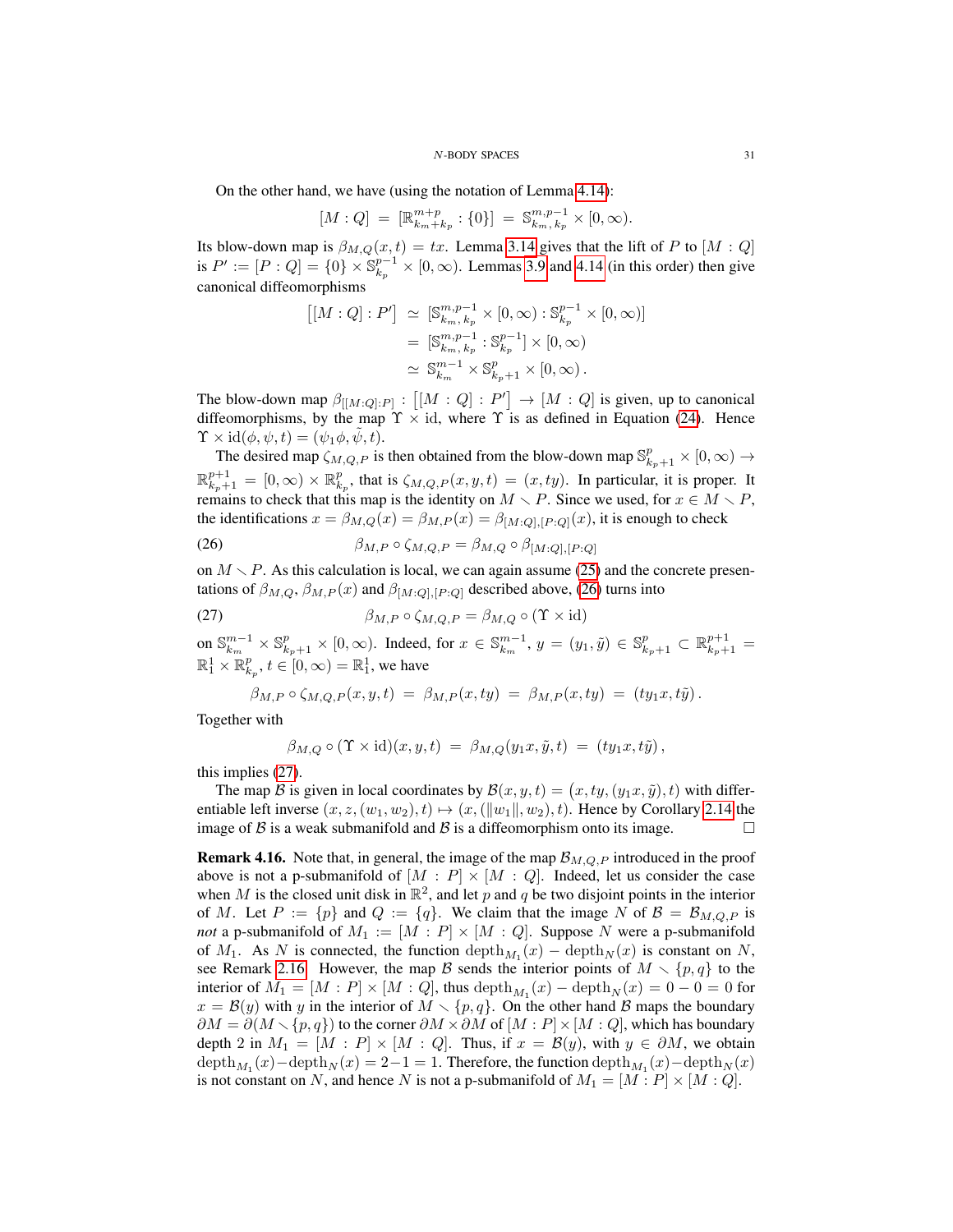A careful investigation [\[50\]](#page-50-14) shows that the image  $\mathcal{B}_{M,Q,P}([M:Q,P]$  of  $[M:Q,P]$  in  $[M : P] \times [M : Q]$  may fail to be a submanifold of  $[M : P] \times [M : Q]$  in the sense of manifolds with corners, see Definition [B.1.](#page-46-3) This fact justifies our introduction of the notion of a "weak submanifold." In particular, a weak submanifold is neither a b-submanifold nor a wib-submanifold, see Appendix [B.2.](#page-47-0)

<span id="page-31-0"></span>4.5. The graph blow-up. In this section we introduce the *graph blow-up*, which is a version of the blow-up with respect to a family of closed p-submanifolds that obviously does not depend on any order on that family. For our applications the most important case is the one of a compact manifold with corners  $M$ . In this case locally finiteness implies finiteness. Finiteness of the semilattice simplifies the presentation, thus we will assume this from now on; but let us mention that there are obvious extensions to locally finite clean semilattices in non-compact manifolds with corners.

Let M be a manifold with corners and  $P = (P_i)_{i \in I}$  be a finite family of closed psubmanifolds of M. Let  $\delta : M \setminus \bigcup \mathcal{P} \to \prod_{i \in I} [M : P_i]$  be the diagonal map  $\delta(x) =$  $(x, x, \dots, x)$ , as before. We write  $\bigcup \mathcal{P} := \bigcup_{i \in I} P_i$ . Then  $M \setminus \bigcup \mathcal{P}$  is an open subset of  $[M : P_i]$ , for each  $i \in I$ . Motivated by the results of [\[35,](#page-50-6) [61\]](#page-51-4), we now introduce the following definition.

<span id="page-31-1"></span>**Definition 4.17.** Let  $P = (P_i)_{i \in I}$  be a finite family of closed p-submanifolds of the manifold with corners M. Then the graph blow-up  $\{M : \mathcal{P}\}\$  of M along  $\mathcal P$  is defined by

$$
\{M:\mathcal{P}\} := \overline{\delta(M\smallsetminus\bigcup\mathcal{P})} = \overline{\{(x,x,\ldots,x)\,|\,x\in M\smallsetminus\bigcup\mathcal{P}\}} \subset \prod_{i\in I} [M:P_i].
$$

<span id="page-31-3"></span>**Remark 4.18.** The definition of the family  $\mathcal{P} = (P_i)_{i \in I}$  allows for repetitions. That is, we may have  $P_i = P_j$  for some  $i, j \in I$ ,  $i \neq j$ . If we *remove the repetitions*, will obtain a graph blow-up that is canonically homeomorphic to the original one. Similarly, changing the index set  $I$  will also yield a canonically homeomorphic graph blow-up. In particular, if I is finite (which is the case for most of this paper), we can introduce a total order on  $\mathcal{P}$ . The graph blow-up corresponding to different orders on the finite set  $P$  will be, however, canonically homeomorphic. See also Remark [4.2.](#page-22-3)

We now show that  $\{M : \mathcal{P}\}\$ is a weak submanifold of a suitable manifold with corners provided that  $P$  is an admissible ordered clean semilattice.

<span id="page-31-2"></span>**Theorem 4.19.** Let  $S \ni \emptyset$  be a finite, clean semilattice of closed p-submanifolds of M *with an admissible order (Definition [4.12\)](#page-26-0), so that* [M : S] *is well-defined (Remark [4.13\)](#page-27-3).*

<span id="page-31-4"></span>(i) *For each*  $P \in S$ *, there exists a unique smooth map*  $\phi_{S,P} : [M : S] \rightarrow [M : P]$  *that is the identity on*  $M \setminus \bigcup_{P \in \mathcal{S}} P$ . These maps are such that the induced map

$$
\mathcal{B}_{\mathcal{S}} := (\phi_{\mathcal{S},P_0}, \dots, \phi_{\mathcal{S},P_k}) : [M : \mathcal{S}] \to \prod_{j=0}^k [M : P_j]
$$

*is an injective immersion and proper in each component.*

<span id="page-31-5"></span>(ii) *The image of*  $\mathcal{B}_{\mathcal{S}}$  *is*  $\{M : \mathcal{S}\}\$ *. Hence,*  $\{M : \mathcal{S}\}\$  *is a weak submanifold of the* product  $\prod_{j=0}^k [M:P_j]$  in the sense of Definition [2.10](#page-10-2) and  $\mathcal{B}_{\mathcal{S}}$  is a diffeomorphism

$$
\mathcal{B}_{\mathcal{S}}:[M:\mathcal{S}]\ \stackrel{\sim}{\longrightarrow}\ \{M:\mathcal{S}\}.
$$

*Proof.* We shall prove [\(i\)](#page-31-4) and [\(ii\)](#page-31-5) together by induction on the number  $k + 1$  of elements of S. Recall that the iterated blow-up  $[M : S]$  is defined since S is endowed with an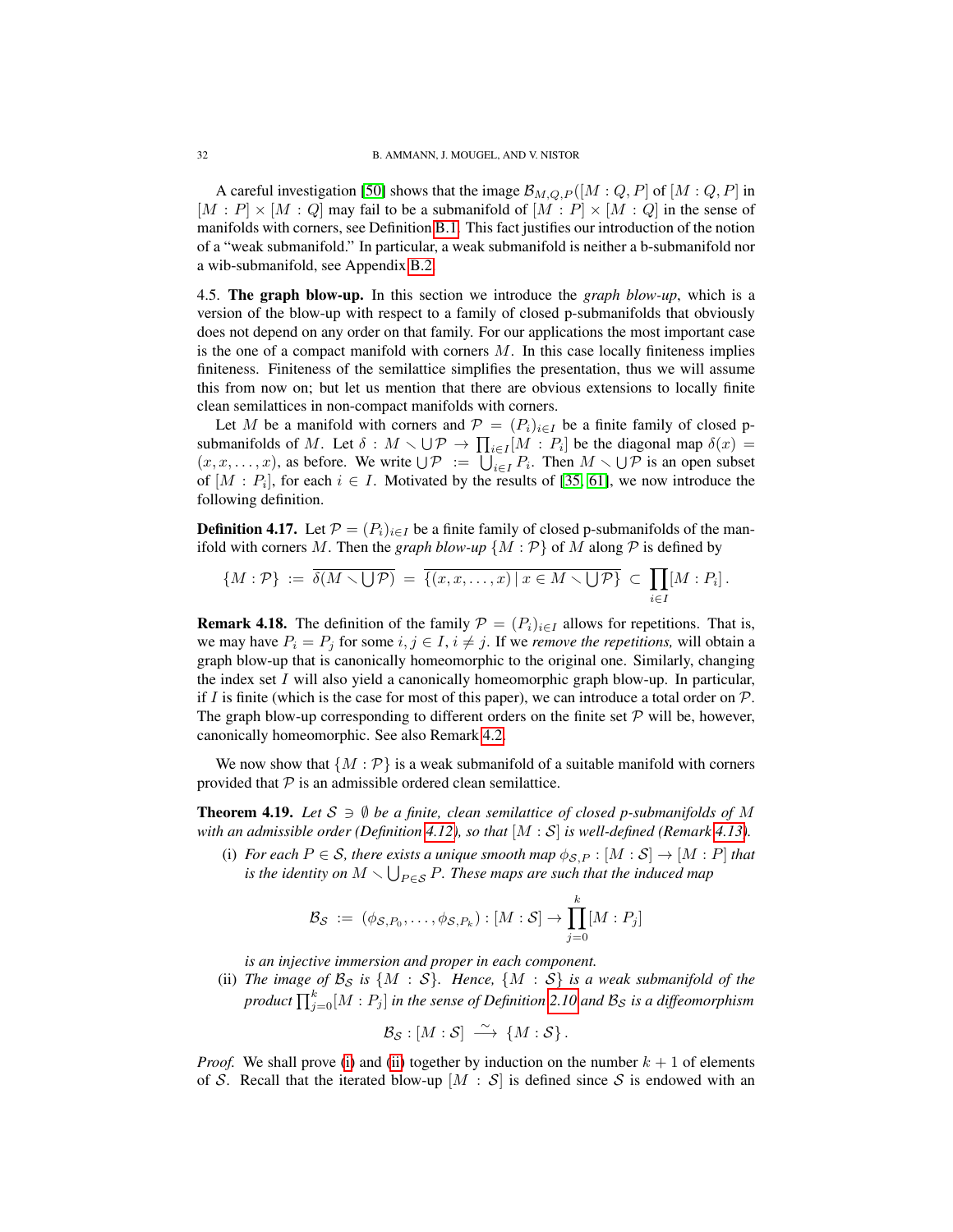admissible order. (See also Remark [4.13.](#page-27-3)) In the case  $k = 0$ , there is nothing to prove, since  $S = \{\emptyset\}$  then.

**Case**  $k = 1$ : If S has  $1 + 1 = 2$  elements, we have  $S = (\emptyset, P)$  and  $\mathcal{B}_{S} = (\beta_{M,P}, \text{id}_{[M:P]})$ so the claim is trivially satisfied, since the blow-down map is proper (Corollary [3.8\)](#page-18-2).

**Case**  $k = 2$ : If S has  $2 + 1 = 3$  elements, we have  $S = \{0, Q, P\}$  and either  $Q \cap P = \emptyset$ or  $Q \subset P$  (the case  $P \subset Q$  would not yield an admissible order on S).

1) In the *first* subcase, that is, if  $Q \cap P = \emptyset$ , the result was already proved in the first factorization lemma, Lemma [4.7,](#page-24-1) with  $\mathcal{B}_{\mathcal{S}} = (\beta_{M,P\cup Q}, \beta_{[M:Q],P}, \beta_{[M:P],Q})$ , that is, all the components of  $B_S$  are given by blow-down maps. The diffeomorphism property for  $\mathcal{B}_{\mathcal{S}}$  comes from the fact that its restriction to  $[M \setminus Q : P]$  and  $[M \setminus P : Q]$  has a component equal to the identity, so it is a local diffeomorphism onto its image, which is at the same time injective and proper, thus having a continuous inverse.

2) Similarly, in the *second* subcase, that is, if  $Q \subset P$ , the result was already proved in the second factorization lemma, Lemma [4.15,](#page-28-0) with

$$
\mathcal{B}_{\mathcal{S}} \; := \; \left( \beta_{M,Q} \circ \beta_{[M:Q],[P:Q]}, \beta_{[M:Q],[P:Q]}, \zeta_{M,Q,P} \right),
$$

that is, we have,  $\phi_{\mathcal{S},\emptyset} = \beta_{M,Q} \circ \beta_{[M:Q],[P:Q]}, \phi_{\mathcal{S},Q} := \beta_{[M:Q],[P:Q]}, \phi_{\mathcal{S},P} := \zeta_{M,Q,P}$ . In particular, the fact that  $\mathcal{B}_{M,Q,P} = (\beta_{[M:Q],[P:Q]}, \zeta_{M,Q,P})$  is a diffeomorphism onto its image implies the same statement for  $\mathcal{B}_{\mathcal{S}}$ .

**Case**  $k \geq 3$ : Let us now proceed with the induction step from  $k - 1$  to k, that is, let us assume that S has  $k + 1$  elements,  $P_0 = \emptyset, P_1, \ldots, P_k$ , arranged in the given, admissible order. Let  $P' := [P : P \cap P_1]$ . Thus we have  $P' = [P : P_1]$ , if  $P_1 \subset P$ , and  $P' =$ P, if  $P_1 \cap P = \emptyset$ . We shall use the notation of Proposition [4.11](#page-26-1) with  $P := P_1$ , in particular,  $Q' := [Q : Q \cap P_1]$ . The semilattice  $S' = (P'_j := [P_j : P_j \cap P_1])_{j=1,...k}$  of Proposition [4.11](#page-26-1) is then clean and with an admissible order. As we have remarked already,  $P'_1 := [P_1 : P_1 \cap P_1] = \emptyset = \emptyset'$ , and hence S' has at most k elements. By the induction hypothesis, the map  $B_{\mathcal{S}}$  is a diffeomorphism onto its image. The same property is shared by the maps

$$
\mathcal{B}_{M,P_1,P_j} : [[M : P_1] : [P_j : P_1]] \to [M : P_1] \times [M : P_j]
$$

of the Lemmata [4.7](#page-24-1) and [4.15,](#page-28-0) since either  $P_1 \cap P_j = \emptyset$  or  $P_1 \subset P_j$ , since we have assumed that the order on S is admissible. Let  $\Phi := id \times \prod_{j=2}^{k} B_{M,P_1,P_j}$  and consider the composition

(28) 
$$
[M:S] := [[M:P_1]:S'] \xrightarrow{\mathcal{B}_{S'}} \prod_{j=1}^k [[M:P_1]: [P_j:P_1]]
$$

$$
\xrightarrow{\Phi} [M:P_1] \times \prod_{j=2}^k ([M:P_1] \times [M:P_j]).
$$

The two maps of the composition are both injective immersions, and hence their composition is again an injective immersion. The desired map  $\phi_{\mathcal{S},P_j}$  is the projection onto the  $P_j$ -component. The projection of the composite map onto any of the factors is the identity on  $M \setminus \left(\bigcup_{j=1}^k P_j\right)$ . Note that all components with factors of the form  $[M : P_1]$  (which are repeated), yield the same projection, again because this projection is the identity map on  $M \smallsetminus \left(\bigcup_{j=1}^k P_j\right)$ . By removing these repetitions, and by adding the iterated blow-down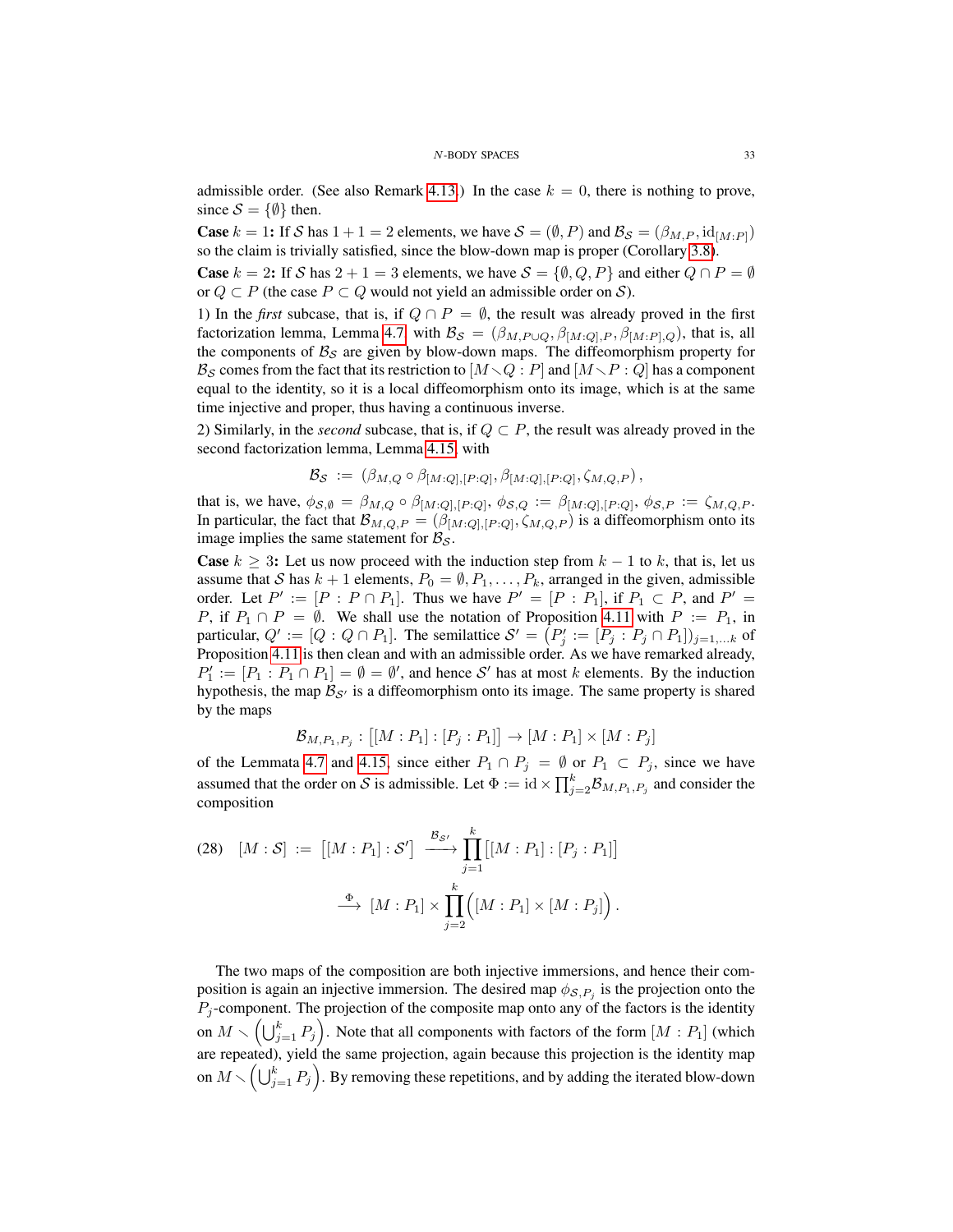map  $[M : S] \to M$  we obtain the desired map  $\mathcal{B}_{S}$ , which is consequently also an injective immersion. The map  $\mathcal{B}_{\mathcal{S}}$ , is proper in each component, and thus proper. It follows from Corollary [A.2](#page-46-5) that  $\mathcal{B}_{\mathcal{S}}$  is a homeomorphism to its image  $N := \mathcal{B}_{\mathcal{S}}([M : \mathcal{S}])$ . With Proposition [2.13](#page-12-0) we see that N is a weak submanifold of  $\prod_{j=0}^{k} [M : P_j]$ , and that  $\mathcal{B}_{\mathcal{S}}$  is a diffeomorphism onto N.

It remains to argue that  $N$  coincides with

$$
\{M:\mathcal{S}\}:=\overline{\mathcal{B}_{\mathcal{S}}\left(M\smallsetminus\bigcup_{j=1}^{k}P_j\right)}\,.
$$

For any  $x \in [M : \mathcal{S}]$ , there is a sequence  $(x_i)$  in  $M \setminus \left(\bigcup_{j=1}^k P_j\right)$  converging to x in  $[M : S]$ . Therefore

$$
\mathcal{B}_{\mathcal{S}}\left(M\smallsetminus\bigl(\bigcup_{j=1}^k P_j\bigr)\right)\ni\mathcal{B}_{\mathcal{S}}(x_i)\to\mathcal{B}_{\mathcal{S}}(x),
$$

and hence  $\mathcal{B}_{\mathcal{S}}(x) \in \{M : \mathcal{S}\}\$ . It follows that  $N \subset \{M : \mathcal{S}\}\$ .

Conversely, for  $y \in \{M : \mathcal{S}\}$ , there is a sequence  $y_i = \mathcal{B}_{\mathcal{S}}(x_i)$  in  $\mathcal{B}_{\mathcal{S}}\left(M \setminus \left(\bigcup_{j=1}^k P_j\right)\right)$ converging to  $y$  in  $\prod_{j=0}^{k}[M:P_j]$ . Thus  $\{y_i \mid i \in \mathbb{N}\} \cup \{y\}$  is compact, and by properness of  $B_s$  the set

$$
(\mathcal{B}_{\mathcal{S}})^{-1} (\{y_i \mid i \in \mathbb{N}\} \cup \{y\}) = \{x_i \mid i \in \mathbb{N}\} \cup (\mathcal{B}_{\mathcal{S}})^{-1} (\{y\})
$$

is compact as well. As a consequence a subsequence  $x_{i_k}$  has to converge to some  $z \in [M : \mathcal{S}]$ . We conclude that

$$
N \ni \mathcal{B}_{\mathcal{S}}(z) = \lim_{l \to \infty} \mathcal{B}_{\mathcal{S}}(x_{i_l}) = \lim_{l \to \infty} y_{i_l} = y.
$$
  
This yields  $\{M : \mathcal{S}\} \subset N$ .

Again, the image of the map  $\mathcal{B}_{\mathcal{S}}$  is, in general, not a p-submanifold, see Remark [4.16.](#page-30-0) We obtain as a first application of our results the following actions of Lie groups.

<span id="page-33-0"></span>**Definition 4.20.** If G is a Lie group acting smoothly on M and  $\mathcal{P}$  is a finite set of closed p-submanifolds of M such that, for every  $P \in \mathcal{P}$  and  $g \in G$ , we have  $g(P) = Q$  for some  $Q \in \mathcal{P}$ , then we shall say that  $\mathcal P$  *is a G-family of closed p-submanifolds of*  $M$ .

Proposition [3.10](#page-19-4) yields right away the following corollary.

<span id="page-33-1"></span>Theorem 4.21. *Let* G *be a Lie group acting smoothly on* M *and let* P *be a* G*-family of closed p-submanifolds of*  $M$  *(see Definition [4.20\)](#page-33-0). Then*  $G$  *acts continuously on*  $\{M : \mathcal{P}\}$ *. If, moreover,* P *is a clean semilattice of closed p-submanifolds of* M*, then* G *commutes with the homeomorphism*  $\mathcal{B}_{\mathcal{P}}$  *of Theorem* [4.19](#page-31-2) *and it acts smoothly on*  $\{M : \mathcal{P}\} \simeq [M : \mathcal{P}]$ *.* 

*Proof.* Let  $\delta(x) = (x, \dots, x)$  be the diagonal embedding  $\delta : M \setminus \cup \mathcal{P} \to \prod_{P \in \mathcal{P}}[M : P]$ considered before. We have that each G acts smoothly on  $M \setminus \cup \mathcal{P}$  and on  $\prod_{P \in \mathcal{P}}^{\bullet}[M : P]$ , with the action sending  $[M : P]$  to  $[M : g(P)]$ , by Proposition [3.10.](#page-19-4) The action by homeomorphisms of G on  $\{M : \mathcal{P}\}\$  then follows since  $\delta$  commutes with the action of G. The map  $\mathcal{B}_{\mathcal{P}}$  is also clearly G-equivariant. The smoothness of the action of G on  $\{M : \mathcal{P}\}\$ then follows from Theorem [4.19](#page-31-2) and the smoothness of the action of G on  $\prod_{P \in \mathcal{P}} [M]$ :  $P$ ].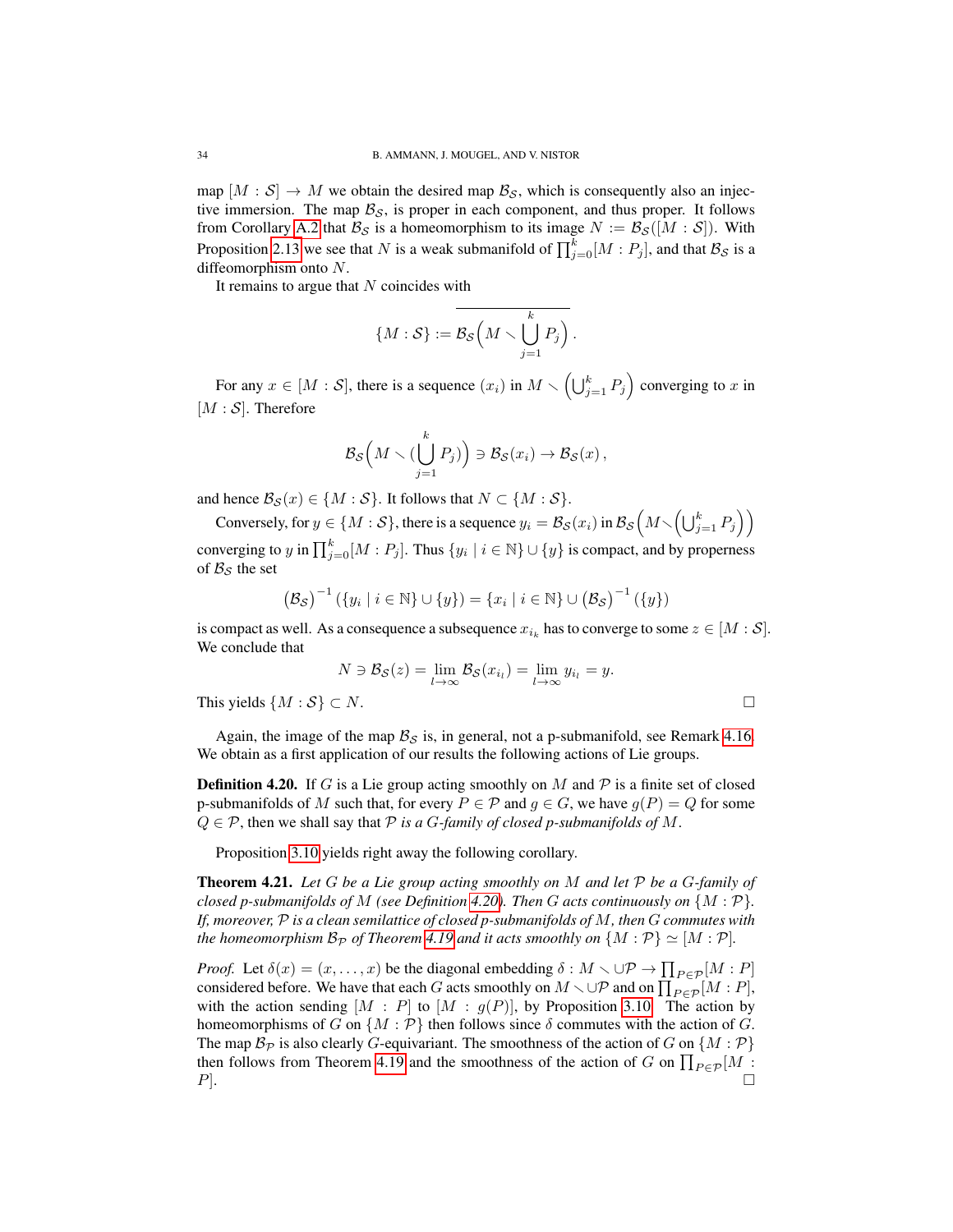### 5. IDENTIFICATION OF THE GEORGESCU-VASY SPACE

<span id="page-34-0"></span>We now apply the results of the previous sections to identify the spaces introduced by Georgescu and Vasy with the space  $X_{\text{GV}} := \overline{\delta_{\mathcal{F}}(X)}$  defined in the Introduction. In what follows, the role played by  $M$  in the previous sections will be played by the spherical compactification  $Z$  of a vector space  $Z$ , which we recall next.

<span id="page-34-1"></span>5.1. Spherical compactifications. For any finite-dimensional real vector space Z, recall that  $\mathbb{S}_Z$  denotes the set of vector directions in Z, that is, the set of (non-constant) open half-lines  $\mathbb{R}_+v$ , with  $0 \neq v \in Z$  and  $\mathbb{R}_+ := (0, \infty)$ . The disjoint union

$$
\overline{Z} := Z \sqcup \mathbb{S}_Z
$$

is then called the *radial compactification* of Z. For example, if  $Z = \mathbb{R}$ , then  $\overline{Z}$  :=  $[-\infty, \infty]$  with the usual topology. The action of the group  $GL(Z)$  of linear automorphisms of Z extends, by definition, to an action on  $\overline{Z}$ . Similarly, if  $Y \subset Z$ , then  $\overline{Y} \subset \overline{Z}$ . In particular,  $\overline{Z}$  is the union of all *closed lines*  $\overline{\mathbb{R}v}$ ,  $0 \neq v \in Z$ , with closure taken in  $\overline{Z}$ .

As it is well known,  $\overline{Z}$  carries a topology and a smooth structure, and our next goal is to recall their definitions, which will, in particular, turn  $\overline{Z}$  into a smooth manifold with boundary. For notational purposes it is convenient consider the case  $Z = \mathbb{R}^n$  first. We start by noticing that there is a bijection between the set of vector directions in  $\mathbb{R}^{n+1}$  and its unit sphere  $\mathbb{S}^n$ . This allows us to regard  $\mathbb{S}_1^n := \{(x_1, x') \in [0, \infty) \times \mathbb{R}^n \mid x_1^2 + |x'|^2 = 1\}$ as the set of vector directions in  $\mathbb{R}^{n+1}_1$ , where we used the usual notation of Equation [\(11\)](#page-7-0). Let

$$
\langle x \rangle^2 := 1 + ||x||^2 = ||(1, x)||^2,
$$

as usual. We then have the following simple observation.

<span id="page-34-2"></span>**Remark 5.1.** Let  $\Theta_n : \overline{\mathbb{R}^n} = \mathbb{R}^n \cup \mathbb{S}_{\mathbb{R}^n} \to \mathbb{S}_1^n$  be given by the formula:

$$
\Theta_n(x) := \begin{cases} \frac{1}{\langle x \rangle}(1,x) & \text{if } x \in \mathbb{R}^n, \\ \frac{1}{\|v\|}(0,v) & \text{if } x = \mathbb{R}_+ v \in \mathbb{S}_{\mathbb{R}^n}. \end{cases}
$$

First, the map  $\Theta_n$  is well defined because  $\mathbb{R}_+v = \mathbb{R}_+w$  implies  $v = \lambda w$ , for some  $\lambda \in \mathbb{R}_+$ . Second,  $\Theta_n$  is  $GL(n,\mathbb{R}) := GL(\mathbb{R}^n)$ -invariant for the action defined in the last paragraph. Finally, it is bijective and its inverse is given by

<span id="page-34-4"></span>(30) 
$$
\mathbb{S}_1^n \ni (y_0, y_1, \dots, y_n) \stackrel{\Theta_n^{-1}}{\longrightarrow} \begin{cases} \frac{1}{y_0}(y_1, \dots, y_n) \in \mathbb{R}^n & \text{if } y_0 \neq 0 \\ \mathbb{R}_+(y_1, \dots, y_n) \in \mathbb{S}_{\mathbb{R}^n} & \text{if } y_0 = 0. \end{cases}
$$

We endow  $\overline{\mathbb{R}^n}$  with the structure of a smooth manifold (with boundary) that makes  $\Theta_n$  a diffeomorphism. This manifold structure on  $\overline{\mathbb{R}^n}$  extends the standard manifold structure of  $\mathbb{R}^n$ . See also [\[56,](#page-50-9) [71\]](#page-51-7).

We now extend the definition of the smooth structure on  $\overline{\mathbb{R}^n}$  of Remark [5.1](#page-34-2) to any ndimensional real vector space  $Z$  in the usual way. First, choose a vector space isomorphism  $Z \to \mathbb{R}^n$ , which yields bijections

<span id="page-34-3"></span>(31) 
$$
\overline{Z} \stackrel{\sim}{\longrightarrow} \overline{\mathbb{R}^n} \stackrel{\sim}{\longrightarrow} \mathbb{S}^n_1.
$$

In turn, these bijections can be used to define a smooth structure on the radial compactification  $\overline{Z}$  of Z. The  $GL(n,\mathbb{R})$ -invariance of  $\Theta_n$  implies that the resulting smooth structure on  $\overline{Z}$  does not depend on the isomorphism  $Z \to \mathbb{R}^n$ . We note, in passing, that  $\overline{Z} \simeq [Z^+ : {\infty}].$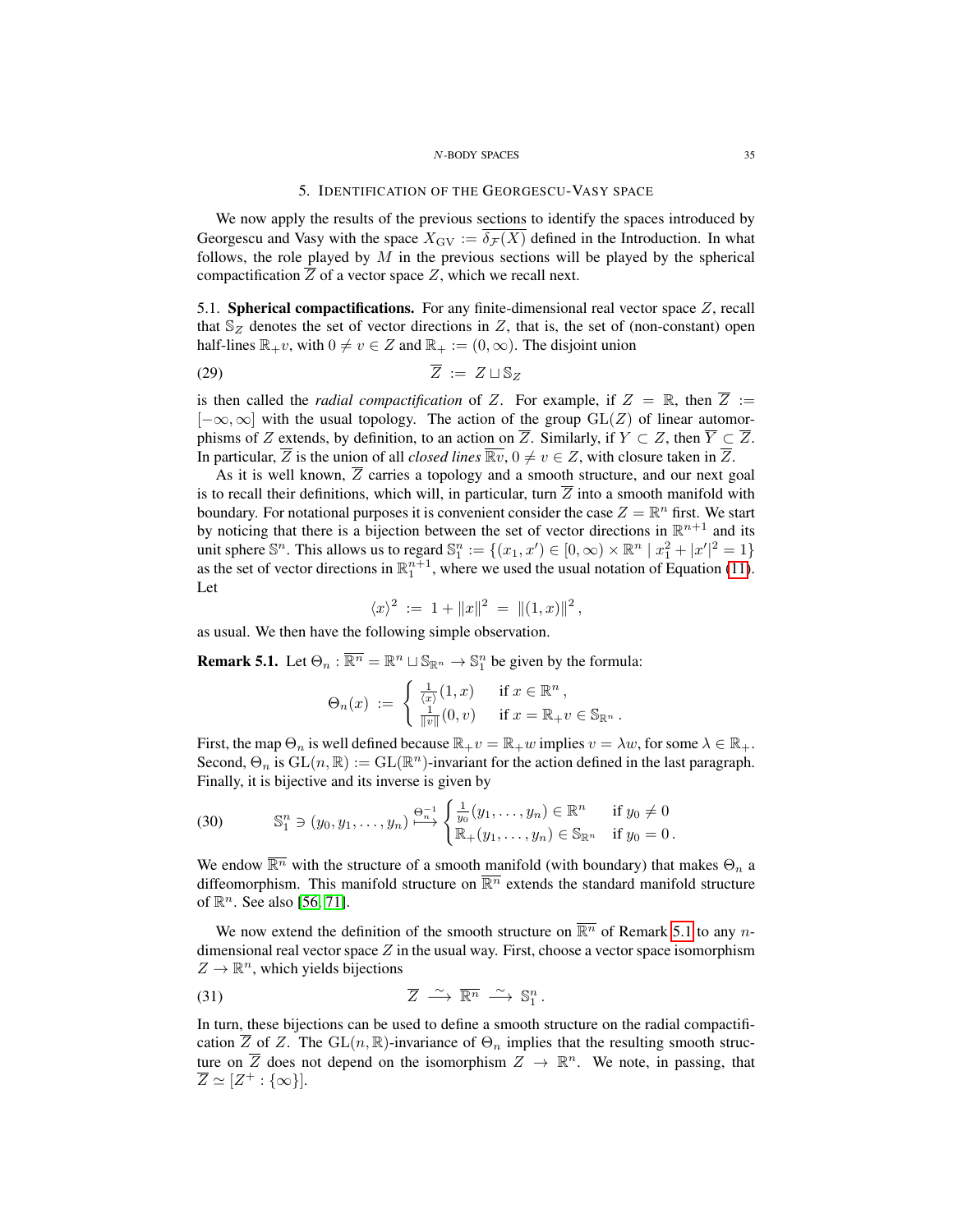It follows from the definition of the radial compactification and of its topology that, if  $Y \subset Z$  is a (linear) subspace, then  $\overline{Y} \subset \overline{Z}$  is a closed p-submanifold and  $\mathbb{S}_Y = \mathbb{S}_Z \cap \overline{Y}$ .

<span id="page-35-0"></span>5.2. Quotients and compactifications. If  $Y$  is a proper linear subspace of  $X$ , then the natural projection map  $\pi_{X/Y}: X \to X/Y \to \overline{X/Y}$  extends to a well-defined map  $\overline{X}$  $\mathbb{S}_Y \to \overline{X/Y}$ , which, at the boundary, is given by  $\mathbb{R}_+x \mapsto \mathbb{R}_+(x+Y)$ . This map does not extend to a continuous map on  $\overline{X}$ , but, as we will show next, it extends to the blow-up of  $\overline{X}$  with respect to  $\mathbb{S}_Y$ .

<span id="page-35-1"></span>**Proposition 5.2.** *The canonical surjection*  $\pi_{X/Y} : X \to X/Y$  *extends to a smooth map*  $\psi_Y : [\overline{X} : \mathbb{S}_Y] \to \overline{X/Y}$  such that the induced map

$$
\theta_Y \; := \; (\beta_{\overline{X}, \mathbb{S}_Y}, \psi_Y) : [\overline{X} : \mathbb{S}_Y] \to \overline{X} \times \overline{X/Y}
$$

*is a diffeomorphism onto its image, which is a weak submanifold of the product*  $\overline{X} \times X/Y$ *.* Let  $G = GL(X, Y) \subset GL(X)$  *be the group of automorphisms of* X *that map* Y *to itself. Then*  $\psi_Y$  *is G-equivariant.* 

Again, one can check, that the image  $\theta_Y$  is not a submanifold in the sense of Definition [B.1;](#page-46-3) it is only a weak submanifold (that is, a submanifold in our weaker sense of Definition [2.10.](#page-10-2)).

*Proof.* In view of the equivariance of  $\Theta_n$  and of the bijections in [\(31\)](#page-34-3), we can assume  $X = \mathbb{R}^n$  and  $Y = \{0\} \times \mathbb{R}^q$ . We will write  $\mathbb{S}^{q-1}$  and  $\mathbb{R}^q$  instead of  $\{0\} \times \mathbb{S}^{q-1}$  and  $\{0\} \times \mathbb{R}^q$ , for simplicity. Recall that Lemma [4.14](#page-27-2) yields a diffeomorphism  $\widetilde{\Psi}$  :  $[\mathbb{S}_{k,k'}^{r,r'}]$  ${0} \times \mathbb{S}_{k'}^{r'} \longrightarrow \mathbb{S}_{k}^{r-1} \times \mathbb{S}_{k'+1}^{r'+1}$ . We shall use this result for  $r = n - q + 1$ ,  $r' = q - 1$ ,  $k = 1$ , and  $k' = 0$ . Since  $\mathbb{S}_0^{q-1} = \mathbb{S}^{q-1}$  and  $\mathbb{S}_{1,0}^{n-q+1,q-1} = \mathbb{S}_1^n$ , we obtain the diffeomorphism

$$
\widetilde{\Psi}: \mathbb{S}_1^n : \mathbb{S}^{q-1} \right] \longrightarrow \mathbb{S}_1^{n-q} \times \mathbb{S}_1^q.
$$

Let  $p_1 : \mathbb{S}_1^{n-q} \times \mathbb{S}_1^q \to \mathbb{S}_1^{n-q}$  be the projection onto the first component.

By definition of the smooth structure on  $\overline{X}$ , the map  $\Theta_n : \overline{X} \to \mathbb{S}^n_1 = \mathbb{S}^{n-q+1,q-1}_{1,0}$  of Remark [5.1](#page-34-2) is a diffeomorphism, and it maps diffeomorphically  $\mathbb{S}_Y$  onto  $\mathbb{S}^{q-1}$ . Then by Lemma [3.3](#page-17-0) we obtain a diffeomorphism  $\Theta_n^{\beta}: [\overline{X} : \mathbb{S}_Y] \to [\mathbb{S}_1^n : \mathbb{S}^{q-1}].$ 

We define  $\psi_Y$  as the composition

$$
[\overline{X}:\mathbb{S}_Y] \xrightarrow{\Theta_n^{\beta}} [\mathbb{S}_1^n : \mathbb{S}^{q-1}] \xrightarrow{\widetilde{\Psi}} \mathbb{S}_1^{n-q} \times \mathbb{S}_1^q \xrightarrow{p_1} \mathbb{S}_1^{n-q} \xleftarrow{\Theta_{n-q}} \overline{X/Y},
$$

in other words

$$
\psi_Y \; := \; \big(\Theta_{n-q}\big)^{-1} \circ p_1 \circ \widetilde{\Psi} \circ \Theta_n^{\beta} \, : \, [\overline{X} : \mathbb{S}_Y] \to \overline{X/Y},
$$

and we claim that  $\psi_Y$  is the desired extension.

To prove the claim, recall that we defined  $\Psi$  in Lemma [4.14](#page-27-2) as the unique continuous extension of the map

$$
\Psi: \mathbb{S}^n_1 \smallsetminus \mathbb{S}^{q-1} \ \to \ \mathbb{S}^{n-q}_1 \times \mathbb{S}^q_1, \quad (\eta,\mu) \ \mapsto \ \Big(\, \frac{\eta}{|\eta|}, \, \big(|\eta|,\mu \big) \,\Big),
$$

where  $\eta \in \mathbb{R}_1^{n-q+1}$  and  $\mu \in \mathbb{R}^q$ . We write  $v \in X = Y^{\perp} \oplus Y$  as  $v = (v_{\perp}, v_Y)$ , that is,  $v_Y \in Y$  and  $v_\perp \perp Y$ , which means  $v_\perp \in Y^\perp = \mathbb{R}^{n-q} \times \{0\}$ . Then, in the case  $v_\perp \neq 0$ , we have  $\Theta_n(v) = \frac{1}{\langle v \rangle}(1, v) \in \mathbb{S}_1^n \setminus \mathbb{S}^{q-1}$ , and in this case we then calculate

$$
\widetilde{\Psi}\circ\Theta_n(v) = \Psi\left(\frac{1}{\langle v\rangle}(1,v)\right) = \left(\frac{1}{\langle v_{Y^\perp}\rangle}(1,v_{Y\perp}),\frac{1}{\langle v\rangle}(\langle v_{Y^\perp}\rangle,v_Y)\right).
$$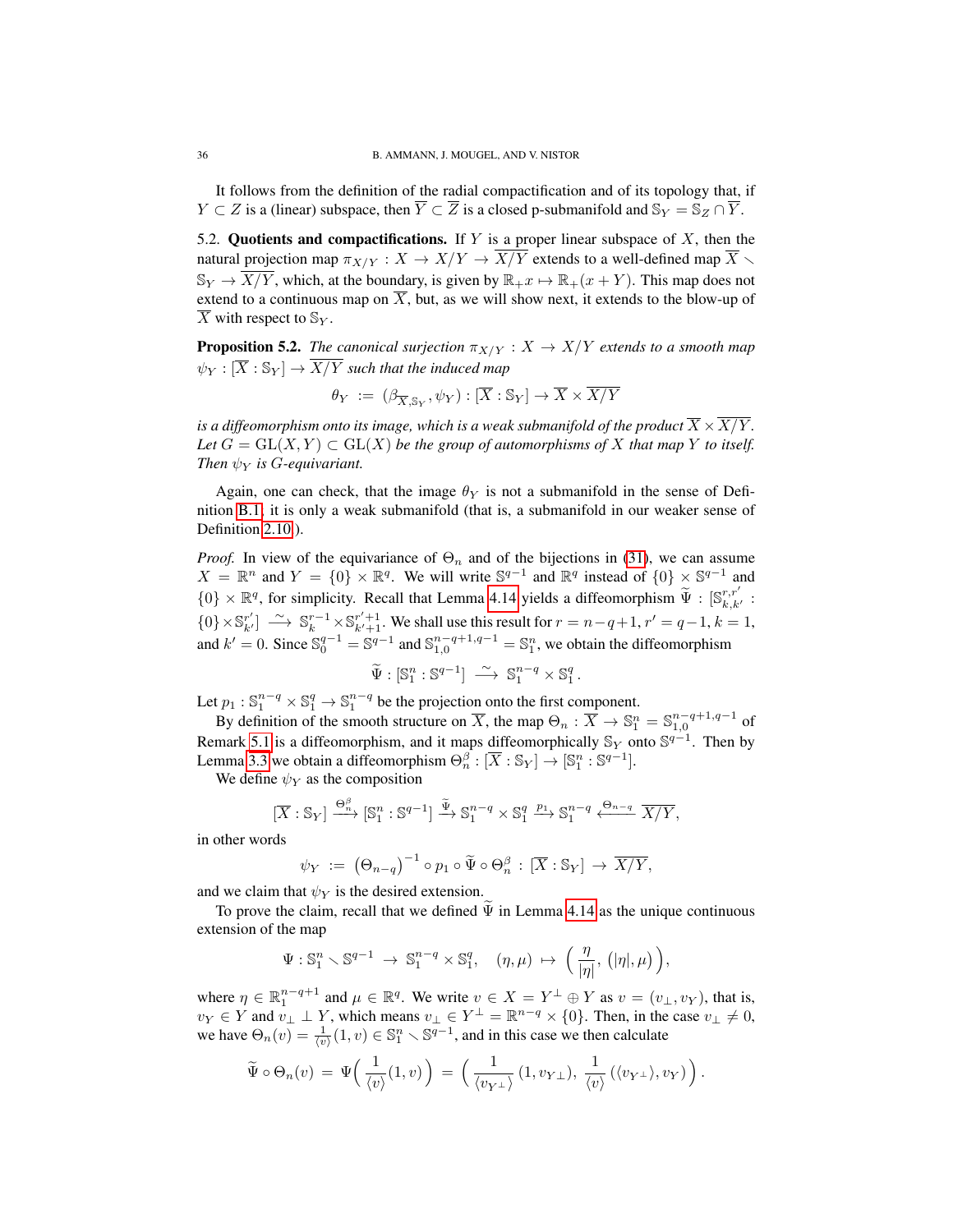By continuity of the extension, this formula even holds for all  $v \in [\mathbb{S}_1^n : \mathbb{S}^{q-1}]$ . By formula [\(30\)](#page-34-4) we have  $(\Theta_{n-q})^{-1}(y_0, y_1, \ldots, y_{n-q}) = \frac{1}{y_0}(y_1, \ldots, y_{n-q})$ , if  $y_0 > 0$ . This formula will be used in the following straightforward calculation:

$$
\Theta_{n-q}^{-1} \circ p_1 \circ \widetilde{\Psi} \circ \Theta_n(v) = \Theta_{n-q}^{-1} \left( \frac{1}{\langle v_{Y^{\perp}} \rangle} (1, v_{Y^{\perp}}) \right) = v_{Y^{\perp}} = \pi_{X/Y}(v).
$$

So  $\psi_Y$  is indeed the desired extension of  $\pi_{X/Y}$ .

In the remaining part of the proof, we will use Proposition [2.13](#page-12-0) to show that  $\theta_Y$  =  $(\beta_{\overline{X},\mathbb{S}_Y},\psi_Y) : [\overline{X} : \mathbb{S}_Y] \to \overline{X} \times \overline{X/Y}$  is a diffeomorphism on its image, and that the image of this map is a weak submanifold of the product  $\overline{X} \times \overline{X/Y}$ . One of the conditions required by this proposition is that  $\theta_Y$  be an injective immersion, which we will check now.

The restriction of the map  $\beta_{\overline{X}, \mathbb{S}_Y} : [\overline{X} : \mathbb{S}_Y] \to \overline{X}$  to  $\overline{X} \setminus \mathbb{S}_Y$  is a diffeomorphism onto its image, by the definition of the blow-up, and thus  $\theta_Y|_{\overline{X} \setminus \mathbb{S}_Y}$  is an injective immersion as well. The complement of  $\overline{X} \setminus \mathbb{S}_Y$  in  $[\overline{X} : \mathbb{S}_Y]$  is  $\beta_{\overline{X}, \mathbb{S}_Y}^{-1}(\mathbb{S}_Y) := \mathbb{S}N_+^{\overline{X}}\mathbb{S}_Y \simeq \mathbb{S}_Y \times \overline{X/Y}$ . On this set the map  $\theta_Y$  becomes the inclusion map

$$
\mathbb{S}_Y \times \overline{X/Y} \to \overline{X} \times \overline{X/Y},
$$

and obviously this is smooth as well. As  $\theta_Y$  maps  $\overline{X} \setminus \mathbb{S}_Y$  and  $\mathbb{S}_Y \times \overline{X/Y}$  to disjoint sets, the injectivity of  $\theta_Y$  follows. Similarly, the differential of the map  $\theta_Y$  is also injective at the boundary points. Thus,  $\theta_Y$  is an injective immersion. Furthermore,  $\theta_Y$  is defined on a compact set, and thus it is a homeomorphism onto its image. Using Proposition [2.13,](#page-12-0) we see that its image,  $\theta_Y([\overline{X} : \mathbb{S}_Y])$ , is a weak submanifold of  $\overline{X} \times \overline{X/Y}$ , and the diffeomorphism property follows as well. This completes the proof.  $\Box$ 

**Remark 5.3.** Let  $\psi := p_1 \circ \tilde{\Psi}$ , using the notation of the proof of Proposition [5.2.](#page-35-1) We thus have a commutative diagram

n−q

(32) 
$$
[\overline{X} : \mathbb{S}_Y] \xrightarrow{\psi_Y} \overline{X/Y}
$$

$$
\Theta_n^{\beta} \downarrow \qquad \qquad \Big\uparrow \Theta_{n-1}^{-1}
$$

$$
[\mathbb{S}_1^{n-1} : \mathbb{S}^{q-1}] \xrightarrow{\psi} \mathbb{S}_1^{n-q}
$$

The map  $\psi_Y$  was also considered in [\[35,](#page-50-6) [48\]](#page-50-7).

<span id="page-36-0"></span>5.3. Georgescu's constructions using  $C^*$ -algebras. As mentioned before, one of the main motivations of our work is to prove that Georgescu's and Vasy's compactifications of  $\mathbb{R}^{3N}$  described in the introduction are canonically homeomorphic. Recall from the Introduction that Georgescu's construction is that of a spectrum of a commutative  $C^*$ -algebra [\[32,](#page-50-3) [34,](#page-50-4) [35\]](#page-50-6), whereas Vasy used blow-ups [\[71,](#page-51-7) [72\]](#page-51-8). Georgescu's construction provides a topological space, whereas Vasy's construction defines a smooth manifold with corners. Thus a homeomorphism of these spaces that extends the identity of  $\mathbb{R}^{3N}$  is the best that we can hope for. In turn, however, this homeomorphism will then equip Georgescu's compactification with the structure of a smooth manifold with corners. To compare the approaches of these two authors, we need to recall a few facts about commutative  $C^*$ -algebras. We refer to [\[29,](#page-49-11) [67\]](#page-51-9) for more basic facts about  $C^*$ -algebras.

**Definition 5.4.** A  $C^*$ -algebra A is an algebra over  $\mathbb C$  with a norm  $\Vert . \Vert$  and with a map  $\ast: A \to A$  such that A is a Banach algebra and for every  $\lambda, \mu \in \mathbb{C}$  and  $a, b \in A$ , we have (i)  $(a^*)^* = a$ ,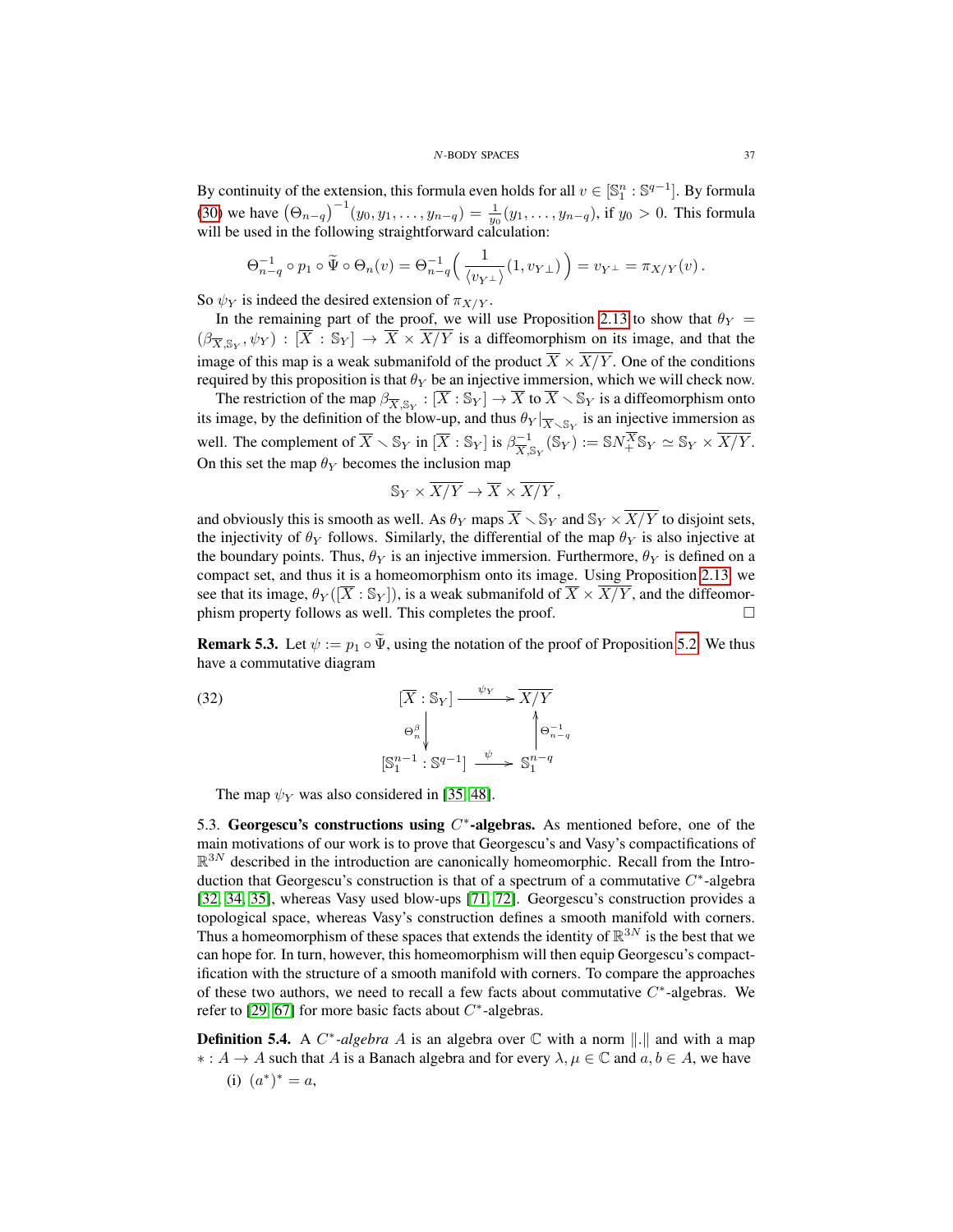- (ii)  $(ab)^* = b^*a^*$ , (iii)  $(\lambda a + \mu b)^* = \overline{\lambda}a^* + \overline{\mu}b^*$ ,
- (iv)  $\|aa^*\| = \|a\|^2$ .

The  $C^*$ -algebra is *commutative* if  $ab = ba$  for all  $a, b \in A$ .

Every closed, self-adjoint subalgebra of bounded operators on a Hilbert space is a  $C^*$ algebra. In fact, this is a general example, as a basic result is that every  $C^*$ -algebra is isometrically isomorphic to a closed, self-adjoint subalgebra of bounded operators on a Hilbert space. We shall mostly be interested in the following commutative  $C^*$ -algebra.

*Let us fix from now on a finite semilattice* F *of linear subspaces of some finite dimensional, real vector space* X. It will be convenient to assume that  $X \notin \mathcal{F}$ , but that  $\{0\} \in \mathcal{F}$ . Our approach works also without these assumptions, but they do simplify the presentation.

<span id="page-37-0"></span>**Example 5.5.** Give two vector spaces X and  $Y \subset X$ , the composition

$$
X \xrightarrow{\pi_{X/Y}} X/Y \xrightarrow{\operatorname{incl}} \overline{X/Y}
$$

induces by pullback an injective map  $\mathcal{C}(\overline{X/Y}) \xrightarrow{\pi^*_{X/Y}} \mathcal{C}_b(X)$ , where  $\mathcal{C}_b(X)$  is the  $C^*$ algebra of continuous and bounded complex-valued functions on  $X$ , again equipped with the supremum norm. Recall that F be a finite semilattice of linear subspaces of X,  $X \notin \mathcal{F}$ ,  $\{0\} \in \mathcal{F}$ . As in the Introduction, Equation [\(7\)](#page-4-1), let  $\mathcal{E}_{\mathcal{F}}(X)$  be the norm closed subalgebra of  $C_b(X)$  generated by the pullbacks of the spaces  $\mathcal{C}(\overline{X/Y})$ , where Y runs over F. Then  $\mathcal{E}_{\mathcal{F}}(X)$  is stable for complex conjugation, and hence it is a  $C^*$ -algebra that contains  $\mathcal{C}(\overline{X})$ because  $\{0\} \in \mathcal{F}$ .

Another general result is that all commutative  $C^*$ -algebra are isometrically isomorphic to one of the form  $C_0(Z)$ , discussed in the following example.

**Example 5.6.** For a locally compact and Hausdorff topological space Z, let  $C_0(Z)$  be the algebra of complex-valued continuous function  $f$  on  $Z$  that vanish at infinity (in the sense that the set  $|f(z)| \ge \epsilon > 0$  is compact for all  $\epsilon > 0$ ). We endow  $C_0(Z)$  with the involution  $f^* = \overline{f}$  (the complex conjugation) and with the norm  $||f||_{\infty} = \sup_{z \in Z} |f(z)|$ . With this

structure,  $C_0(Z)$  is a commutative C<sup>\*</sup>-algebra. It is unital if, and only if, Z is compact.

The space  $Z$  in the last example can be recovered (up to a homeomorphism) from the algebra  $C_0(Z)$  via *characters*, so we now recall this concept. A *character* of a  $C^*$ -algebra  $\mathcal A$ is a non-zero  $*$ -morphism  $\chi : \mathcal{A} \to \mathbb{C}$ . A basic result is that such a character is continuous of norm 1. If A is commutative, we denote by  $Spec(A) \subset A^*$  the set of characters of A and endow it with the topology induced from the weak topology on  $A^*$ . It is a locally compact space and  $A \simeq C_0(\text{Spec}(\mathcal{A}))$ . If  $\mathcal{A} = C_0(Z)$ , then Z and  $\text{Spec}(\mathcal{A})$  are homeomorphicm via evaluations:  $Z \ni z \to \text{ev}_z \in \text{Spec}(\mathcal{A}) \subset A^*$ ,  $\text{ev}_z(f) := f(z)$ . Although we shall not use this in this paper, let us mention that, in case  $\beta$  is non-commutative, it may have very few characters (maybe none!), so the concept of  $Spec(\mathcal{B})$  is not very useful in this case. It is rather the concept of a primitive ideal spectrum that is useful. Recall that an ideal of  $\beta$  is *primitive* if it is the kernel of a non-zero irreducible representation of  $\beta$ . If  $A$  is commutative, then the primitive ideals of  $A$  are exactly the maximal ideal of  $A$  and there is a one-to-one correspondence between the set of characters  $\chi : \mathcal{A} \to \mathbb{C}$  of A and the set of maximal ideals of A. This correspondence is given by  $\chi \mapsto \ker(\chi)$ .

In view of the discussion and the examples just introduced, we can now recall Georgescu's definition of the compactification of  $X$ .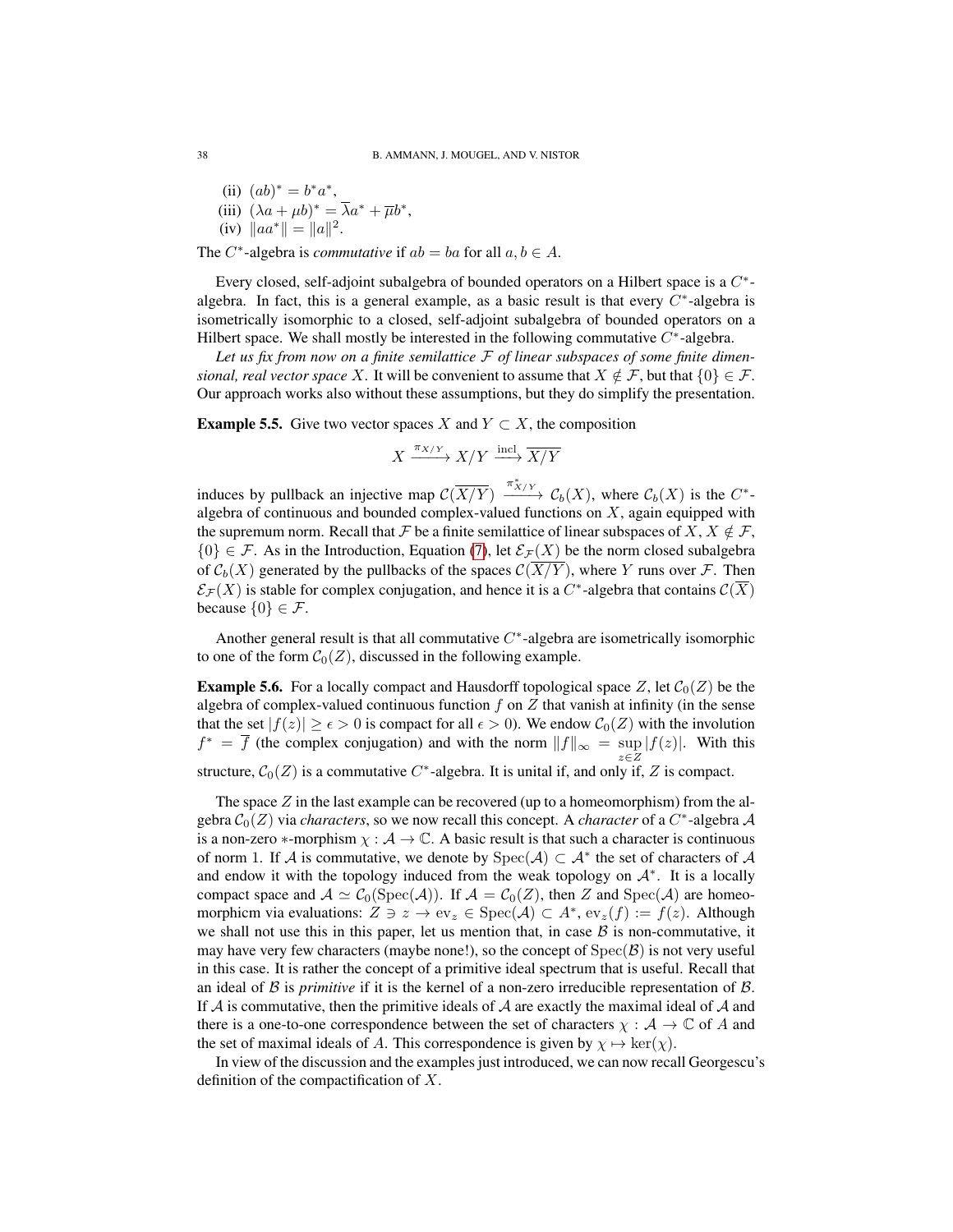**Definition 5.7.** Let  $\mathcal F$  be a finite semilattice of linear subspaces of the finite dimensional vector space X with  $\{0\} \in \mathcal{F}$  and  $X \notin \mathcal{F}$ , as (as agreed in the lines before Exam-ple [5.5\)](#page-37-0). Then the spectrum  $Spec(\mathcal{E}_\mathcal{F}(X))$  of the algebra introduced in Equation [\(7\)](#page-4-1) is called *Georgescu's compactification of* X *with respect to* F.

This definition makes sense since  $C_0(X) \subset \mathcal{E}_\mathcal{F}(X)$ , by definition (since we have assumed that  $\{0\} \in \mathcal{F}$ , and this assumption was introduced exactly for this reason.) In [\[61,](#page-51-4) Theorem 4.4], two of the authors of this paper (together with Prudhon) have proved the following result. Recall the space  $X_{\text{GV}} := \delta_{\mathcal{F}}(X)$  defined in Equation [\(6\)](#page-4-2).

<span id="page-38-1"></span>**Proposition 5.8.** *The spectrum*  $Spec(\mathcal{E}_{\mathcal{F}}(X))$  *of*  $\mathcal{E}_{\mathcal{F}}(X)$  *is homeomorphic to the closure*  $X_{\text{GV}} := \delta_{\mathcal{F}}(X)$  of the image of X in the product  $\prod_{Y \in \mathcal{F}} X/Y$  under the "diagonal" map  $\delta_{\mathcal{F}}: X \to \prod_{Y \in \mathcal{F}} X/Y$ ,  $\delta_{\mathcal{F}}(x) := (\pi_Y(x))_{Y \in \mathcal{F}}$ *. More precisely, the homeomorphism*  $\Phi_{\mathcal{F}} : \overline{\delta_{\mathcal{F}}(X)} \to \text{Spec}(\mathcal{E}_{\mathcal{F}}(X))$  *is given as follows. Let*  $z = (z_Y)_{Y \in \mathcal{F}}$  *be in the closure of*  $\delta_{\mathcal{F}}(X)$ . Then the homeomorphism  $\Phi_{\mathcal{F}}$  sends z to the character  $\chi_z$  defined by  $\chi_z(f_Y)$  =  $f_Y(z_Y)$  *whenever*  $f_Y \in \mathcal{C}(\overline{X/Y})$ *.* 

Proposition [5.8](#page-38-1) thus identifies the spectrum  $Spec(\mathcal{E}_{\mathcal{F}}(X))$  of the C<sup>\*</sup>-algebra  $\mathcal{E}_{\mathcal{F}}(X)$ (Georgescu's space) with the space  $X_{\text{GV}} := \overline{\delta_{\mathcal{F}}(X)}$  introduced in [\[61\]](#page-51-4) and recalled in Equation [\(6\)](#page-4-2).

<span id="page-38-0"></span>5.4. Identification of the Georgescu and Vasy spaces. Recall that beginning with Exam-ple [5.5,](#page-37-0) we have assumed that  $F$  denotes a finite semilattice of linear subspaces of  $X$  with  ${0} \in \mathcal{F}, X \notin \mathcal{F}$ . Let  $\mathbb{S}_{\mathcal{F}} := {\mathbb{S}_X \cap \overline{Y} \mid Y \in \mathcal{F}}$  be the semilattice introduced in Equation [\(8\)](#page-4-3). Then  $\emptyset \in \mathbb{S}_{\mathcal{F}}$ , as it corresponds to the subspace  $\{0\} \subset X$  that was assumed to be in F. Moreover,  $\mathbb{S}_{\mathcal{F}}$  is a clean semilattice and we endow it with an admissible order. Recall also the space  $X_{\text{GV}} := \overline{\delta_{\mathcal{F}}(X)}$  introduced in Equation [\(6\)](#page-4-2) in the Introduction and the fact that the graph blow-up  $\{\overline{X} : \mathbb{S}_{\mathcal{F}}\}$  has a natural structure of manifold with corners, by Theorem [4.19.](#page-31-2)

<span id="page-38-2"></span>Proposition 5.9. *The product map*

$$
\Psi_{\mathcal{F}}:=\prod_{Y\in \mathcal{F}}\psi_Y:\prod_{Y\in \mathcal{F}}[\overline{X}:\mathbb{S}_Y]\rightarrow \prod_{Y\in \mathcal{F}}\overline{X/Y}
$$

*of the maps*  $\psi_Y$  *of Proposition* [5.2](#page-35-1) *induces a diffeomorphism of the graph blow-up*  $\{\overline{X}$  :  $\{S_{\mathcal{F}}\}\subset \prod_{Y\in \mathcal{F}}[\overline{X}:\mathbb{S}_Y]$  *onto its image. Moreover, its image is*  $\overline{\delta_{\mathcal{F}}(X)}=:X_{\mathrm{GV}}$ *, so the latter is a weak submanifold of the product, and hence a manifold with corners on its own.*

*Proof.* Let

$$
\Theta_{\mathcal{F}}:=\prod_{Y\in \mathcal{F}}\theta_Y: \prod_{Y\in \mathcal{F}}[\overline{X}:\mathbb{S}_Y]\rightarrow \prod_{Y\in \mathcal{F}}(\overline{X}\times \overline{X/Y})\,,
$$

be the product of the maps  $\theta_Y$  of Proposition [5.2.](#page-35-1) By that proposition, the map  $\Theta_{\mathcal{F}}$  is a product of injective immersions, and hence it is an injective immersion itself. Hence  $\Theta_{\mathcal{F}}$  maps  $\{\overline{X} : \mathbb{S}_{\mathcal{F}}\}$  diffeomorphically onto its image. The restriction of the map  $\Theta_{\mathcal{F}}$ to  $\{\overline{X} : \mathbb{S}_{\mathcal{F}}\}$  repeates the component corresponding to  $\overline{X}$ , and hence, it is obtained from  $\Psi_{\mathcal{F}} := \prod_{Y \in \mathcal{F}} \psi_Y$  by repeating these components. (Note that if  $Y = \{0\}$ , then  $\psi_Y = \psi_Y$  $\psi_{\{0\}} = id : \overline{X} \to \overline{X} = \overline{X/Y}$ , so all the  $\overline{X}$  component can be obtained from  $\psi_{\{0\}}$ , and hence from  $\Psi_{\mathcal{F}}: \prod_{Y \in \mathcal{F}} \psi_Y$  as well. (This is yet another reason why we assume  $\{0\} \in \mathcal{F}$ .) It follows that  $\Psi_{\mathcal{F}}$  also maps  $\{\overline{X} : \mathbb{S}_{\mathcal{F}}\}$  diffeomorphically onto its image in  $\prod_{Y \in \mathcal{F}} \overline{X/Y}$ . The result follows since X is dense in both  $\{\overline{X} : \mathbb{S}_{\mathcal{F}}\}$  and in  $X_{\text{GV}} := \overline{\delta_{\mathcal{F}}(X)}$ .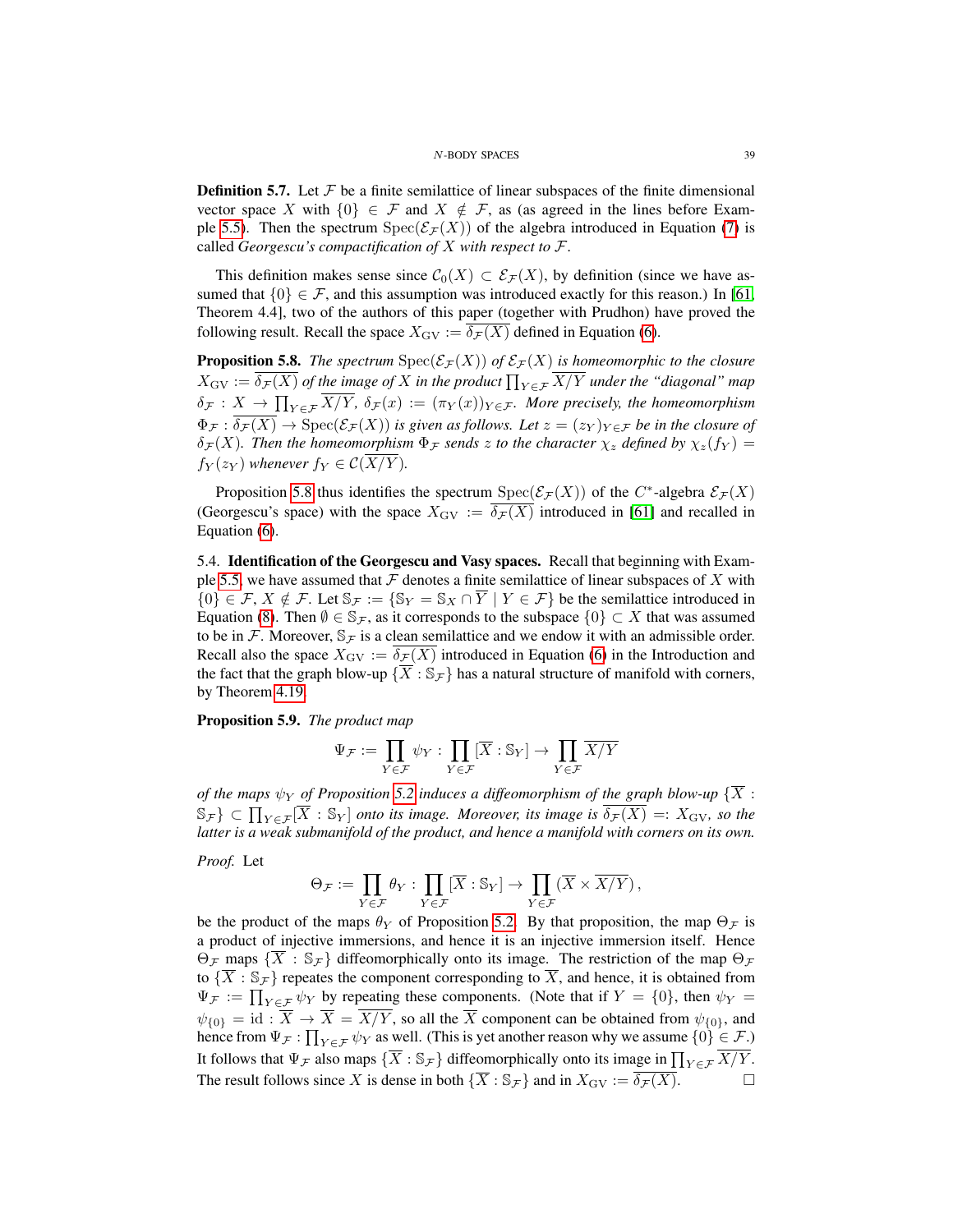We now obtain the desired diffeomorphism between Vasy's space  $[\overline{X} : \mathbb{S}_{\mathcal{F}}]$  with the Georgescu-Vasy space  $X_{\text{GV}} := \overline{\delta_{\mathcal{F}}(X)}$  introduced in [\[61\]](#page-51-4) (see Equation [\(6\)](#page-4-2)).

<span id="page-39-0"></span>Proposition 5.10. *The product map*

(33) 
$$
\Xi_{\mathcal{F}} : [\overline{X} : \mathbb{S}_{\mathcal{F}}] := \prod_{Y \in \mathcal{F}} \psi_Y \circ \phi_{\mathbb{S}_{\mathcal{F}}, \mathbb{S}_Y} \to \prod_{Y \in \mathcal{F}} \overline{X/Y}
$$

*of the composite maps*

$$
[\overline{X}:\mathbb{S}_{\mathcal{F}}] \xrightarrow{\phi_{\mathbb{S}_{\mathcal{F}},\mathbb{S}_{Y}}} [\overline{X}:\mathbb{S}_{Y}] \xrightarrow{\psi_{Y}} \overline{X/Y}
$$

*is a diffeomorphism onto*  $X_{\text{GV}} := \overline{\delta_{\mathcal{F}}(X)}$ . Let G be a Lie group of linear automorphisms *of* X *that map elements of* F *to elements of* F *(thus*  $g(\mathbb{S}_{\mathcal{F}}) = \mathbb{S}_{\mathcal{F}}$  *for all*  $g \in G$ *). Then* G *acts smoothly on*  $[\overline{X} : \mathbb{S}_{\mathcal{F}}]$ *, the map*  $\Xi_{\mathcal{F}}$  *is G-equivariant, and G acts smoothly on*  $X_{\rm GV}$ *.* 

For  $Y = \{0\}$ , we have  $\mathbb{S}_Y = \emptyset$  (yet another reason for requiring  $\{0\} \in \mathcal{F}$  and  $\emptyset$  to belong to our semilattices), and hence the map  $\psi_Y \circ \phi_{S_F, S_Y} = \psi_Y \circ \phi_{S_F, \emptyset}$  is simply the blow-down map  $[\overline{X} : \mathbb{S}_{\mathcal{F}}] \to \overline{X}$ .

*Proof.* This follows by combining Proposition [5.9](#page-38-2) with Theorem [4.19](#page-31-2) applied to the semilattice  $\mathbb{S}_{\mathcal{F}}$  of closed p-submanifolds of X (so S of that theorem is replaced by  $\mathbb{S}_{\mathcal{F}}$ ). More precisely, in that theorem, the pairs  $(S, P_i)$  are replaced with the pairs  $(S_{\mathcal{F}}, S_{\mathcal{Y}}), Y \in \mathcal{F}$ , and the map  $\mathcal{B}_{\mathcal{S}}$  is replaced with the map  $\mathcal{B}_{\mathbb{S}_{\mathcal{F}}} := \prod_{Y \in \mathcal{F}} \phi_{\mathbb{S}_{\mathcal{F}}, \mathbb{S}_{Y}}$ . Thus Theorem [4.19](#page-31-2) gives a diffeomorphism  $\mathcal{B}_{\mathbb{S}_{\mathcal{F}}} : [\overline{X} : \mathbb{S}_{\mathcal{F}}] \to {\overline{X} : \mathbb{S}_{\mathcal{F}}}$  (including a manifold with corners structure on the latter). The fact that  $\Xi_{\mathcal{F}}$  is a diffeomorphism with the stated properties follows from the diffeomorphism  $\Psi_{\mathcal{F}}: {\overline{X}} : \mathbb{S}_{\mathcal{F}} \to X_{\text{GV}}$  of Proposition [5.9](#page-38-2) and the fact that  $\Xi_{\mathcal{F}} = \Psi_{\mathcal{F}} \circ \mathcal{B}_{\mathbb{S}_{\mathcal{F}}}.$ 

Finally, the action of G and the fact that  $\Xi_{\mathcal{S}}$  is G-equivariant follow from the fact that all the maps used to definite  $\Xi_{\mathcal{S}}$  are G-equivariant and from Proposition [3.10.](#page-19-4)

Combining Propositions [5.8](#page-38-1) and [5.10,](#page-39-0) we obtain the following result.

<span id="page-39-1"></span>Theorem 5.11. *Let* F *be a finite semilattice of linear subspaces of* X *containing* {0} *and*  $\mathbb{S}_{\mathcal{F}} := \{ \mathbb{S}_Y \mid Y \in \mathcal{F} \}$  *be as in Equation* [\(8\)](#page-4-3). There exists a unique homeomorphism

$$
\text{Spec}(\mathcal{E}_{\mathcal{F}}(X)) \simeq [\overline{X} : \mathbb{S}_{\mathcal{F}}]
$$

*that is the identity on* X*.*

*Proof.* Let  $\delta_{\mathcal{F}} : X \to \prod_{Y \in \mathcal{F}} X/Y$  be the diagonal map. Proposition [5.8](#page-38-1) states that we have a homeomorphism  $Spec(\mathcal{E}_{\mathcal{F}}(X)) \to X_{\text{GV}} := \overline{\delta_{\mathcal{F}}(X)}$ . The result follows from Proposition [5.10,](#page-39-0) which states that the map  $\Xi_{\mathcal{F}}$  defined on  $[\overline{X} : \mathbb{S}_{\mathcal{F}}]$  is a diffeomorphism onto  $X_{\text{GV}}$ .

To conclude, the above results show that the following spaces:

- the iterated blow-up  $[\overline{X} : \mathbb{S}_{\mathcal{F}}]$  (Vasy's space),
- the graph blow-up  $\{\overline{X} : \mathbb{S}_{\mathcal{F}}\},\$
- $X_{\text{GV}} := \overline{\delta_{\mathcal{F}}(X)}$  of Equation [\(6\)](#page-4-2), and
- Spec $(\mathcal{E}_{\mathcal{F}}(X))$  (Georgescu's space)

are all homeomorphic. This yields the sequence of homeomorphisms [\(9\)](#page-5-1) of the Introduction. More precisely, we can complete that equation with the explicit diffeomorphisms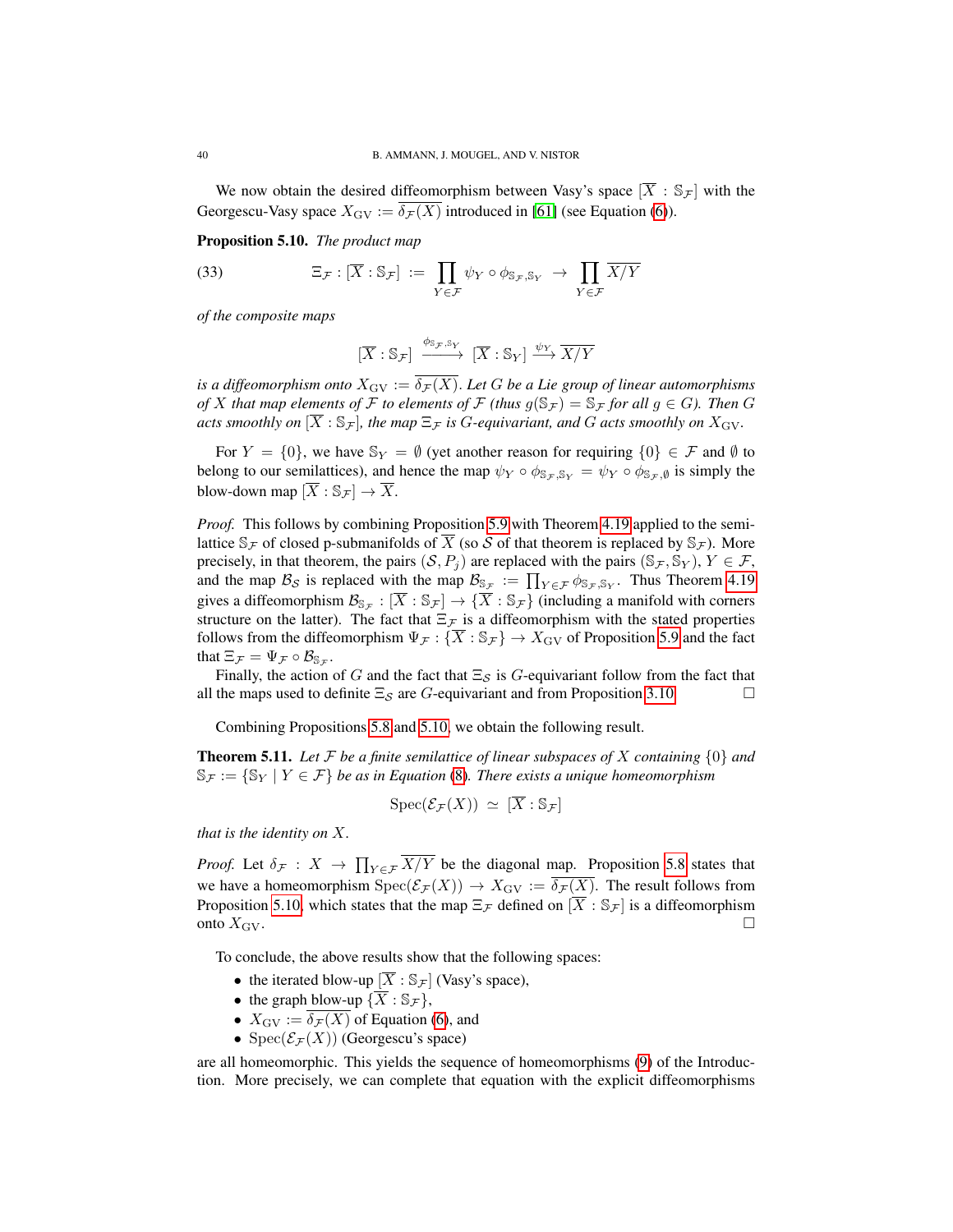proved (in order) in Theorem [4.19](#page-31-2) (for  $B := \mathcal{B}_{\mathbb{S}_{\mathcal{F}}})$ , Proposition [5.9](#page-38-2) (for  $\Psi := \Psi_{\mathcal{F}}$ ), and, finally, Proposition [5.8](#page-38-1) for the last morphism  $\Phi := \Phi_{\mathcal{F}}$ 

$$
(34) \qquad [\overline{X} : \mathbb{S}_{\mathcal{F}}] \stackrel{\mathcal{B}}{\longrightarrow} {\{\overline{X} : \mathbb{S}_{\mathcal{F}}\}} \stackrel{\Psi}{\longrightarrow} X_{\text{GV}} := \overline{\delta_{\mathcal{F}}(X)} \stackrel{\Phi}{\longrightarrow} \text{Spec}(\mathcal{E}_{\mathcal{F}}(X)).
$$

Any of these spaces will be denoted XGV from now on and called the *Georgescu-Vasy space*. We obtain as a corollary the following description for the space introduced in [\[34,](#page-50-4) [35\]](#page-50-6) (the "small Georgescu space").

<span id="page-40-2"></span>Remark 5.12. In [\[34,](#page-50-4) [35\]](#page-50-6), Georgescu and his collaborators have considered the norm closed subalgebra of functions  $\mathfrak{A}_{\mathcal{F}}$  of  $L^{\infty}(X)$  generated by all the algebras  $\mathcal{C}_0(X/Y)$  with  $Y \in \mathcal{F}$ . This corresponds to potentials that have zero limit at infinity on  $X/Y$ . The spectrum of this algebra (after adjoining a unit) identifies with the closure of the image of the diagonal map of  $X$  to  $\prod_{Y\in \mathcal{S}}(X/Y)^+$ , where  $Z^+$  denotes the one point compactification of a locally compact space Z. (This is a result analogous to Proposition [5.8,](#page-38-1) likewise proved in [\[61\]](#page-51-4).) Since  $\mathfrak{A}_{\mathcal{F}} \subset \mathcal{E}_{\mathcal{F}}(X)$ , we obtain that  $Spec(\mathfrak{A}_{\mathcal{F}})$  is a quotient of  $Spec(\mathcal{E}_{\mathcal{F}}(X))$ , and hence also a quotient of

$$
X_{\mathrm{GV}} := [\overline{X} : \mathbb{S}_{\mathcal{F}}],
$$

by Theorem [5.11.](#page-39-1) Generally, the topology on Spec  $(\mathfrak{A}_{\mathcal{F}})$  is rather complicated and singu-lar, see also [\[55,](#page-50-15) Section 5] for concrete examples when  $\dim(X) = 2$ .

### 6. APPLICATIONS TO THE  $N$ -BODY PROBLEM

<span id="page-40-0"></span>Our main motivation is that, by identifying the spaces appearing in Georgescu's and Vasy's constructions (Theorem [5.11\)](#page-39-1), one will be able to combine the results and the techniques in their papers and in other related papers to obtain new results. (Among the papers that we have in mind are Georgescu's works [\[6,](#page-49-0) [20,](#page-49-5) [32,](#page-50-3) [34,](#page-50-4) [35\]](#page-50-6) and Vasy's papers [\[71,](#page-51-7) [72\]](#page-51-8) as well as in [\[25,](#page-49-3) [48,](#page-50-7) [49,](#page-50-12) [64,](#page-51-10) [65\]](#page-51-11), and in the references therein). In this spirit, in this section, we discuss some applications of our results. We provide a brief, but complete account of these applications based on a complete set of references.

<span id="page-40-1"></span>6.1. The N-body semilattice and Pauli exclusion principle. The setting considered in the previous sections of a semilattice  $\mathcal F$  of linear subspaces of a vector space  $X$  is inspired from the N-body problem. In this subsection, we explain the concrete choice of  $\mathcal{F} = \mathcal{F}_N$ and of  $X$  in the case of the  $N$ -body problem and notice that it is compatible with symmetry and antisymmetry assumptions as, for instance, the Pauli exclusion principle. More precisely, the Georgescu-Vasy space associated to the semilattice of the effective N-body problem carries a natural, concrete action of the symmetric group  $S_N$  (the permutation group on  $N$  letters). This subsection, while relevant on its own, also sets the stage for the applications in the following sections.

6.1.1. *The semilattice of the N-body problem.* Here is what the choices of X and  $\mathcal F$  are for the effective Hamiltonian  $H_{N-1}^{\text{eff}}$  of the N-body problem.

<span id="page-40-3"></span>**Example 6.1.** In the concrete case of the Hamiltonian  $H'_N$  of Equation [\(3\)](#page-3-0), we take  $X :=$  $\mathbb{R}^{3N}$  and consider the subspaces

$$
Y_j := \{ x = (x_1, x_2, \dots, x_N) \in \mathbb{R}^{3N} \mid x_j = 0 \}
$$
 and  

$$
Y_{ij} := \{ x = (x_1, x_2, \dots, x_N) \in \mathbb{R}^{3N} \mid x_j = x_j \}, i \neq j.
$$

Thus each  $x_i \in \mathbb{R}^3$ . We let  $\mathcal{F} := \mathcal{F}_N$ , be the semilattice generated by the subspaces  $Y_i$ and  $Y_{ij}$ ,  $i, j \in \{1, 2, ..., N\}$  [\[6,](#page-49-0) [25\]](#page-49-3). (This example is related to the Born-Oppenheimer approximation for a system with a single nucleus [\[42\]](#page-50-16).) The case of  $H_N$  of Equation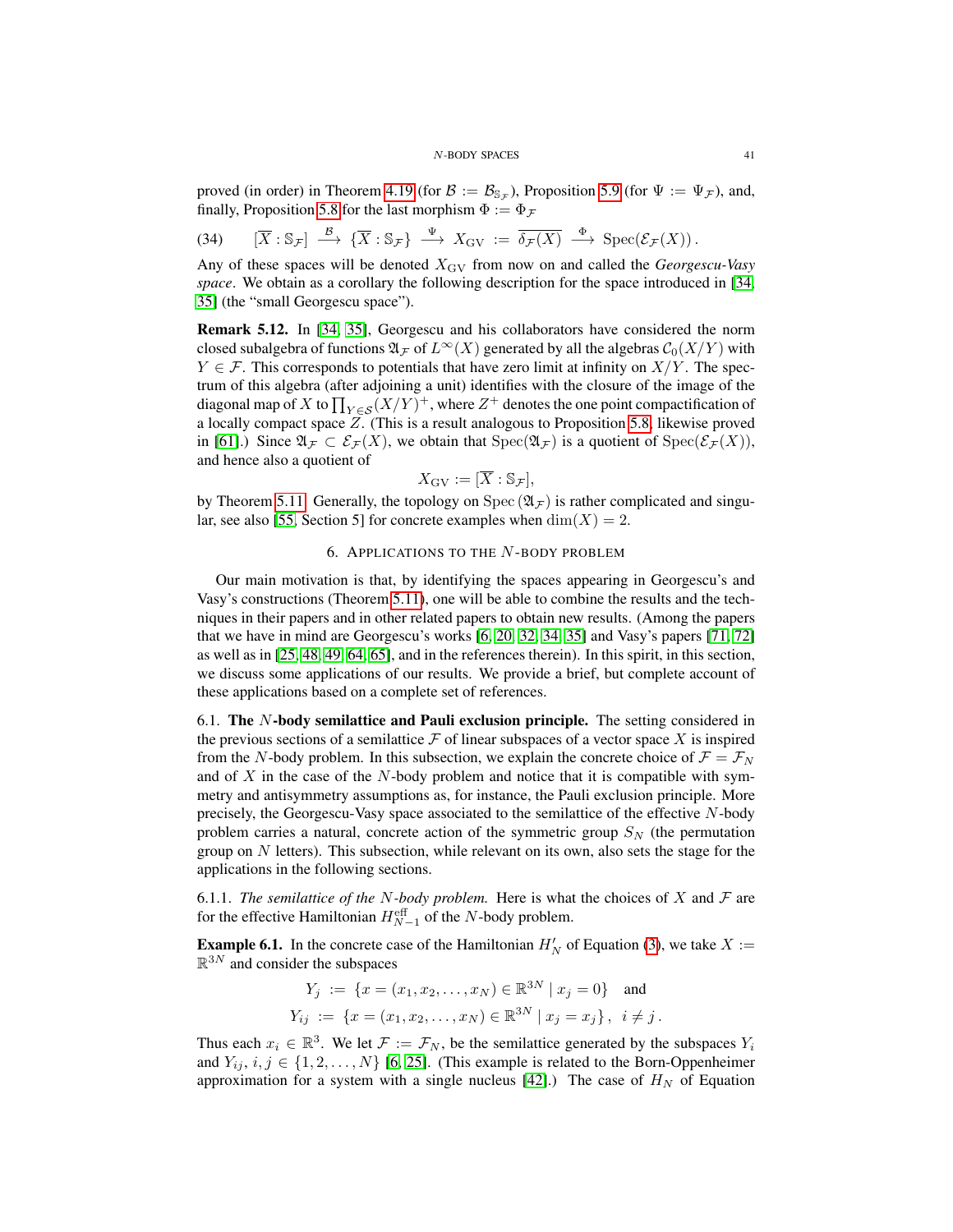[\(1\)](#page-1-2) is very similar: we only consider the subspaces  $Y_{ij}$ . We note, however, that, in this case  $\{0\}$  will not be in the semilattice generated, but the minimal element is the subspace  $\{(x, x, \ldots, x) \mid x \in \mathbb{R}^3\}$ . That is not a real problem, however, since the condition  $\{0\} \in \mathcal{F}$ is imposed only for convenience. Besides, one can always increase  $\mathcal F$  by including also the zero subspace. This problem does not arise in the case of  $H_N'$  or  $H_{N-1}^{\text{eff}}$ . For  $H_{N-1}^{\text{eff}}$ , the semilattice would be more difficult to describe. See the last chapter of [\[6\]](#page-49-0) for a complete treatement of this class of examples.

In particular, our results give the following.

<span id="page-41-0"></span>**Remark 6.2.** Let us consider the case of the Hamiltonian  $H_N'$  of Equation [\(3\)](#page-3-0), the case of the usual N-body Hamiltonian  $H_N$  being completely similar. Let the vector space be  $X := \mathbb{R}^{3N}$  and let the semilattice  $\mathcal{F} := \mathcal{F}_N$  be as in the last example, Example [6.1.](#page-40-3) Let  $\mathbb{S}_{\mathcal{F}_N} := \{ \mathbb{S}_Y \mid Y \in \mathcal{F}_N \}$  be the finite semilattice of closed p-submanifolds of  $\overline{X}$  as in Equation [\(8\)](#page-4-3). Then our results, especially Theorem [4.21](#page-33-1) imply that  $M_N := [\overline{X} : \mathbb{S}_{\mathcal{F}_N}] =$  $X_{\text{GV}}$ , the Georgescu-Vasy space associated to the semilattice  $\mathcal{F}_N$ , will be endowed with natural, smooth actions of the following groups:

- $S_N$ , the symmetric group on  $\{1, 2, \ldots, N\}$ , acting on the variables by permutation;
- GL(3,  $\mathbb{R}$ ) acting diagonally on the components of  $X := \mathbb{R}^{3N}$ ; and
- $X$ , extending the action by translation on itself. (This is valid for all semilattices F of linear subspaces of X, not just for  $\mathcal{F}_N$ , yielding a smooth action of X on  $X_{\rm GV}$ ).

(These actions can also be obtained from Theorem [5.11](#page-39-1) and Proposition [5.10.](#page-39-0)) These actions are easy to obtain at the level of spectra of  $C^*$ -algebras or for the graph-family blow-up, but more difficult to obtain geometrically using iterated blow-ups. In particular, in [\[59\]](#page-50-10), it was formulated the problem of constructing a compactification of  $\mathbb{R}^{3N}$  endowed with the action of the symmetric group as above. Answers to this problem were provided in [\[48,](#page-50-7) [62\]](#page-51-5). The smoothness of these actions is based on Theorem [5.11,](#page-39-1) since the groups act smoothly on each  $\overline{X/Y}$ ,  $Y \in \mathcal{F}$ .

See also [\[11,](#page-49-12) [12,](#page-49-13) [13,](#page-49-14) [18,](#page-49-15) [21,](#page-49-16) [33,](#page-50-17) [36,](#page-50-18) [37,](#page-50-19) [44,](#page-50-20) [45\]](#page-50-21) for physically relevant results that can point out to further extensions of our work, including to Quantum Field Theory on a curved space-time.

6.1.2. *Symmetry, antisymmetry and the Pauli exclusion principle.* As already remarked above, the action of the symmetric group  $S_N$  on  $M_N := [\overline{X} : S_{\mathcal{F}_N}]$  is important for applications. Recall that, in the motivational part of the Introduction, we allowed mixed systems of particles. Some of them will be bosons, in which case the wave function will be symmetric under permuation of two variables corresponding to bosons of the same kind. Other particles will be fermions (for instance, electrons), in which case the wave function is antisymmetric under permutations of two variables corresponding to fermions of the same kind. This is commonly known as the *Pauli exclusion principle*. In total, we consider the subgroup  $\Gamma \subset S_N$  of permutations of particles of the same kind, and we obtain a map  $\chi : \Gamma \to \{-1, +1\}$  such that only functions with

$$
f: \mathbb{R}^{3N} \to \mathbb{C}, \quad f(gx) = \chi(g)f(x)
$$

are allowed as wave functions for physical reason, where  $\Gamma$  acts on  $\mathbb{R}^{3N}$  by permutation of components. It is thus helpful that we have proven, see Theorem [4.21,](#page-33-1) that this Γ-actions extends to the compactification  $M_N$ .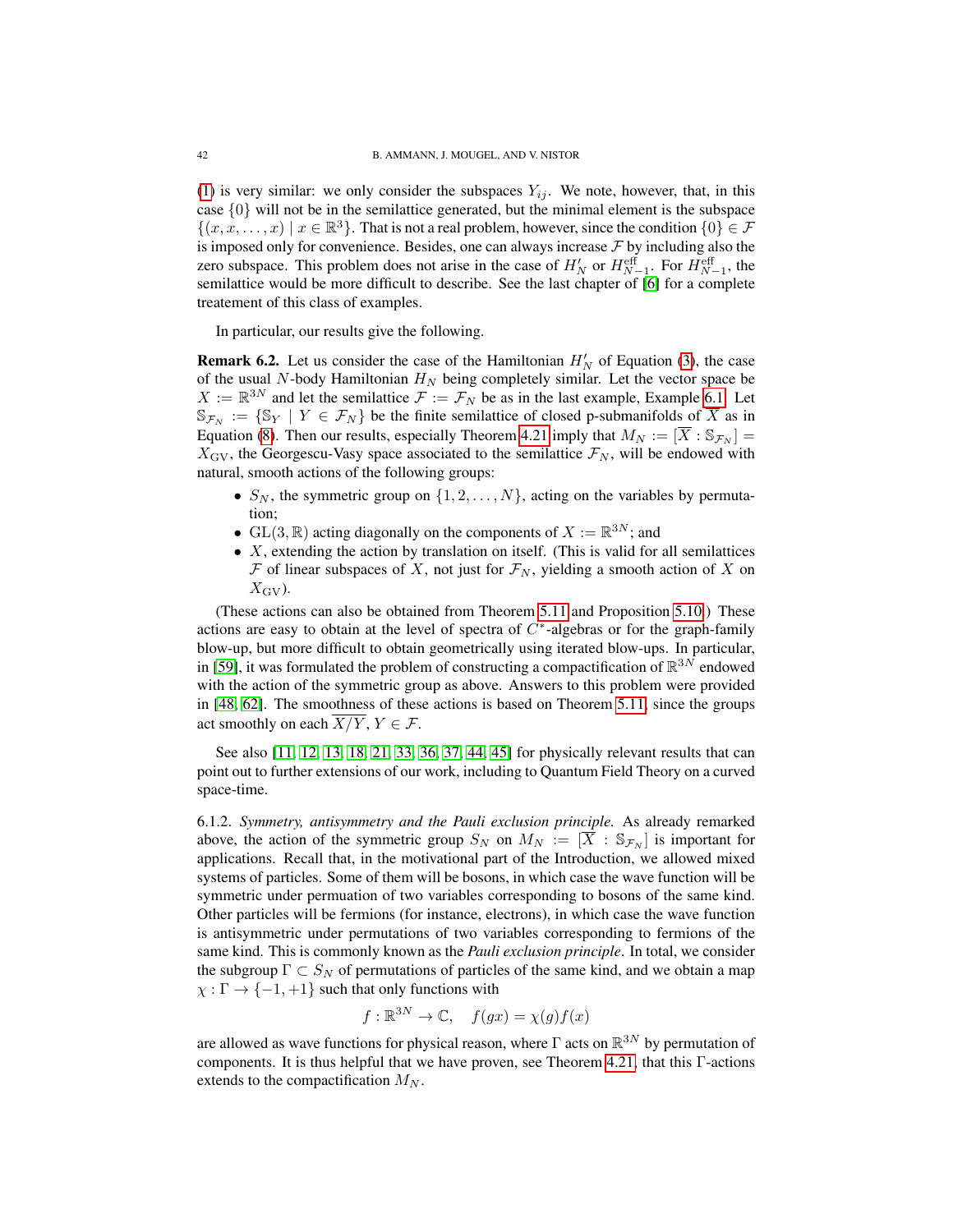In fact the situation becomes slightly more complicated if some particles will have spin, which implies – in mathematical terms – that they are vector valued. As an example, which hopefully is representative of the general case, let us explain the case of  $N$  electrons. As electrons have spin  $1/2$ , we should enlarge the target of the wave function and discuss functions

$$
\Psi: \mathbb{R}^{3N} \to (\mathbb{C}^2)^{\otimes N}.
$$

Here the tensor product is the tensor product over  $\mathbb C$  and the k-th factor models the spin of the k-th electron. Let  $S_N$  act on the target  $(\mathbb{C}^2)^{\otimes N}$  by permutation of the factors, that is,  $g(v_1 \otimes \cdots \otimes v_N) = (v_{g(1)} \otimes \cdots \otimes v_{g(N)})$  and on  $\mathbb{R}^{3N}$  be exchanging the component vectors, more precisely,  $g(x_1, \ldots, x_N)$  to  $(x_{g(1)}, \ldots, x_{g(N)})$ . The Pauli exclusion principle states that the physically allowed wave functions are described by functions satisfying

$$
\Psi(g(x)) = \text{sgn}(g)g(\Psi(x)).
$$

<span id="page-42-0"></span>6.2. Vasy's pseudodifferential calculus and Georgescu's algebra. We will now return to the more general setting of a general semilattice  $\mathcal F$  of linear subspaces of a finitedimensional vector space  $X$ , using the notation of  $(8)$ . Recall that we are assuming, for convenience, that  $\{0\} \in \mathcal{F}$  and  $X \notin \mathcal{F}$  (this is no loss of generality, since our argument works in general but is just a little bit more involved; moreover, the general case can be reduced to this one).

The action of  $X$  by translation on

$$
(35) \t\t X_{\text{GV}} = [\overline{X} : \mathbb{S}_{\mathcal{F}}]
$$

(see Remark [6.2](#page-41-0) and Theorem [4.21\)](#page-33-1) can be used to define Georgescu's algebra and (possibly) Vasy's pseudodifferential calculus, along the lines of Georgescu's method [\[32,](#page-50-3) [34\]](#page-50-4) (see also [\[4\]](#page-48-2)). Let us outline this construction and derive some consequences.

Let  $\mathscr{S}(X)$  denote the Schwartz space of smooth, rapidly decreasing functions on X. Any  $f \in \mathscr{S}(X)$  gives rise to a convolution operator  $f(T) : L^2(X) \to L^2(X)$ ,  $h \mapsto$  $f * h$ . In the notation  $T : X \to \mathcal{L}(L^2(X)), q \mapsto T_q$  stands for the translation operator  $T_qf(x) = f(x+q)$  as, for instance, in [\[34,](#page-50-4) [35\]](#page-50-6). In fact, much more general functions f can be allowed here, such as function whose Fourier transform is a classical symbol. Similarly, a function  $g \in \mathcal{C}(X_{\text{GV}})$  gives rise to a multiplication operator  $M_g$  on  $L^2(X)$ . By results of Georgescu [\[34\]](#page-50-4) (using also Theorem [5.11\)](#page-39-1), Georgescu's algebra  $C(X_{\text{GV}}) \rtimes X$  is the norm closure of the algebra generated by operators of the form  $M_g f(T)$  acting on  $L^2(X)$ . So, if  $\mathcal{L}(\mathcal{H})$  denotes the algebra of bounded operators on a Hilbert space  $\mathcal{H}$ , then we obtain  $\mathcal{C}(X_{\textup{GV}}) \rtimes X \subset \mathcal{L}(L^2(X))$ . The resulting subalgebra  $\mathcal{C}(X_{\textup{GV}}) \rtimes X$ , called crossed product, is norm closed and closed under adjoints, hence is a  $C^*$ -algebra. See [\[34,](#page-50-4) [32\]](#page-50-3) for the details on the link between the crossed product by  $\mathbb{R}^n$  of such a commutative  $C^*$ algebra and operators of the form  $M_g f(T)$ .

If f is such that its Fourier transform is a classical symbol of order m on X, then  $P :=$  $M_q f(T)$  is a pseudodifferential operator. Classically then, its distribution kernel  $k_P \in$  $\mathcal{D}^f$  is a classical conormal distribution in  $I^m(X \times X; X)$ , with X diagonally embedded in  $X \times X$ . (See [\[39\]](#page-50-22) for the definition of (classical) conormal distributions.) The map  $(x_1, x_2) \rightarrow x_1 - x_2$  extends then to a smooth map of pairs  $(X \times X, X) \rightarrow (X_{\text{GV}} \times$  $X; X_{\text{GV}}$ , with the embedding  $X_{\text{GV}} \simeq X_{\text{GV}} \times \{0\} \subset X_{\text{GV}} \times X$ . This embedding sends  $k_P$  to  $g \otimes f$ , and hence  $k_P$  can be identified with a classical conormal distribution in  $I^m(X_{\text{GV}}\times X; X_{\text{GV}})$  (this is a particular case of the construction in [\[4\]](#page-48-2)). Let  $I_c^m(X_{\text{GV}}\times Y)$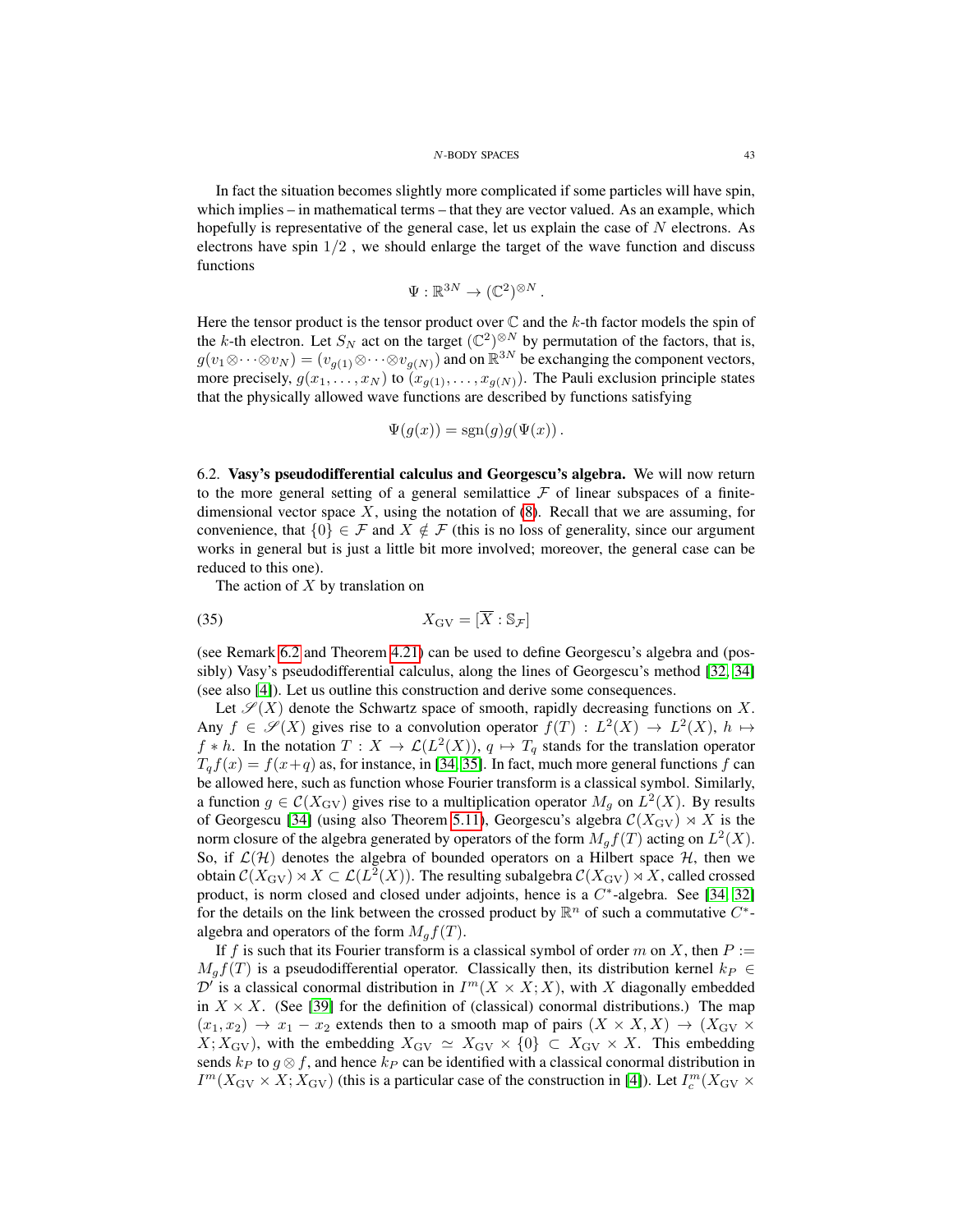$X; X_{\text{GV}}$  be the set of such distributions with compact support. Then it follows that

$$
\Psi_c^{\infty}(X_{\text{GV}}) := I_c^{\infty}(X_{\text{GV}} \times X; X_{\text{GV}}) := \bigcup_{m \in \mathbb{Z}} I_c^m(X_{\text{GV}} \times X; X_{\text{GV}})
$$

is a filtered algebra acting by convolution on (suitable) functions  $X \to \mathbb{C}$  as an algebra of pseudodifferential operators [\[4\]](#page-48-2). (Recall that we are considering only classical conormal distributions and the index "c" comes from "compact support." Vasy's N-body calculus  $\Psi_N^{\infty}(X)$  is certainly bigger and better than  $I_c^{\infty}(X_{\text{GV}} \times X; X_{\text{GV}})$  in the sense that it contains the resolvents of its  $L^2$ -invertible operators. Let

$$
I_c^{-\infty}(X_{\text{GV}} \times X; X_{\text{GV}}) \subset \mathscr{S}(X) \otimes_{\pi} C^{\infty}(X_{\text{GV}}) \subset I^{-\infty}(X_{\text{GV}} \times X; X_{\text{GV}})
$$

be the projective tensor product. We have good reasons to believe and hence we conjecture that Vasy's N-body calculus can be identified with

(36) 
$$
\Psi_{NB}^{\infty}(X_{\text{GV}}) := I_c^{\infty}(X_{\text{GV}} \times X; X_{\text{GV}}) + \mathscr{S}(X) \otimes_{\pi} \mathcal{C}^{\infty}(X_{\text{GV}}).
$$

We need to include  $\mathscr{S}(X) \otimes_{\pi} C^{\infty}(X_{\text{GV}}) := \mathscr{S}(X; C^{\infty}(X_{\text{GV}}))$  on the right hand side to accomodate operators of the form  $M_q f(T)$  with  $f \in \mathscr{S}(X)$  *with non-compact support,* since  $M_g f(T) \in I_c^m(X_{\text{GV}} \times X; X_{\text{GV}})$  if, and only if, f is compactly supported (recall that  $\hat{f}$  is a classical symbol of order m).

## <span id="page-43-0"></span>Proposition 6.3. *We define*

$$
\Psi_{NB}^n(X_{\text{GV}}) := I_c^n(X_{\text{GV}} \times X; X_{\text{GV}}) + \mathscr{S}(X) \otimes_{\pi} C^{\infty}(X_{\text{GV}}).
$$

*The space*  $\Psi_{NB}^{\infty}(X_{\text{GV}}) := \bigcup_{k} \Psi_{NB}^{k}(X_{\text{GV}})$  *is a filtered algebra that is closed under holomorphic functional calculus. Let* D *be a strongly elliptic differential operator of order*  $m > 0$ , with constant coefficients and  $v_Y \in C^\infty(\overline{X/Y})$ . Then  $H'_N := D + \sum_{Y \in \mathcal{F}} v_Y \in$  $\Psi_{NB}^{m}(X_{\text{GV}})$ . *Consequently, for all*  $\lambda \notin \text{Spec}(H_N')$ *, we have* 

$$
(H'_N - \lambda)^{-1} \in \Psi_{NB}^{-m}(X_{\text{GV}}) := I_c^{-m}(X_{\text{GV}} \times X; X_{\text{GV}}) + \mathscr{S}(X) \otimes_{\pi} C^{\infty}(X_{\text{GV}}).
$$

In the case  $X := \mathbb{R}^{3N}$  and  $\mathcal F$  ans in the N-body problem, the action of the symmetric group  $S_N$  on  $X$  induces an order-preserving automorphism of the algebra  $\Psi_{NB}^{\infty}(X_{\mathrm{GV}})$ .

*Proof.* (Sketch) There are two main things to prove here: first, that the convolution product makes  $\mathscr{S}(X)\otimes_{\pi} \mathcal{C}^{\infty}(X_{\text{GV}}):=\mathscr{S}(X;\mathcal{C}^{\infty}(X_{\text{GV}}))$  an algebra and, second, that it is stable for holomorphic functional calculus (equivalently in this case, that the algebra with adjoint unit contatins the resolvents of its  $L^2$ -invertible elements). The first question is answered by noticing that the action of X on  $\mathcal{C}^{\infty}(\overline{X/Y})$  is with polynomial growth (this is quite unusual for the action of  $X$  on a manifold!) and hence it is again with polynomial growth on  $X_{\text{GV}}$  in view of our Theorem [5.11.](#page-39-1) The second question is answered by using the results of [\[51\]](#page-50-23) as follows. We consider three families of operators on  $L^2(X_{\text{GV}} \times X)$ , possible unbounded (so not defined everywhere). Let  $A_1$  be the set of differential operators on  $X_{\text{GV}}$ , let  $A_2$  the set of multiplication operators with polynomials on X and, finally, let  $A_3$ be the set of constant coefficients differential operators on  $X$ . Then

$$
\mathscr{S}(X) \otimes_{\pi} C^{\infty}(X_{\text{GV}}) := \left\{ f \in C(X_{\text{GV}}) \rtimes X \middle| [[f, P_1], P_2] P_3 \text{ is bounded } P_j \in A_j \right\}.
$$

The results of [\[51\]](#page-50-23), especially Theorems 2 and 3, then give that  $\mathscr{S}(X) \otimes_{\pi} C^{\infty}(X_{\text{GV}})$  is spectrally invariant (*i. e.,* stable under holomorphic functional calculus).

We ignore if one can replace in the resolvent estimate of the last proposition  $H'_N$  with  $H_N$  or with  $H_{N-1}^{\text{eff}}$ , which are not in  $\Psi_{NB}^{\infty}(X_{\text{GV}})$ , since these operators allow for Coulomb singularities in the potential. This brings us to one of our main reasons for considering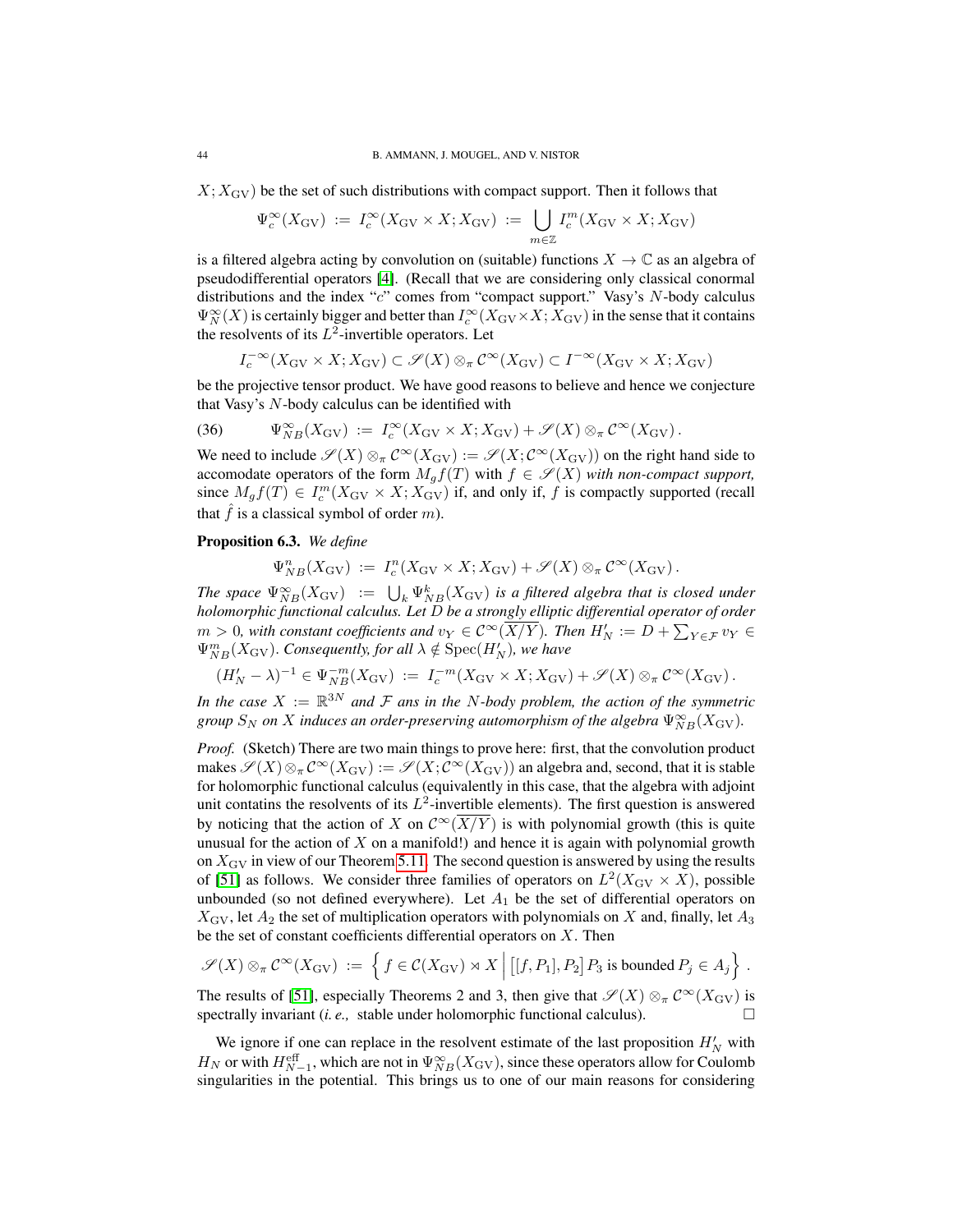Georgescu's algebras  $\mathcal{E}_\mathcal{F}(X) \rtimes X$  instead of a pseudodifferential calculus (and one of the reasons why we may need to take norm closures), namely, that Georgescu's algebra does not suffer from this deficiency, and, in fact, one has

<span id="page-44-1"></span>(37) 
$$
(H_N - \lambda)^{-1} \in \mathcal{E}_{\mathcal{F}}(X) \rtimes X, \quad \lambda \notin \operatorname{Spec}(H_N).
$$

[\[6,](#page-49-0) [34,](#page-50-4) [32\]](#page-50-3) (this is a consequence of Hardy's inequality and is explained also in [\[35\]](#page-50-6)). Of course, the above proposition provides a much more precise result, when applicable, but is also much more difficult to prove than the relation of Equation [\(37\)](#page-44-1). Let us notice, moreover, that  $\mathcal{E}_{\mathcal{F}}(X) \rtimes X$  is the norm closure of  $\Psi_{NB}^{-1}(X_{\text{GV}})$  in  $\mathcal{L}(L^2(X))$ , the algebra of bounded operator on  $L^2(X)$ .

<span id="page-44-0"></span>6.3. Connections to the HVZ theorem. The algebras considered in the previous subsection were introduced, in part, in order to obtain conceptual proofs and extensions of the classical HVZ theorem, named after Hunziker, van Winter, and Zhislin, describing the essential spectrum of N-body Hamiltonians  $H$  [\[25,](#page-49-3) [26,](#page-49-2) [32,](#page-50-3) [65,](#page-51-11) [69\]](#page-51-1). It is well-known that the operators H considered here are self-adjoint. We have that  $\lambda$  *is not* in the essential spectrum of H if, and only if,  $H - \lambda$  is Fredholm. Our next application is of a conceptual nature on how to relate the HVZ theorem with other classical Fredholm results in PDE theory. There exist many refinements of the HVZ theorem, in the simple setting of an atom with N-electrons, we refer to [\[69,](#page-51-1) Section 11, Theorem 11.2]; for a more general version see [\[68,](#page-51-0) Theorem XIII.12]. The HVZ theorem determines the essential spectrum of the Hamiltonian  $H_N$  in terms of other, simpler Hamiltonians  $H_{N_\alpha}$ , where  $\alpha$  ranges over a certain index set. The operators  $H_{N_{\alpha}}$  are usually called "limit operators," and can indeed be obtained as strong limits of translations of  $H_N$ . Very powerful generalizations of the HVZ theorem were obtained by Georgescu (using  $C^*$ -algebras [\[6,](#page-49-0) [32,](#page-50-3) [35\]](#page-50-6)) and by many other authors – more on this below.

Nowadays, there are many results telling us when (pseudo)differential operators on noncompact or singular spaces are Fredholm, and typically they are also in terms of certain "generalized limit operators", the terminologies "indicial operator" or "normal symbol" are also used by Melrose and Schulze independently. We refer to [\[52\]](#page-50-24) for a overview and comparison between these two approach. Results of this type go back at least to Kondratiev's 1967 celebrated paper [\[46\]](#page-50-25). Some of the strongest current results are based on groupoids, see [\[16,](#page-49-17) [17,](#page-49-18) [63\]](#page-51-12) and the references therein. We also refer to [\[19,](#page-49-19) [65\]](#page-51-11) for the case when the groupoid is obtained from the action of a group on a space, as it is our case in this paper. The results are in terms of orbits, their isotropies, and the induced operators. In fact, each of these induced operators, referred to as "a generalized limit operator" above, acts on the product of the corresponding orbit with the corresponding isotropy group and is invariant with respect to that group.

A natural question is to reconcile the classical results on  $H<sub>N</sub>$  using limit operators with the classical PDEs results based on "generalized limit operators". This is almost done by [\[70\]](#page-51-3), except that it is not clear whether the resolvents of  $H_N$  belong to Vasy's pseudodifferential calculus. (We do know, however, that the resolvents of  $H_N$  belong to the norm closure of the pseudodifferential calculus introduced in the previous subsection, as discussed in the previous subsection. Note that here we are using our Theorem [5.11.](#page-39-1))

The Fredholm results just mentioned, do apply, however, also to the norm closure of the corresponding pseudodifferential calculi, and hence, in principle, the HVZ theorem could then be obtained from the structure of the orbits of the action of X on  $X_{\text{GV}} := [X : \mathbb{S}_{\mathcal{F}}]$ and their isotropies (both the orbits and the isotropies are linear subspaces of  $X$ ) and the explicit form of the generalized limit operators. However, in order not to increase too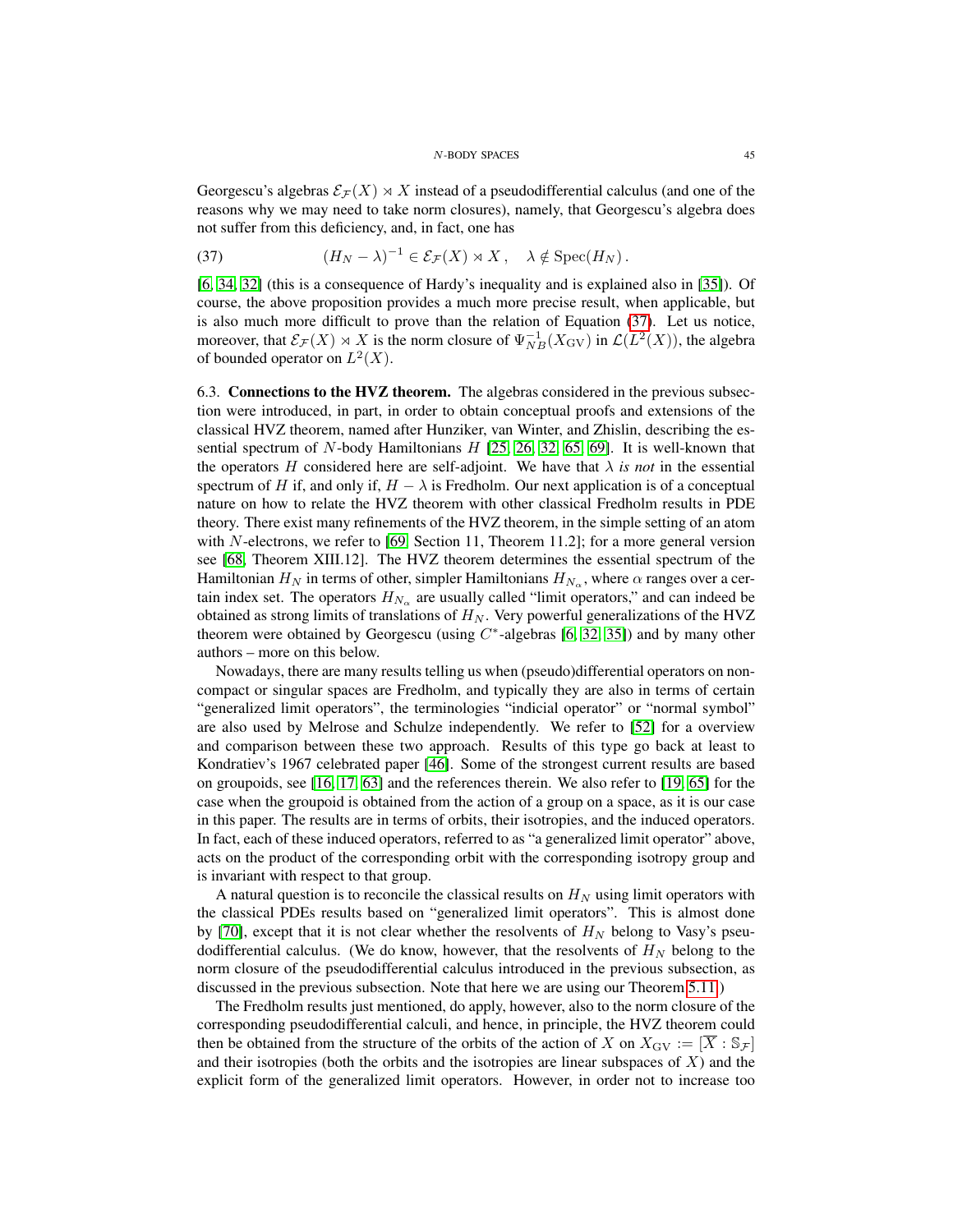much the length of this paper, we leave this for a future publication. Nevertheless, it is interesting to point out that this approach has the potential to provide Fredholm conditions for the restrictions of  $H_N$  and its variants to the isotypical components of the action of  $S_N$ or some subgroup of  $S_N$ . Results in this direction (for operators on compact manifolds) were recently obtained in [\[9,](#page-49-20) [8,](#page-49-21) [10\]](#page-49-22). See also [\[19,](#page-49-19) [22,](#page-49-23) [35,](#page-50-6) [60,](#page-50-26) [61,](#page-51-4) [63\]](#page-51-12) for related results.

<span id="page-45-0"></span>6.4. A regularity result for bound states. An application of our results to regularity for bound states for Schrödinger operators with inverse square potentials is contained in our recent preprint [\[5\]](#page-49-10). Here we just quickly explain the result. Let

(38) 
$$
\overline{\mathcal{F}} := \left\{ \overline{Y} \middle| Y \in \mathcal{F} \right\},
$$

which is a clean semilattice that we endow with an admissible order. Let also

(39) 
$$
X_{\mathcal{F}} := \left[ X_{\mathrm{GV}} : \overline{\mathcal{F}} \right] = \left[ \overline{X} : \mathbb{S}_{\mathcal{F}} \cup \overline{\mathcal{F}} \right].
$$

For instance, if  $\mathcal{F} = \left\{ \{0\}, Y_1, Y_2 \right\}$  with  $Y_1 \subset Y_2$ , then  $X_{\mathcal{F}} = \left[ \overline{X} : \mathbb{S}_{Y_1}, \mathbb{S}_{Y_2}, \{0\}, \overline{Y}_1, \overline{Y}_2 \right]$ . Our results then show that  $[\overline{X} : \mathbb{S}_{Y_1}, \mathbb{S}_{Y_2}, \{0\}, \overline{Y}_1, \overline{Y}_2] \simeq [\overline{X} : \{0\}, \mathbb{S}_{Y_1}, \overline{Y}_1, \mathbb{S}_{Y_2}, \overline{Y}_2].$ See also [\[48\]](#page-50-7).

For each  $Y \in \mathcal{F}$ , let  $a_Y, b_Y \in C^\infty(X_\mathcal{F})$  and let  $d_Y$  denote the distance to Y in some fixed euclidean metric on X. Let also  $c \in C^{\infty}(X_{\mathcal{F}})$ . A function of the form

<span id="page-45-2"></span>(40) 
$$
V(x) := \sum_{Y \in \mathcal{F}} (a_Y(x) d_Y(x)^{-2} + b_Y(x) d_Y(x)^{-1}) + c(x)
$$

will be called an *inverse square potential (associated to the semilattice* F*)*. Let

(41) 
$$
\rho(x) := \min \left\{ \text{dist}(x, \bigcup \mathcal{F}), 1 \right\}
$$

where  $dist(x, \cup \mathcal{F})$  is the distance to x to  $\mathcal F$  in some euclidean metric on X. The following result (which combines techniques of this paper with those in [\[1\]](#page-48-1)) was proved in [\[5\]](#page-49-10).

,

<span id="page-45-1"></span>Theorem 6.4. *Let* D *be a second order strongly elliptic operator with constant coefficients. Let* V *be an inverse square potential associated to the semilattice* F *of linear subspaces of the euclidean space* X see Equation [\(40\)](#page-45-2),  $\rho(x) := \min{\text{dist}(x, \bigcup \mathcal{F}), 1\}$ , and assume  $u \in L^2(X)$  is an eigenfunction of  $D + V$ , that is  $(D + V)u = \lambda u$  on  $X \setminus \bigcup \mathcal{F}$  for some  $\lambda \in \mathbb{C}$ *, then, for all multi-indices*  $\alpha$ *, we have* 

$$
\rho^{|\alpha|}\partial^{\alpha}u \in L^2(X)\,.
$$

Our theorem covers, of course, the case of the operators  $H_N$  and  $H_{N-1}^{\text{eff}}$  of Equations [\(1\)](#page-1-2) and [\(2\)](#page-1-3) (for  $D = -\Delta$ ). Also, we note that, since V is not assumed to be real valued, we do not necessarily have  $\lambda \in \mathbb{R}$ . The regularity of bound states and, in general, the geometry of the Georgescu–Vasy space  $X_{\text{GV}} = [X : S_{\mathcal{F}}]$  may be useful for approximation purposes. In fact, another, related motivation of our work is the approximation of the isolated eigenfunctions of N-body Hamiltonians using the Finite Element Method. The role of the Georgescu–Vasy space  $X_{\text{GV}}$  here is to provide a good underlying support for the construction of the approximation spaces. This is very tentative yet, but see [\[30,](#page-49-24) [38,](#page-50-27) [40,](#page-50-28) [74\]](#page-51-13) for some results in this direction, including more references.

A first motivation for inverse square potentials comes from relativistic physics, where operators of the form "Dirac plus Coulomb potential" are used. The square of these operators will be an operator with inverse square potentials of the type covered by Theorem [6.4.](#page-45-1) See also [\[40\]](#page-50-28) and, especially, the recent paper by Derezinski and Richard [\[27\]](#page-49-25) and the references therein for further physical motivation for inverse square potentials.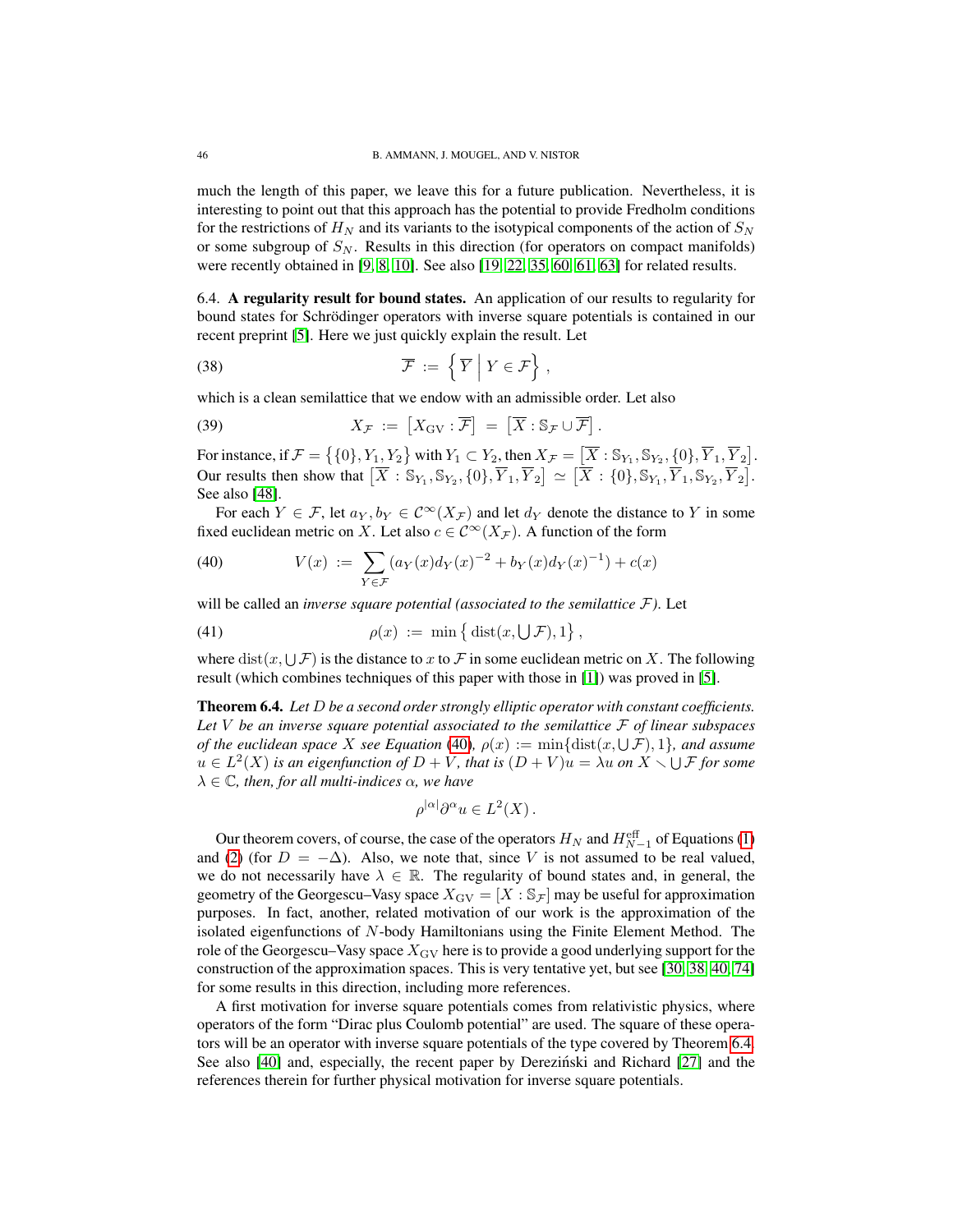#### APPENDIX A. PROPER MAPS

<span id="page-46-0"></span>We now provide a characterization of proper maps used in the main body of the paper. Let  $f: X \to Y$  be a continuous map between two Hausdorff spaces. Recall that f is called *proper* if  $f^{-1}(K)$  is compact for every compact subset  $K \subset Y$ .

**Lemma A.1** (Generalizes [\[53,](#page-50-29) Prop 4.32]). *Let*  $f : X \rightarrow Y$  *be a continuous map between two Hausdorff spaces with* Y *locally compact. If* f *is proper, then* f *is closed.*

In [\[53,](#page-50-29) Prop 4.32] the lemma is stated with the additional requirement that  $X$  be locally compact. However in the proof the locally compactness of  $X$  is not needed. We omit the proof since we will apply the lemma only when  $X$  is locally compact.

<span id="page-46-5"></span>**Corollary A.2.** *Let*  $f : X \to Y$  *be a continuous injective map between two Hausdorff spaces with* Y *locally compact. If* f *is proper, then* f *is a homeomorphism onto its image.*

*Proof.* The map  $f: X \to f(X)$  is bijective continuous and closed and thus a homeomor- $\Box$ 

We shall say that f is *locally proper* if, for every  $y \in Y$ , there exists an open neighborhood  $V_y$  of y in Y such that the map  $f^{-1}(V_y) \to V_y$  induced by f is proper.

<span id="page-46-4"></span>**Lemma A.3.** *Let*  $f: X \to Y$  *be a continuous map between two Hausdorff spaces with* Y *locally compact. Then* f *is proper if, and only if, it is locally proper.*

*Proof.* Clearly, every proper map is locally proper, by definition. Let us assume that f is locally proper and let  $K \subset Y$  be a compact subset. For any  $y \in K$  we choose the open neighborhood  $V_y$  as in the definition of a locally proper map. As Y is locally compact, there is an open neighborhood  $W_y$  of y in  $V_y$  such that its closure  $\overline{W}_y$  in Y is a compact subset of  $V_y$ . The local properness of f together with the choice of  $V_y$  implies that  $f^{-1}(\overline{W}_y \cap K)$ is compact. By the compactness of K we can choose  $y_1, \ldots, y_N$  such that K is covered by  $(W_{y_j})_{1 \leq j \leq N}$ . Then  $K = \bigcup_{j=1}^N (\overline{W}_{y_j} \cap K)$ . Hence

$$
f^{-1}(K) = \bigcup_{j=1}^{N} f^{-1}(\overline{W}_{y_j} \cap K)
$$

<span id="page-46-1"></span>is also compact. This completes the proof.

APPENDIX B. MORE ON SUBMANIFOLDS OF MANIFOLDS WITH CORNERS

We discuss here a few other notions of submanifolds and the relation to our concept of weak submanifold. While this is not needed for the proof of the main result, we hope the interested reader will find this material useful.

<span id="page-46-2"></span>B.1. Submanifolds in Melrose's sense. We begin with Melrose's concept of a submanifold in a manifold with corners, following [\[56,](#page-50-9) Definition 1.7.3].

<span id="page-46-3"></span>Definition B.1. A subset S of a manifold with corners M of dimension n is a *submanifold (in the sense of manifolds with corners)* if, for every  $p \in S$ , there exists  $0 \leq k \leq n$  and a (corner) chart  $\phi: U \to \Omega \subset \mathbb{R}^n_k := [0, \infty)^k \times \mathbb{R}^{n-k}$ , numbers  $n' \leq n$  and  $k' \leq n'$ , and a matrix  $G \in GL(n, \mathbb{R})$  such that

(1) 
$$
p \in U
$$
  
\n(2)  $G\left(\mathbb{R}_{k'}^{n'} \times \{0\}\right) \subset \mathbb{R}_{k}^{n}$ .  
\n(3)  $\phi(S \cap U) = G\left(\mathbb{R}_{k'}^{n'} \times \{0\}\right) \cap \Omega$ .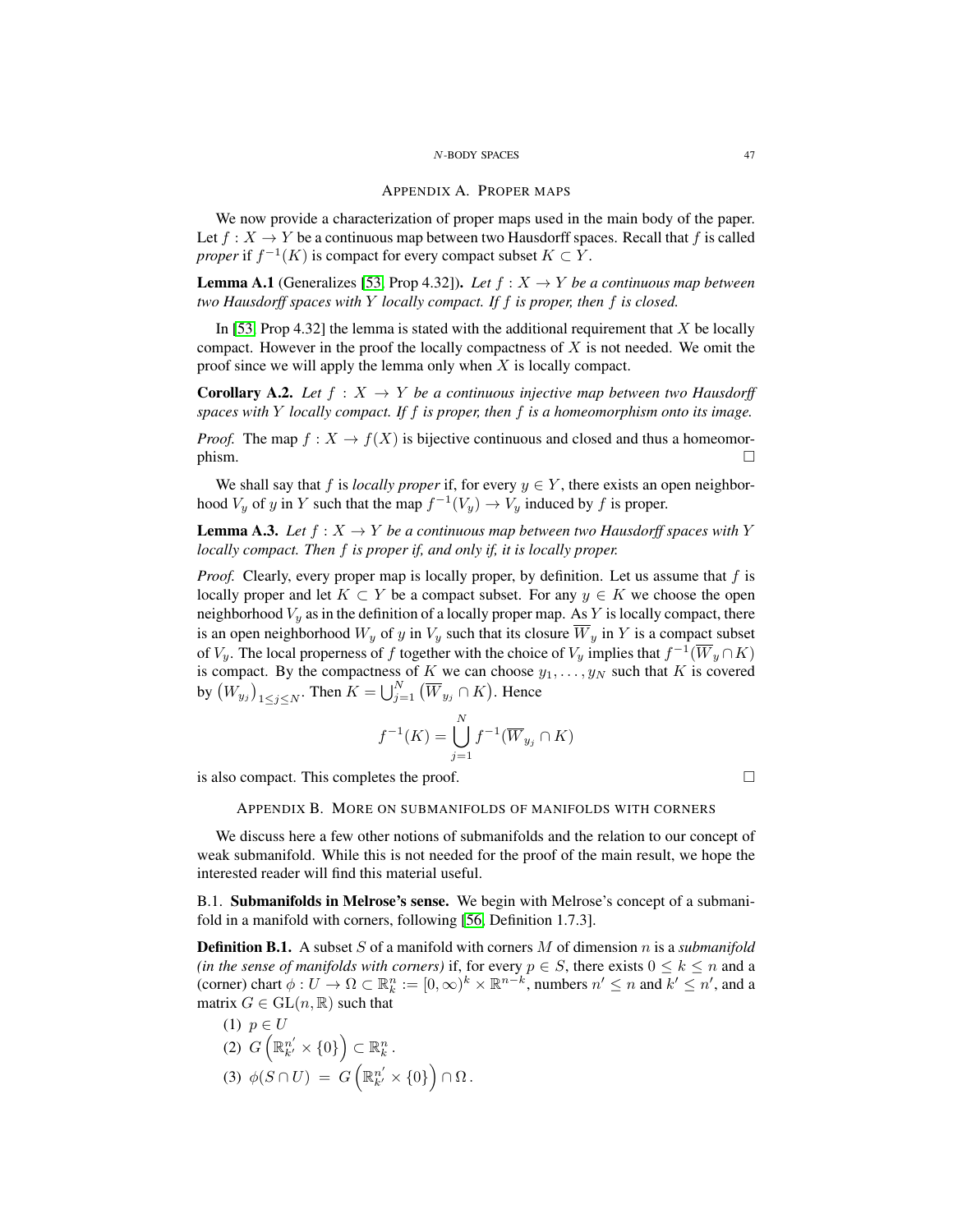Obviously, every submanifold in the sense of manifolds with corners is a weak submanifold, see Definition [2.10.](#page-10-2) In [\[56\]](#page-50-9) all submanifolds are submanifolds in the sense of Definition [2.10,](#page-10-2) see *e. g.,* Lemma [2.11.](#page-11-2) In Remarks [2.12](#page-11-0) [\(a\)](#page-11-1) we explained that any weak submanifold of a manifold with corners inherits an atlas, and thus this also applies to submanifolds in the above sense. However, it can be shown [\[50\]](#page-50-14) that many submanifolds in our article are not submanifolds in the sense of manifolds with corners, but only weak submanifolds, as defined in Definition [2.10.](#page-10-2) In Example [B.3](#page-47-1) we provide an example of a weak submanifold of  $\mathbb{R}_1^2$  that is not one in the sense of Definition [B.1.](#page-46-3)

<span id="page-47-3"></span>**Example B.2** (Diagonal). Let N be a manifold with corners. Then  $M := N \times N$  is also a manifold with corners. Consider the diagonal  $\Delta_N := \{(p, p) \in M \mid p \in N\}$ . Then  $\Delta_N$ is a submanifold of  $M$  in the sense of manifolds with corners.

The following provides examples of weak submanifolds that are not submanifolds in the sense of Definition [B.1.](#page-46-3)

## <span id="page-47-2"></span><span id="page-47-1"></span>Examples B.3.

- (1) The function  $f : \mathbb{R}_1^2 := [0, \infty) \times \mathbb{R} \to \mathbb{R}_1^2$ ,  $f(x, y) := (x + y^2, y)$ , is an injective immersion. It is a homeomorphism onto its image  $S := f(\mathbb{R}^2_1)$ . However, it can be easily seen that S is not a submanifold of  $\mathbb{R}_1^2$  in the sense of manifolds with corners. On the other hand S is a submanifold of  $\mathbb{R}^2$  in the sense of manifolds with corners.
- (2) The function  $f(x) := (x, x^2)$  defines a injective immersion  $\mathbb{R}^1_1 \to \mathbb{R}^2_2$ . It is a homeomorphism onto its image  $S := f(\mathbb{R}^1_1)$ . However, S is not a submanifold  $\mathbb{R}_2^2$  in the sense of manifolds with corners. On the other hand S is a submanifold of  $\mathbb{R}_1^2$  and of  $\mathbb{R}^2$  in the sense of manifolds with corners.

In our article injective immersion which are a homeomorphism to its image, play an important role. Recall the following classical fact for manifolds N and M *without boundary and without corners*:

(∗)  $\int$  If  $f : N \to M$  is an injective immersion, then  $f(N)$  is a submanifold if, and only if, f maps N homeomorphically to  $f(N)$ .

Examples [B.3](#page-47-1) show that  $(*)$  does no longer hold if M and N are manifolds with corners and if we understand the word "submanifold" in the sense of Definition [B.1.](#page-46-3) On the other, we proved in Proposition [2.13](#page-12-0) that (∗) holds for manifolds with corners, if we replace "a submanifold" by "a weak submanifold."

<span id="page-47-0"></span>B.2. Other classes of submanifolds. For comparison and completness, we recall now the definitions of some further classes of submanifolds. The reason the reader might be interested in these concepts is that the concept of a submanifold in the sense of Definition [B.1](#page-46-3) seems to be too unspecific and the concept of a p-submanifold (Definition [2.15\)](#page-13-0) seems to be sometimes too restrictive. A first alternative is the concept of a "wib-submanifold", where "wib" stands for a submanifold *without an interior boundary.*

**Definition B.4.** A submanifold  $S ⊂ M$  is called a *wib-submanifold* or a *submanifold without interior boundary* if it can be defined locally in suitable charts as the kernel of a linear function. More precisely:  $S \subset M$  is a *wib-submanifold* if, for every  $x \in S$ , there exists a (corner) chart  $\phi: U \to \Omega \subset \mathbb{R}^n_k$ , and a linear subspace L of  $\mathbb{R}^n$ , such that

- (1)  $x \in U$  and
- (2)  $\phi(S \cap U) = L \cap \Omega$ .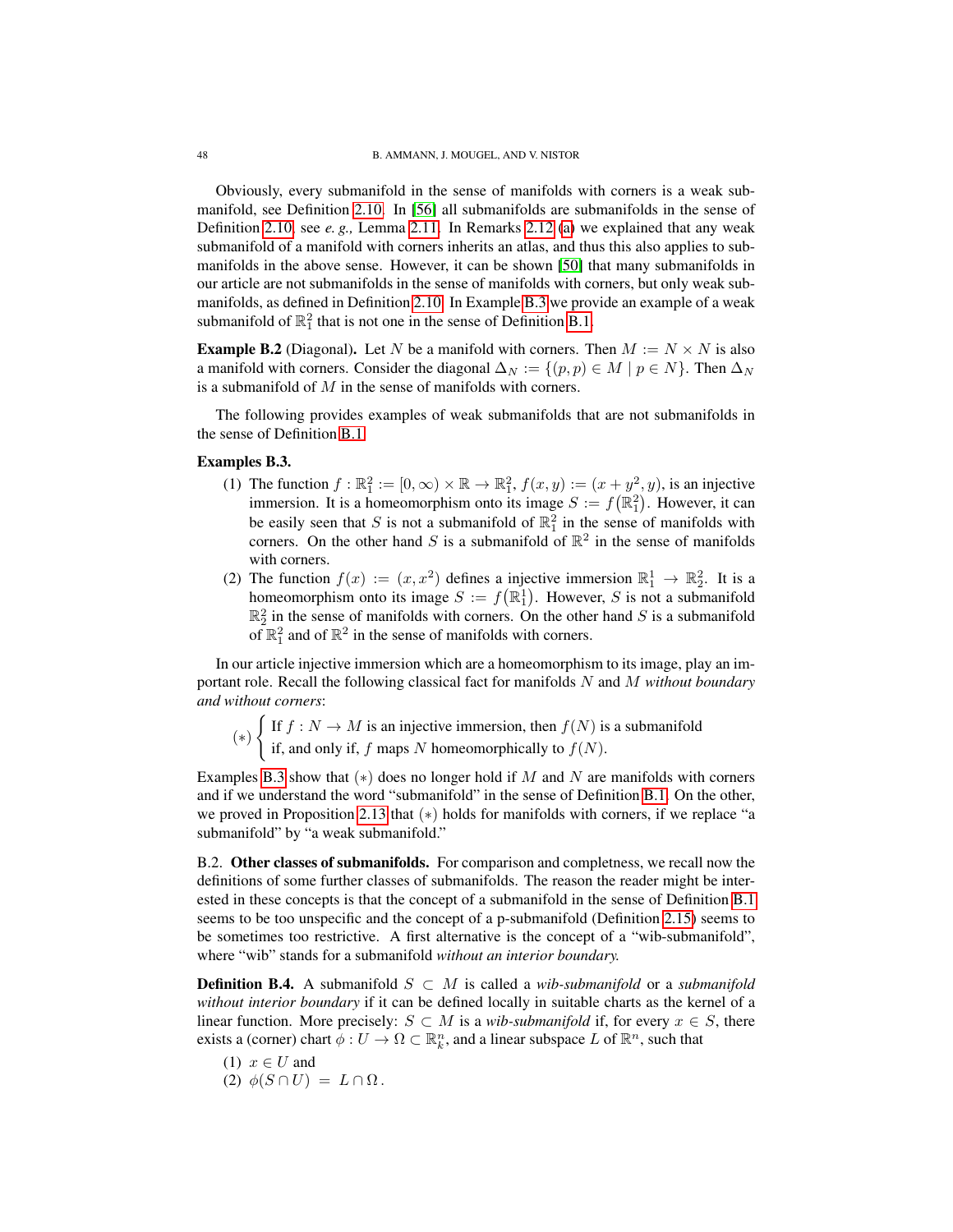If  $G \in \mathrm{GL}(n,\mathbb{R})$  is as in Definition [B.1,](#page-46-3) then we necessarily have  $L = G \left( \mathbb{R}^{n'} \times \{0\} \right)$ . If  $x \in S \cap U$ , then  $n' := \dim(L)$  is the dimension of S in x defined above. Obviously all p-submanifolds are wib-manifolds, which can be easily seen by defining the  $L$  in the definition above as the linear extension of  $L_I$  in Definition [2.15.](#page-13-0)

**Remark B.5.** In the above definition, we explicitly required  $S$  to be a submanifold. To justify this requirement, we will give an example of a closed subset  $S \subset M$  that is not a submanifold, but fulfills all other requirements of the definition of a wib-submanifold. Indeed, let

$$
K := \{ (x_1, x_2, x_3) \in \mathbb{R}^3 \mid x_1 \ge 0, x_2 \ge 0, x_1 \le x_3, x_2 \le x_3 \},
$$

which is a cone over a square. The map  $f : \mathbb{R}^3 \to \mathbb{R}^4$ ,  $f(x_1, x_2, x_3) = (x_1, x_2, x_3$  $x_1, x_3 - x_2$ ) has the property  $f^{-1}(\mathbb{R}^4_4) = K$ . Then for  $\phi = id$ ,  $x = 0$ , and  $L := f(\mathbb{R}^3)$ all requirements of the definition are satisfied, but  $S := f(K)$  is not a submanifold of  $\mathbb{R}_4^4$ . It it were a submanifold, then its dimension would have to be 3, and then any boundary point of S is in at most 3 closed boundary hyperfaces. But  $0 \in S$  is in 4 closed boundary hyperfaces of S.

<span id="page-48-5"></span>Remark B.6. Note that Melrose also introduces the notions d-submanifold [\[56,](#page-50-9) Def. 1.7.4] and b-submanifold [\[56,](#page-50-9) Def. 1.12.9], whose definitions will not be recalled here. They satisfy

S is a p-submanifold  $\implies$  S is a d-submanifold  $\implies$  S is a b-submanifold

 $\implies$  S is a submanifold  $\implies$  S is a weak submanifold.

However there are wib-manifolds that are not b-submanifolds, such as Melrose's example of the submanifold  $\{x_3 = x_1 + x_2\} \in \mathbb{R}_3^3$ . There are d-manifolds that are no wibmanifolds, for instance,  $\mathbb{R}_1^1 = [0, \infty) \subset \mathbb{R}$  or any surface with boundary in  $\mathbb{R}^3$ . However all p-submanifolds introduced below are d-submanifolds and wib-submanifolds. Melrose shows that the diagonal  $\Delta_N$  is a b-submanifold of  $N \times N$ , but in general not a d-submanifold. It follows that  $\Delta_N$  is not a p-submanifold.

Remark B.7. Let us remark that the concept of a *tame* submanifold considered in [\[2,](#page-48-3) Sec. 2.3] is a concept of a submanifold in an essentially different sense, it is actually a more restrictive notion of submanifold than the ones encountered in this paper. All notions of submanifolds discussed so far involve properties that may or may not hold for a subset N of a manifold with corners M. In contrast to this, tame submanifolds in  $[2, \text{Sec. } 2.3]$  $[2, \text{Sec. } 2.3]$ are submanifolds of a *Lie manifold*  $(M, A)$ , where M is a manifold with corners and A is a Lie algebroid on M with some compatibility conditions. Whether a subset N of M is a tame submanifold of  $(M, A)$  or not depends also on the Lie algebroid A. In any case, a tame submanifold will have a tubular neighborhood in the strongest sense. Similar remarks apply to the  $A(G)$ -tame submanifolds considered in [\[66\]](#page-51-6).

#### <span id="page-48-0"></span>**REFERENCES**

- <span id="page-48-1"></span>[1] B. Ammann, C. Carvalho, and V. Nistor. Regularity for eigenfunctions of Schrödinger operators. Lett. Math. *Phys.*, 101(1):49–84, 2012.
- <span id="page-48-3"></span>[2] B. Ammann, A. D. Ionescu, and V. Nistor. Sobolev spaces on Lie manifolds and regularity for polyhedral domains. *Doc. Math.*, 11:161–206, 2006.
- <span id="page-48-4"></span>[3] B. Ammann, R. Lauter, and V. Nistor. On the geometry of Riemannian manifolds with a Lie structure at infinity. *Int. J. Math. Math. Sci.*, 2004(1-4):161–193, 2004.
- <span id="page-48-2"></span>[4] B. Ammann, R. Lauter, and V. Nistor. Pseudodifferential operators on manifolds with a Lie structure at infinity. *Ann. of Math. (2)*, 165(3):717–747, 2007.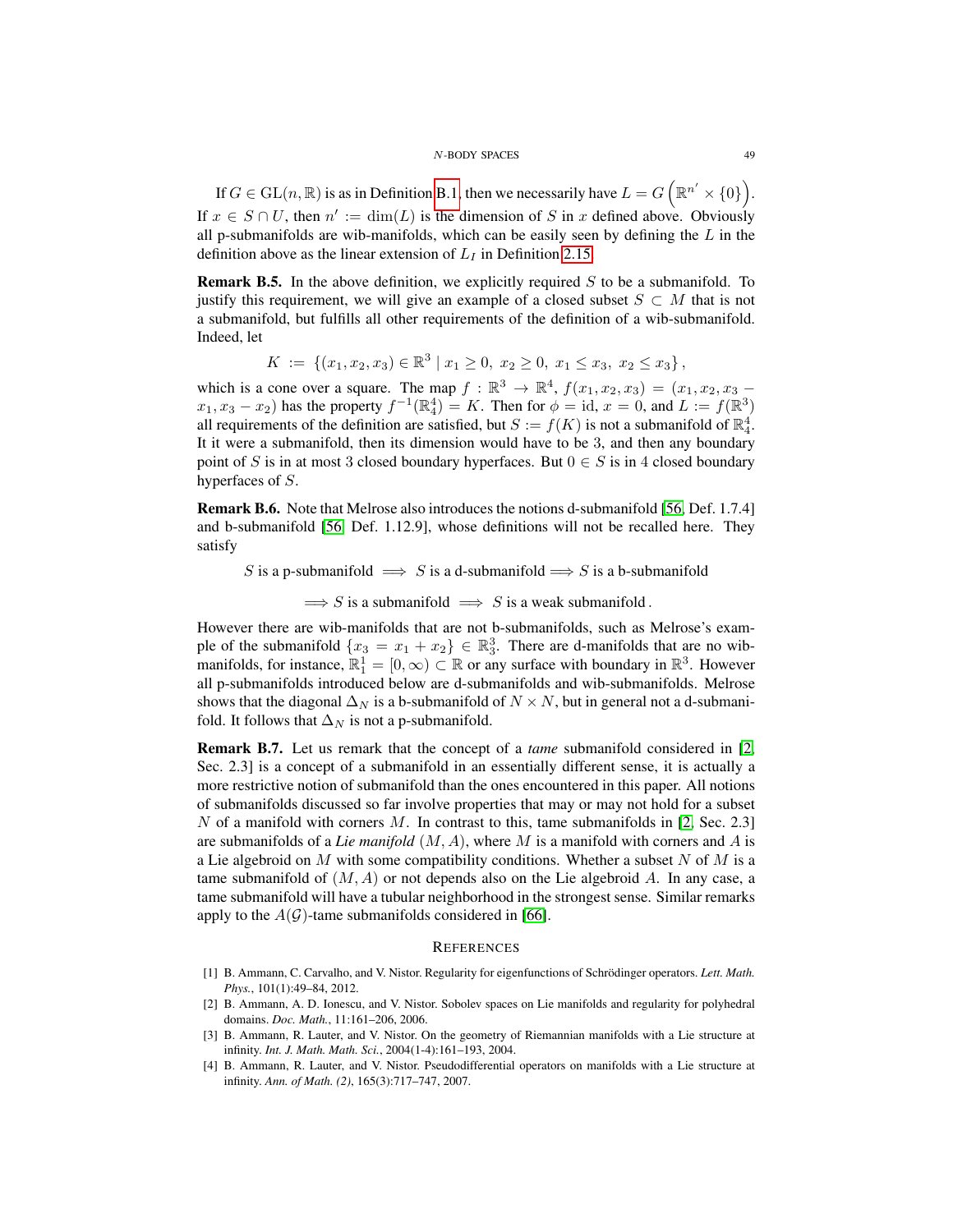- <span id="page-49-10"></span>[5] B. Ammann, J. Mougel, and V. Nistor. A regularity result for the bound states of N-body Schrödinger operators: Blow-ups and Lie manifolds. 2020. [ArXiv: 2012.13902.](https://www.arxiv.org/abs/2012.13902)
- <span id="page-49-0"></span>[6] W. Amrein, A. Boutet de Monvel, and V. Georgescu. C<sub>0</sub>-groups, commutator methods and spectral theory *of* N-body Hamiltonians. Modern Birkhäuser Classics. Birkhäuser/Springer, Basel, 1996. 2013, reprint of the 1996 edition.
- <span id="page-49-4"></span>[7] V. Bach, S. Breteaux, S. Petrat, P. Pickl, and T. Tzaneteas. Kinetic energy estimates for the accuracy of the time-dependent Hartree-Fock approximation with Coulomb interaction. *J. Math. Pures Appl. (9)*, 105(1):1– 30, 2016.
- <span id="page-49-21"></span>[8] A. Baldare, R. Côme, M. Lesch, and V. Nistor. Fredholm conditions and index for restrictions of invariant pseudodifferential to isotypical components. Max Planck Preprint and [arXiv: 2004.01543,](https://www.arxiv.org/abs/2004.01543) 2020, to appear in Münster Math. J.
- <span id="page-49-20"></span>[9] A. Baldare, R. Côme, M. Lesch, and V. Nistor. Fredholm conditions for invariant operators: finite abelian groups and boundary value problems. *J. Operator Theory*, 85(1):229–256, 2021.
- <span id="page-49-22"></span>[10] A. Baldare, R. Côme, and V. Nistor. Fredholm conditions for operators invariant with respect to compact lie group actions. ArXiv preprint 2012.03944, December, 2020, to appear in CR Acad. Sci. Paris.
- <span id="page-49-12"></span>[11] C. Bär. Green-hyperbolic operators on globally hyperbolic spacetimes. *Comm. Math. Phys.*, 333(3):1585– 1615, 2015.
- <span id="page-49-13"></span>[12] C. Bär and N. Ginoux. Classical and quantum fields on Lorentzian manifolds. In Global differential geom*etry*, volume 17 of *Springer Proc. Math.*, pages 359–400. Springer, Heidelberg, 2012.
- <span id="page-49-14"></span>[13] M. Benini, C. Dappiaggi, and Th.-P. Hack. Quantum field theory on curved backgrounds—a primer. *Internat. J. Modern Phys. A*, 28(17):1330023, 49, 2013.
- <span id="page-49-8"></span>[14] A. Boutet de Monvel-Berthier and V. Georgescu. Graded C∗-algebras and many-body perturbation theory. I. The N-body problem. *C. R. Acad. Sci. Paris Ser. I Math. ´* , 312(6):477–482, 1991.
- <span id="page-49-9"></span>[15] A. Boutet de Monvel-Berthier and V. Georgescu. Graded  $C^*$ -algebras and many-body perturbation theory. II. The Mourre estimate. Number 210, pages 6–7, 75–96. 1992. Methodes semi-classiques, Vol. 2 (Nantes, ´ 1991).
- <span id="page-49-17"></span>[16] C. Carvalho, R. Côme, and Y. Qiao. Gluing action groupoids: Fredholm conditions and layer potentials. *Rev. Roumaine Math. Pures Appl.*, 64(2-3):113–156, 2019.
- <span id="page-49-18"></span>[17] C. Carvalho, V. Nistor, and Y. Qiao. Fredholm conditions on non-compact manifolds: theory and examples. In *Operator theory, operator algebras, and matrix theory*, volume 267 of *Oper. Theory Adv. Appl.*, pages 79–122. Birkhäuser/Springer, Cham, 2018.
- <span id="page-49-15"></span>[18] P. Chrusciel and M. Herzlich. The mass of asymptotically hyperbolic Riemannian manifolds. Pacific J. *Math.*, 212(2):231–264, 2003.
- <span id="page-49-19"></span>[19] R. Côme. The Fredholm Property for Groupoids is a Local Property. Results Math., 74(4):Paper No. 160, 2019.
- <span id="page-49-5"></span>[20] M. Damak and V. Georgescu. Self-adjoint operators affiliated to C∗-algebras. *Rev. Math. Phys.*, 16(2):257– 280, 2004.
- <span id="page-49-16"></span>[21] C. Dappiaggi, F. Finster, S. Murro, and E. Radici. The fermionic signature operator in de Sitter spacetime. *J. Math. Anal. Appl.*, 485(2):123808, 29, 2020.
- <span id="page-49-23"></span>[22] C. Debord, J.-M. Lescure, and F. Rochon. Pseudodifferential operators on manifolds with fibred corners. *Ann. Inst. Fourier (Grenoble)*, 65(4):1799–1880, 2015.
- <span id="page-49-1"></span>[23] J. Dereziński. Asymptotic completeness of long-range N-body quantum systems. Ann. of Math. (2), 138(2):427–476, 1993.
- <span id="page-49-6"></span>[24] J. Dereziński, J. Faupin, Q. Nguyen, and S. Richard. On radial Schrödinger operators with a Coulomb potential: general boundary conditions. *Adv. Oper. Theory*, 5(3):1132–1192, 2020.
- <span id="page-49-3"></span>[25] J. Dereziński and C. Gérard. *Scattering theory of classical and quantum N-particle systems*. Texts and Monographs in Physics. Springer-Verlag, Berlin, 1997.
- <span id="page-49-2"></span>[26] J. Dereziński and C. Gérard. *Mathematics of quantization and quantum fields*. Cambridge Monographs on Mathematical Physics. Cambridge University Press, Cambridge, 2013.
- <span id="page-49-25"></span>[27] J. Dereziński and S. Richard. On Schrödinger operators with inverse square potentials on the half-line. Ann. *Henri Poincare´*, 18(3):869–928, 2017.
- <span id="page-49-7"></span>[28] J. Dereziński and M. Wrochna. Exactly solvable Schrödinger operators. Ann. Henri Poincaré, 12(2):397– 418, 2011.
- <span id="page-49-11"></span>[29] J. Dixmier. C∗*-algebras*. North-Holland Publishing Co., Amsterdam-New York-Oxford, 1977. Translated from the French by Francis Jellett, North-Holland Mathematical Library, Vol. 15.
- <span id="page-49-24"></span>[30] H.-J. Flad, G. Harutyunyan, R. Schneider, and B.-W. Schulze. Explicit Green operators for quantum mechanical Hamiltonians. I. The hydrogen atom. *Manuscripta Math.*, 135(3-4):497–519, 2011.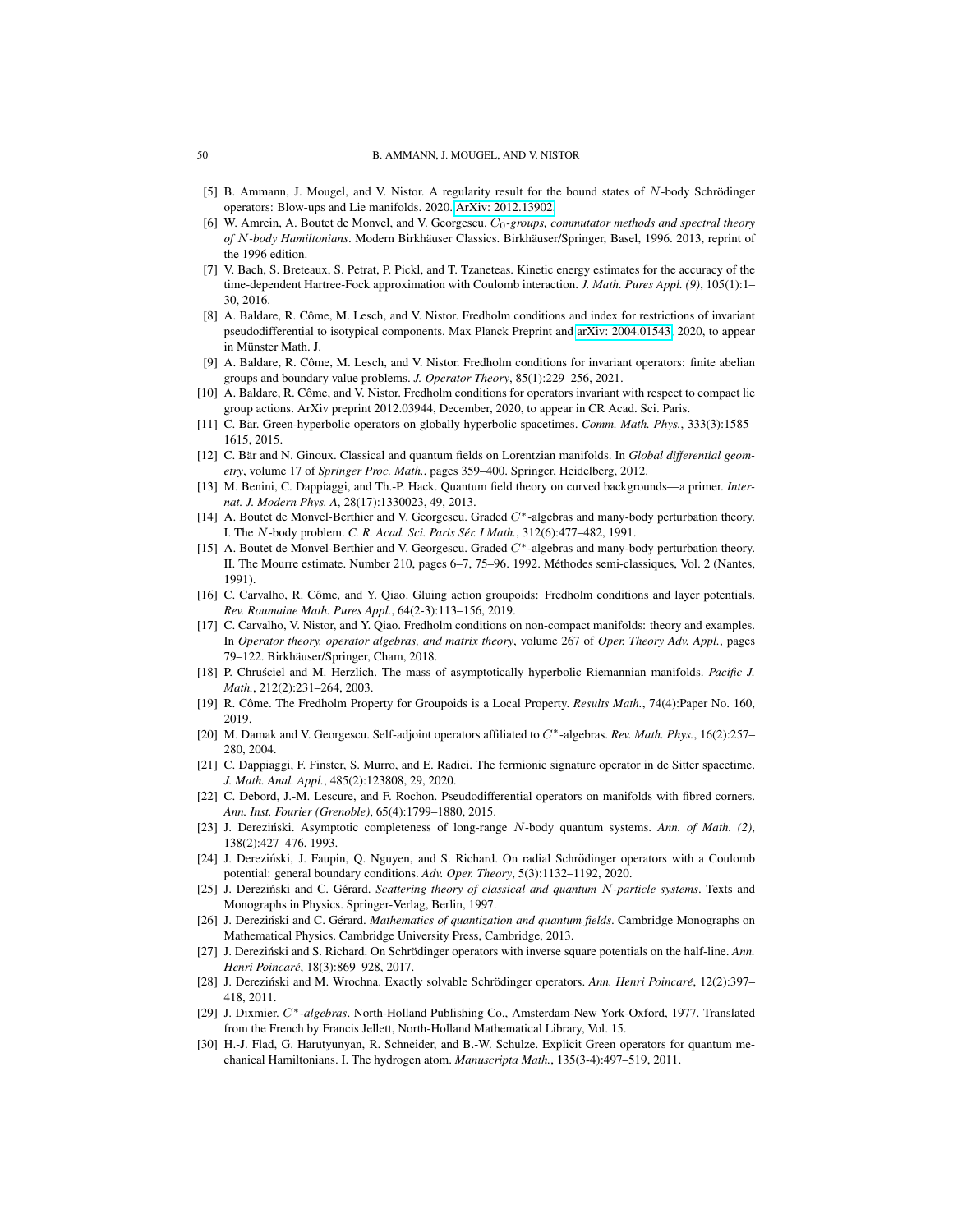- <span id="page-50-2"></span>[31] W. Fulton and R. MacPherson. A compactification of configuration spaces. *Ann. of Math. (2)*, 139(1):183– 225, 1994.
- <span id="page-50-3"></span>[32] V. Georgescu. On the essential spectrum of elliptic differential operators. *J. Math. Anal. Appl.*, 468(2):839– 864, 2018.
- <span id="page-50-17"></span>[33] V. Georgescu, C. Gérard, and D. Häfner. Resolvent and propagation estimates for Klein-Gordon equations with non-positive energy. *J. Spectr. Theory*, 5(1):113–192, 2015.
- <span id="page-50-4"></span>[34] V. Georgescu and A. Iftimovici. Localizations at infinity and essential spectrum of quantum Hamiltonians. I. General theory. *Rev. Math. Phys.*, 18(4):417–483, 2006.
- <span id="page-50-6"></span>[35] V. Georgescu and V. Nistor. On the essential spectrum of N-body Hamiltonians with asymptotically homogeneous interactions. *J. Operator Theory*, 77(2):333–376, 2017.
- <span id="page-50-18"></span>[36] C. Gerard. An introduction to quantum field theory on curved spacetimes. In ´ *Asymptotic analysis in general relativity*, volume 443 of *London Math. Soc. Lecture Note Ser.*, pages 171–218. Cambridge Univ. Press, Cambridge, 2018.
- <span id="page-50-19"></span>[37] C. Gérard and T. Stoskopf. Hadamard states for quantized Dirac fields on Lorentzian manifolds of bounded geometry. [ArXiv: 2108.11630.](https://www.arxiv.org/abs/2108.11630)
- <span id="page-50-27"></span>[38] M. Griebel and J. Hamaekers. Sparse grids for the Schrödinger equation. *M2AN Math. Model. Numer. Anal.*, 41(2):215–247, 2007.
- <span id="page-50-22"></span>[39] L. Hörmander. The analysis of linear partial differential operators. III: Pseudo-differential operators. Classics in Mathematics. Springer, Berlin, 1994.
- <span id="page-50-28"></span>[40] E. Hunsicker, Hengguang Li, V. Nistor, and V. Uski. Analysis of Schrödinger operators with inverse square potentials II: FEM and approximation of eigenfunctions in the periodic case. *Numer. Methods Partial Differential Equations*, 30(4):1130–1151, 2014.
- <span id="page-50-0"></span>[41] W. Hunziker and I. M. Sigal. The quantum N-body problem. *J. Math. Phys.*, 41(6):3448–3510, 2000.
- <span id="page-50-16"></span>[42] T. Jecko. On the mathematical treatment of the Born-Oppenheimer approximation. *J. Math. Phys.*, 55(5):053504, 26, 2014.
- <span id="page-50-8"></span>[43] D. Joyce. A generalization of manifolds with corners. *Adv. Math.*, 299:760–862, 2016.
- <span id="page-50-20"></span>[44] W. Junker and E. Schrohe. Adiabatic vacuum states on general spacetime manifolds: definition, construction, and physical properties. *Ann. Henri Poincaré*, 3(6):1113-1181, 2002.
- <span id="page-50-21"></span>[45] S. Klainerman, I. Rodnianski, and J. Szeftel. The bounded  $L^2$  curvature conjecture. *Invent. Math.*, 202(1):91–216, 2015.
- <span id="page-50-25"></span>[46] V. A. Kondrat' ev. Boundary value problems for elliptic equations in domains with conical or angular points. *Transl. Moscow Math. Soc.*, 16:227–313, 1967.
- <span id="page-50-11"></span>[47] C. Kottke. Blow-up in Manifolds with Generalized Corners. *Int. Math. Res. Not.*, (8):2375–2415, 2018.
- <span id="page-50-7"></span>[48] C. Kottke. Functorial compactification of linear spaces. *Proc. Amer. Math. Soc.*, 147(9):4067–4081, 2019.
- <span id="page-50-12"></span>[49] C. Kottke and R. Melrose. Generalized blow-up of corners and fiber products. *Trans. Amer. Math. Soc.*, 367(1):651–705, 2015.
- <span id="page-50-14"></span>[50] A. König. Master thesis. University of Regensburg, DOI: 10.5283/epub.47792, available at [http://doi.](http://doi.org/10.5283/epub.47792) [org/10.5283/epub.47792](http://doi.org/10.5283/epub.47792), 2021.
- <span id="page-50-23"></span>[51] R. Lauter, B. Monthubert, and V. Nistor. Spectral invariance for certain algebras of pseudodifferential operators. *J. Inst. Math. Jussieu*, 4(3):405–442, 2005.
- <span id="page-50-24"></span>[52] R. Lauter and J. Seiler. Pseudodifferential analysis on manifolds with boundary—a comparison of b-calculus and cone algebra. In *Approaches to singular analysis (Berlin, 1999)*, volume 125 of *Oper. Theory Adv. Appl.*, pages 131–166. Birkhäuser, Basel, 2001.
- <span id="page-50-29"></span>[53] J. Lee. *Introduction to topological manifolds*, volume 202 of *Graduate Texts in Mathematics*. Springer-Verlag, New York, first edition, 2000.
- <span id="page-50-1"></span>[54] E. Lieb and R. Seiringer. *The stability of matter in quantum mechanics*. Cambridge University Press, Cambridge, 2010.
- <span id="page-50-15"></span>[55] A. Mageira. Some examples of graded C∗-algebras. *Math. Phys. Anal. Geom.*, 11(3-4):381–398, 2008.
- <span id="page-50-9"></span>[56] R. Melrose. Differential analysis on manifolds with coners. Book in preparation. Manuscript available at math.mit.edu/∼[rbm/book.html.](http://math.mit.edu/~rbm/book.html)
- <span id="page-50-13"></span>[57] R. Melrose. Calculus of conormal distributions on manifolds with corners. *Int. Math. Res. Not.*, (3):51–61, 1992.
- <span id="page-50-5"></span>[58] R. Melrose. Spectral and scattering theory for the Laplacian on asymptotically Euclidian spaces. In *Spectral and scattering theory (Sanda, 1992)*, volume 161 of *Lecture Notes in Pure and Appl. Math.*, pages 85–130. Dekker, New York, 1994.
- <span id="page-50-10"></span>[59] R. Melrose and M. Singer. Scattering configuration spaces. [ArXiv: 0808.2022.](https://www.arxiv.org/abs/0808.2022)
- <span id="page-50-26"></span>[60] J. Mougel. Essential spectrum, quasi-orbits and compactifications: application to the Heisenberg group. *Rev. Roumaine Math. Pures Appl.*, 2019.